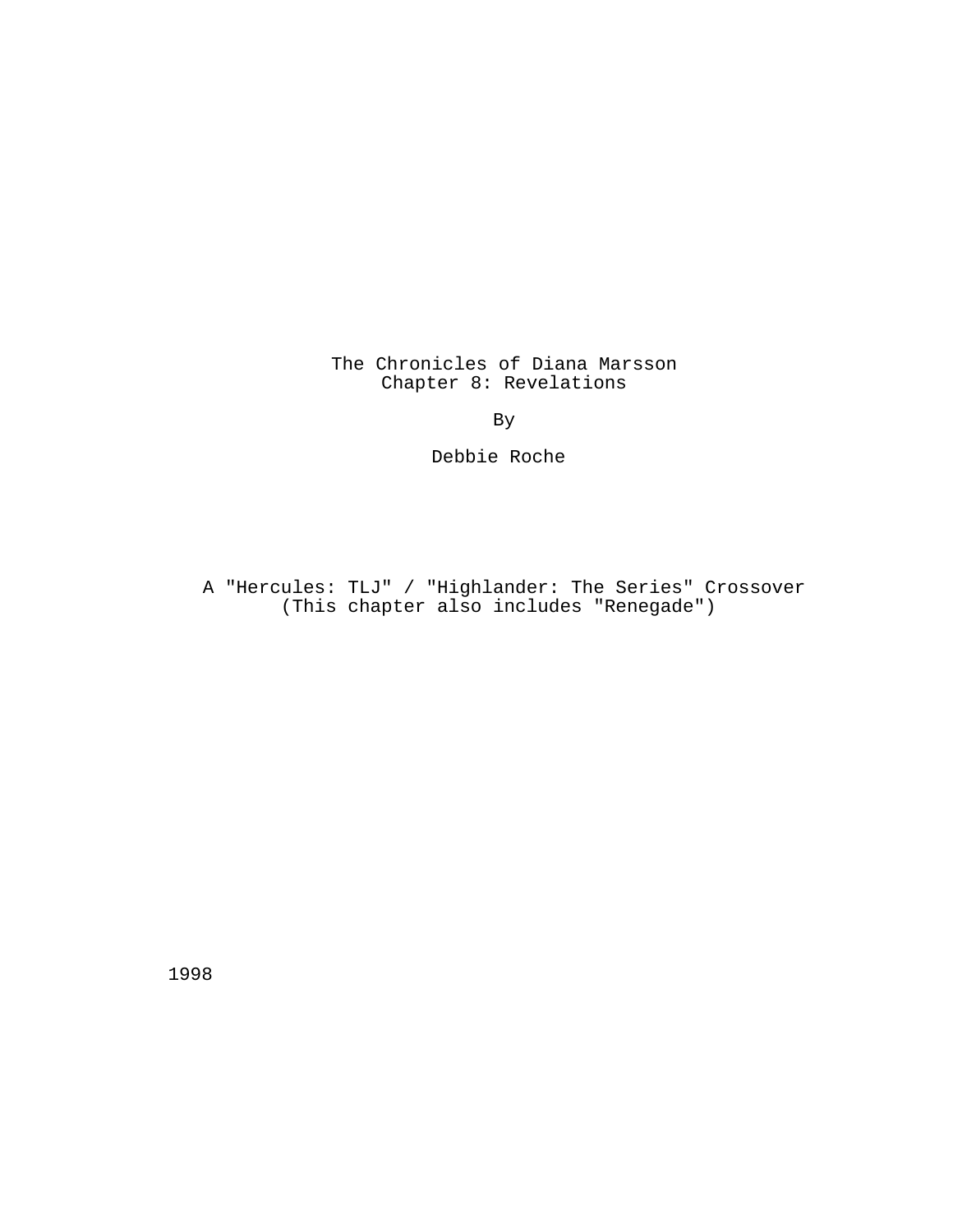#### **THURSDAY SEPTEMBER 25th 2003**

1 INT: THE DOJO (11:00AM) 1

DIANA and DUNCAN are sparring with swords. DUNCAN has his Katana. DIANA has the sword that Ares gave in FIRST IMPRESSIONS, and that she found in the warehouse in REALITY CHECK. CLARK is sitting on a bench watching. He has a knapsack at his feet. DIANA knocks the Katana out of DUNCAN's hand and trips him, using one of Ares' moves. DUNCAN falls and DIANA brings her sword to his neck. CLARK cheers.

CLARK

Yay mom.

DIANA looks at DUNCAN.

#### DIANA

Gotcha.

DUNCAN looks at her and gives her an "I surrender" gesture.

DUNCAN You're really good.

DIANA Thank you. (beat) I guess it's true what they say. You never forget.

DUNCAN You never told me... (beat) Who taught you?

Momentary pause.

DIANA It's a long story.

### DUNCAN

Let me guess. (beat) Alex, right?

### DIANA

Alex?

Momentary pause. DIANA tries to think of who he is referring to. She remembers.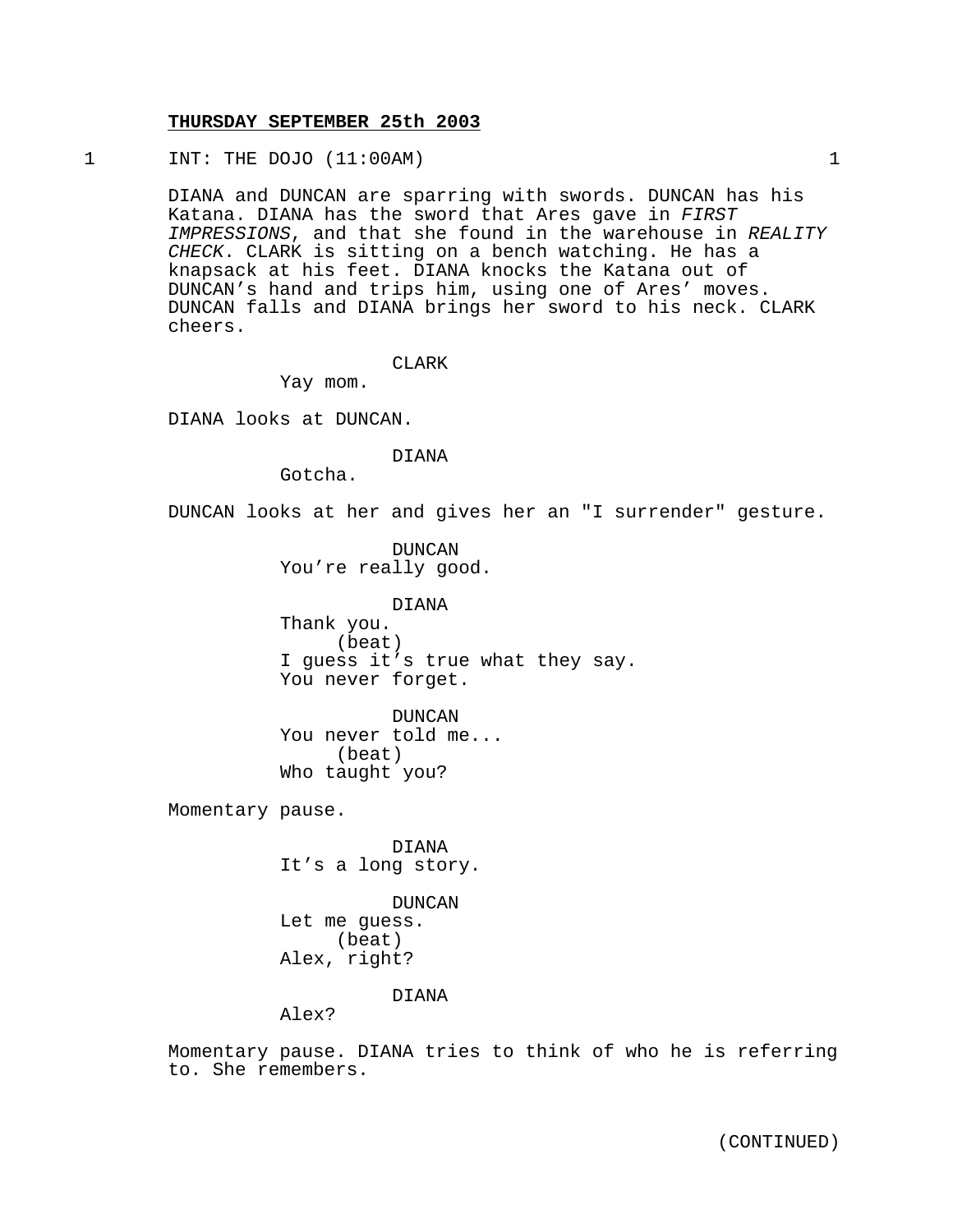DIANA No. It wasn't Alex. Momentary pause. DUNCAN raises an eyebrow. If it wasn't Alex, then who was it? DUNCAN It wasn't? DIANA Nope. Momentary pause. DUNCAN Well, whoever it was... (beat) I wouldn't want to go up against him. DIANA Oh? DUNCAN I mean... (beat) If you can beat me, and you're only his student... (beat) He'd probably cream me. DIANA gives him a look. DIANA I never said it was a he. DUNCAN Touché. Momentary pause. DIANA I don't think you'll have to worry about him anyways. I mean he hasn't come looking for you yet. And... DUNCAN Yet? What's that supposed to mean? DIANA Then again...

(beat) He always did like to play games.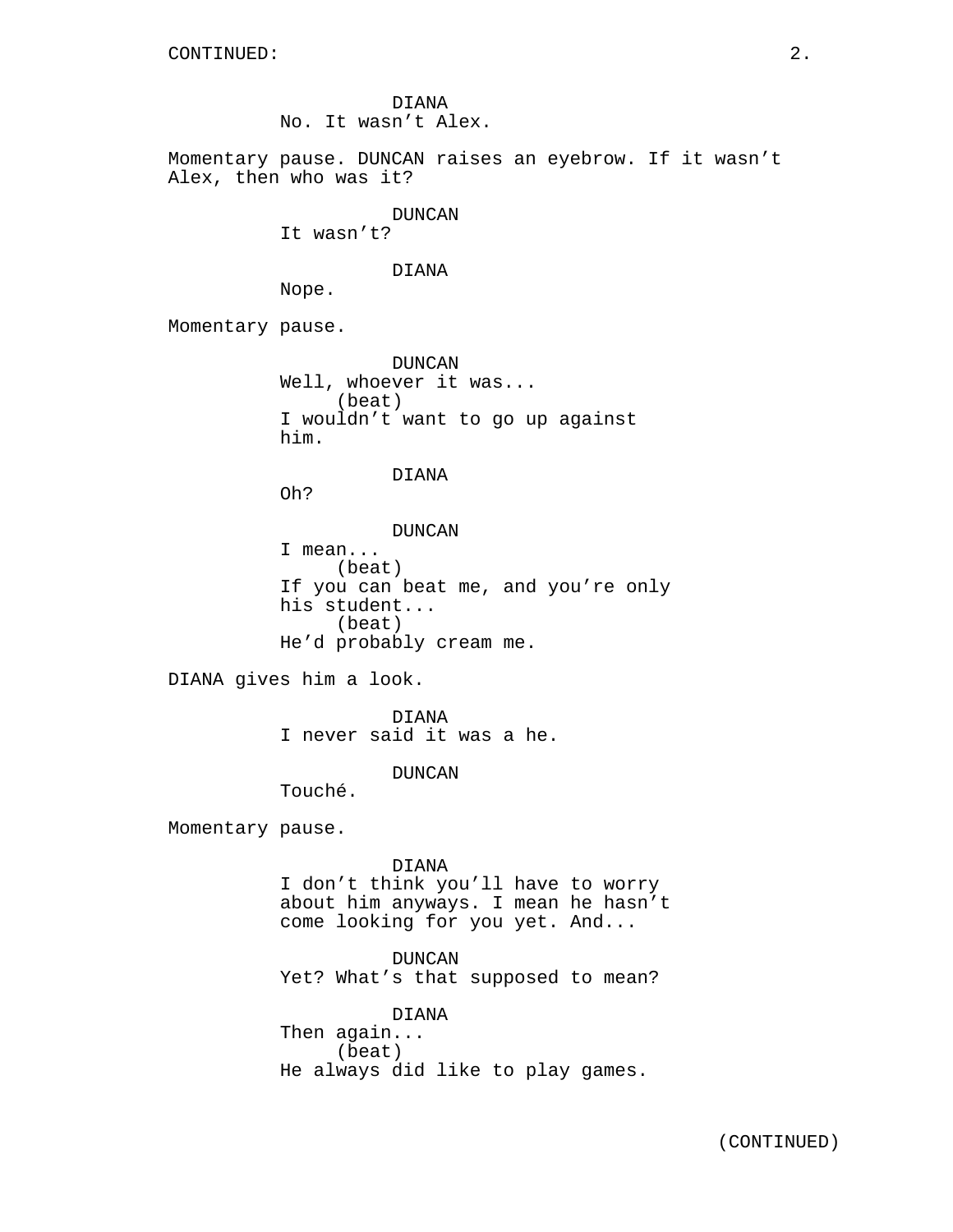DUNCAN Who? DIANA Maybe one day you will have to face him! (beat) Would you like to learn some of his moves? DUNCAN Wait. Momentary pause. DUNCAN thinks he has figured out what she is trying to say. DUNCAN Are you saying that an Immortal taught you? DIANA Yes. DIANA looks at CLARK. She remembers the day she met her teacher. FADE TO: 2 FLASHBACK 2 Chapter 4, Scenes 7 & 8. 3 INT: DOJO 3 DIANA Years ago. DUNCAN notices the way DIANA is looking at CLARK. DUNCAN realizes that she must be referring to Ancient Greece. He remembers something that METHOS said. FADE TO:

4 FLASHBACK 4

Chapter 6, Part of Scene 42.

(From Methos' line "Um, Diana?" to the direction "DUNCAN actually hears METHOS' line, but doesn't understand what he means. He wonders if he should question his friend, but decides against it. Instead, he joins METHOS in watching

FADE BACK TO: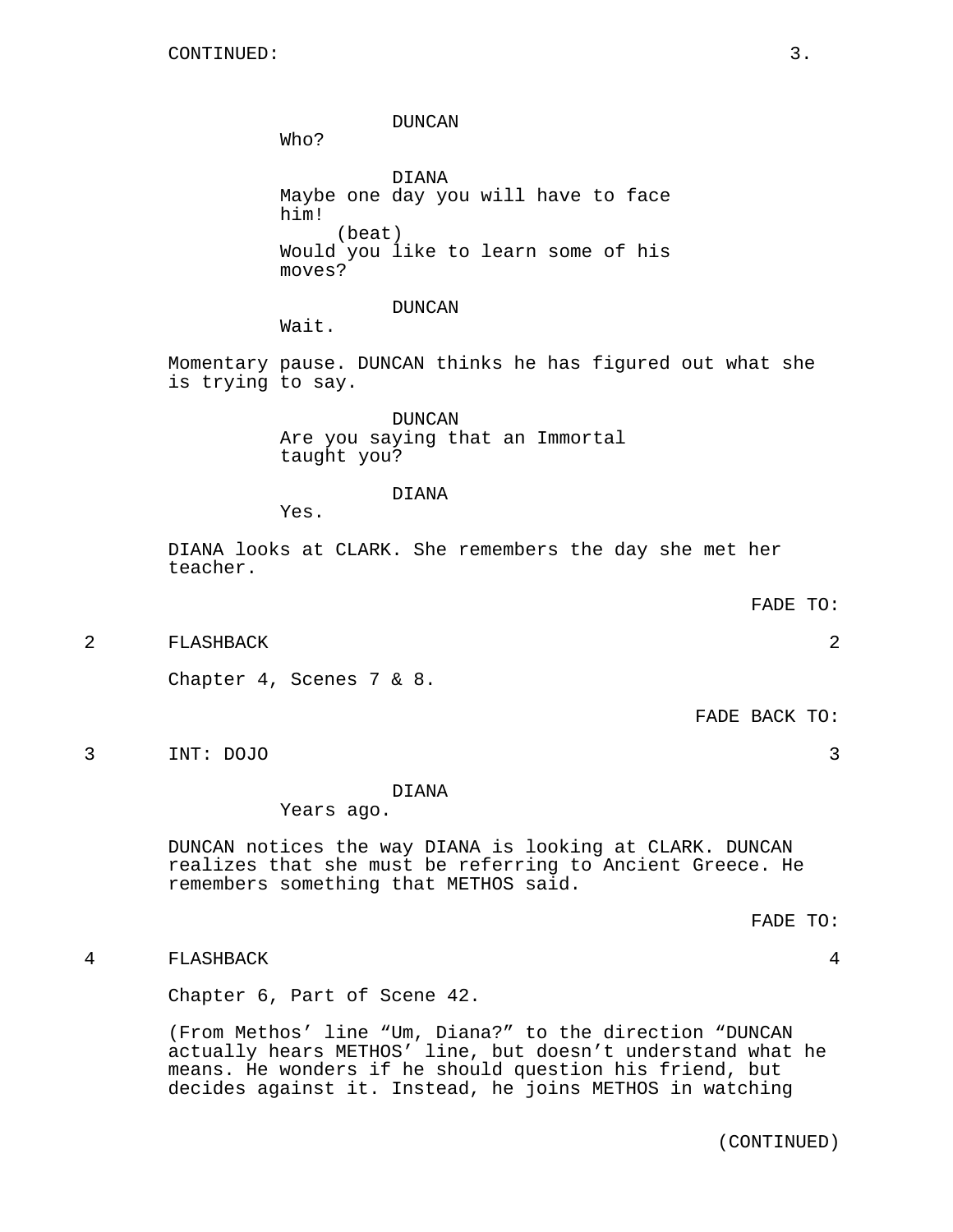DIANA spar against her invisible opponent. They watch as she vents her frustrations.")

FADE BACK TO:

5 INT: DOJO 5

DIANA is still looking at CLARK.

DUNCAN The only Immortals you knew then, besides Methos, were...

DIANA

Yes.

Momentary pause. DIANA looks back at DUNCAN.

DIANA And he's the only one left.

DUNCAN

The only one...

METHOS' line now makes sense.

METHOS (VO) She learned from the best.

METHOS (ECHO) The best. The best.

DUNCAN Ares. Your teacher was Ares?

DIANA

Yep. (beat) The God of War himself taught me. (beat) But don't feel bad. I also beat him a few times.

DUNCAN I can't believe that Ares...

DUNCAN tenses. Someone is coming. CLARK senses the person as well, but doesn't look concerned. DUNCAN knows that CLARK can always tell "who" is approaching, and since he is not concerned, there must not be any danger. DIANA notices the look on DUNCAN's face, and knows another Immortal is approaching. DIANA and DUNCAN stop talking as the door opens and RICHIE and JOE enter. CLARK runs to them.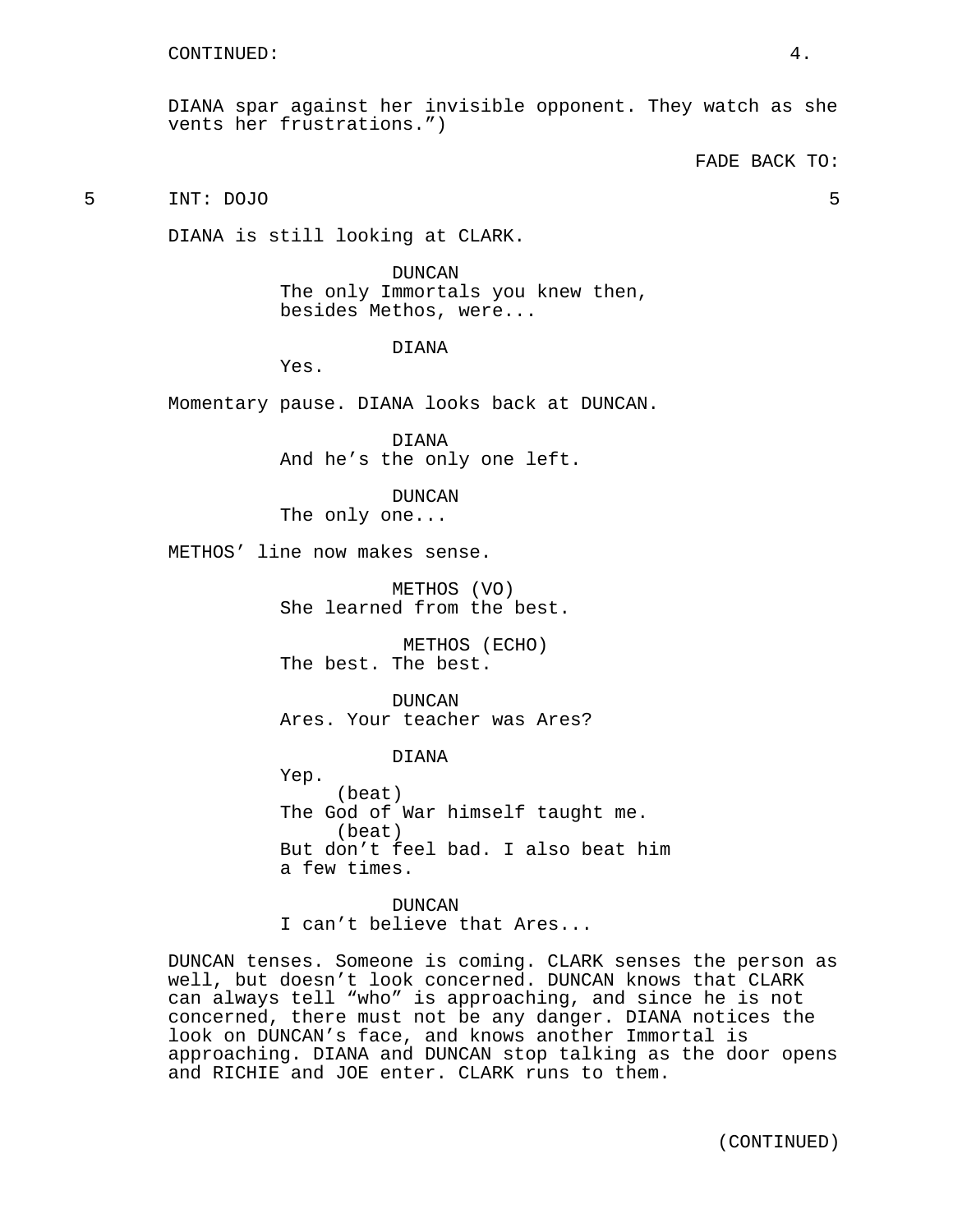CLARK Uncle Richie. Uncle Joe. RICHIE / JOE Clark. CLARK You should have seen it. (beat) Mom beat Mac. Again! DIANA helps DUNCAN up off the floor. RICHIE looks at them. They head over. RICHIE Again, Mac? DUNCAN Richie. Joe. RICHIE You getting soft? I mean... (beat) ...being beaten by a woman... (beat) ...and a mortal woman at that. (beat) Ouch. That's got to be... DIANA punches RICHIE in the arm. JOE gives DUNCAN a look. JOE Mac? DUNCAN looks at JOE. JOE Can I see you in the office for a moment? DUNCAN

Sure.

DUNCAN and JOE head to the office. RICHIE admires DIANA's sword.

> RICHIE Nice sword.

> > DIANA

Thanks.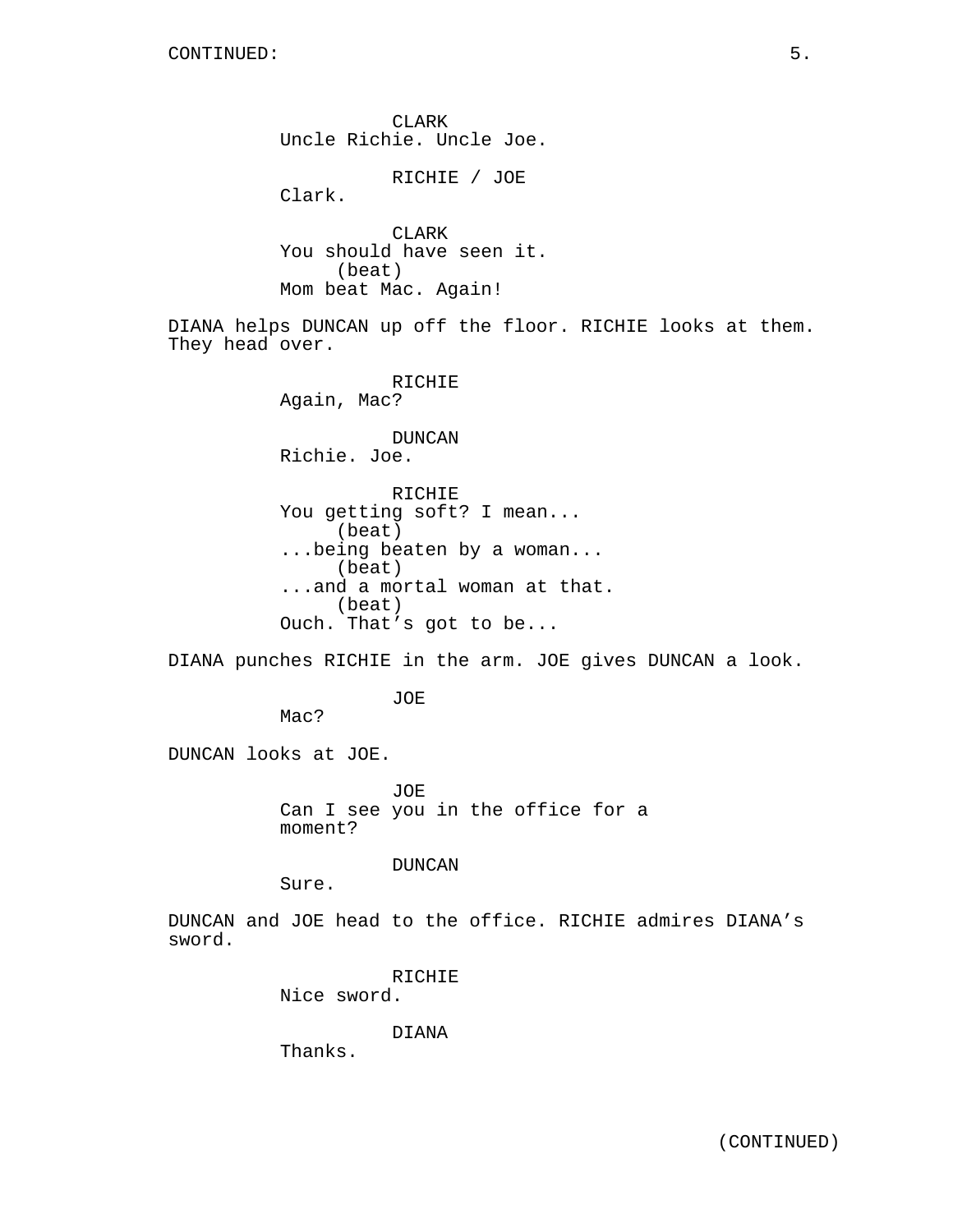RICHIE Didn't know you knew how to use one!

DIANA heads over to the counter to get a glass of water. She says her line en-route to the counter. RICHIE follows her.

> DIANA There's a lot about me you don't know, Rich.

RICHIE So. What was that about Ares?

DIANA turns to him.

### DIANA

What?

#### RICHIE

Ares.

Momentary pause. RICHIE thinks that the look that DIANA is giving him, means that she hasn't got a clue what he is talking about.

> RICHIE As we came in, Mac said "I can't believe that Ares..." (beat) Who's Ares?

> DIANA How'd you hear that? You guys...

RICHIE You'd be amazed how sound echoes in here sometimes. (beat) Well? Who is he?

DIANA The God of War.

RICHIE gives her a "well duh" look.

RICHIE I knew that. I mean who was Mac talking about? He certainly wasn't referring to thee Ares.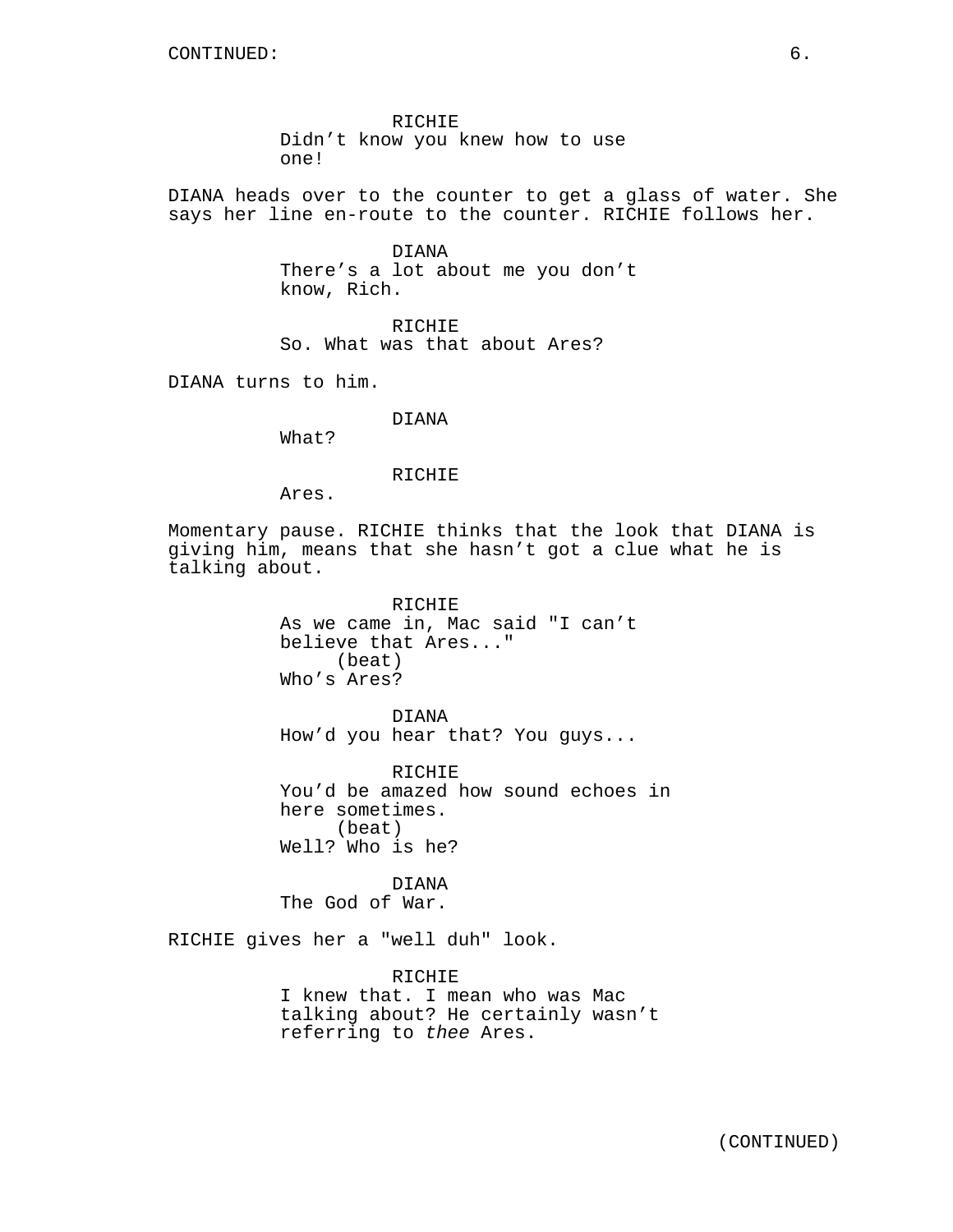# DIANA

Wasn't he?

RICHIE looks at her with a raised eyebrow.

### RICHIE

What?

DIANA notices DUNCAN and JOE are leaving the office. She heads over to them. RICHIE follows, with a confused look on his face. He says his line to DIANA as they walk over to DUNCAN and JOE. (JOE and DUNCAN head to them once they have exited the office.)

> RICHIE Are you trying to tell me that Mac was actually discussing Mythology?

DIANA laughs and looks at RICHIE.

DIANA

Ask Mac. (beat) See what he says.

DUNCAN reaches them and overhears the end of DIANA's line.

DUNCAN

About what?

Momentary pause. RICHIE looks from DIANA to DUNCAN.

RICHIE

Ares.

Momentary pause. DUNCAN looks at DIANA. DIANA gives DUNCAN a shrug of her shoulders. DUNCAN looks back at RICHIE.

> DUNCAN What about him?

> > RICHIE

Who is he?

DUNCAN The Greek God of War.

RICHIE gives a "ha ha" laugh.

RICHIE Ha. Ha. Funny. (beat) That's the answer Diana gave me.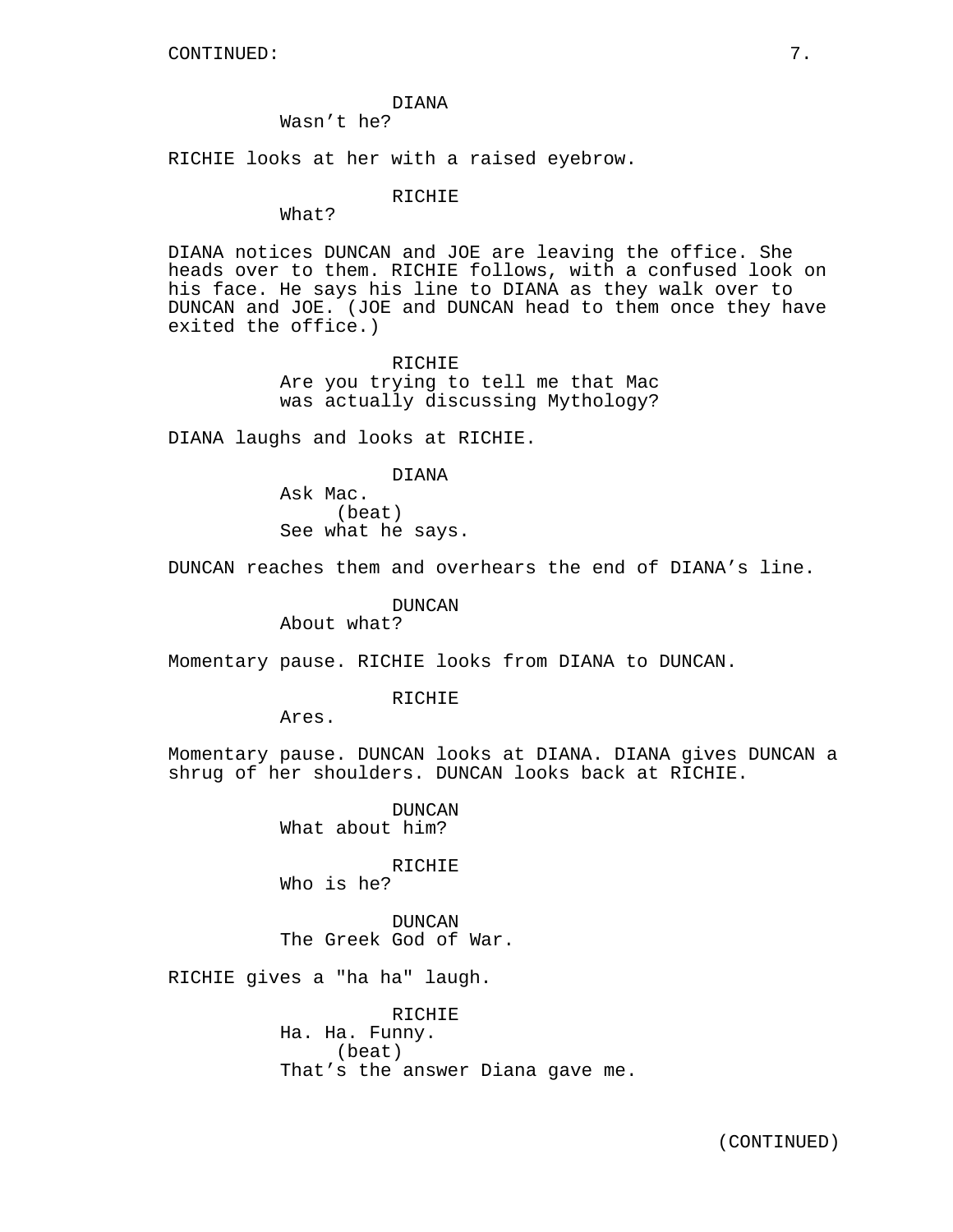DUNCAN Well it's true. He is. RICHIE You mean was. DUNCAN Whatever. (beat) Why do you want to know? RICHIE As I told Diana... (beat) When Joe and I were on our way in, I heard you say "I can't believe that Ares..." (beat) You... DUNCAN ...never finished the sentence Rich. RICHIE Would you care to finish it? DUNCAN gives RICHIE a look. DUNCAN Why? RICHIE Mac! DUNCAN All right. (beat x2) Diana and I were discussing mythology. And... (beat) Diana had just told me that Ares and Aphrodite were lovers. (beat) I was going to say "I can't believe that Ares and Aphrodite were lovers".

DIANA gives DUNCAN a "nice save" look. RICHIE doesn't notice it.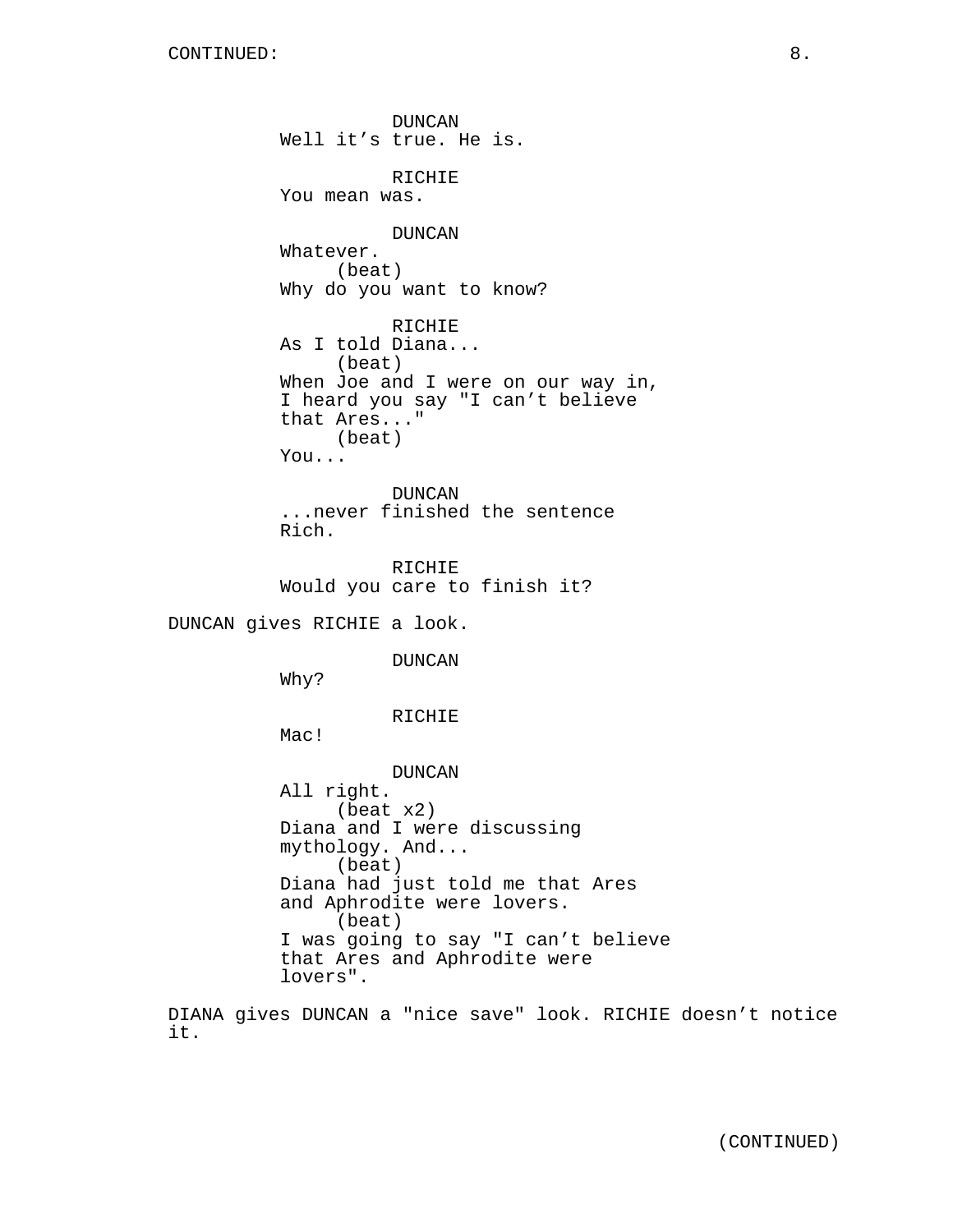RICHIE And that's it?

DUNCAN Yeah. That's it.

RICHIE doesn't buy DUNCAN's explanation at all. He has this feeling that they are all keeping something from him. But he's not sure what it is. DUNCAN gives DIANA a "we need to talk" look. DIANA acknowledges the look and turns to RICHIE.

DIANA

Rich, can you do me a favor?

Momentary pause. RICHIE looks at DIANA.

# RICHIE

Anything.

DIANA Could you take Clark to school for me?

#### RICHIE

Sure.

DIANA

Thanks, Rich.

RICHIE gets the feeling that they are trying to get rid of him, but doesn't let on. Besides, maybe CLARK knows what's going on. RICHIE heads to CLARK who is sitting back on the bench.

PAN TO:

6 FOCUS SHIFTS TO CLARK 6

RICHIE Come on Clark, let's go.

CLARK picks up his knapsack and looks at DIANA.

CLARK Bye mom. Bye Mac. Bye Uncle Joe.

DIANA Bye son. Be good.

DUNCAN / JOE

Bye Clark.

RICHIE and CLARK leave.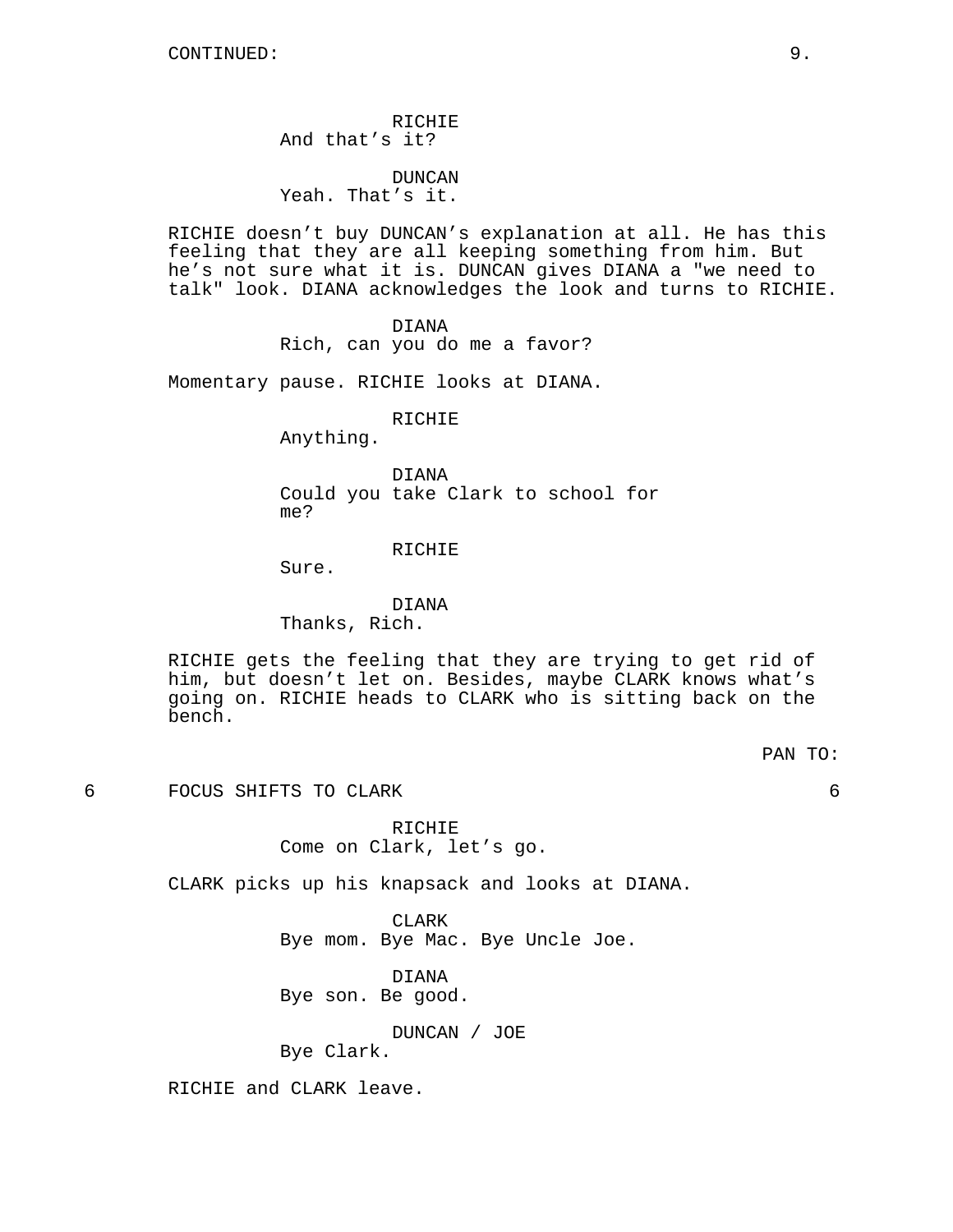PAN TO:

# 7 FOCUS ON JOE, DUNCAN, AND DIANA 7

As soon as RICHIE and CLARK have left, DUNCAN hands her a business card.

-----------------------------------------------------

ANTON RAMIREZ EMILIO SANCHEZ

"Acronyms 'R' Us"

Phone: 555-4263 Cell: 555-4927

Toll Free: 1-800-659-6787 Fax: 1-800-463-6927

-----------------------------------------------------

DIANA reads the card. At least the name of the company on the card.

### DIANA

Acronyms R Us?

DIANA looks at JOE and DUNCAN.

DIANA Never heard of them.

JOE points to the card in DIANA's hand.

JOE That was left at the bar a few hours ago.

DIANA looks at them with raised eyebrows.

DIANA I don't get it.

DUNCAN looks at DIANA.

DUNCAN Acronym his name, D.

DIANA looks back at the card, and reads the first letter of each of his names.

> DIANA A...R...E...S. (read them faster) A.R.E.S.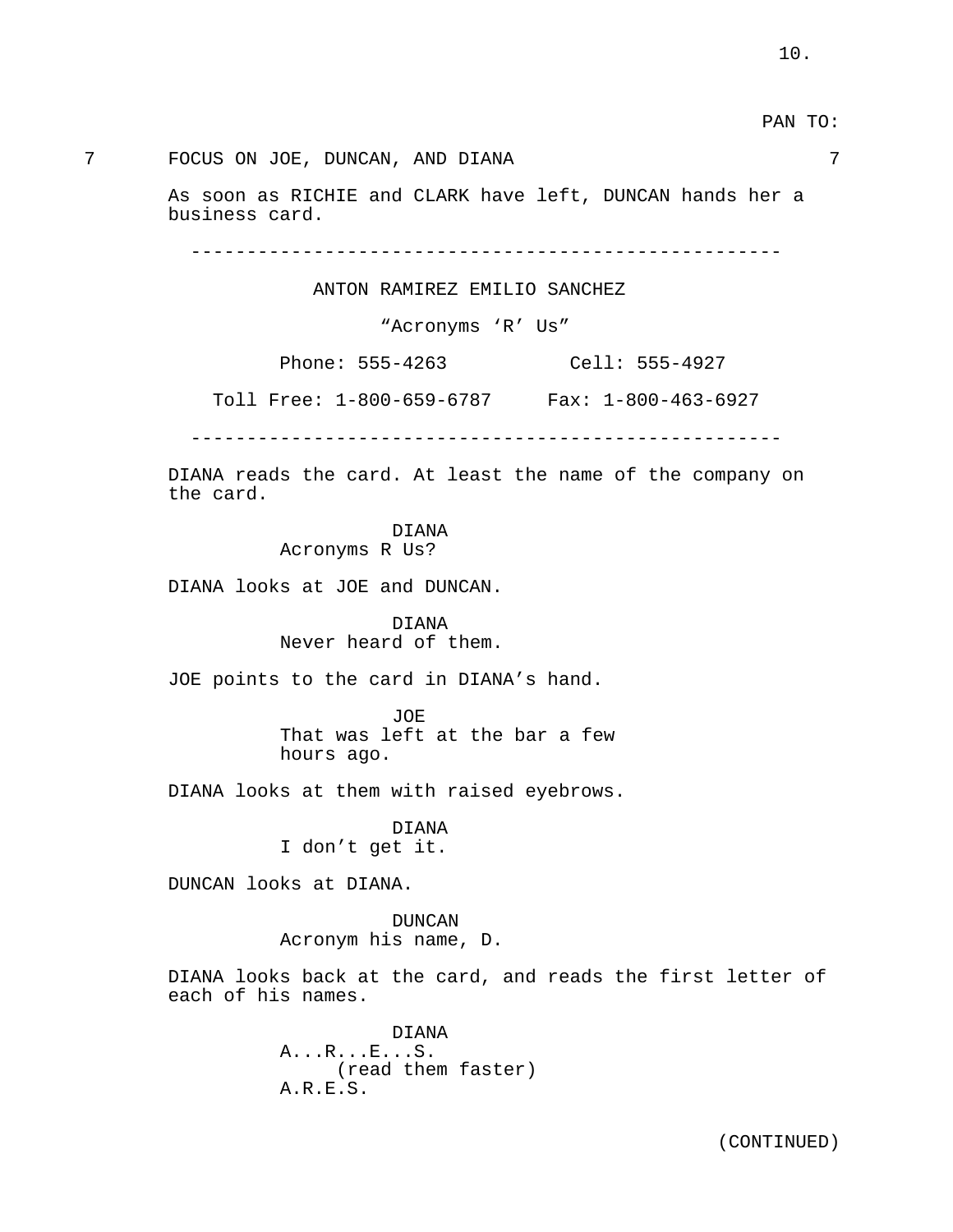(put them together) Ares. Ares?

DUNCAN

Ares.

They all share a look.

JUMP TO:

8 ANCIENT GREECE - CLEARING BY A LAKE - SUN IS SETTING 8

ARES is sitting under a tree - waiting. DIANA approaches. ARES hears her coming, and starts to rise. As he rises, the surroundings change.

FADE IN TO:

#### 9 ILLUSIONARY ROOM 9

The open space turns into a castle-like bedroom. There is a fireplace alongside one wall, and a big bed with black & red satin sheets alongside another wall. There are lit candles throughout the room, and a fire blazing in the fireplace. He is leaning on the fireplace mantle staring at DIANA who is momentarily standing seductively in the doorway. ARES has also changed her clothing. She is now wearing a beautiful, sexy, peacock blue, silk dress, with spaghetti straps. DIANA is awed at the room. It is beautiful. As she is taking in the room, ARES approaches her. He opens his hands and indicates the room.

> ARES Do you like it?

DIANA (teasingly) I love it.

DIANA goes to him. He vanishes, and reappears behind her. He runs his fingers across her bare neck and shoulders. He brings his mouth to her ear. He leans over and whispers seductively into it.

ARES

I knew you would.

ARES massages her shoulders and nuzzles her neck. She leans back in his arms, against his chest. He moves his hands down around her waist. She brings her arms up, and places them around his neck.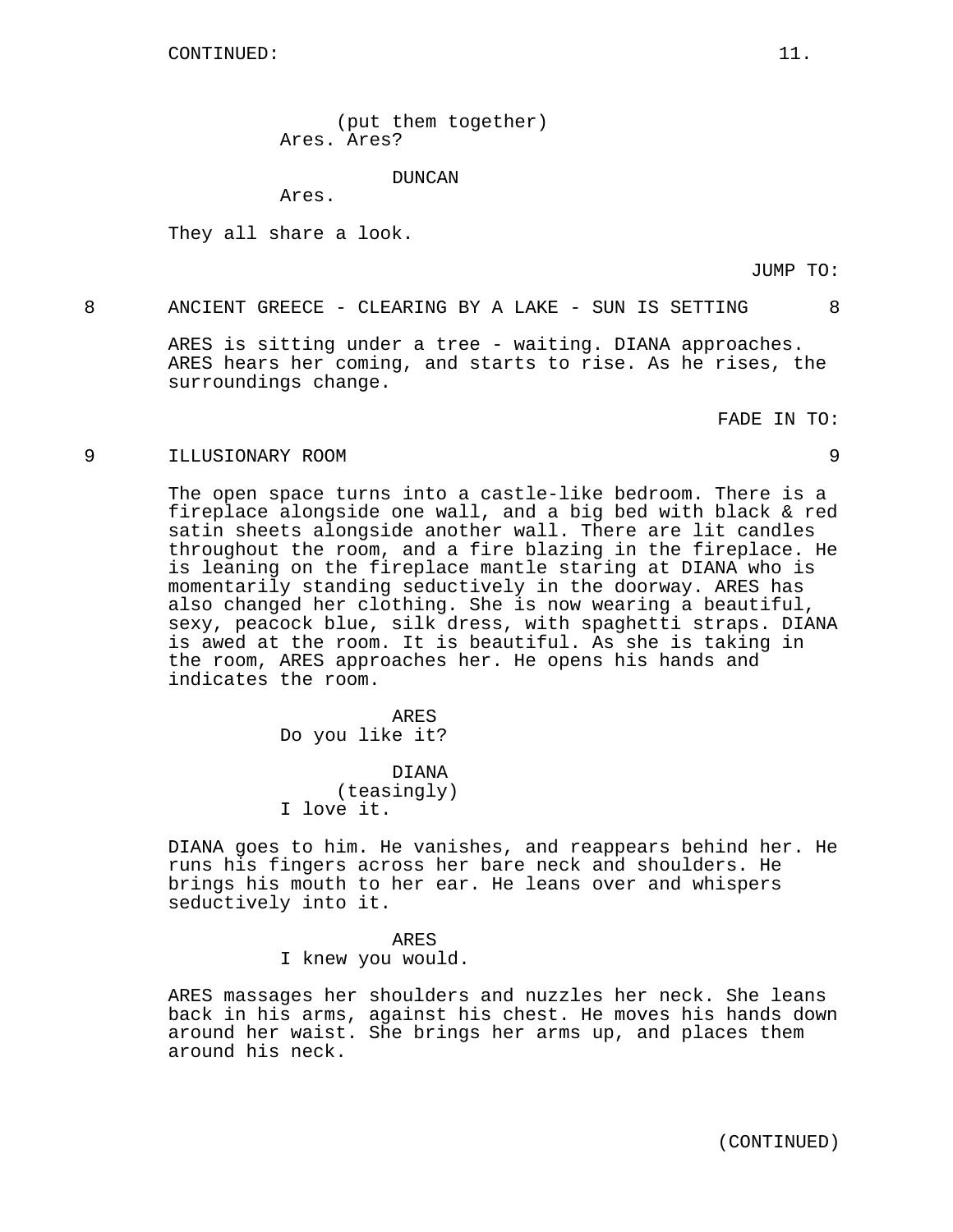# DIANA

Oh, Ares. I...

ARES slowly moves his hands up her body. He whispers into her ear.

### ARES

Sh.

ARES kisses her neck. As his hands reach her shoulders, she turns around, in his arms, and kisses him - passionately and deeply. She breaks the kiss and looks him in the eye.

### DIANA

I want you.

ARES runs a hand up the side of her face, and through her hair. With a mere thought, they are on the bed. They are both naked, and he is on top of her. He is looking into her eyes. She looks at him - seductively.

### DIANA

Take me.

He kisses her throat and then kisses down her body. He cups her breasts in his hands and she gasps. He then kisses her fully on the lips. She wraps her arms around his neck. His hands release her breasts, and roam down the sides of her body. One hands rests between her thighs, fingers exploring, while the other goes up her body and around her neck. He pulls her close to himself in a very passionate kiss as he enters her. He feels her body give in as it accepts him. Once he is in, her legs wrap, vice-like, around his waist, pulling him closer and allowing him to go deeper. He releases her lips, kisses her neck and pushes deeper and deeper. She gasps his name. He cups a breast and squeezes it. She moans. He suckles on the breast, as he pushes and pumps his way deeper inside of her. They seem to be riding the coaster of love forever. She looks like she is about to pass out. He's not sure how much more of this she can take. He won't let her go. He wants to take her all the way, to the highest high, the place only a God can take her. And he does. As they reach that peak, she screams his name. Once he has released his godly seed into her, and is completely empty, he slowly withdraws from her. She looks at him, and brings his lips to hers. She kisses him - softly, gently. He rolls off of her and onto his side. They break the kiss. He looks at her. She is breathing heavily. He runs a hand through her hair, and looks at her.

## ARES Are you okay?

DIANA says her line gaspingly.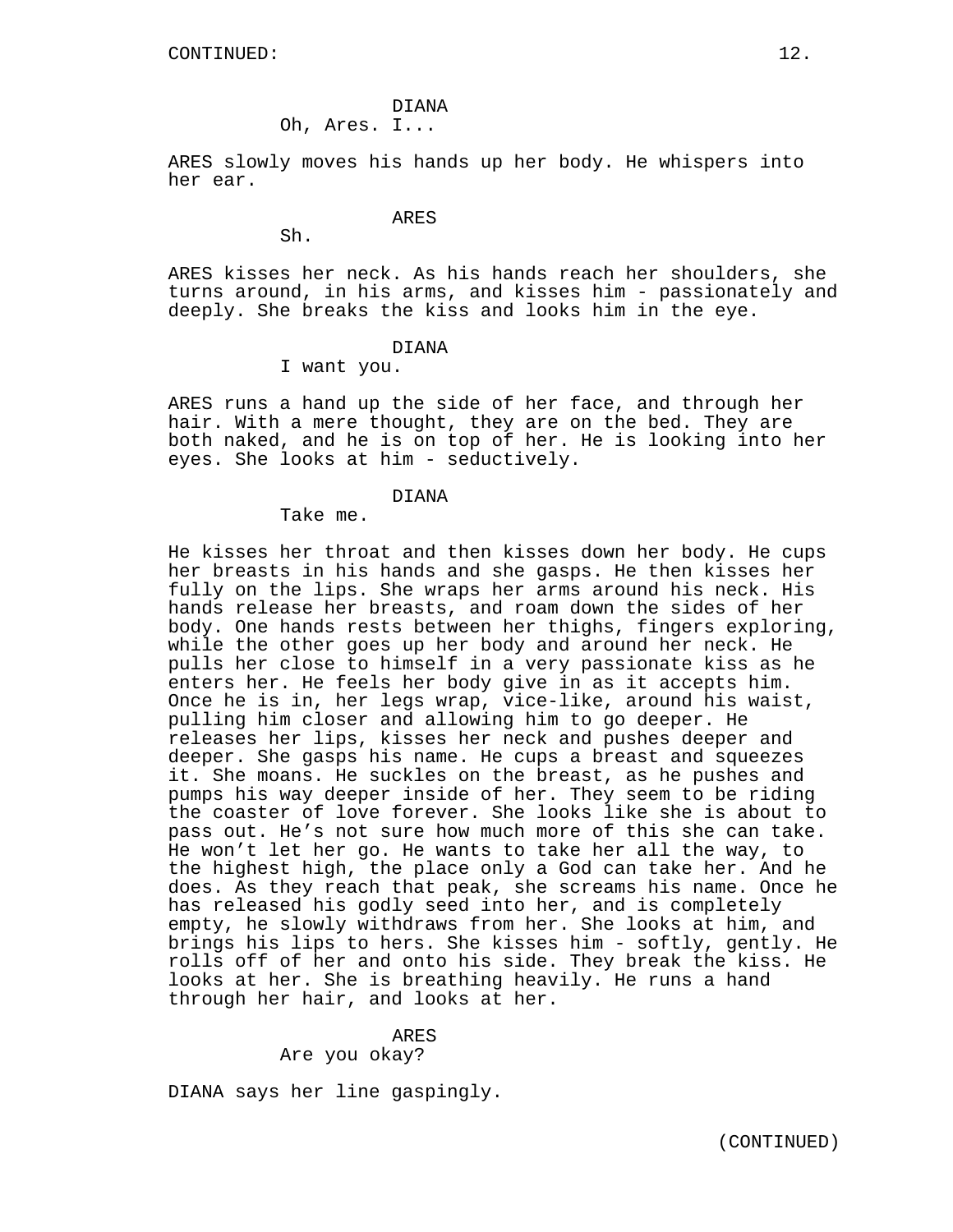DIANA Fine. That was... quite a workout... I've never felt like this before. It has never been like that... No man has ever made love to me like that. I felt like... like... I was on fire. Like I was going to explode. ARES And you did. I felt you. DIANA So did you. (beat) I loved feeling you flowing inside me. You were great. DIANA flashes him a smile. He smiles back. DIANA You may be the God of War, but... (beat) You are one mighty fine lover. DIANA turns onto her side and looks at him. DIANA I didn't want it to end. I... ARES places his hand under her chin and brings his lips to hers. He kisses her. She melts into his arms. He breaks the kiss. She rests her head on his chest. He strokes her hair. DIANA

I wish we could stay like this forever.

ARES Diana, I...

DIANA I want to lie in your arms, in your bed, forever.

# ARES

Really?

DIANA rolls onto him and looks down at him.

DIANA Would I lie to the God of War?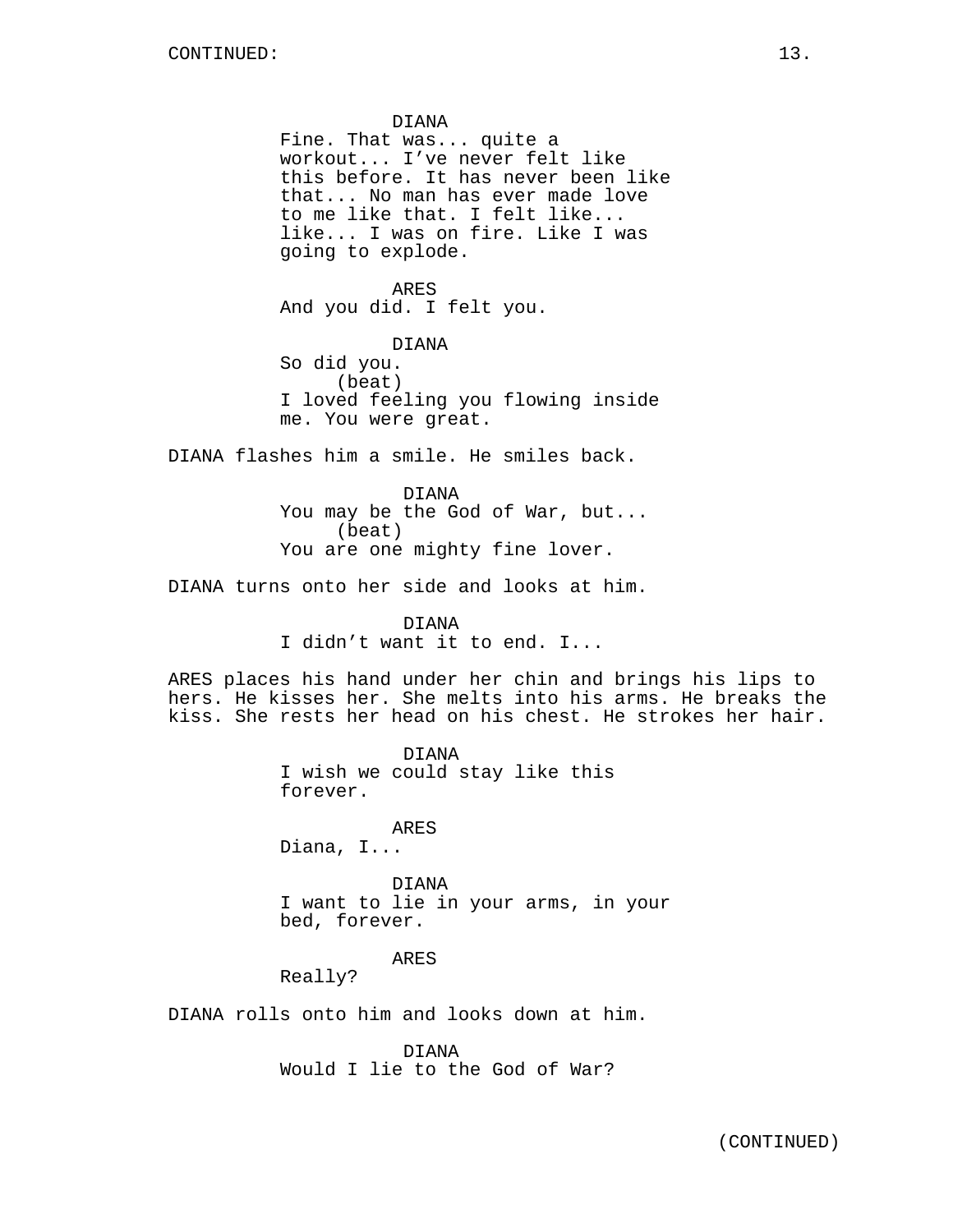DIANA smiles and kisses him. She releases his lips and kisses his throat.

ARES

What are you doing?

## DIANA

Showing the mighty Ares how much I love and want him. I want to be your chariot for eternity. I want you to be the only one to ride me. I want you to take my body. Make...

ARES

Diana, I...

DIANA You not up for another spin?

ARES laughs and looks at her.

ARES It's not that. It's just...

Momentary pause.

DIANA Just what? Don't you want me?

ARES Of course I want you. But... (beat) It's too soon.

DIANA looks at him.

DIANA

Too soon?

ARES A mortal body has its limits, and you reached yours. If we were to...

DIANA I'm not like any other mortal.

DIANA kisses him.

DIANA You've said so yourself. More than once.

She lets her hands start to explore his body. She says next line very seductively.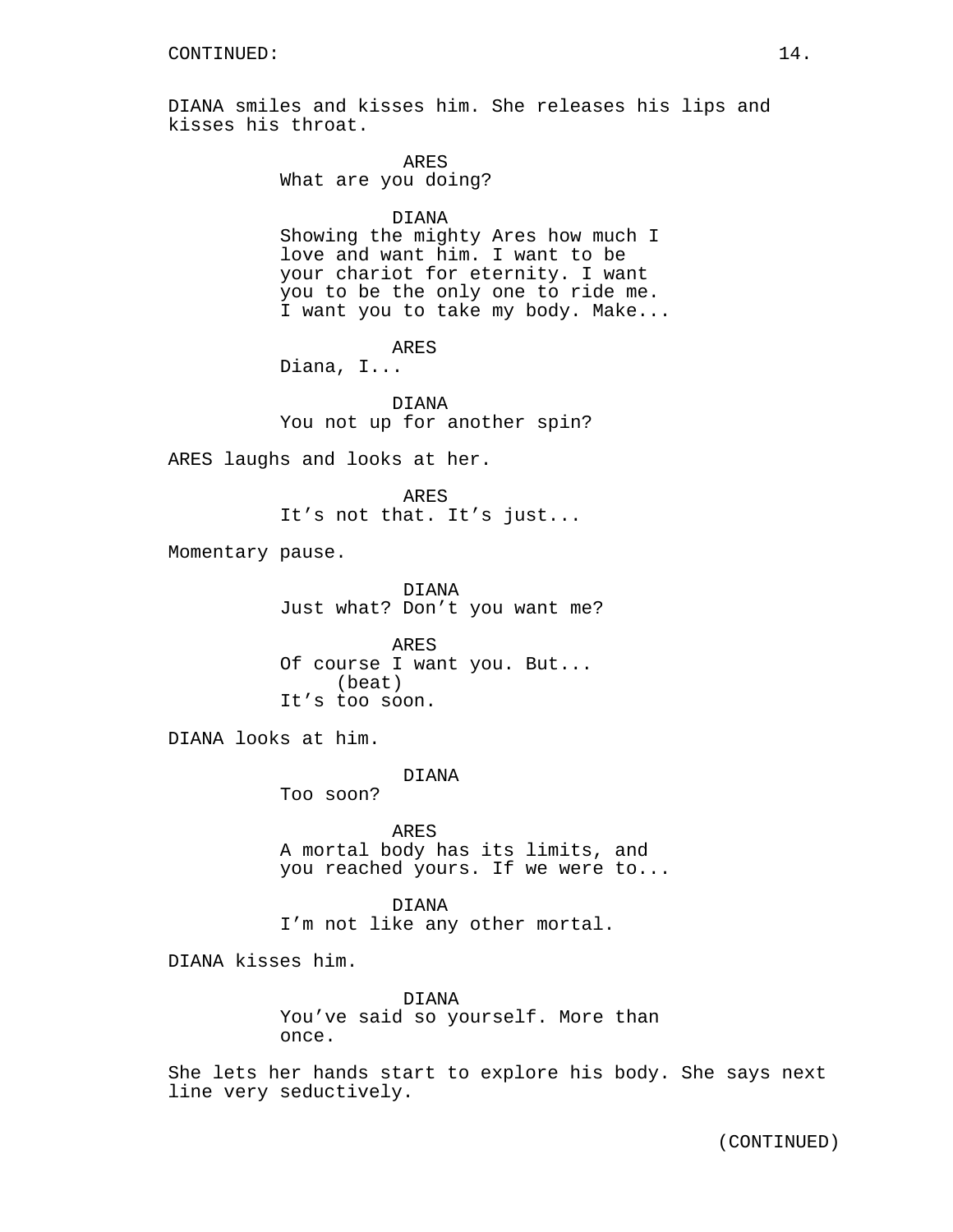DIANA

Take me.

She kisses down his body as she says her next line.

DIANA Make love to me. (beat) Don't hold back. (beat x2) Show me what you've got. (beat) You are thee god. (beat) The only one I want. (beat x2) Take this offering I give to you. (beat) Take it as you please. (beat) Do me as you want. (beat) No, holds, barred.

ARES can't stand it anymore. He wants her. He brings a hand to her head, grabs a fistful of hair, and pulls her head up. She gasps. He looks at her, hungrily. She can see the hunger in his eyes. She knows he wants her. She smiles at him.

> DIANA You want to take me rough? Go for it, tiger. You are the master. I am all yours. Take me, Ares.

He brings her lips to his and kisses her. He rolls over and as they begin to make love again, we...

FADE TO:

10 INT: APARTMENT 10 10

ARES is asleep in a chair. He suddenly wakes up.

ARES Diana. (beat) Why now? I haven't thought about her in months. (beat) Could she be here? Near here? (beat) No. She is, was, is, from Toronto. This is Seattle.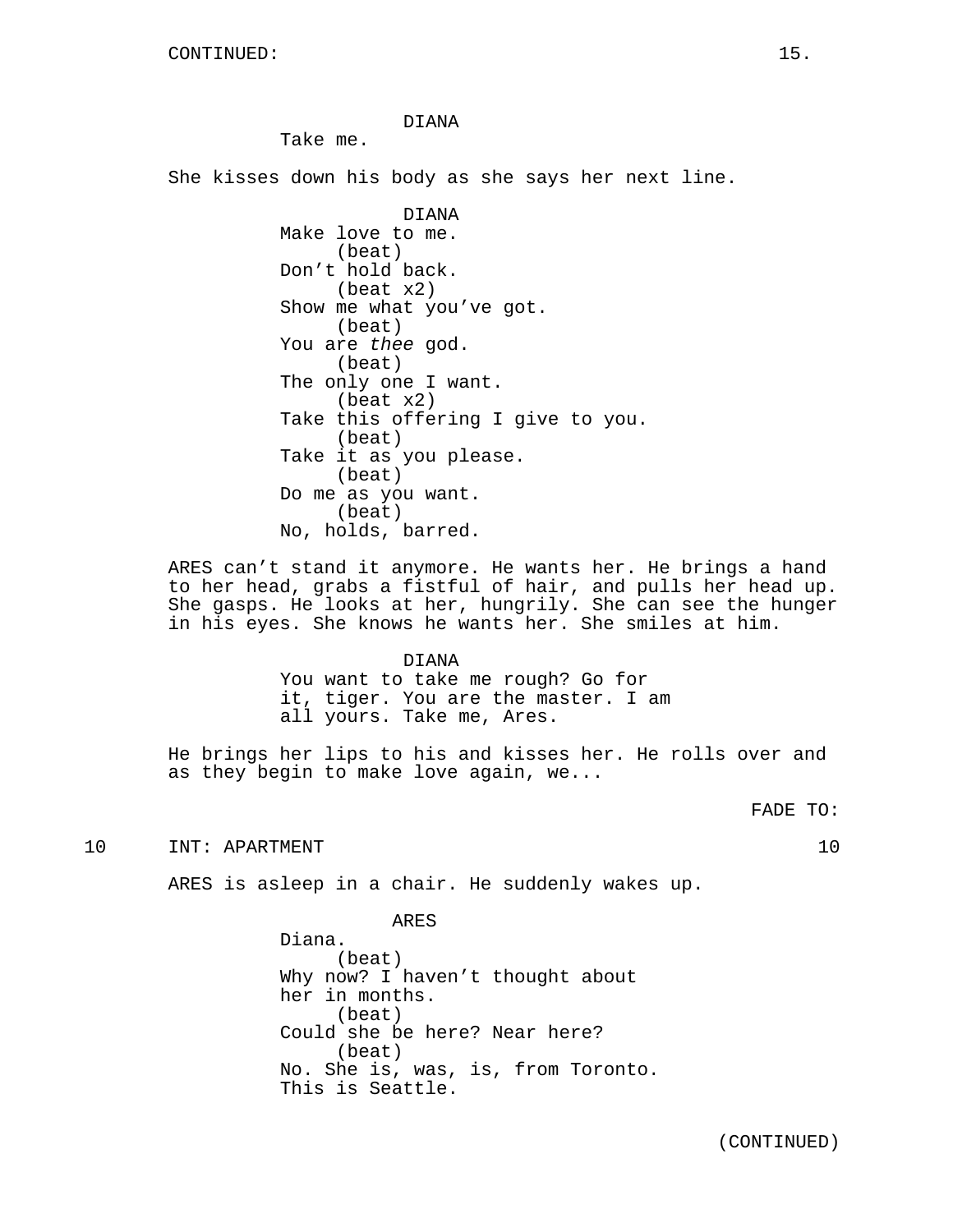(beat) I wonder why I should be thinking of her now. (beat) Maybe once I deal with MacLeod, I shall go to Toronto and look her up. Maybe the time is finally right. Maybe...

The ringing of the phone interrupts ARES' thought. He looks at the phone. He goes to the phone and answers it on the third ring.

ARES

Hello?

MAN (VO) It's me boss. I left that card at the bar like you said.

ARES Good. Did anyone see you?

MAN (VO)

Nope.

ARES

Good.

MAN (VO) And you were right. The owner took one look at the card, and made a beeline for the Dojo.

ARES

As I knew he would. As I knew he would.

MAN (VO) I don't get it. Why go through...

ARES You don't have to get it.

ARES hangs up the phone. He walks over to the table on which his sword is laying. He picks up the sword as he says his line.

> ARES It won't be long now, MacLeod. Not long at all.

ARES swings his sword, severing the head of an imaginary opponent.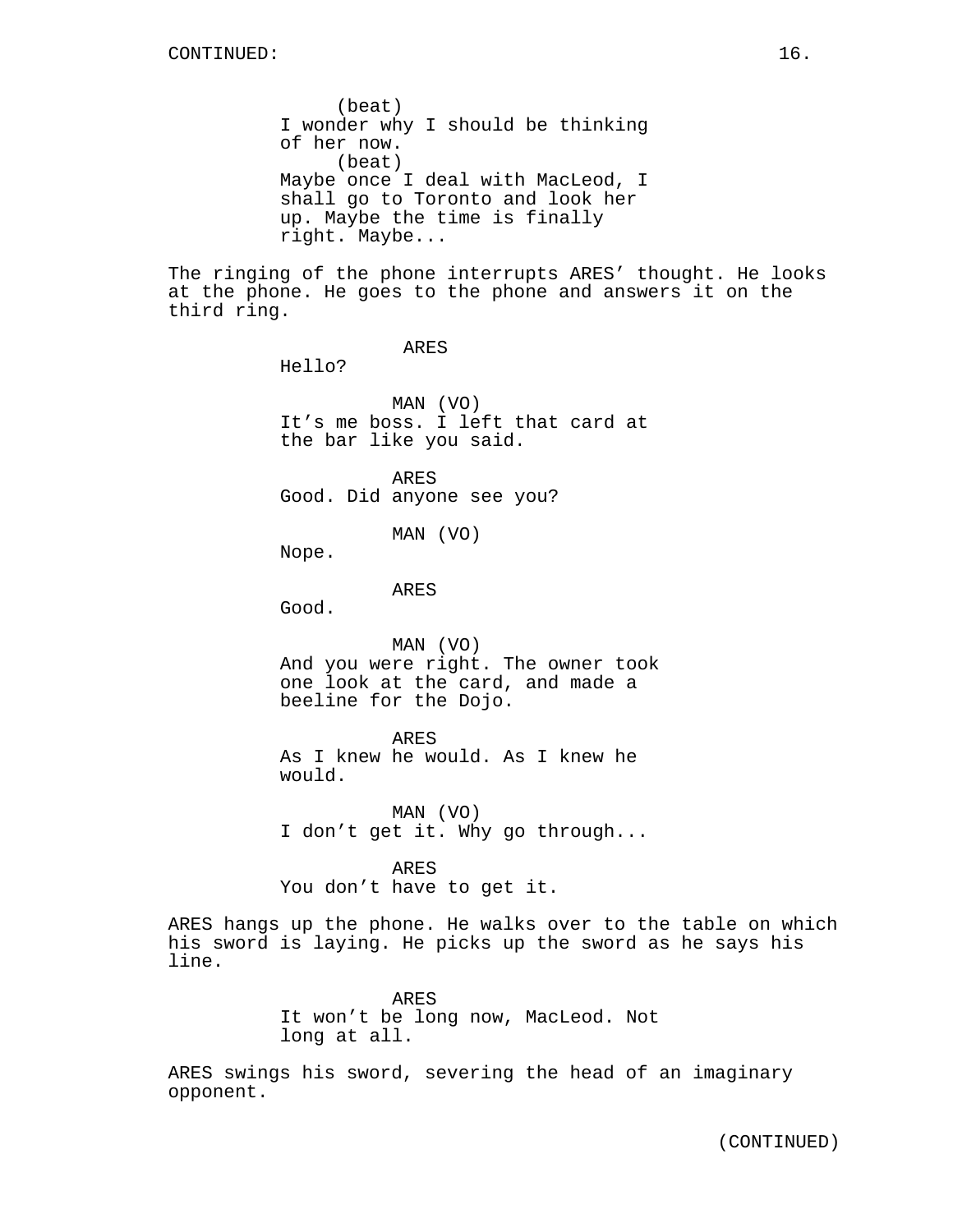JUMP TO:

#### **MONDAY SEPTEMBER 29th 2003**

# 11 INT: SIXKILLER ENTERPRISES (NOON) 11

BOBBY is hanging up the phone as RENO enters. RENO takes off his sunglasses and clips them on his shirt. He heads over to BOBBY's desk. He sits in the chair in front of the desk, and puts his feet up on the desk. RENO can tell something is eating at his partner.

#### RENO

What's the matter, Bobby?

BOBBY is quiet. Too quiet for RENO's liking. RENO prompts him to explain.

> RENO Who was on the phone?

BOBBY Remember that psycho we brought in in '97?

RENO gives BOBBY a "could you be a little more specific" look.

#### RENO

Which one?

BOBBY Jacques Summers.

RENO tries to remember.

RENO Summers... Summers... Sum... (remember) Wasn't he the guy who had a thing with swords and heads?

BOBBY nods affirmatively.

BOBBY That would be him.

RENO What about him? Last I heard he was serving five consecutive life sentences, with no...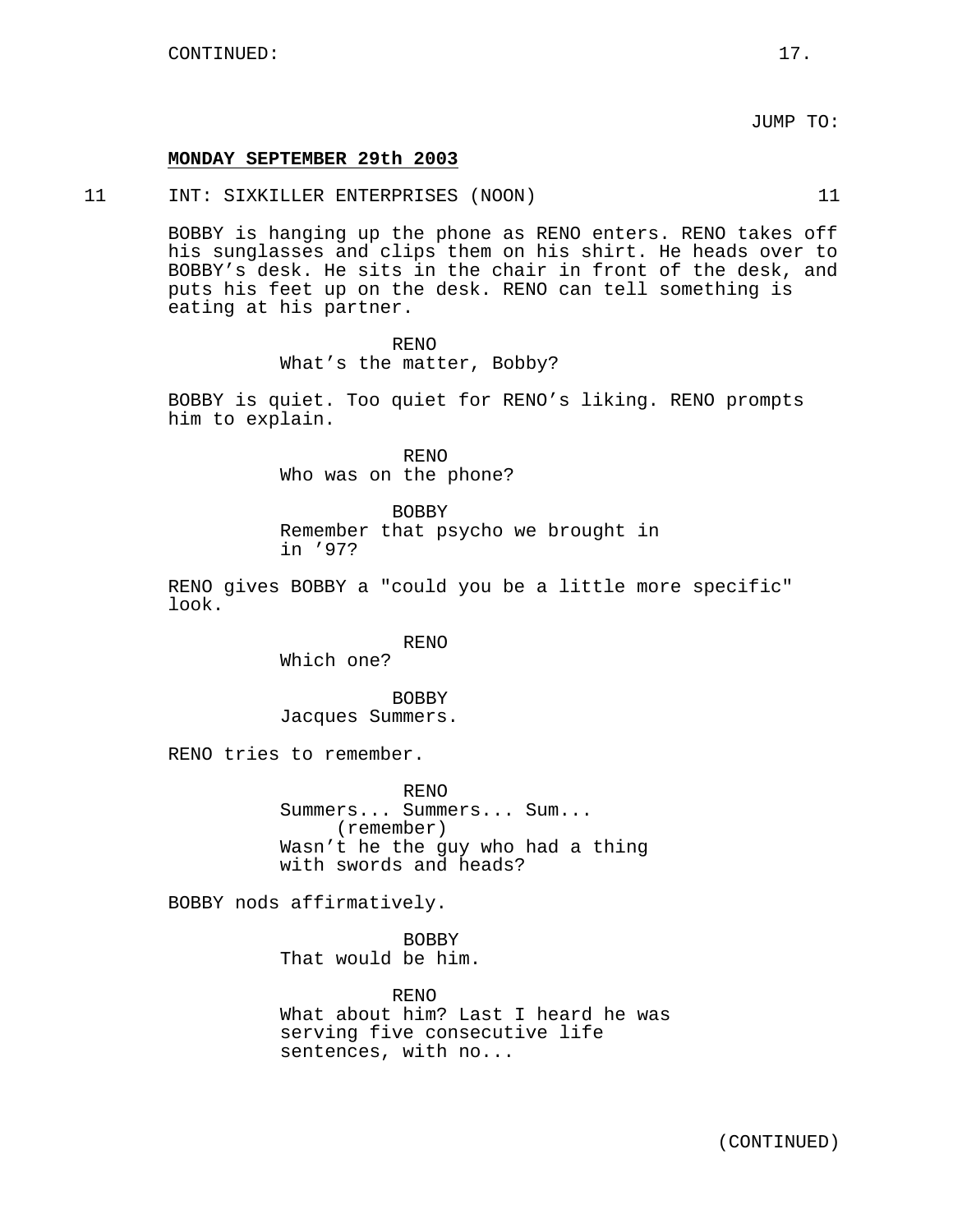BOBBY

He escaped.

RENO

What?

BOBBY It was the strangest thing.

BOBBY clams up as if not wanting to continue. RENO stares at BOBBY with a "continue" look.

> BOBBY Three days ago he gets a visit from some guy named Sanchez...

> > RENO

Sanchez?

BOBBY At least that's the name he signed in the guest book. (beat) Anton Ramirez Emilio Sanchez.

Momentary pause.

RENO

Go on.

BOBBY No one knows what happened, but... (beat) ...last night he just... he just...

Momentary pause.

RENO Just what? (beat) He just what?

Momentary pause. RENO takes his feet of the desk, stands up, and leans over the desk.

> RENO Spit it out, Bobby. He just...

BOBBY ...walked right out of there!

Momentary pause.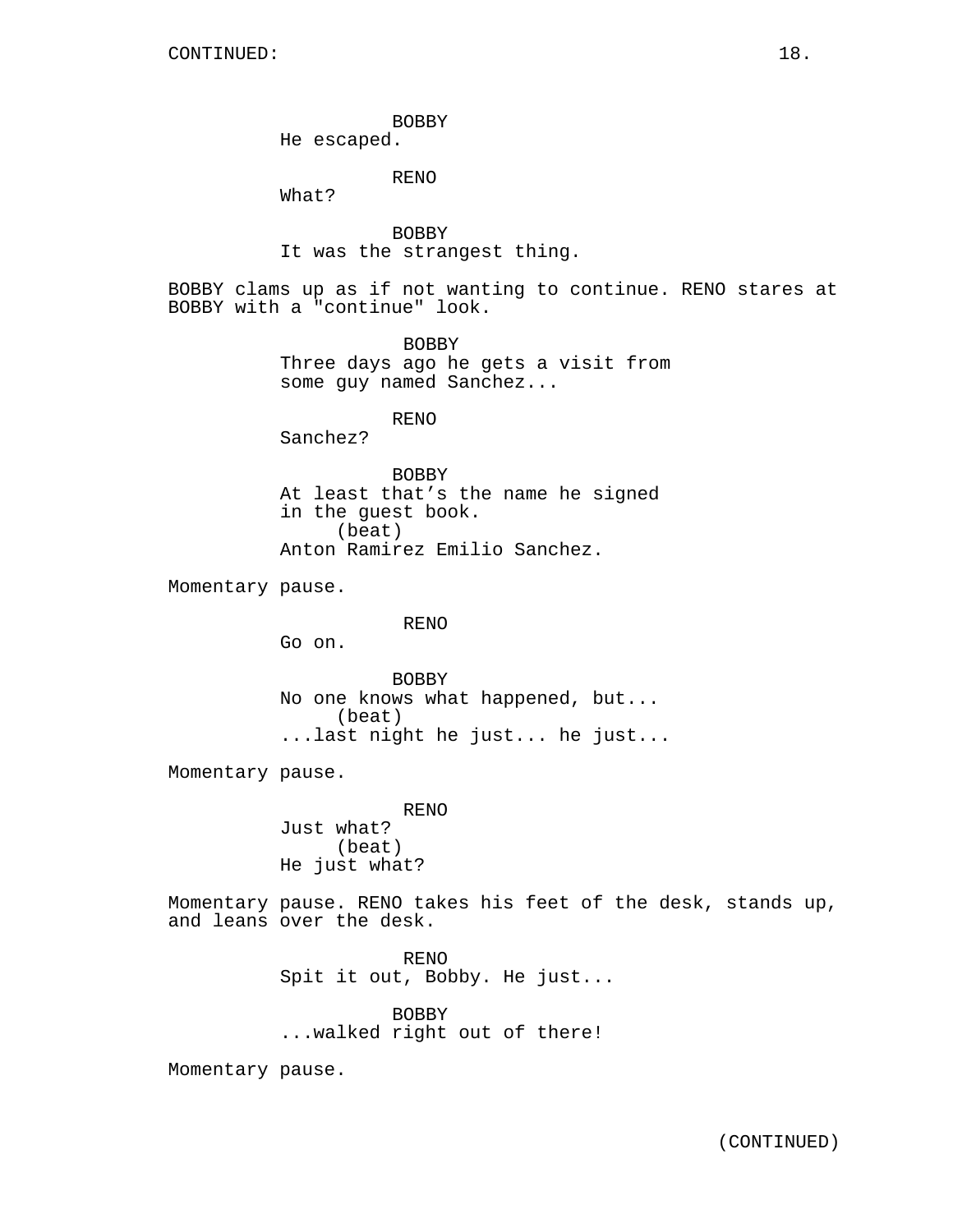RENO Just like that? No one tried to stop him?

BOBBY That's the strange part. (beat) According to the reports, when Summers was ordered to stop and didn't, the guards opened fire. They shoot him. Over and over and...

RENO I thought you said he escaped. He sounds dead. I mean bullets will kill...

#### BOBBY

But they didn't. It was like they were shooting blanks. The bullets didn't even faze him! He just kept on walking. Right out of there.

RENO

So, what are we...

BOBBY

That was the county on the phone. Since we brought him in last time, they want us to bring him in again.

RENO Sounds easy enough. Let's pull his file and see what we have on him.

Momentary pause. BOBBY rises from the desk and heads to the filing cabinet. RENO heads over to the computer. BOBBY notices RENO at the computer.

#### BOBBY

What are you...

RENO

Cheyenne put all the old cases on the computer when she was up last month. Don't you remember?

BOBBY Right. I knew that.

BOBBY is lying. He had forgotten that. BOBBY heads over to the computer. RENO enters a Windows database file. On the screen appears a line that reads: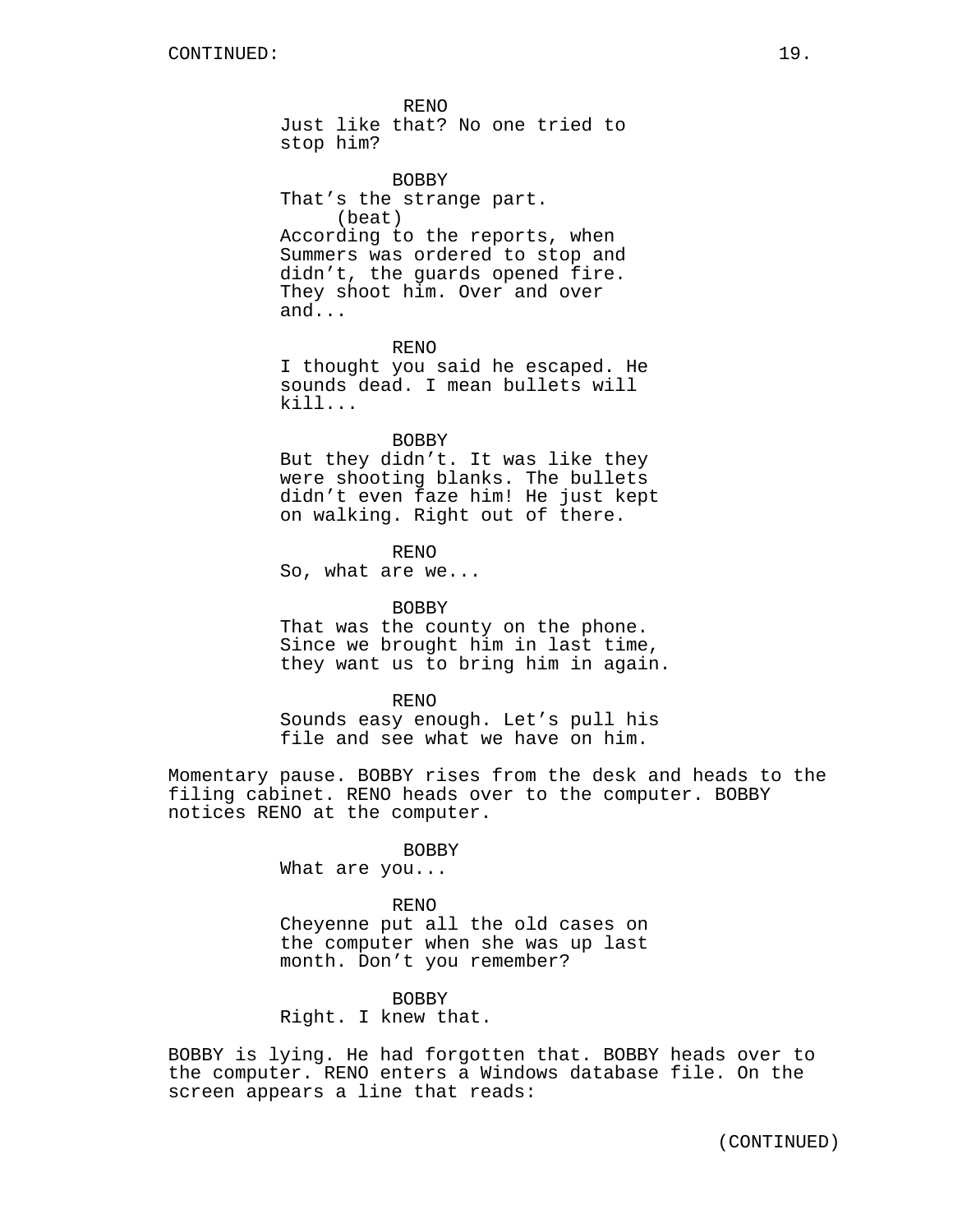ENTER FILE NAME or NUMBER: \_\_\_\_\_\_\_\_\_\_\_\_\_\_\_

The computer is waiting for a response. RENO types "Jacques Summers" in the box, and presses enter. The computer screen changes to a split screen. The left side of the screen displays a photo of Jacques Summers and the right side lists a bio/rap sheet. RENO scans through the bio, which goes off of the page. As he scrolls down, only the bio side moves. The picture stays solid.

> RENO According to this, we caught up with him as he was boarding a plane to Seattle.

BOBBY What's in Seattle?

RENO Who knows. Maybe it wasn't a what, but a who!

**BOBBY** You think that whatever his reason for going to Seattle was in '97, would still be there?

RENO It would be nice, wouldn't it? (beat) There's only one way to find out.

RENO returns to the Windows desktop screen, without shutting down the database file. (He just minimizes the window.) RENO then double-clicks the TRAVEL SEARCH icon. BOBBY stares at RENO in amazement.

> BOBBY When did you become so computer literate?

RENO Bobby, it's 2003.

The screen changes and the computer displays the following message:

 $NAME$ :

RENO types "JACQUES SUMMERS", and then presses enter. The computer adds a line under "NAME: Jacques Summers":

MODE of TRANSPORTATION to SEARCH:

(CONTINUED)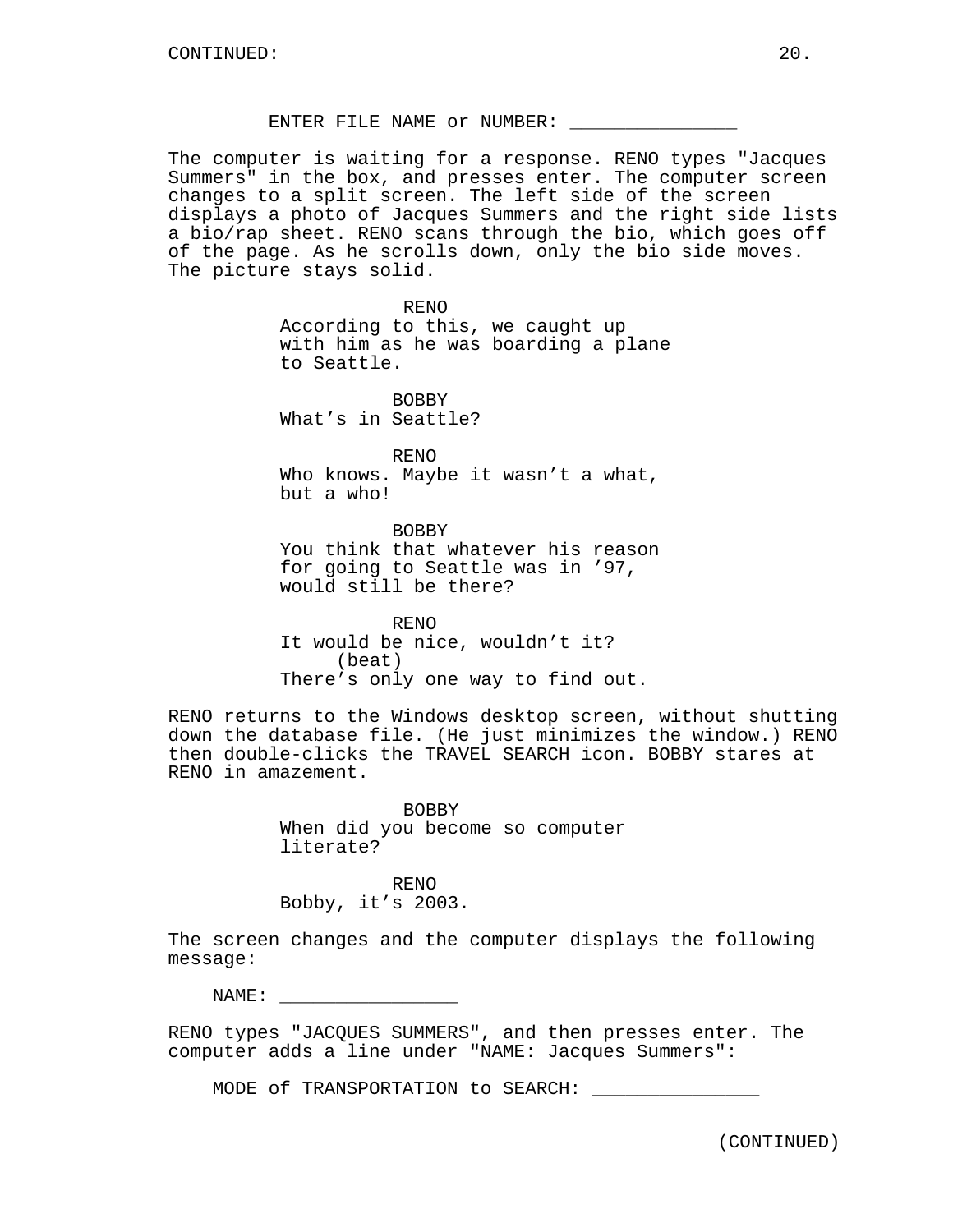RENO types "ALL" and then presses enter. The computer displays another line of text - centered and flashing under "MODE of TRANSPORTATION to SEARCH: All"

SEARCHING.......

After a few moments the computer adds the following info to the screen:

Jacques Summers. One-way ticket to Seattle.

Departure LAX 11:00am. Arrival Seattle 1:00pm.

RENO looks to BOBBY.

RENO Looks like he's headed there all right. And...

RENO looks at his watch.

RENO ...he should be getting there in about 20 minutes.

RENO closes and exits the TRAVEL SEARCH program. The computer returns to the desktop. RENO returns to the BIO screen. He clicks on the word TOOLS on the toolbar at the top of the screen and then clicks on WANTED POSTER. He creates a wanted poster based on the info available and then clicks on the PRINT icon on the top toolbar. He prints a few copies of the poster, then heads to the printer to pick up the prints. He then heads to the door, putting on his sunglasses as he heads for the door. BOBBY looks at him.

> BOBBY Where are you going?

RENO looks at him.

RENO

Seattle.

RENO opens the door.

RENO Meet ya there.

BOBBY Reno, wait...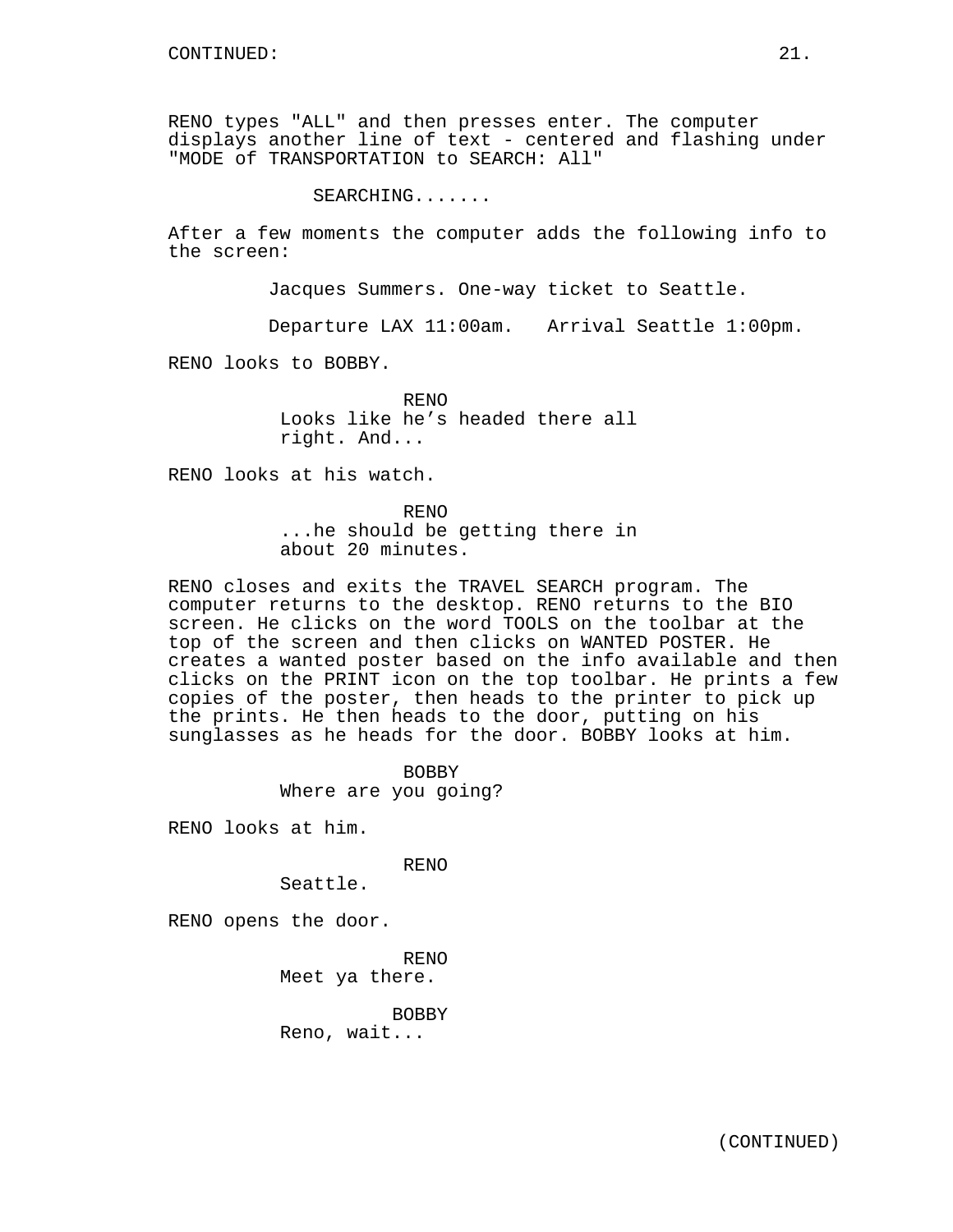RENO doesn't wait. He continues leaving. BOBBY throws his hands up in the air and heads to his desk. CAMERA ZOOMS in on the computer screen. The last set of comments on the bio sheet read as follows:

## BIO (INFO)

Items found on his person at the time of booking: Keys, wallet, three dollars in coins, a pack of gum, a book of matches, a slip of paper with the name Richie Ryan scrawled on it, and a woman's wedding band with the inscription - "To Sarah. Forever, Jack."

The camera closes in on the name Richie Ryan.

JUMP TO:

#### 12 INT: APARTMENT - SEATTLE (2:30PM) 12

ARES is sharpening his sword. He "senses" someone coming. He momentarily stops, looks at his sword, and then mutters the following line to himself.

#### ARES It's about time.

In a few moments, there is a knock on the door.

SUMMERS (VO) Sanchez. It's Summers. I...

### ARES

Come in.

The door opens. SUMMERS enters. As he enters the apartment number on the door is visible. It's number 13. SUMMERS closes the door. ARES picks up a photo off of the table and walks over to SUMMERS.

# **SUMMERS**

So. Here I am. What...

ARES hands him the picture. SUMMERS gets a look in his eye.

SUMMERS

Ryan! (beat) He's still here? In Seattle?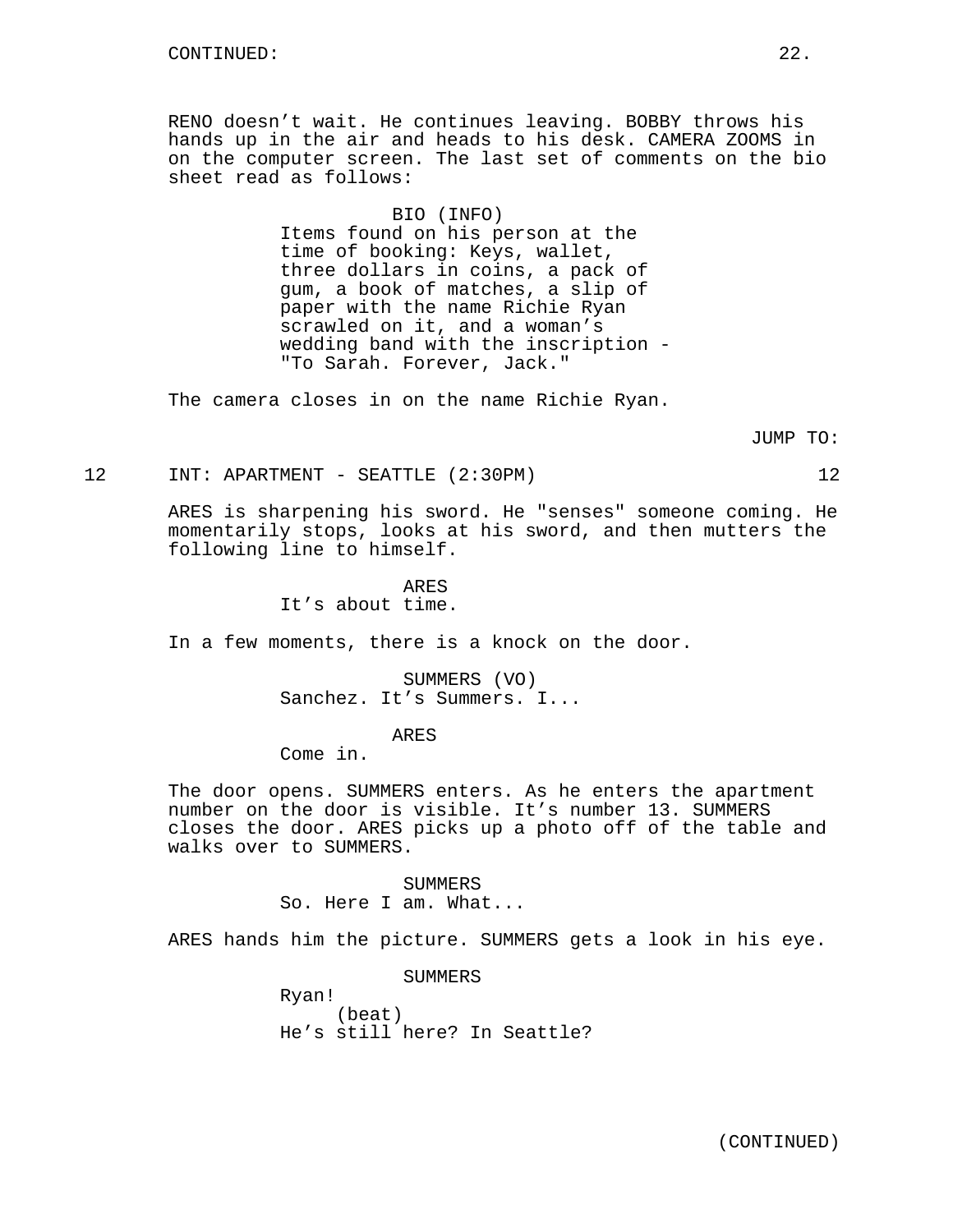ARES

Yes.

SUMMERS I've been waiting for 6 years to take his head. That little b...

ARES I really don't care what your grudge is with the kid. I just want him... out of the way.

SUMMERS gets a confused look on his face.

SUMMERS Out of the way?

ARES

Yes.

#### SUMMERS

Why?

ARES I need him to be otherwise occupied while I... take care of someone else.

SUMMERS Someone else?

#### ARES

Yes. (beat) The one that killed my sister 6 years ago.

SUMMERS still has a confused look on his face.

# SUMMERS

Your sister?

ARES gives SUMMERS a look.

ARES Is there an echo in here? (beat) Yes. My sister.

SUMMERS So, like, who is he? Do I know him?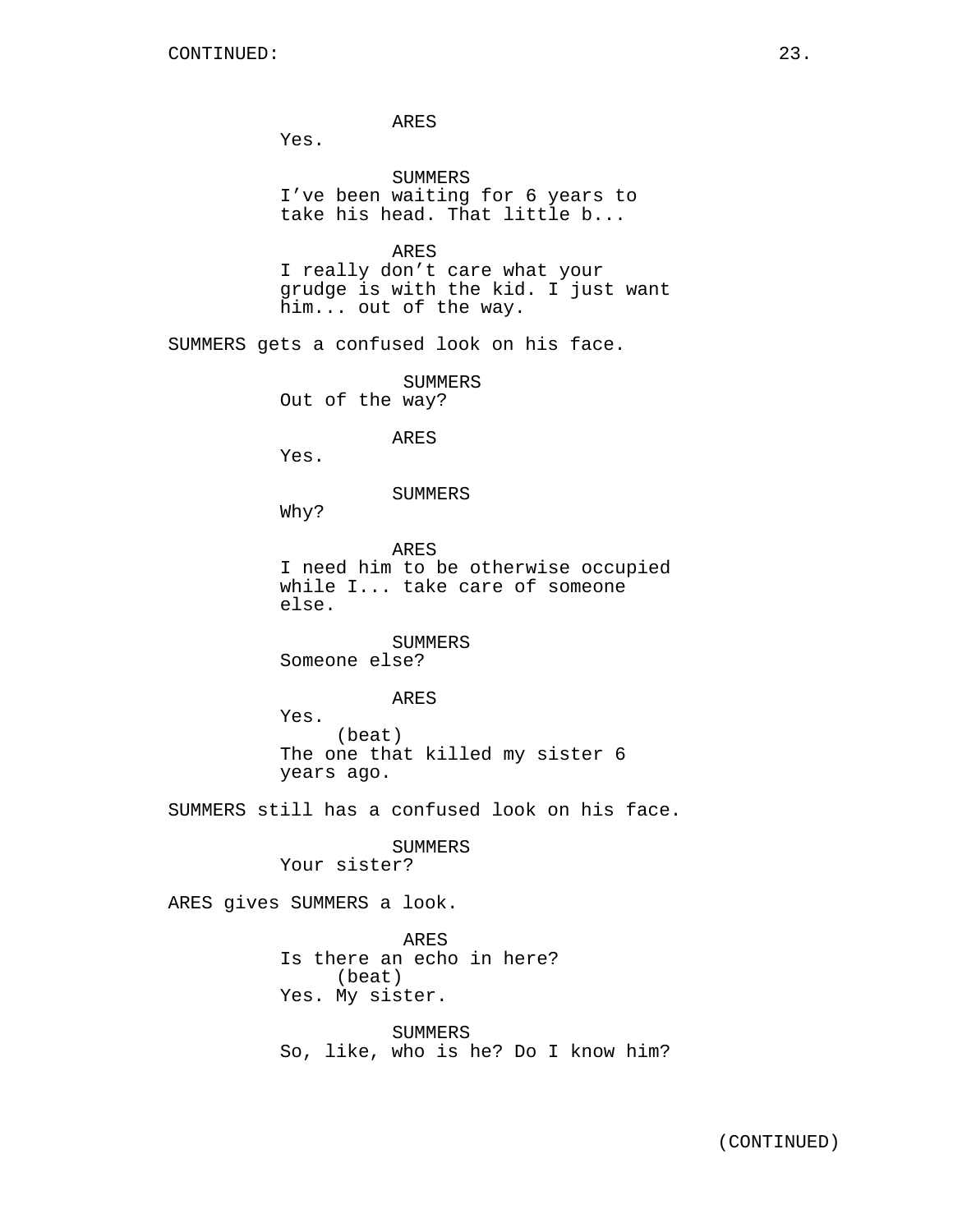ARES You've probably heard of him. (beat) After all he has made quite a name for himself amongst us.

SUMMERS thinks. ARES pauses, then continues.

ARES

Some call him, The Highlander.

SUMMERS gives ARES a look.

SUMMERS MacLeod? You're going after MacLeod? (beat) I wish you luck, my friend. MacLeod is...

ARES gives SUMMERS that death look again. SUMMERS shuts up.

ARES So, will you help me?

Momentary pause.

SUMMERS What's the connection between MacLeod and Ryan?

Momentary pause. ARES doesn't answer he just stares at his sword.

> SUMMERS Why do you need Ryan out of the way? MacLeod doesn't need...

SUMMERS stops talking as he thinks he has figured it out.

SUMMERS Oh I get it. (beat) Ryan is a friend of his. You figure if Ryan is dead, MacLeod might be...

ARES You could say that. (beat) So, will you help me?

SUMMERS flashes an evil smile.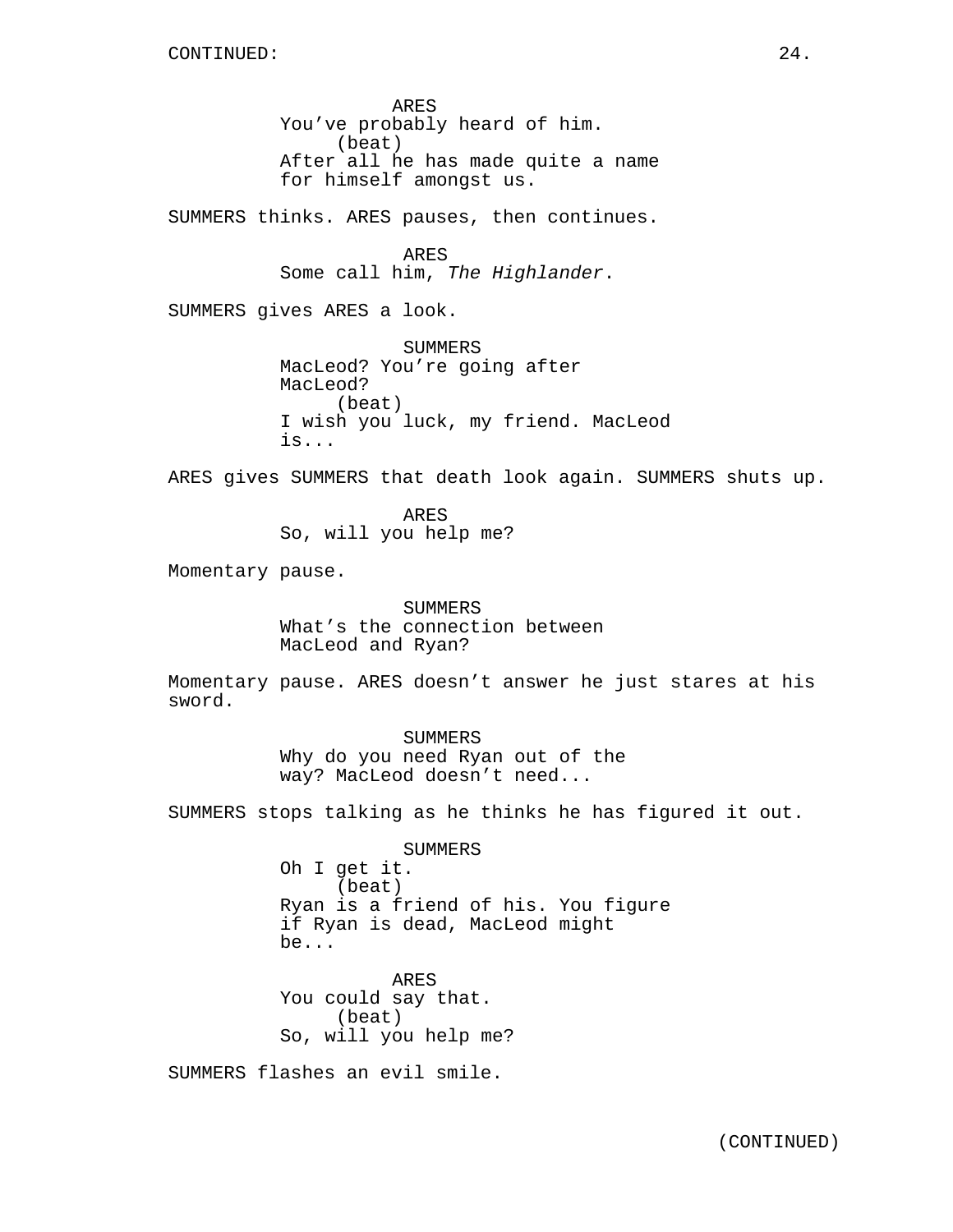SUMMERS What do you need me to do?

ARES flashes a smile.

13 INT: HOTEL - ROOM 666 (4:00PM) 13

The door opens. SUMMERS enters. He pours himself a drink, then goes over to the window. He stares out it.

> SUMMERS That guy is weird. Really, really, weird. (beat) There's something about him. Something almost sinister. (beat) And if he thinks for one moment that he can take out MacLeod... he's crazy. (beat) But, you never know, this plan of his just might work. And if it does...

SUMMERS flashes an evil smile.

SUMMERS I will take his head.

Momentary pause. SUMMERS takes a drink of his drink.

SUMMERS I wonder... (beat) Why me? Why did he seek me out? (beat) Not that many people know what happened and why I want Ryan's head. How did he find out? (beat) I guess it really doesn't matter...

SUMMERS takes another drink of his drink, then stares out the window.

> SUMMERS Oh Sarah, I'm so sorry. If only I'd been there a few minutes earlier. If only...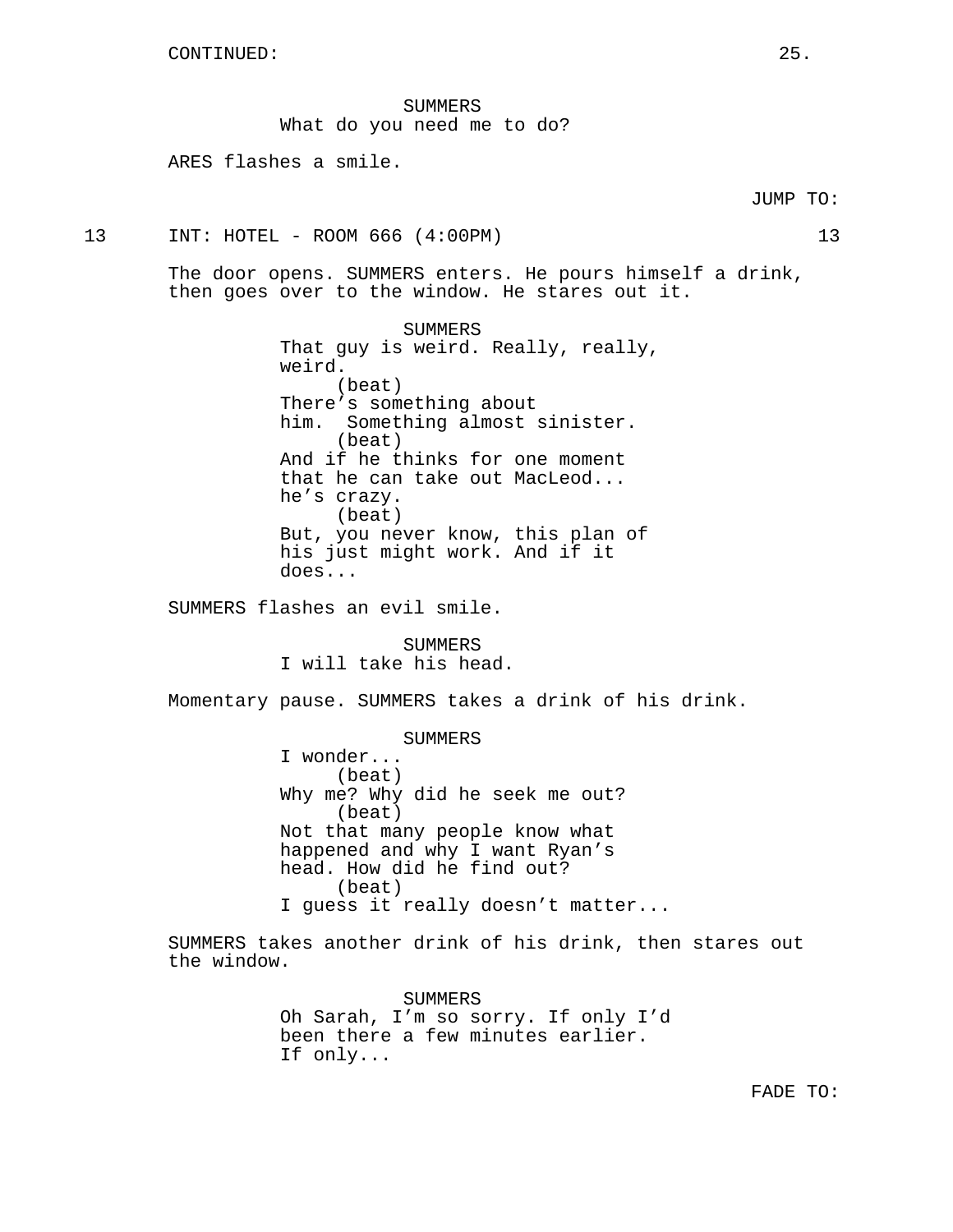14 FLASHBACK: ALLEY BEHIND A MUSEUM - LA (JUNE '97 10:00PM) 14

CAMERA PANS into the alley as a sword fight is coming to an end. The fight is between two Immortals. RICHIE RYAN and SARAH SUMMERS. The fight lasts a few more moments, and then RICHIE severs SARAH's head. As the Quickening envelops RICHIE, a man can be seen walking down the alley. This man is another Immortal - JACQUES SUMMERS. Sarah's husband. SUMMERS approaches the scene with his sword at his side. He sees the headless body of his wife and is frozen. He wants to cry out, but instead he turns to the man who is recovering from her Quickening. RICHIE looks up at SUMMERS and sees the fire burning in his eyes and the sword at his side. RICHIE gets up and looks at him.

> SUMMERS You killed my wife.

SUMMERS raises his sword. RICHIE, still recovering, realizes that this guy wants revenge.

> RICHIE Hey, man. I... I...

SUMMERS Defend yourself, boy!

SUMMERS waves his sword.

SUMMERS Or lose your head!

SUMMERS lunges at RICHIE. RICHIE deflects the blow.

RICHIE This isn't a fair fight. I...

SUMMERS gives him an "I don't care" look.

SUMMERS Whoever said life was fair?

SUMMERS flashes RICHIE an evil smile.

SUMMERS Besides, there is no rule against it!!!

RICHIE gives SUMMERS a look.

RICHIE There might not be a rule against it, but it's not honorable to fight a man when...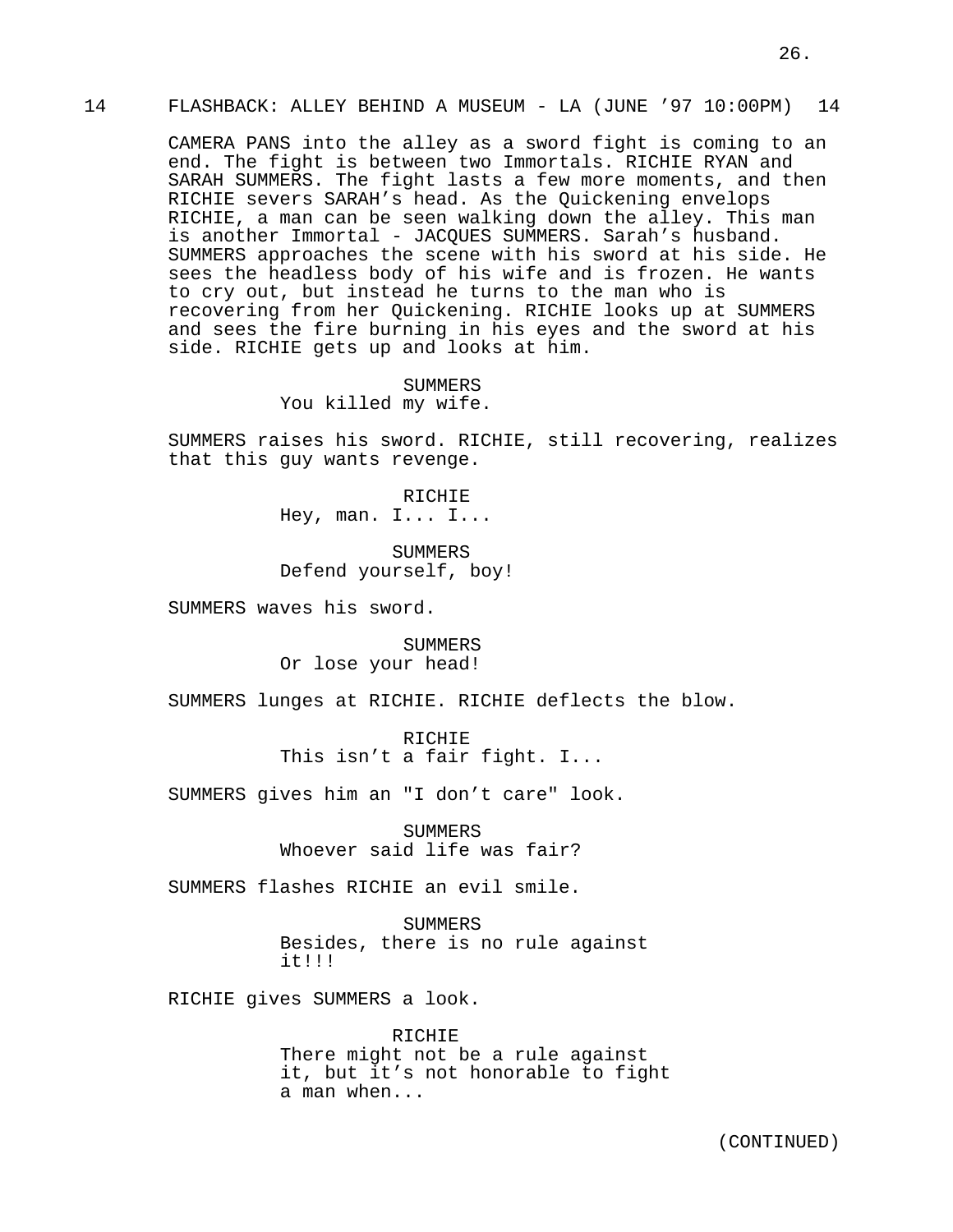SUMMERS

Honor?

SUMMERS swings at RICHIE again, almost taking his head. RICHIE barely deflects the blow. Sirens can be heard approaching. One cop car stops at the end of the alley. SUMMERS turns and looks at the car, then looks at RICHIE.

> SUMMERS Today must be your lucky day after all.

SUMMERS puts his sword down.

**SUMMERS** I'll be back. One day. When you least expect it.

SUMMERS runs. RICHIE runs in the other direction.

FADE TO:

15 INT: ROOM 666 15

SUMMERS I promised you then Sarah, that Ryan would pay. And the time has come.

As he continues his line, he tightens his grip on the glass he is holding.

> SUMMERS His time has come. Ryan will pay for taking you from me. He... Will... Pay...

On the word "pay", the glass shatters in his hand. He doesn't notice, and clenches his fist. The glass fragments sink into his hand causing his hand to start to bleed.

JUMP TO:

#### **TUESDAY SEPTEMBER 30th 2003**

16 INT: DOJO - OFFICE (NOON) 16

DUNCAN and RICHIE are sitting in the office. We join them in the middle of the conversation.

> RICHIE I know it sounds strange, Mac. But it's true.

(CONTINUED)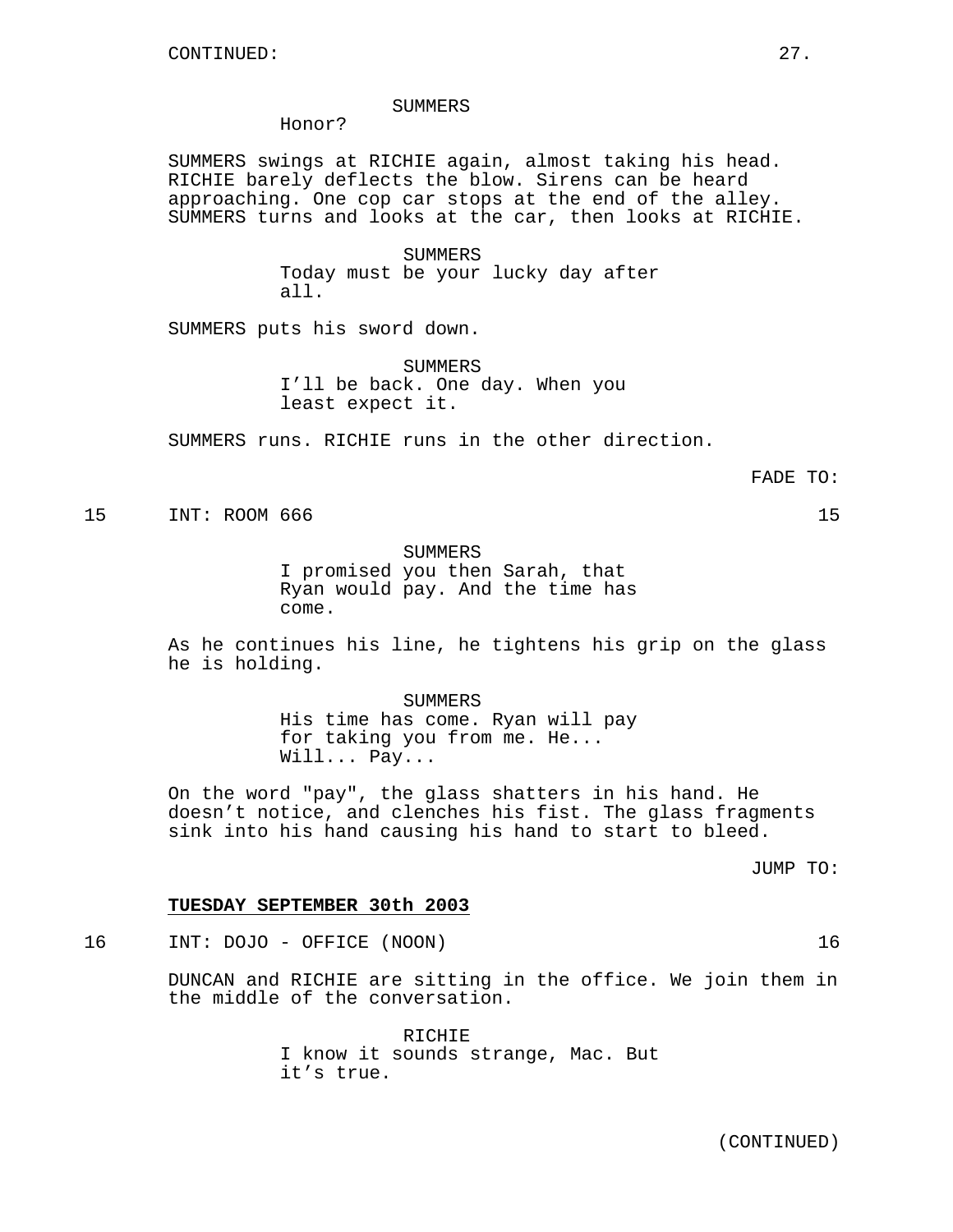DUNCAN Why? Why would anyone be following you? Have you... RICHIE I don't know, Mac. It's just... (beat) I don't know. (beat) It's like there's this... presence. (beat) I feel like someone is there. Watching me. But when I turn around, I'm alone. DUNCAN What can I say, Rich? Momentary pause. DUNCAN sorta snickers. DUNCAN What do you want me to do about it? RICHIE I don't know. (beat) Tell me I'm crazy. Tell me I have nothing to worry about. Tell me I'm imagining things. DUNCAN looks at RICHIE, puts his hands on his shoulders, and looks him in the eye. DUNCAN You're crazy. You have nothing to worry about. You're imagining things.

DUNCAN takes his hands off of RICHIE's shoulders. RICHIE says next line real sarcastically.

RICHIE

Gee, thanks, Mac.

# DUNCAN

No problem. What are friends for.

DUNCAN smiles and exits the office. RICHIE follows.

CONTINUE TO: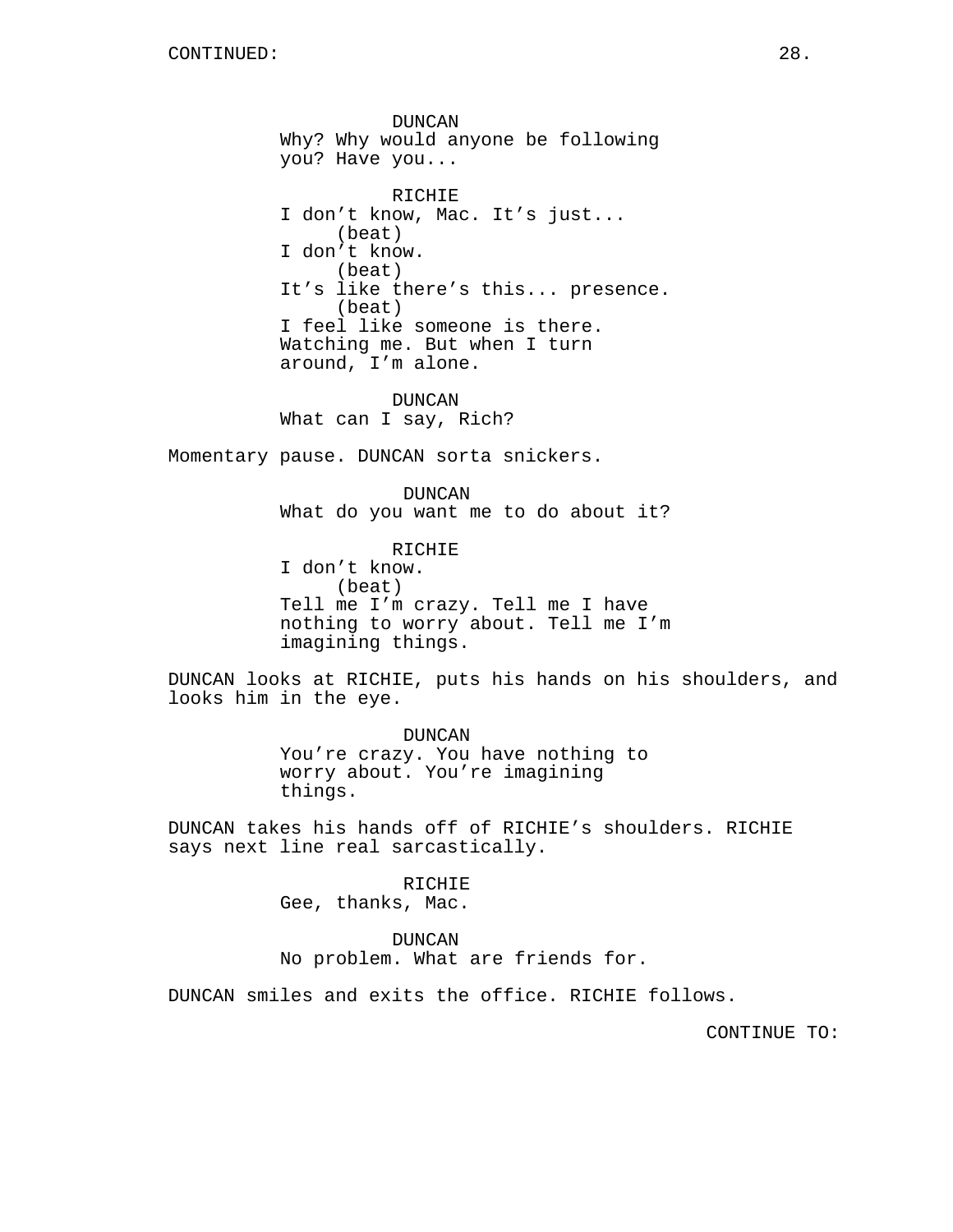17 MAIN ROOM 17

The elevator is coming down. DIANA is in it.

DUNCAN Maybe it's just one of Joe's guys.

RICHIE I don't think so.

DIANA exits the elevator and walks over to DUNCAN and RICHIE. DUNCAN looks at DIANA.

DUNCAN

You off?

DIANA Yep. See ya later.

DUNCAN

Bye.

DIANA heads for the door.

RICHIE Diana, wait up.

DIANA stops. RICHIE looks at DUNCAN.

RICHIE Maybe I should talk to Joe anyway. (beat) He might be more help.

DUNCAN playfully slaps him upside the head. RICHIE goes to DIANA and they exit the Dojo. DUNCAN watches them leave wondering if RICHIE truly is crazy or if this is something they should be worried about.

JUMP TO:

18 EXT: DOJO - PARKED CAR (ACROSS THE STREET) 18

CAMERA zooms in on the parked car across the street. There is someone in a car, watching the Dojo.

CONTINUE TO: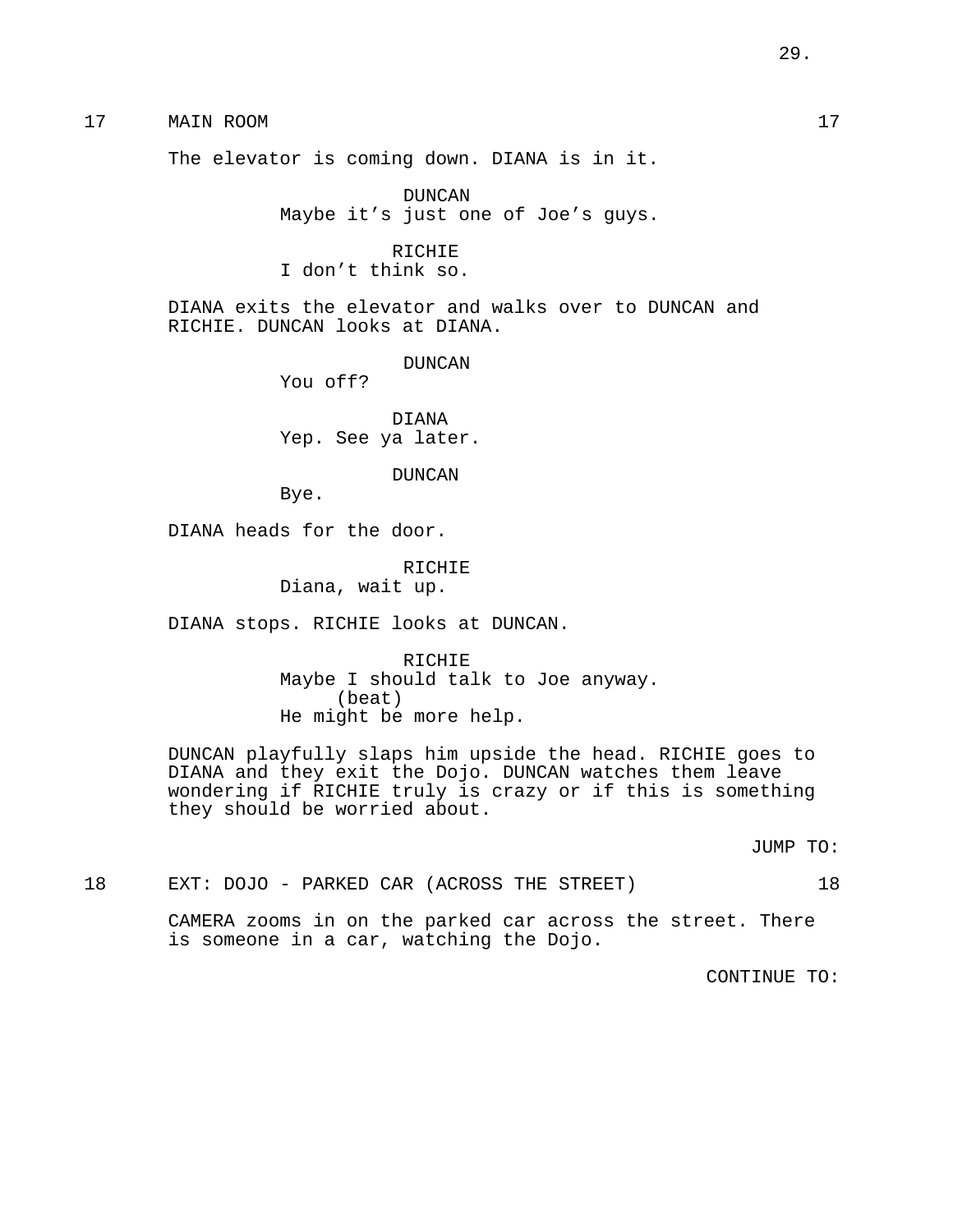# 19 INT: PARKED CAR 19

CAMERA is positioned behind the driver. Which means that we can't see who it is. All we see, are a pair of hands with a camera in them, taking pictures as DIANA and RICHIE exit the Dojo.

CONTINUE TO:

### 20 EXT: DOJO 20

DIANA and RICHIE get onto RICHIE's motorcycle and ride off. The car across the street, follows.

JUMP TO:

21 INT: JOE'S BAR (3:00PM) 21

DIANA is working behind the bar. RENO enters, and approaches the bar. DIANA notices the tall, long dark-haired, well built, stranger, and is captivated by him. She watches him approach her.

> DIANA (VO) Mmm. It's been six years since Herc, and I haven't seen Alex in over a year. And this guy is so...

RENO sits at the bar and looks at DIANA. He smiles at her. She smiles back. DIANA says her line in a very flirtatious tone.

> DIANA Hi, stranger. What can I get you?

RENO Information.

DIANA looks at him confused.

DIANA

What?

RENO Name's Vince Black. (beat) I'm a bounty hunter.

DIANA A bounty hunter. Really? (beat) I've never met a bounty hunter before. I thought they only existed in the movies and on TV.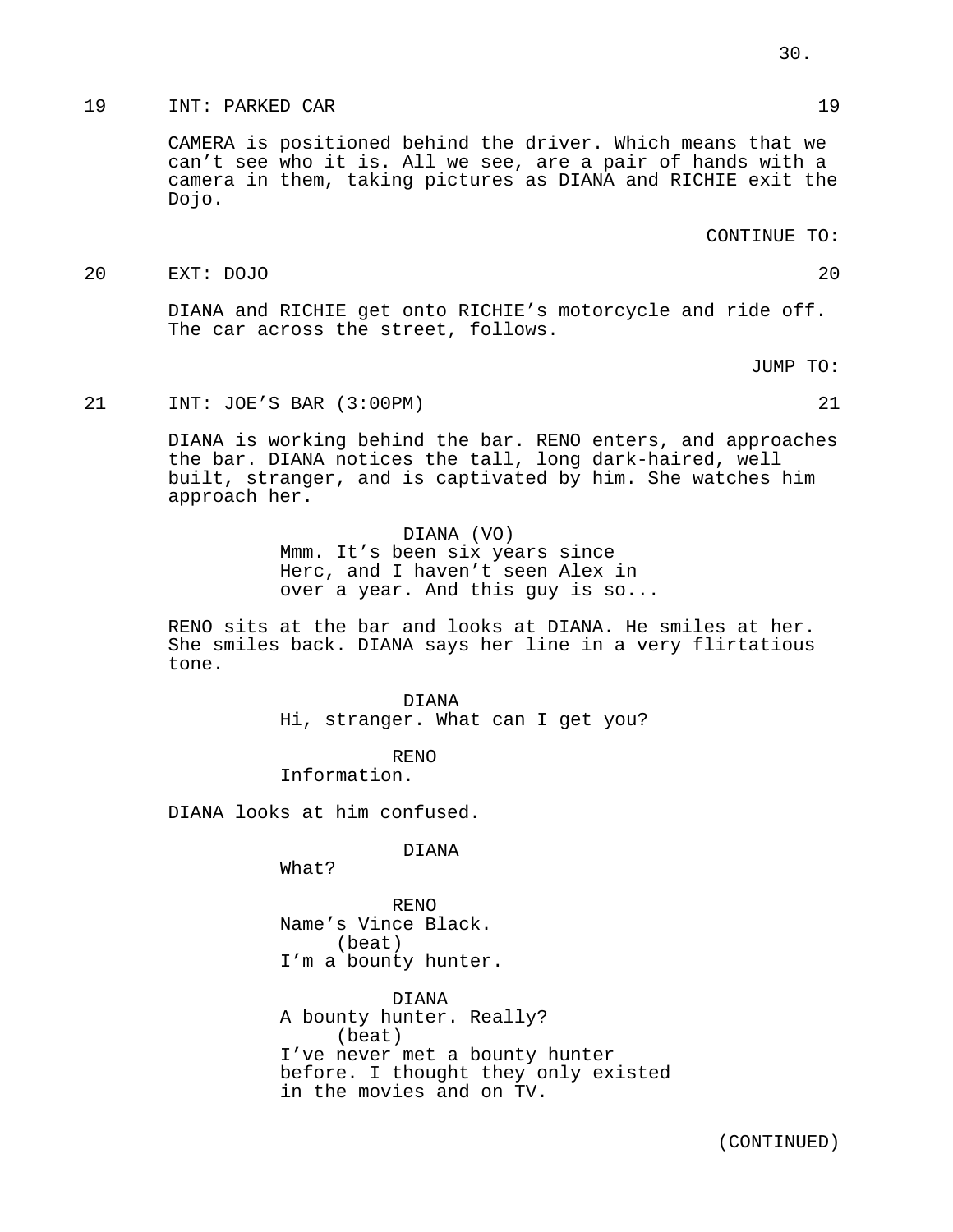RENO laughs.

# DIANA So who are you looking for?

RENO removes the wanted poster from his pocket, and hands it to DIANA.

#### RENO

This guy.

DIANA takes the poster.

RENO Have you seen him?

DIANA looks at the poster.

#### DIANA

Nope. Sorry.

DIANA reads over the poster.

RENO Damn. I was hoping...

DIANA raises an eyebrow when she sees what this guy is wanted for.

#### DIANA

LA Hacker?

RENO

Yeah.

DIANA What makes you think he would have come here?

RENO He was headed here when we brought him in in '97.

DIANA Here? To this bar?

RENO No. Seattle.

DIANA

Oh.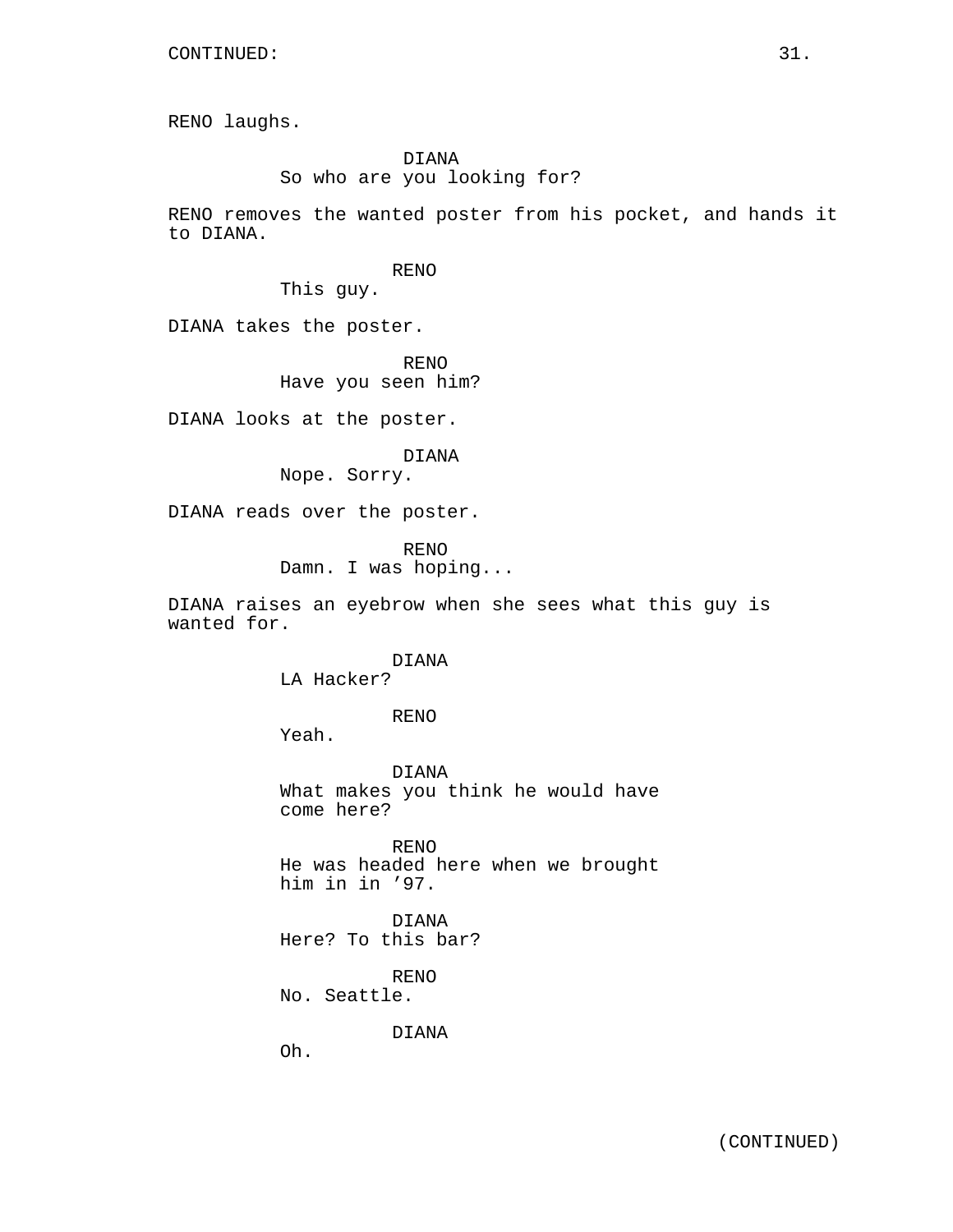RENO He escaped from prison a few days ago and...

DIANA And you think the reason he was coming to town then, might still be here?

RENO

Yeah.

DIANA leans on the bar and looks at him. (Note: On the word "this" she holds up the poster.)

> DIANA Mind if I keep this, Mr. Black?

> > RENO

No.

RENO leans onto the bar and flashes her a smile.

RENO And it's Vince. Please.

DIANA smiles back at him.

DIANA

Vince.

Momentary pause as they just stare at each other.

DIANA

I'll keep it here...

DIANA places it on the counter by the cash register.

DIANA ...and keep an eye out for him.

RENO flashes her another smile.

RENO

Thanks. (beat) If he shows up...

RENO takes one of his business cards out of his pocket and hands it to her.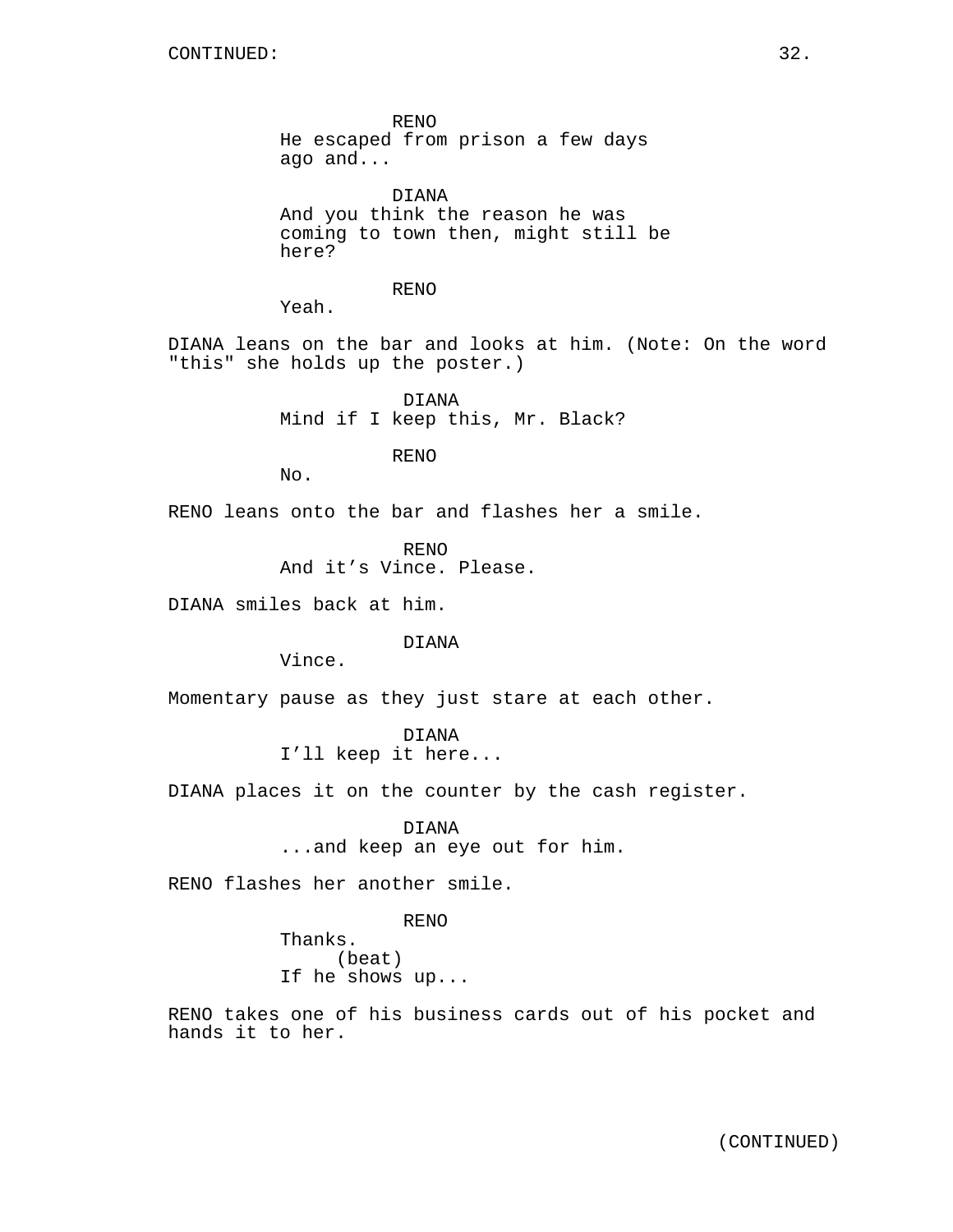### RENO

...call me.

DIANA looks at the card.

---------------------------------------

SIXKILLER ENTERPRISES

Vince Black

Office: 555-7366 Cell: 555-4865

---------------------------------------

DIANA

Will do.

DIANA puts the card on the poster, then looks back at RENO.

CONTINUE TO:

# 22 TIME FLIES MONTAGE 22

DIANA and RENO start talking about other things. RENO says something that makes her laugh. They are laughing, when DUNCAN enters and walks over.

CONTINUE TO:

23 TIME RESUMES (5:25PM) 23

DUNCAN walks behind the counter and stops beside DIANA.

DUNCAN Diana, we need to talk.

DIANA looks at DUNCAN, says her line, and then looks back at RENO. RENO is wondering who this guy is.

#### DIANA

In a minute.

### DUNCAN

Now.

RENO, getting the wrong idea and figuring that DUNCAN is her boyfriend, decides to leave.

> RENO I have to be going. I'll talk to you later, Diana.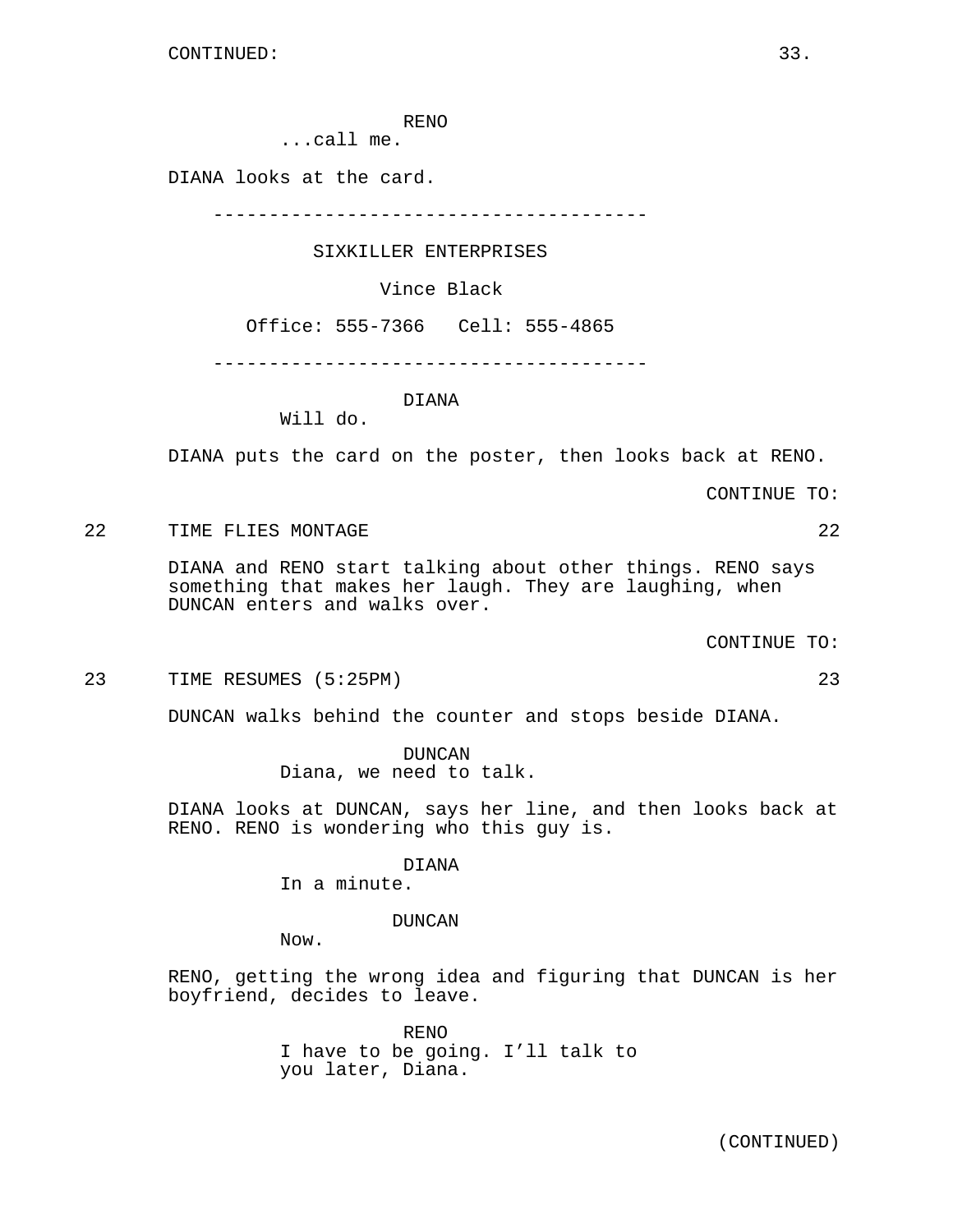DIANA

# See ya, Vince.

RENO heads out. DIANA watches him go. DUNCAN looks from DIANA, to the retreating RENO, then back at DIANA. Once RENO has left, DIANA gives DUNCAN a look. DUNCAN can tell she is mad.

> DIANA Thanks, Mac. The first guy who's looked...

DUNCAN I'm sorry. But...

DIANA This had better be good.

DUNCAN notices the poster, and picks it up. He reads what the guy is wanted for "LA HACKER. 15 headless corpses." DUNCAN, suspecting the man might be an Immortal, knows that there is only one way to be sure. But first, he needs to know where the poster came from.

> DUNCAN Where'd you get this?

> > DIANA

From Vince.

### DUNCAN

Who?

DIANA The guy you just chased out of here.

### DUNCAN

Was he a cop?

DIANA looks at DUNCAN with raised eyebrows. She is wondering why DUNCAN cares.

### DIANA

No.

(beat) A bounty hunter.

DUNCAN notices the business card and picks it up.

DIANA Why? You know the guy?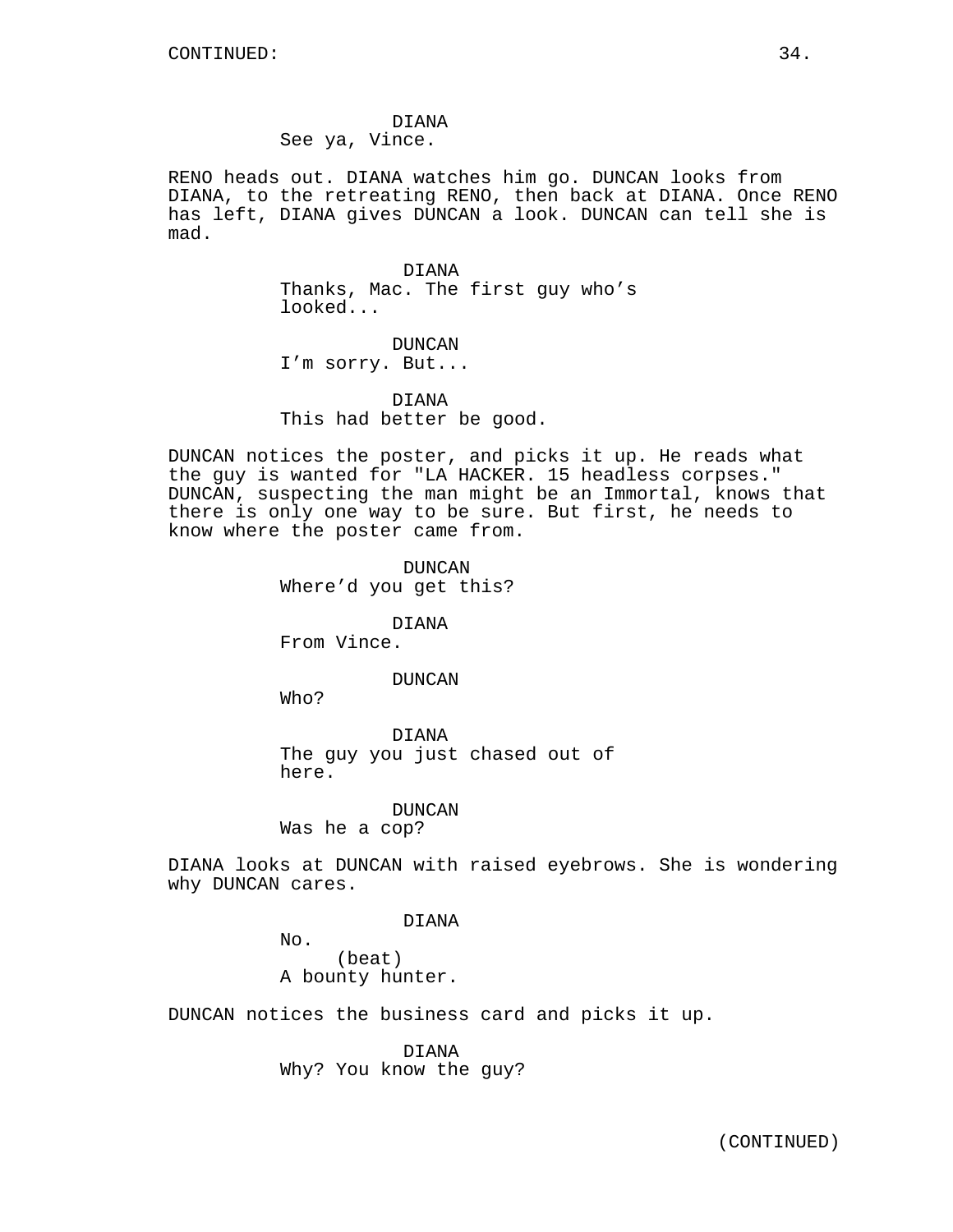DIANA is referring to the guy in the wanted poster. DUNCAN doesn't answer her.

## DUNCAN

Where's Joe?

DIANA raises an eyebrow wondering what DUNCAN wants with JOE.

# DIANA

In the office.

DUNCAN, holding the business card and poster, heads to the office. DIANA yells after him.

> DIANA Hey, Mac! I thought you wanted to...

DUNCAN enters the office and closes the door.

DIANA

...talk.

DIANA returns to what she was doing before RENO showed up.

24 JOE'S OFFICE 24

JOE is making an entry on his computer. DUNCAN is sitting waiting for JOE to acknowledge him. JOE finishes typing, then looks at DUNCAN. DUNCAN places the poster on the desk in front of JOE.

> DUNCAN Is he one of us?

> > JOE

Why?

DUNCAN gives him a "just answer me" look. JOE reads over the poster.

> JOE Sounds like it. I'll check.

Momentary pause. JOE returns to what he was doing. DUNCAN looks at him.

> DUNCAN Could you check now?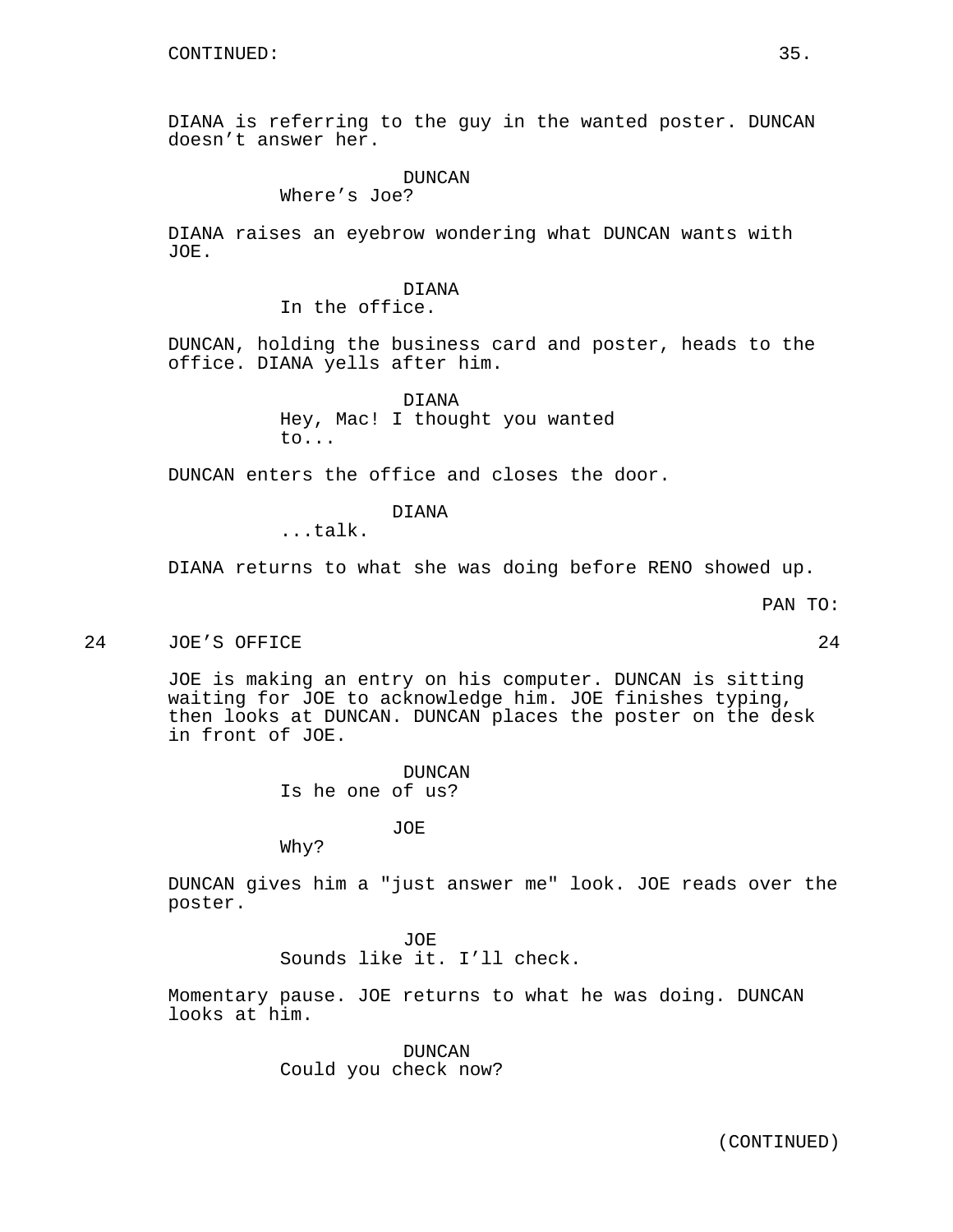JOE

I don't...

DUNCAN

Don't lie to me Joe. I know Methos finished that database three months ago. It's all in there!

On the word "there", DUNCAN taps the computer. JOE sighs and boots up the database. As he is typing the name "Jacques Summers" into the search box, DUNCAN circles the desk and takes up a position behind JOE. Summers' file appears on the screen as DUNCAN stops behind JOE. Here are some of the entries that appear in his bio.

|  | ×<br>۰. |
|--|---------|
|  |         |

January 1980 - Jacques Summers boards a plane to Australia. The plane crashes, killing everyone instantly. Two men, one of them Summers, awaken, and make their way to a deserted island. The other man explains to Summers what has happened. He explains THE GAME and its RULES. He teaches him everything he will need to know. We do not know the identity of this man, his teacher, at least not yet.

January 1996 - He meets and falls in love with fellow Immortal Sarah  $Smith<sub>1</sub>$ 

June 1996 - Marries Sarah. Invites 10 other Immortals to the wedding. At the reception, he drugs them and then he and his bride behead them. 5 each. There are 10 simultaneous Quickenings - 5 each.

June 1997 - Sarah is killed by fellow Immortal Richie Ryan. Summers vows revenge.

November 1997 - Arrested as The LA Hacker. Brought in by Sixkiller Enterprises.

December 1997 - Convicted and sentenced to 5 consecutive life sentences without the possibility of parole.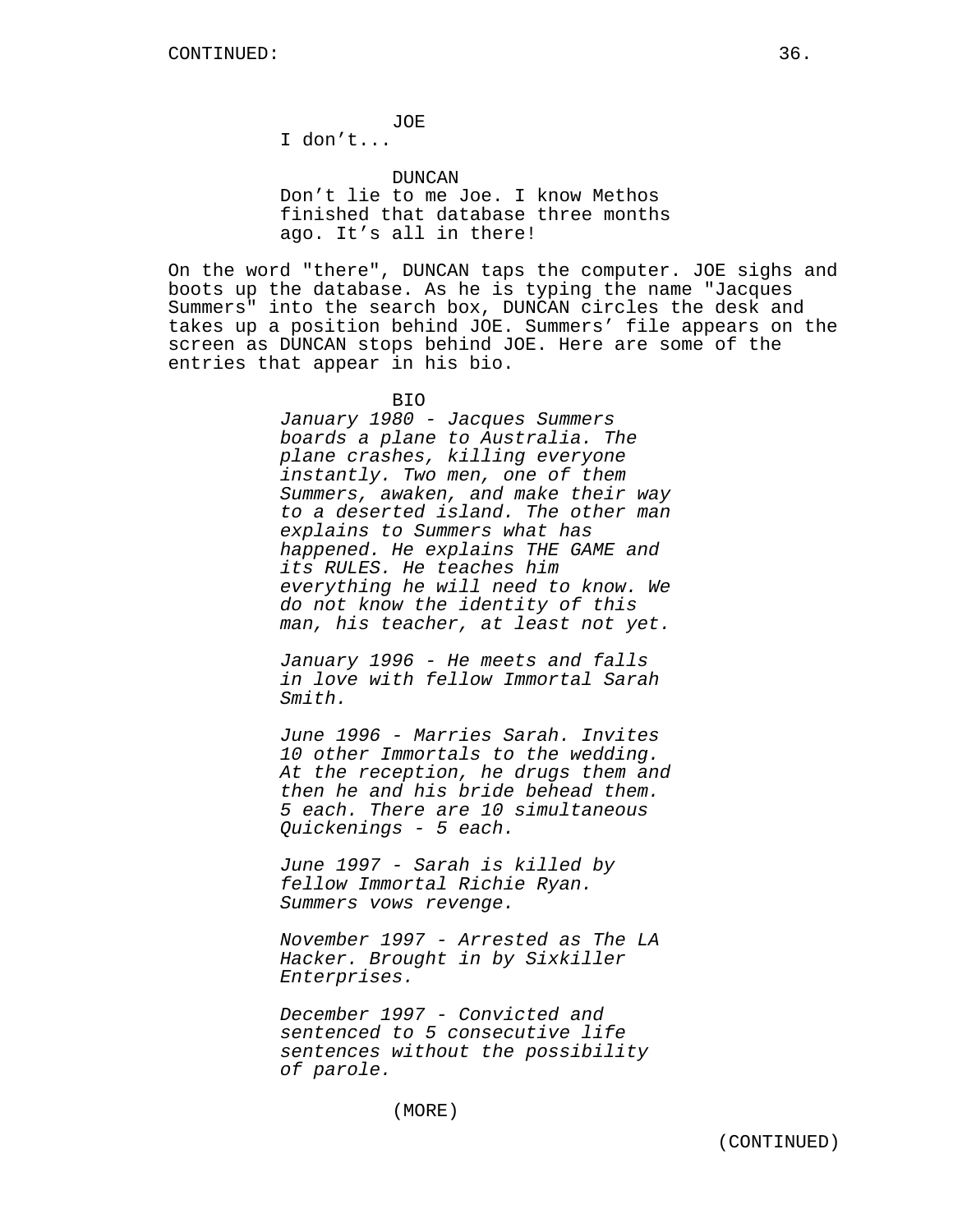BIO (cont'd) January 1998 - File Closed.

September 26, 2003 - Escapes prison. Whereabouts unknown.

DUNCAN and JOE read through the file. They hit the entry about Richie, and stop.

> DUNCAN Richie. Summers is after Richie.

JOE If he's here.

JOE points to the last entry.

JOE The last entry says "Whereabouts unknown".

DUNCAN points to the "November 1997" entry.

DUNCAN The file also says that he was brought in last time by Sixkiller Enterprises, and...

DUNCAN drops the business card.

DUNCAN Vince Black, who was just here, works for Sixkiller Enterprises. (beat) If Vince is here, there's a reason.

JOE thinks of something.

JOE Didn't Richie say something about being followed? I remember him...

DUNCAN If Summers was following Richie, he'd know it. He wouldn't just suspect it.

Momentary pause.

JOE Think we should tell Richie that we've...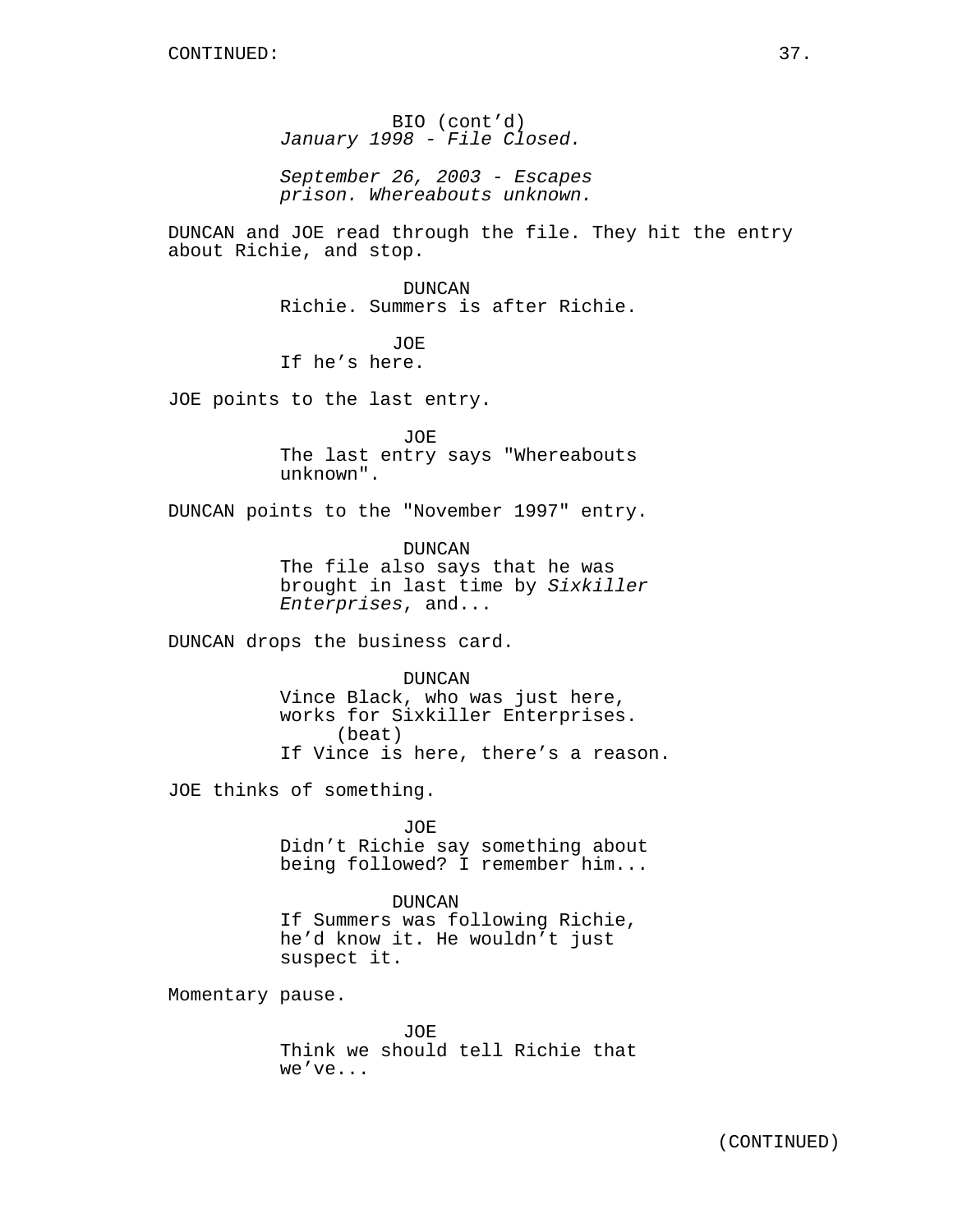DUNCAN

Not yet.

JOE gives him a look.

JOE Mac, it's Richie's fight. He's not a kid anymore. You have to let him...

DUNCAN I will. Just... Not. Yet.

JOE Okay. Suit yourself.

DUNCAN heads to the door. As his hand is on the knob, JOE calls to him.

JOE

MacLeod?

DUNCAN turns.

## JOE

Be careful.

DUNCAN smiles, turns, opens the door, and exits.

JOE I hope you know what you're doing, Mac. If you ask me, this breaks a rule. (beat) I think.

JOE returns to what he was doing before DUNCAN entered the office.

JUMP TO:

#### **WEDNESDAY OCTOBER 1st 2003**

25 INT: JOE'S BAR (APPROX 1:00PM) 25

RENO enters and walks up to the bar. He sits down and DIANA comes over. RENO looks at her.

> RENO I hope your boyfriend wasn't...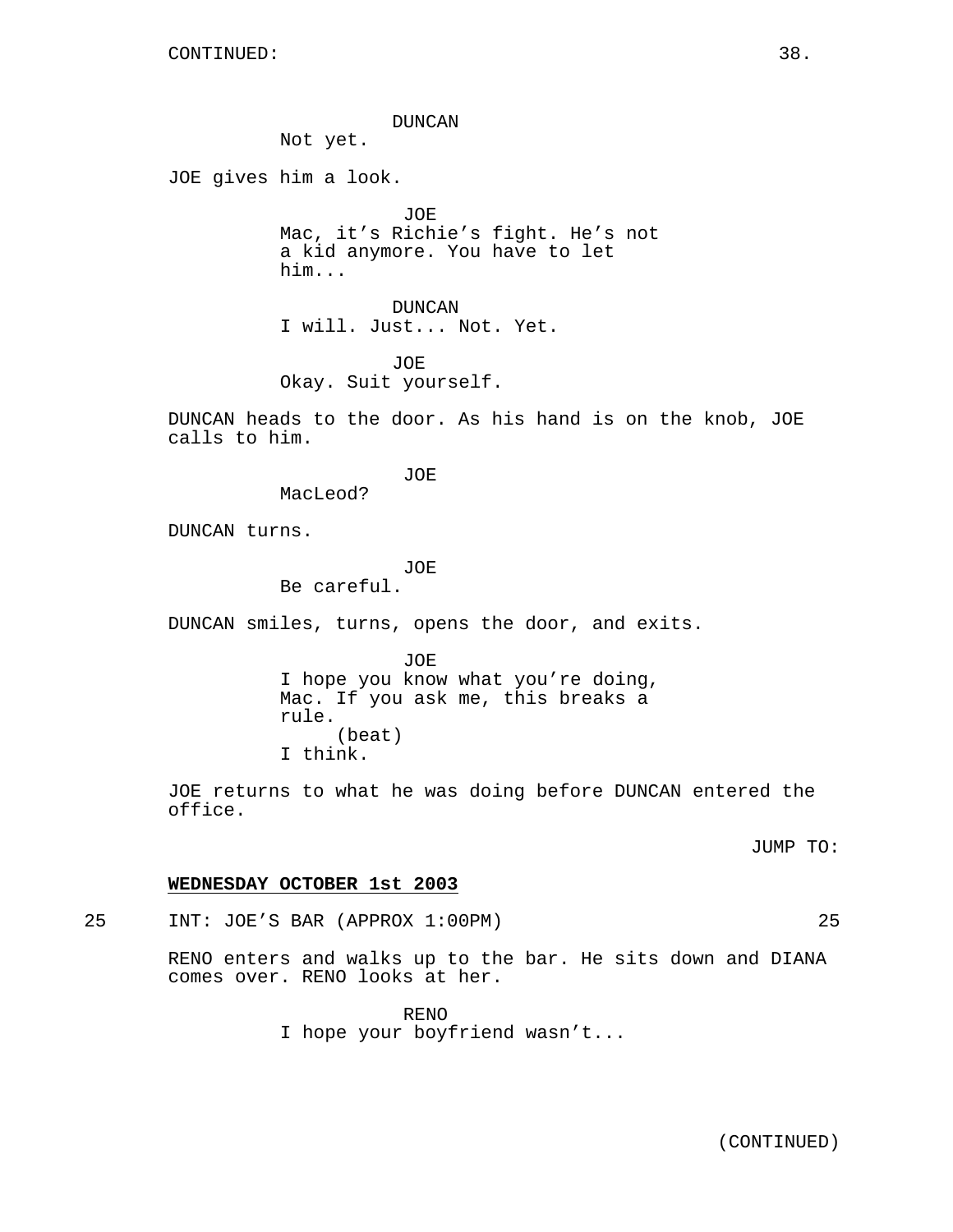DIANA Boyfriend?

RENO That guy who...

DIANA Oh, you mean Mac.

RENO nods.

DIANA He's not my boyfriend. We're just friends.

RENO

Friends?

DIANA Yeah. Friends.

RENO That's not how it looked to me.

DIANA Trust me. Mac is just a friend. Nothing more.

JOE approaches. RENO smiles at her.

RENO Good. Then he won't mind if I ask you out?

DIANA smiles at him.

RENO When is your shift over?

JOE, who arrived as RENO was asking her out, cuts in.

JOE Who's your friend?

DIANA looks at JOE.

DIANA This is Vince. Vince, Joe Dawson. He owns the place.

JOE and VINCE acknowledge each other.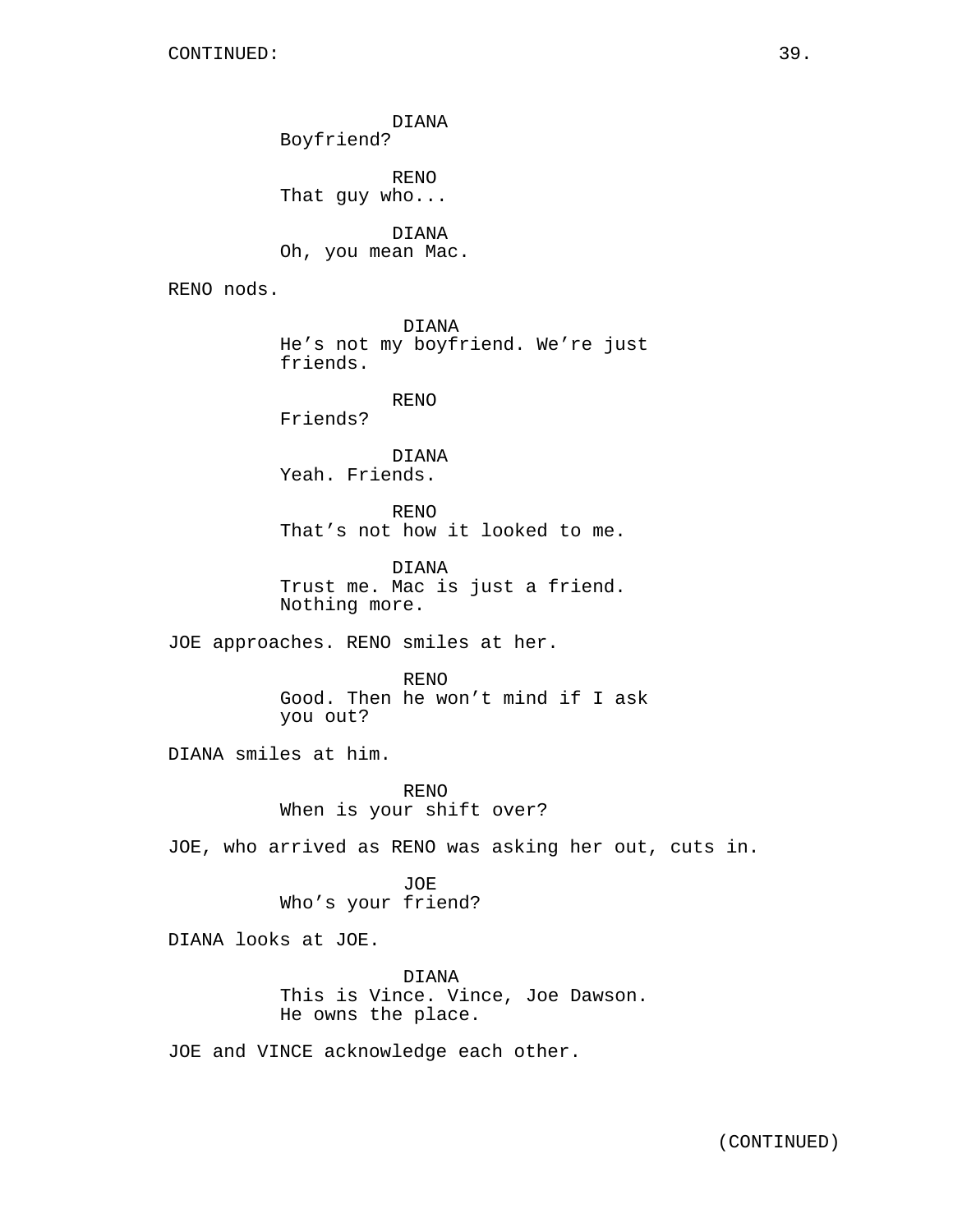JOE You're the bounty hunter.

RENO

Yeah.

JOE Must be an interesting job. I bet you see all kinds of weirdo's.

RENO Nice place you have here.

JOE

Thanks.

RENO smiles at DIANA.

RENO The bartender isn't so bad, either.

DIANA smiles back at him.

RENO

So?

DIANA

So, what?

RENO When is your shift over?

JOE

Now.

## DIANA

What?

JOE It's slow, Diana. Go. Have some fun. You deserve it.

## DIANA

Thanks, Joe.

DIANA comes out from behind the bar. RENO waits for her. They head out. JOE watches them go.

CONTINUE TO: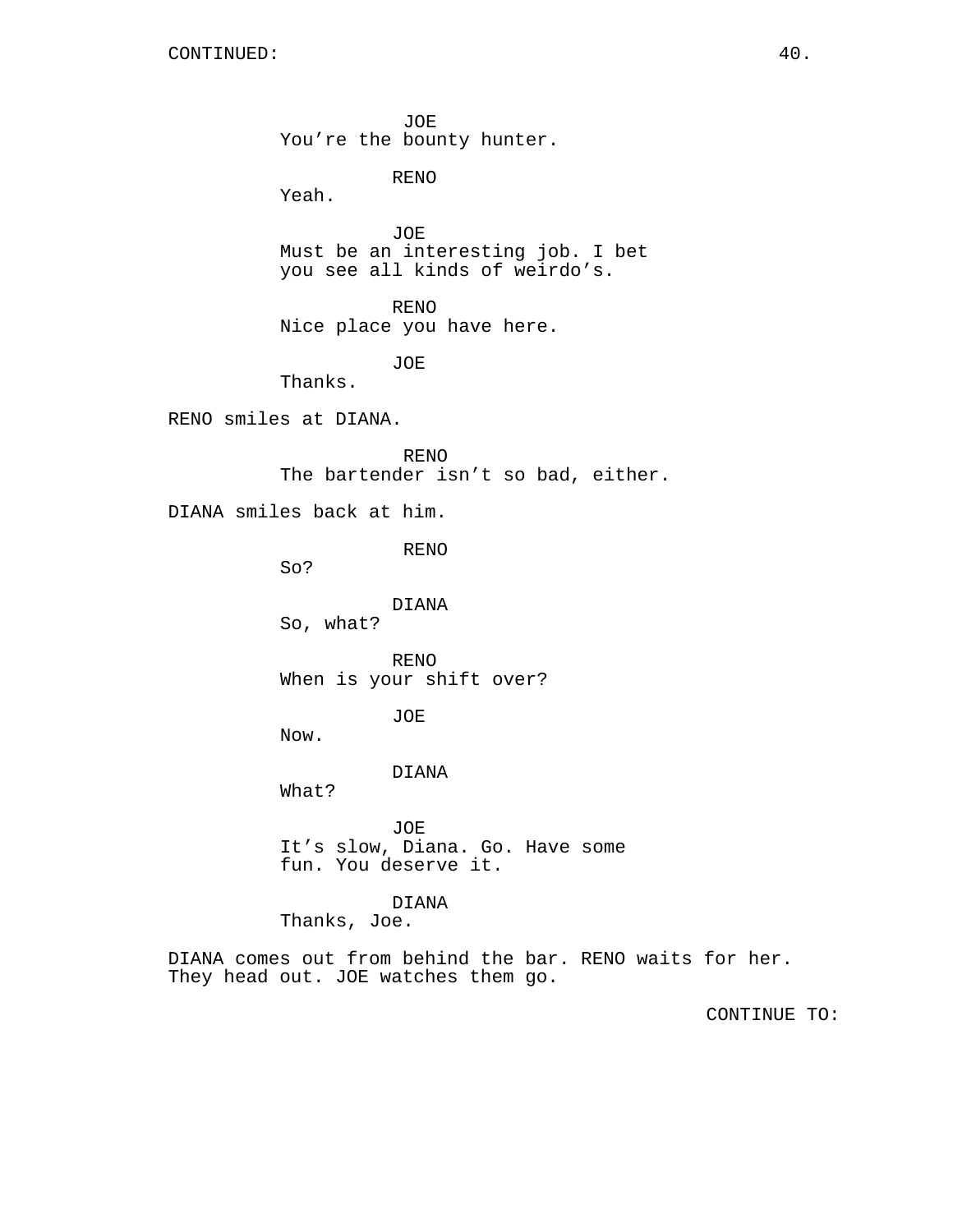26 EXT: JOE'S BAR 26

RENO leads DIANA to his Harley. They get on and ride off.

## CONTINUE TO:

27 TIME FLIES MONTAGE 27 27

**EXT: ON THE ROAD** -- They go for a long ride.

**INT: DINER/RESTAURANT - 4:00pm** -- They stop for dinner. They eat. They laugh. They exit diner.

**EXT: ON THE ROAD** - They drive a little more.

CUT TO:

28 EXT: JOE'S BAR (4:30PM) 28

The T-Bird pulls up and DUNCAN exits the car and walks to the door.

CONTINUE TO:

29 INT: JOE'S BAR 29

DUNCAN enters. He notices that JOE is behind the bar and not DIANA. He looks at his watch, thinking he might have missed her. But his watch tells him that her shift isn't over yet, and she should be here. He looks around for her. He can't see her. He heads to the bar.

> DUNCAN Joe, where's D?

> > JOE

Out.

A man enters the bar and heads over.

DUNCAN Out? Where? With who?

JOE She left with Vince. Why?

DUNCAN Vince? Great. I...

The man reaches them and flashes his badge.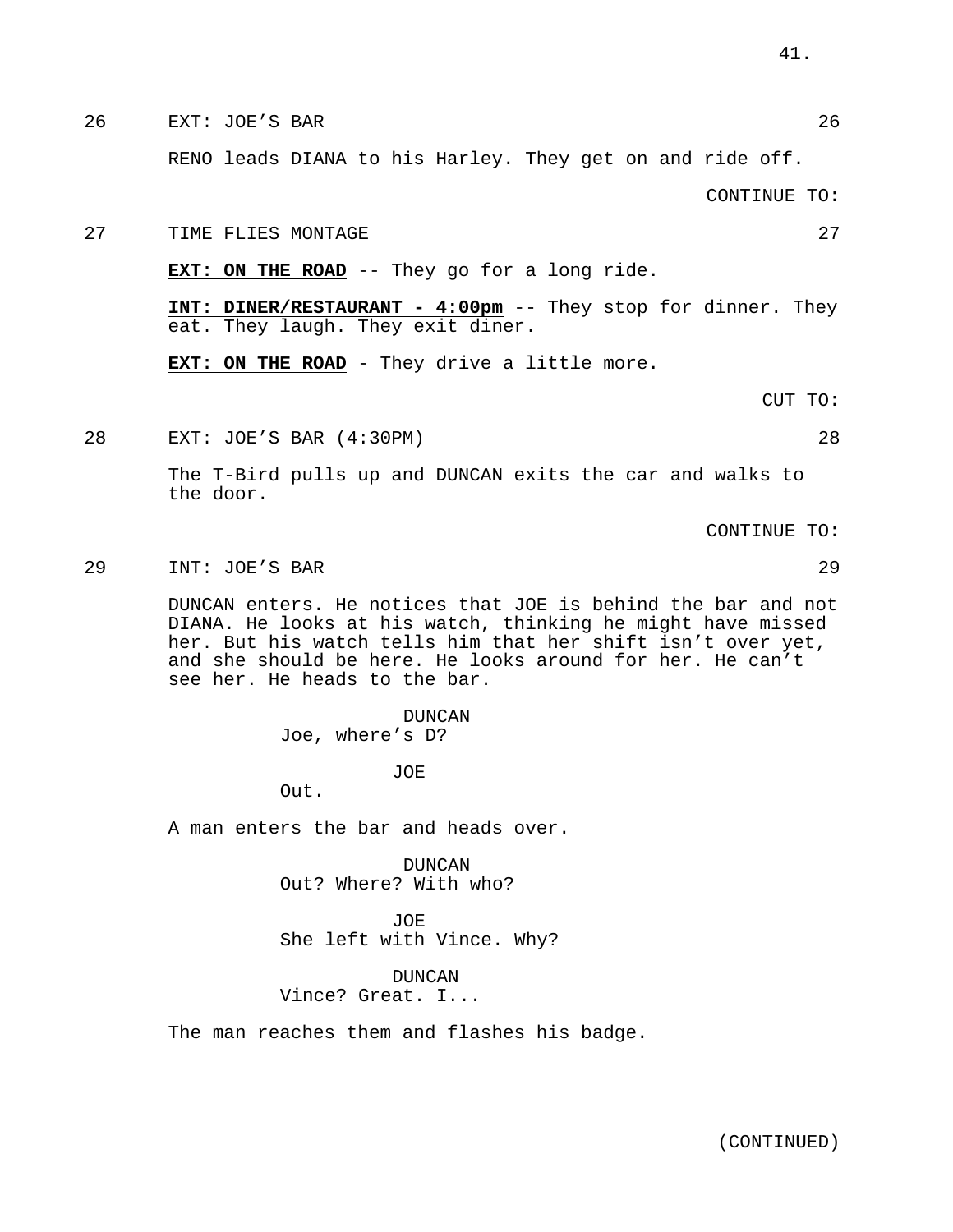DIXON US Marshal Dixon. I was wondering if either of you two recognize this man.

DIXON takes out the wanted poster for RENO RAINES.

**DIXON** I'd heard he was in the area.

JOE looks at the picture. He recognizes the man, but pretends not to.

> JOE Never meet him.

DUNCAN looks at the picture. He also recognizes the man, and pretends not to.

> DUNCAN Me neither. Sorry.

DIXON puts the poster away.

DIXON Damn. I was sure he'd... (beat) Does the name Vince Black sound familiar to you?

JOE and DUNCAN nod a "no".

DUNCAN

Should it?

DIXON Sometimes Raines uses the alias Vince Black. (beat) If you should happen to see him, call me.

DIXON hands DUNCAN a business card.

DUNCAN

Sure.

DIXON leaves. DUNCAN watches him exit the bar, then, throwing the card on the bar, looks at JOE.

> DUNCAN She's done it again. (beat) (MORE)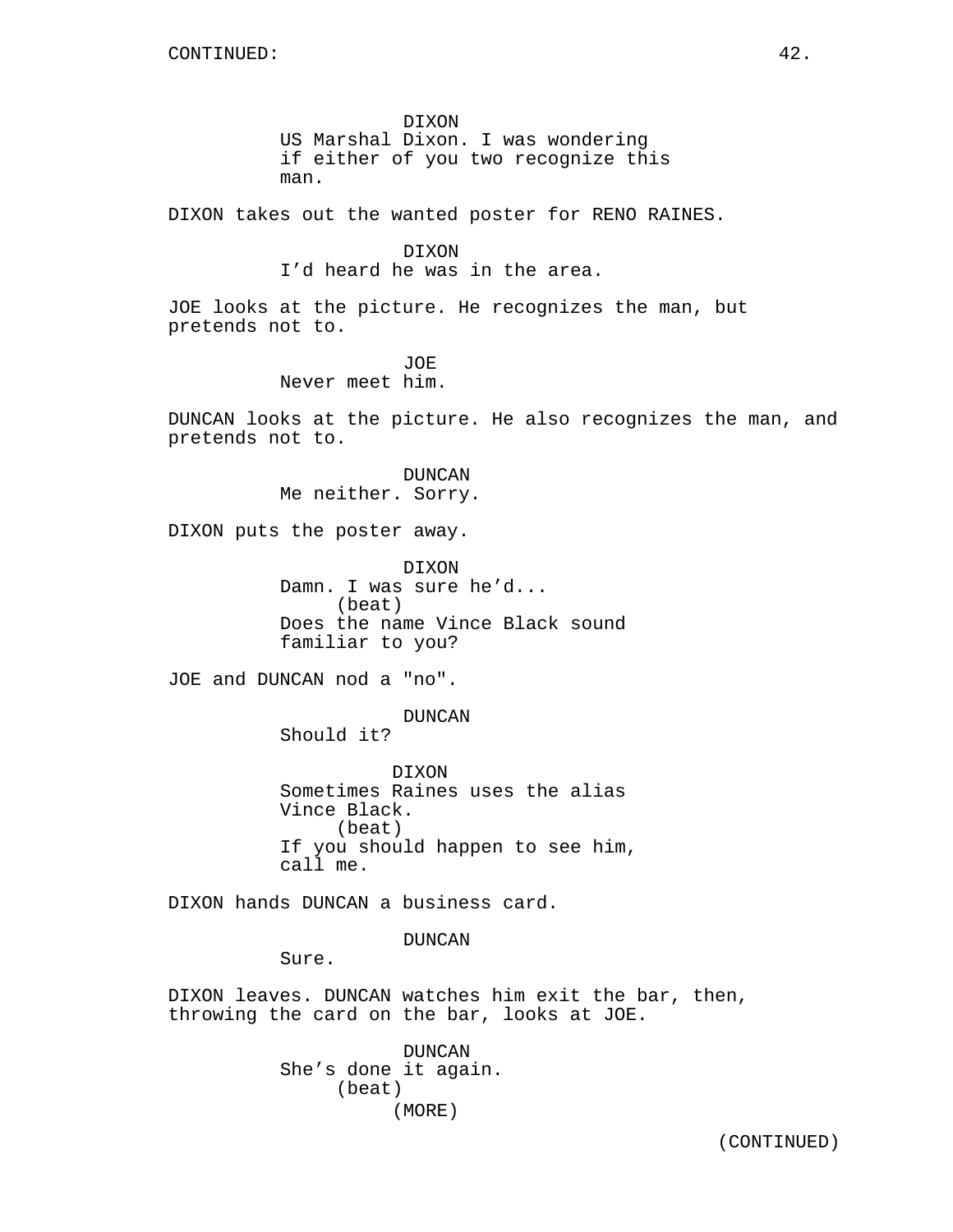DUNCAN (cont'd) Why does she always seem to attract men who are trouble? JOE. What? She hasn't been involved with anyone since she came back from... DUNCAN Trust me. It's a pattern. Every man in her life has been battling something. (beat) In '92 it was Detective Peter Caine. He was a real piece of work. Nice guy, but a workaholic. Especially after he was reunited with his lost father. (beat) Then, in '93, it was Joe Hackett. A pilot. He owned his own small airline. But, he was in love with someone else, only he couldn't admit it. (beat) In '94, she hooked up with an archaeologist named Daniel Jackson. He believed that the pyramids of Egypt were built by aliens, and that they were some sort of landing platform for spaceships. He was crazy. But she liked him. He was more in love with his work and proving his theories, than he was with her. (beat) Which brings us to 1995. First there was Lt. Harmon Rabb, a JAG lawyer who was more obsessed at finding his MIA father. He also happened to be in love with his partner only didn't know it. D tried telling him that he was in love with her, but he wouldn't admit it. The relationship lasted all of four months. Then, a few months later, there was Alex

JOE has been staring at DUNCAN the whole time. DUNCAN finally notices the look that JOE is giving him, and stops.

Freyer. Nice guy, he...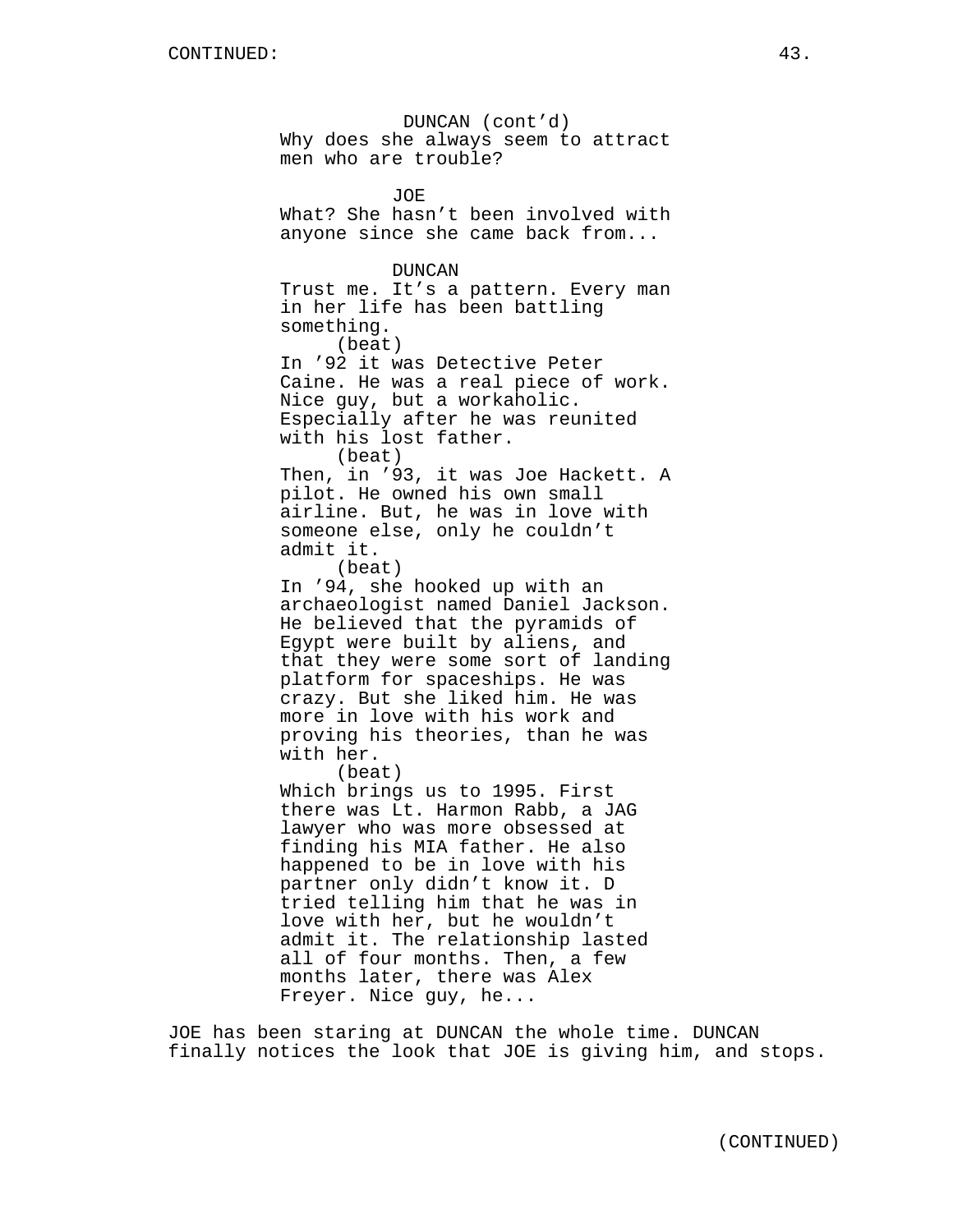DUNCAN What? What's that look for?

JOE I can't believe you've kept track of all of her boyfriends.

DUNCAN That's just the tip of the iceberg. I just don't want to see her get...

JOE Well, do something about it.

Momentary pause. DUNCAN gives JOE a look.

DUNCAN

What?

JOE It's obvious. You're in love with her. So, why don't you...

DUNCAN In love? Me? With D?

JOE All the signs are there. (beat) I've watched you two over the last...

DUNCAN I'll admit I care about her, and...

JOE

Care?

JOE gives DUNCAN a look.

JOE It's a little more than care and you know it. (beat) After all the centuries you've been around for, I'd think you'd know the signs of a man in love, MacLeod! (beat) Trust me, Mac. You are in love with her. (beat) My god, you remember who she was dating in 1992. I bet she doesn't.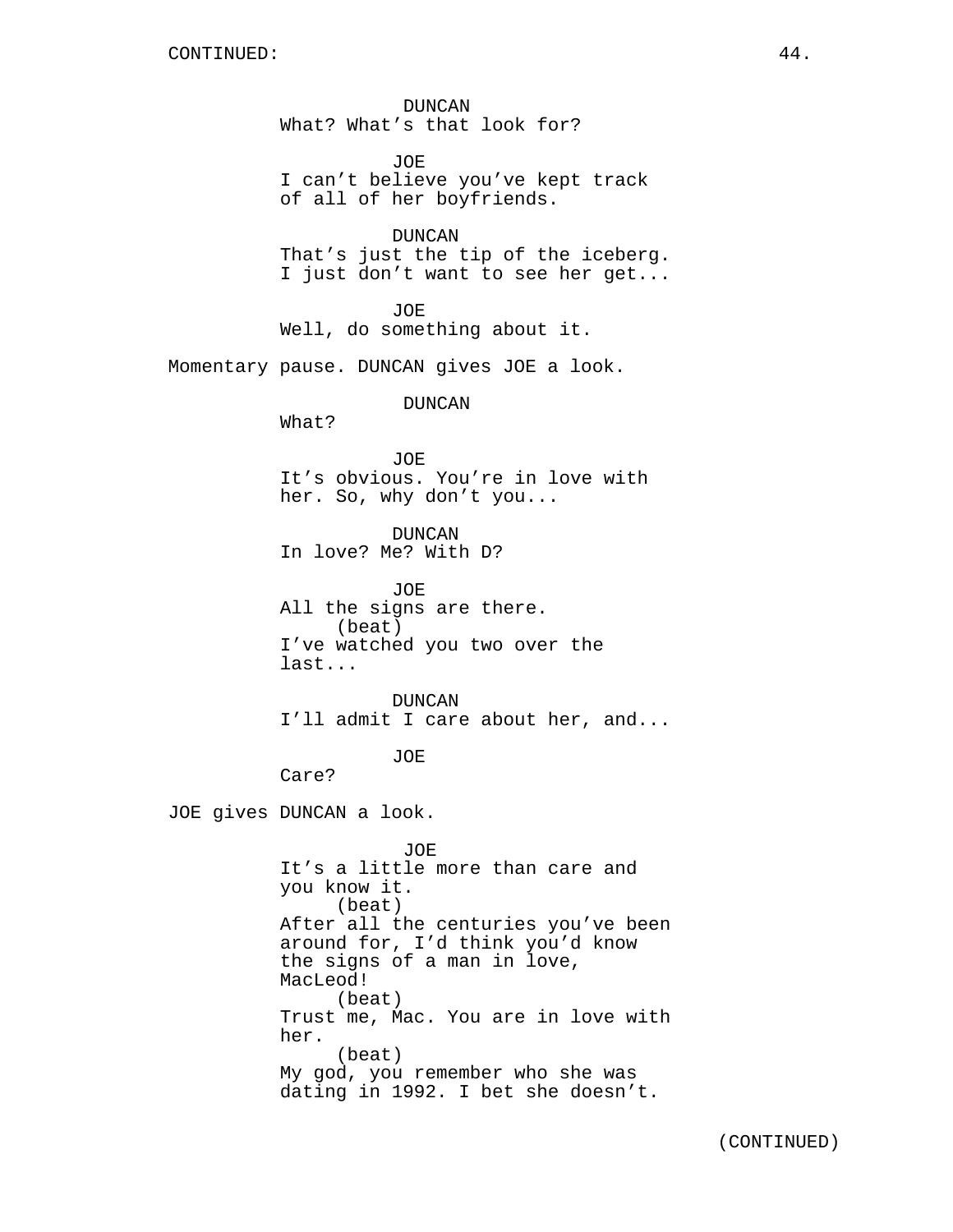30 EXT: JOE'S BAR 30

DUNCAN exits the bar and goes to his T-Bird.

CONTINUE TO:

31 EXT: T-BIRD 31

DUNCAN gets into the car and drives off.

CONTINUE TO:

32 TIME FLIES (EXT: MONTAGE OF CITY) 32

DUNCAN drives around, seeing if he can find RENO and DIANA.

CUT TO:

## 33 EXT: PARK (5:55PM) 33

RENO and DIANA are standing on the shore, watching the sunset. RENO is standing behind DIANA, leaning against a tree. His arms are draped over her shoulders. She is leaning back, against his chest. Her hands are holding his arms. Once the sun has set, DIANA turns in his arms. She looks into his eyes, and he looks into hers. He brings one hand up to her face, and strokes it. He rests his hand under her chin, and brings her lips to his. He kisses her. She wraps her arms tightly around him, pulling him to her. She presses herself up against him. He breaks the kiss, and kisses her neck. She rolls her head back. He kisses her exposed throat. RENO and DIANA turn. Now the tree is behind DIANA. His hands roam down her sides. He runs his right hand under her skirt, and slides it under her panties. She moans as his hand touches her. She kisses him harder, telling him she wants more. He inserts his fingers into her, and begins to work her up. While his right hand is working her up. His left hand is undoing his pants. His right hand is working her real good. In the length of time it takes him to undo his pants and remove himself, he has caused her to cum twice. Once he has freed himself from the restraints of his jeans, he withdraws his fingers. He runs his arms down her legs and picks her up. He wraps her legs around his waist. She holds on tight. He then kisses her passionately and thrusts into her. They make love.

CUT TO: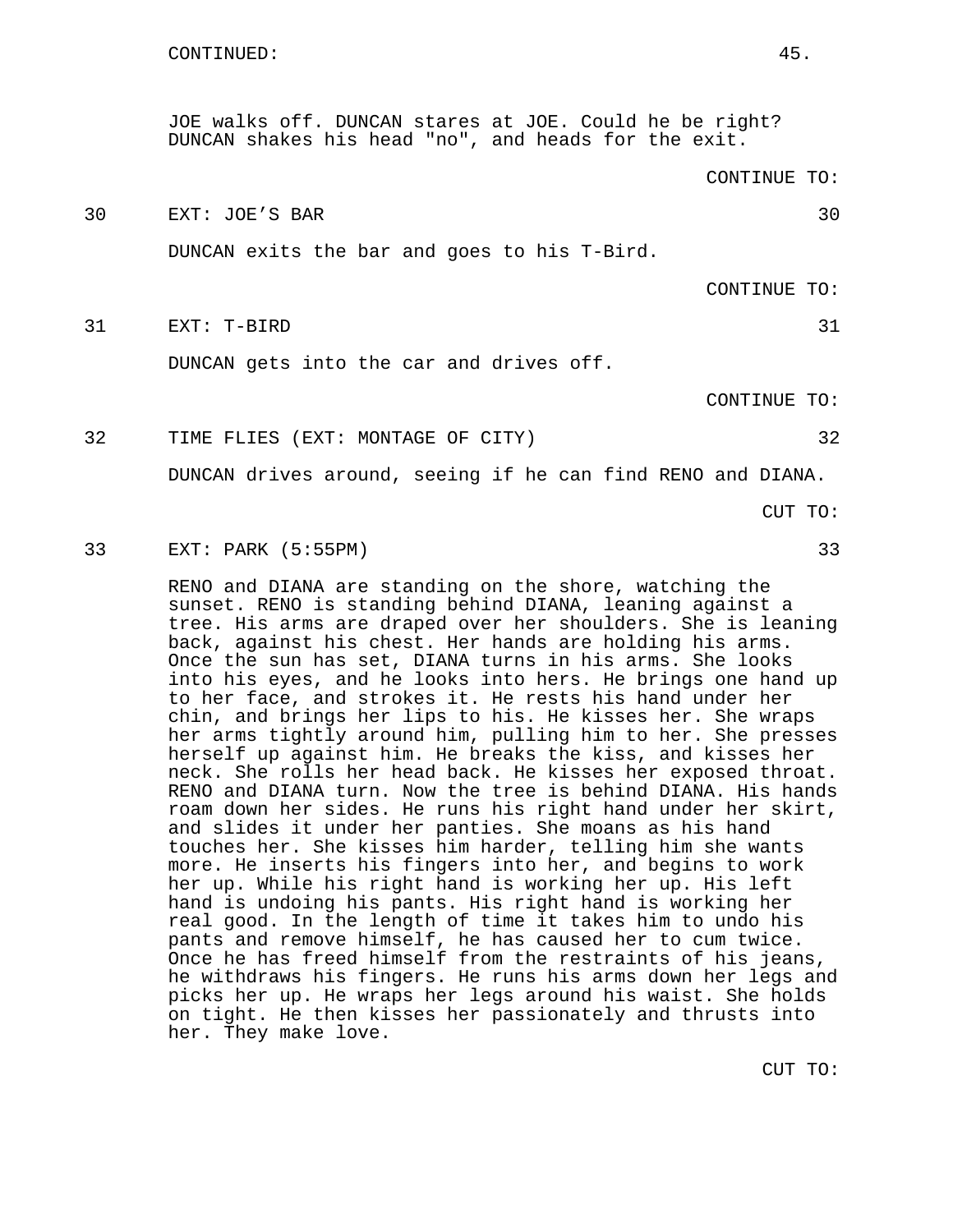## 34 EXT: T-BIRD (6:30PM) 34

DUNCAN is still looking for RENO and DIANA. He is having no luck. Suddenly he thinks of something.

CONTINUE TO:

35 INT: T-BIRD 35

DUNCAN

The park.

CONTINUE TO:

36 EXT: T-BIRD 36

DUNCAN turns the car around and heads for the park.

CUT TO:

37 EXT: PARK (7:00PM) 37

DUNCAN pulls into the park. He sees them sitting under a tree near the water. RENO is leaning against the tree, and DIANA is sitting in front of him. RENO's arms are around her. She is leaning back against him. He starts to kiss her neck. She turns and kisses him. DUNCAN sees them kissing from his car. He sees RENO's hand disappear under her skirt. He sees DIANA repositioning herself. He knows that RENO has his fingers inside of her. And, he also realizes that Joe was right. He does love her. DUNCAN is debating what to do. RENO and DIANA are now lying on the grass. RENO is on top of her, his hand is still under her skirt. DIANA has her legs wrapped around him. DUNCAN opens the door, and gets out. He is about to head over, when his sixth sense is activated. He looks all around for the source. He can't find it. After a few moments it is gone. DUNCAN returns his attention to RENO and DIANA. But something is wrong. RENO is on the ground, and DIANA is gone.

## DUNCAN

Damn!!!

DUNCAN runs over to RENO. RENO is coming to - rubbing his head. DUNCAN reaches RENO as he is getting up. DUNCAN grabs him by the lapels, and pushes him up against the tree. DUNCAN glares at him.

> DUNCAN Where is she, Reno? Where's Diana?

RENO looks at DUNCAN with a surprised look, and a "how did you know my real name" look.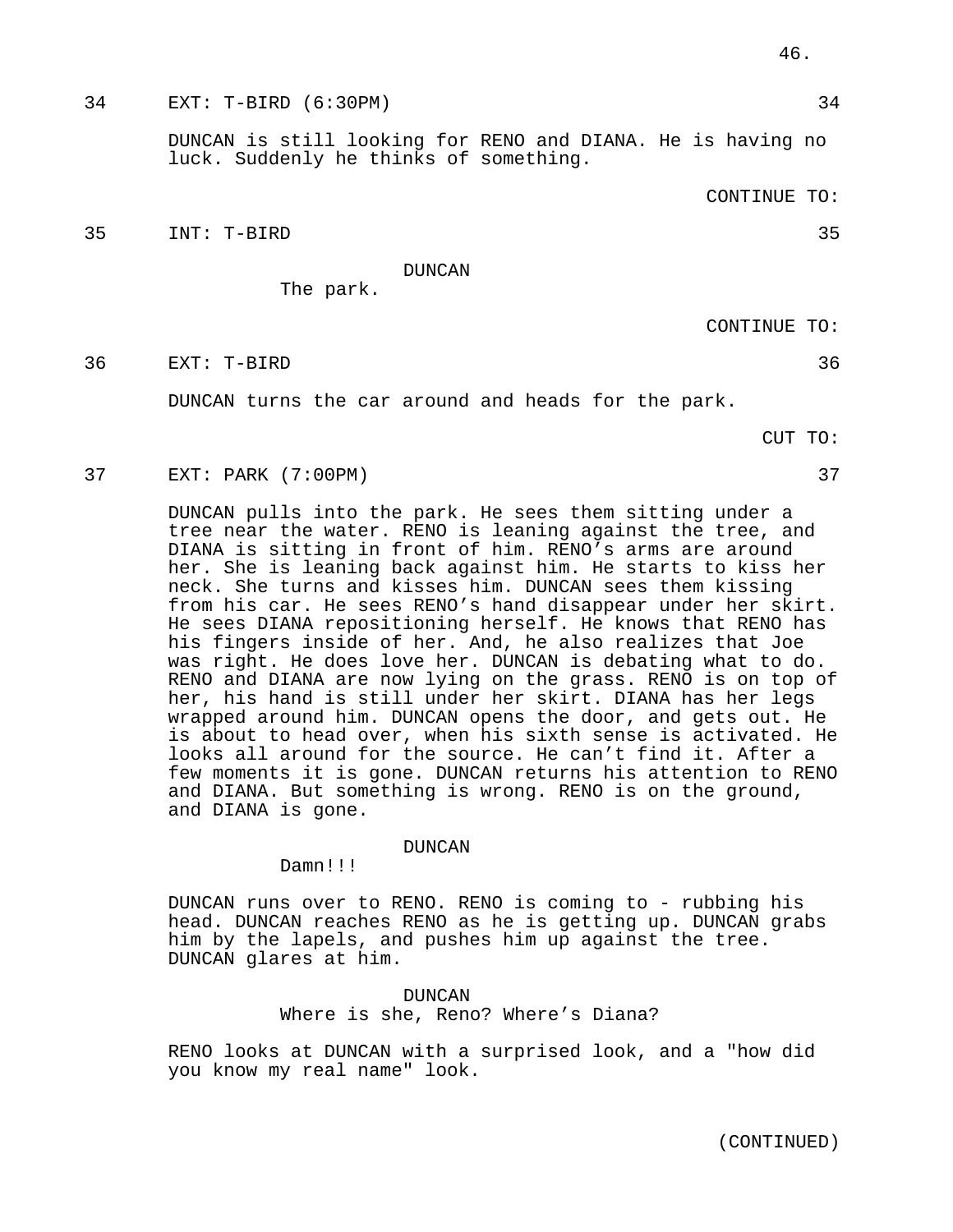DUNCAN A Marshall Dixon, came by the bar looking for you earlier.

RENO Dixon's here?

DUNCAN nods approvingly.

RENO

Great! (beat) Look, whatever he told you, it's a lie. I'm innocent. I was set up. I...

DUNCAN I really don't care. All that matters right now is Diana. Where is she?

RENO I don't know. One minute we were... then something hit me and...

RENO's phone rings. He struggles to get it out of his pocket. The phone rings about 6 times.

RENO

Hello?

BOBBY (VO) What took you so long?

RENO Kinda tied up.

BOBBY (VO)

Oh.

RENO What is it?

BOBBY (VO) Are you okay? You sound... I don't know... Out of it?

RENO I'm fine Bobby. Why'd you...

BOBBY (VO) Found out where Summers is staying.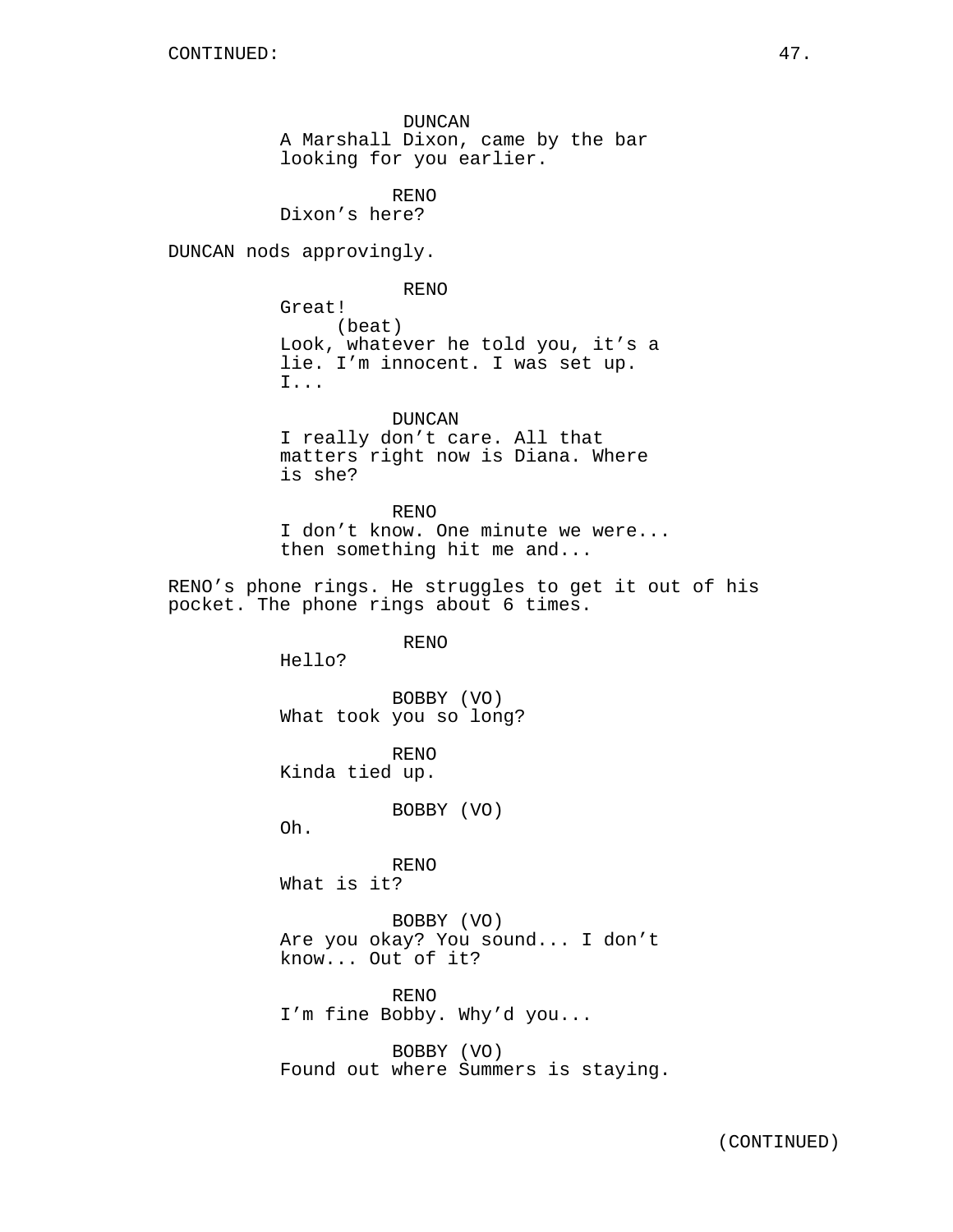RENO Really? Where?

BOBBY (VO) The Hilton on Main Street. Room 666.

RENO Thanks, Bobby. Bye.

RENO hangs up and notices that DUNCAN is staring at him.

DUNCAN Who's Bobby?

RENO My partner, as if it's any of your business.

DUNCAN He knows where Summers is, doesn't he? He called to...

RENO Look, Mac, I've got to...

DUNCAN Summers took Diana, Reno. Now if you know where he is, you better tell me.

RENO

Whoa... (beat) What makes you think it was Summers who took Diana?

DUNCAN I just know. That's all.

RENO You know? How? (beat) Is there something going on here, that I don't know about?

DUNCAN

No.

DUNCAN is still holding RENO. RENO signals him to let him go.

(CONTINUED)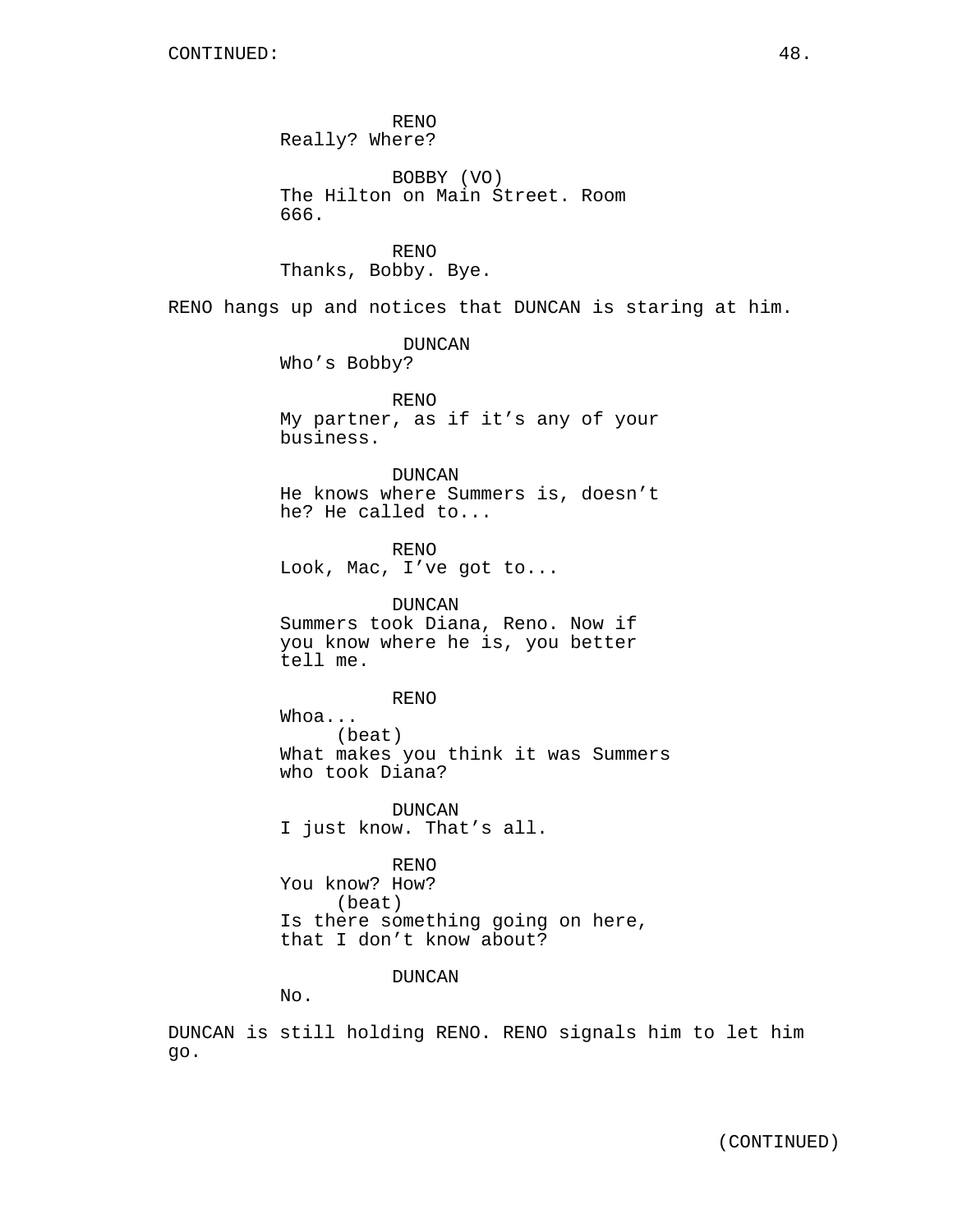RENO Um... Do you mind...

DUNCAN

Sorry.

DUNCAN lets RENO go. RENO notices DUNCAN is really upset. More upset then a "friend" should be.

> RENO You're in love with her, aren't you?

DUNCAN looks at him.

DUNCAN You're the second person who's told me that tonight.

RENO Then there must be some truth to it.

Momentary pause.

DUNCAN I care about her, yes. We've been friends for 10 years.

RENO Just friends?

DUNCAN Yes. I feel responsible for her. If anything should hap...

RENO Responsible? Like as in, big brother watching out for her, responsible?

DUNCAN Yeah. Something like that.

RENO

Well, news flash Mac. If anyone is responsible for what happened here tonight, it's me. Not you. I should have...

DUNCAN This isn't getting us anywhere. (beat) (MORE)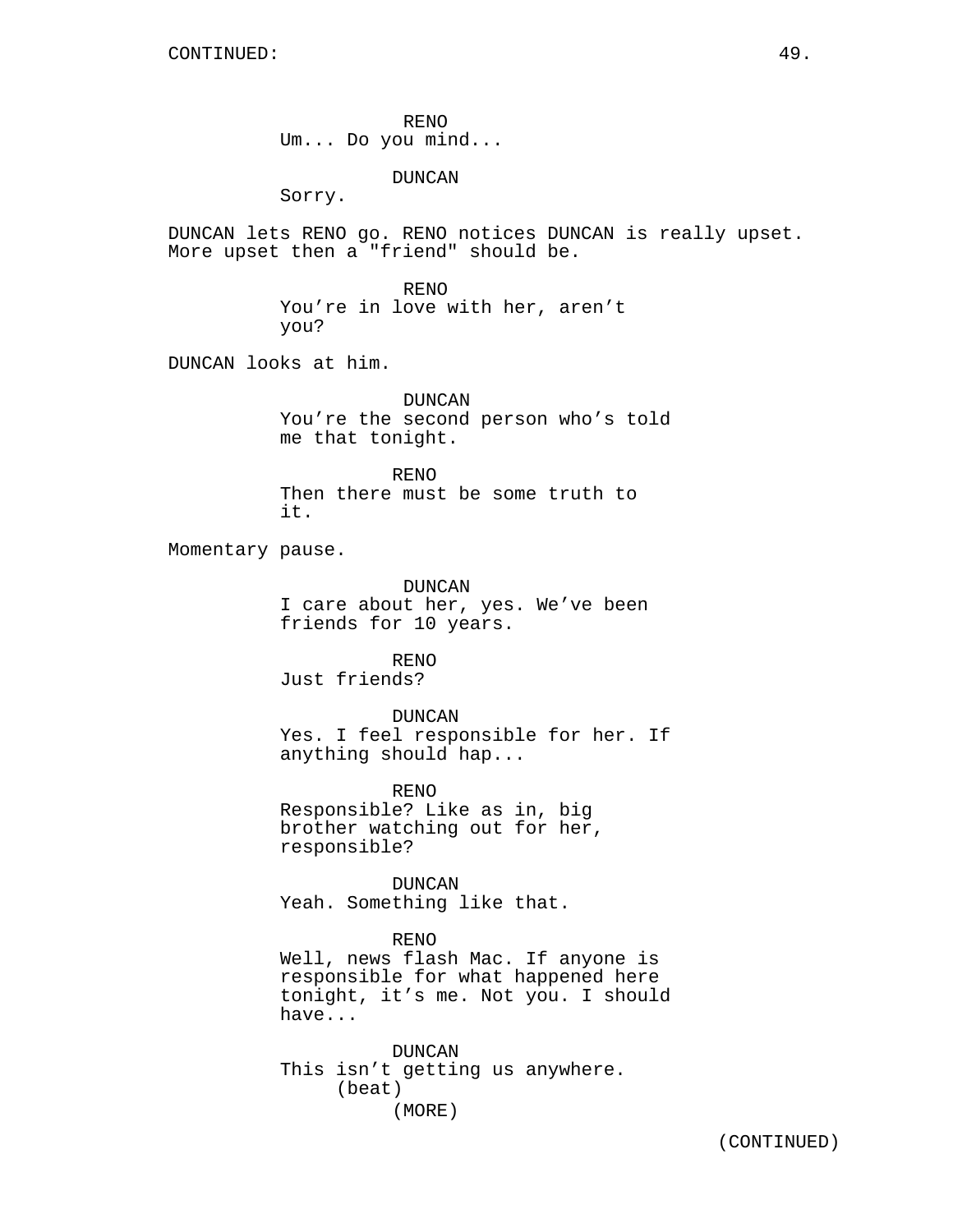DUNCAN (cont'd) Did Bobby say where Summers was?

RENO He said he was... working on a location and he'd call when he had something.

DUNCAN looks at him questioningly, not quite believing him.

DUNCAN I'm going back to the Dojo. If you learn anything, call me. Okay?

RENO

Sure.

DUNCAN walks off. RENO mutters following line to himself.

RENO

Not.

RENO waits until the T-Bird is gone, then heads to his Harley and rides off.

38 EXT: THE HILTON (8:00PM) 38

RENO parks the Harley and heads to the entrance of the hotel.

CONTINUE TO:

39 INT: THE LOBBY 39

RENO enters and heads for the elevators.

CONTINUE TO:

40 LOBBY - ELEVATORS 40

RENO pushes the up button and waits for an elevator. No one else is waiting for an elevator. After a few moments one arrives. He enters.

CONTINUE TO:

CUT TO: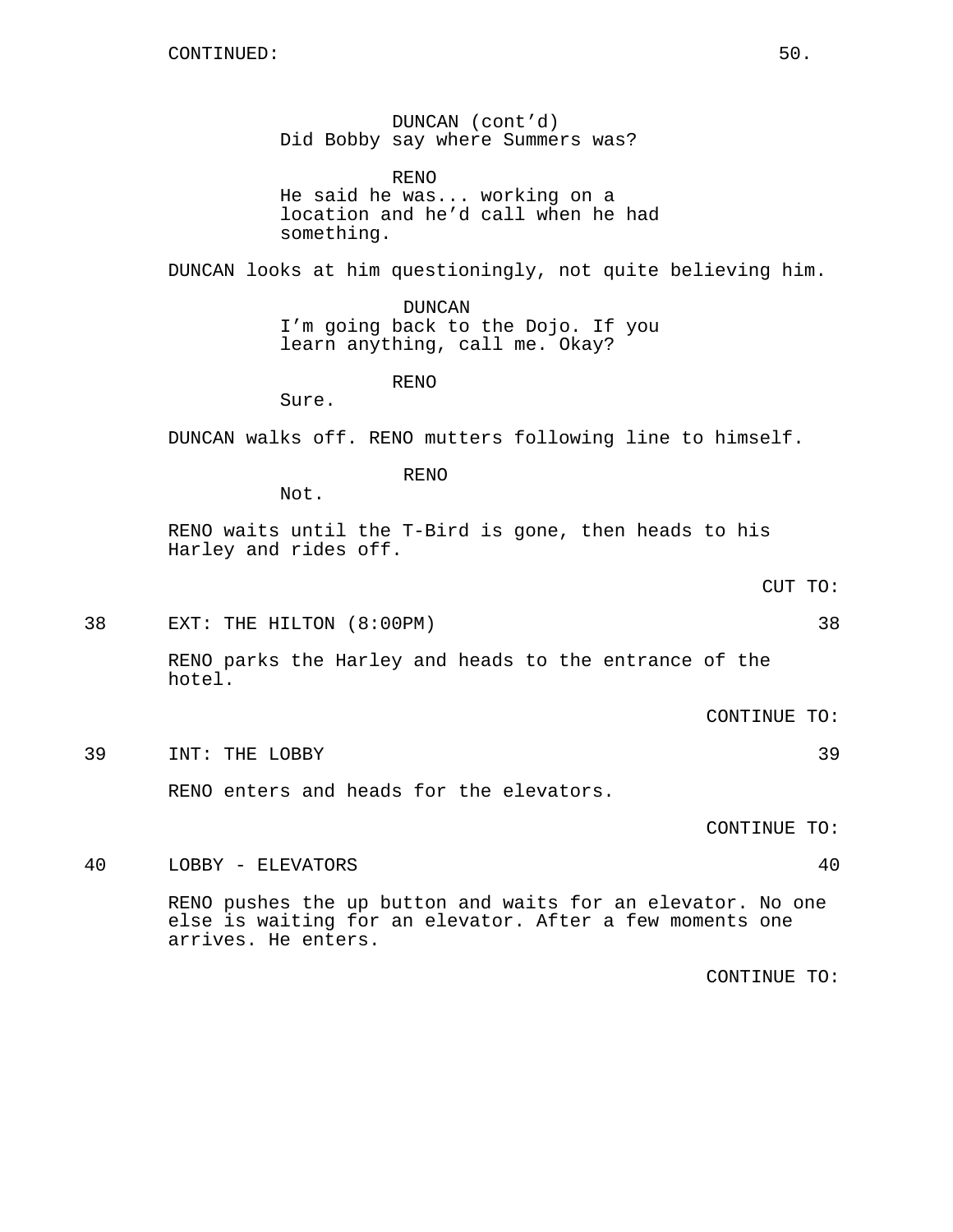# 41 ELEVATOR (INSIDE) 41

The door closes and RENO pushes the "6" button. The elevator goes to the sixth floor. As the elevator is going up, no one gets on. The elevator makes no stops. The elevator stops on the 6th floor, and the doors open.

CONTINUE TO:

#### 42 6TH FLOOR 42

RENO exits the elevator, checks to see which way the room numbers are going, and proceeds to room 666.

CONTINUE TO:

## 43 HALLWAY / ROOM 666 43

RENO reaches room 666 and knocks on the door. No answer. He knocks again. Still no answer. RENO looks around to make sure no one is looking, and then picks the lock. After a few moments he opens the door.

CONTINUE TO:

44 ROOM 666 44

RENO enters, closes the door behind him, and looks around. The room is empty. He notices the message light on the phone is blinking. He picks up the phone and calls the front desk.

GIRL (VO)

Front desk.

RENO pretends to be Summers.

RENO This is Jacques Summers. Room 666. You have a message for me?

GIRL (VO)

One moment.

Pause as GIRL checks.

GIRL (VO) Yes. A Mr. Sanchez called. He says to call him ASAP.

RENO Did he leave a number?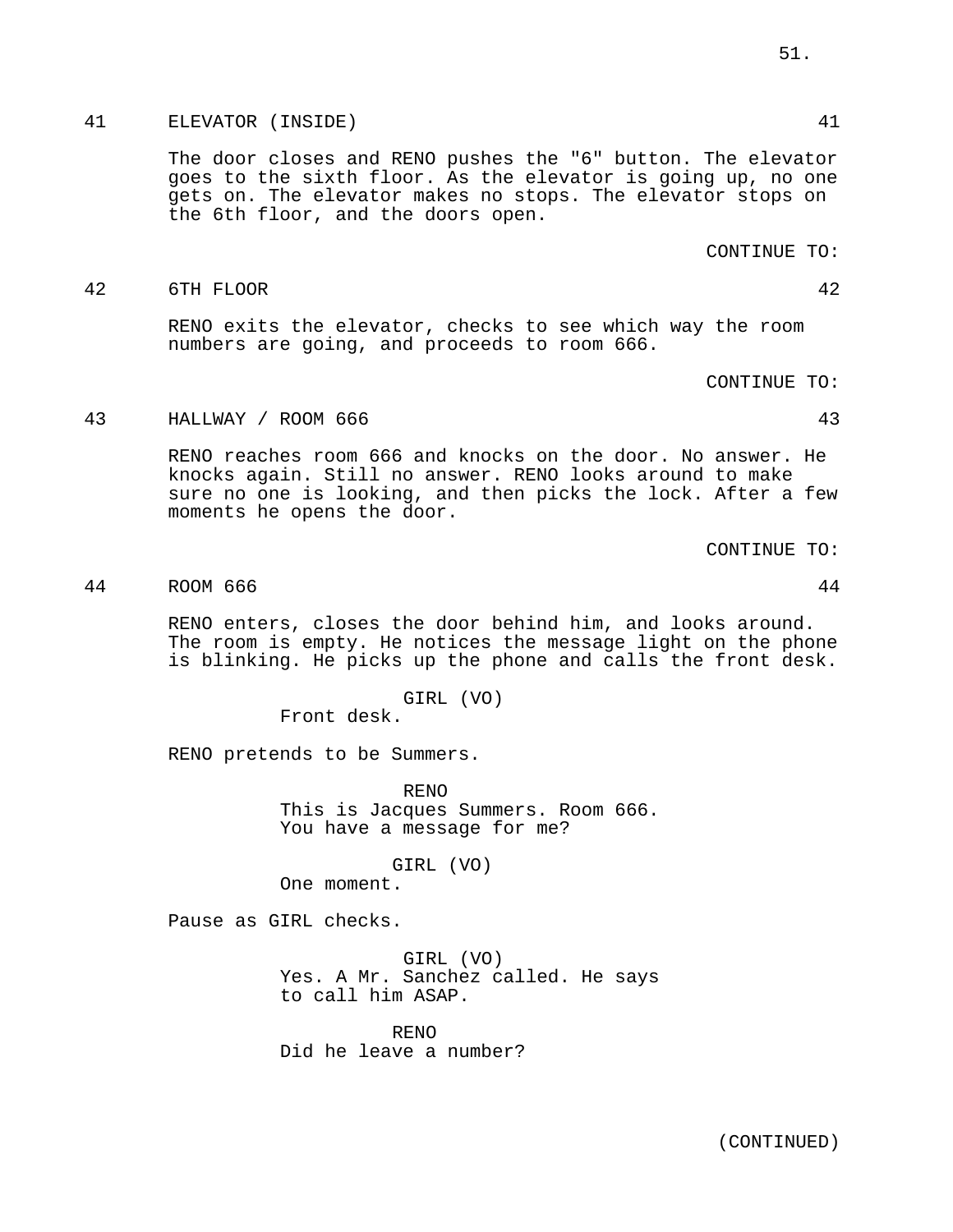GIRL (VO) No, he didn't. Sorry.

RENO That's okay. I probably have it somewhere. (beat) Do you know when he called?

GIRL (VO)

6:30.

RENO

Thanks.

RENO hangs up the phone.

RENO Sanchez. That was the name of the guy who went to see him in prison. I wonder how he fits into all this.

RENO returns to searching the room.

JUMP TO:

45 INT: 1313 MOUNT OLYMPUS COURT - BEDROOM (8:30PM) 45

DIANA is unconscious. Her wrists and ankles are handcuffed and chained to the bedposts. The bed is a single bed. There is a red button on the wall behind the bed. The door is a few feet in front of the bed. There are no windows, and no other furniture in the room. DIANA slowly begins to come to.

DIANA

What ha...

DIANA tries to get up, but she can't. She notices she is cuffed/chained to the bed.

> DIANA Great. Just great. (beat) What have you gotten yourself into now?!?

She pulls her arms, trying to break the chain.

DIANA Mac's gonna have my head for this one.

DIANA stifles a laugh as she notices her pun.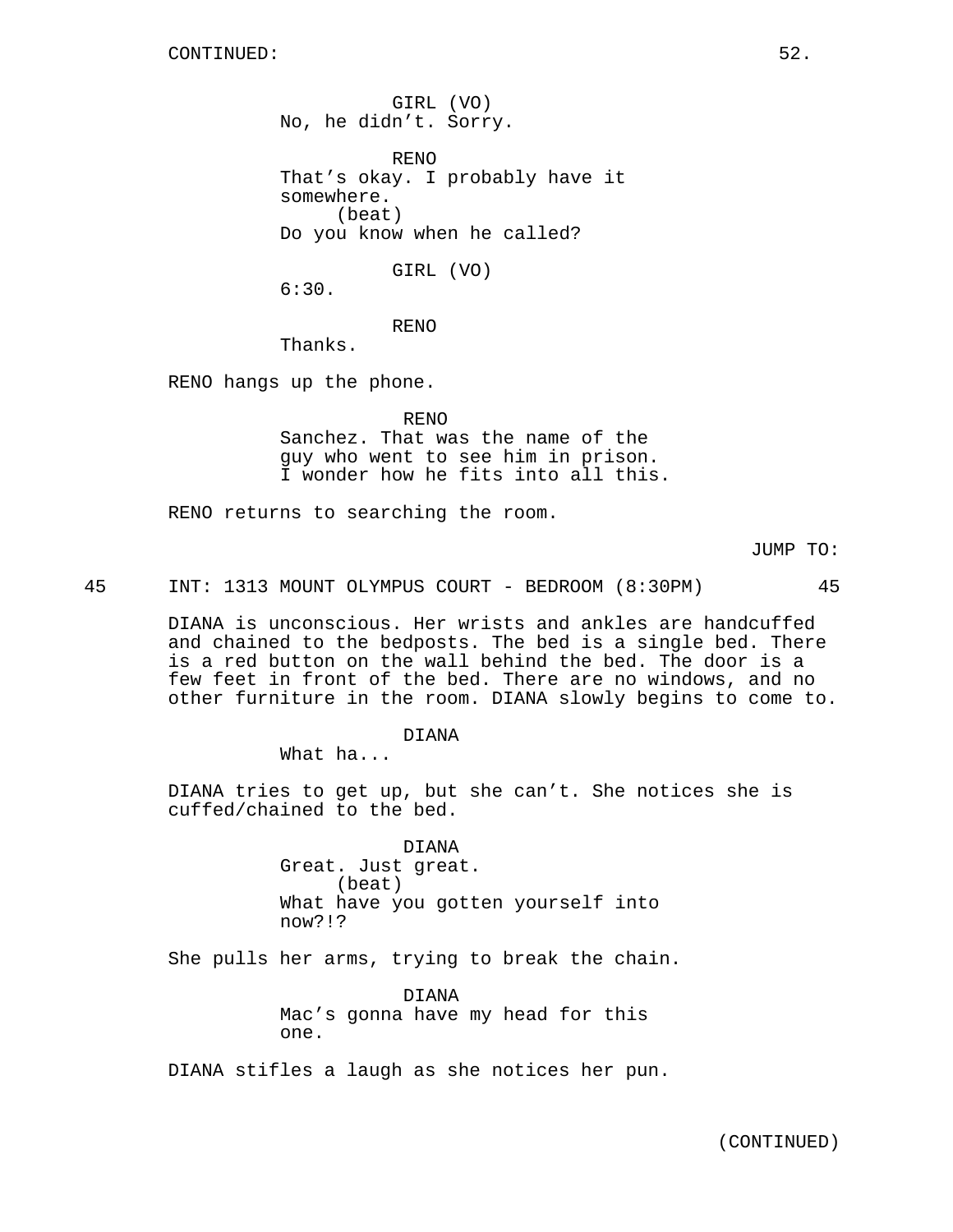DIANA My head. Too bad it...

She stops talking and moving as she hears a key in the door. The door opens to reveal SUMMERS. She recognizes him as the man in the wanted posted. She mutters the following line to herself.

# DIANA

Great.

SUMMERS has his hands behind his back. He walks to the foot of the bed, and stops. His arms are now placed at his sides.

> **SUMMERS** You're awake. (beat) Good.

He walks to the side of the bed. DIANA can see the sword in his left hand, and wonders what he plans to do with it. He heads to the left side of the bed. He places the sword alongside of her, and, as he makes his way to the head of the bed, he drags the sword up alongside her body. When he gets to the head of the bed, he sits beside her. He drapes his left arm across her, resting the sword along that side of her. His right hand runs through her hair, and his left rests on the bed near the sword.

> SUMMERS I have a few questions for you.

DIANA I don't even know you. (beat) What could you...

He backhands her across the face. He grabs her hair in his hand and turns her to face him.

> SUMMERS You can make this quick and painless... (beat) ...or you can drag it out. Your choice.

DIANA looks at him. He releases her hair.

SUMMERS All I want is Ryan. Tell me where he is, and you can go.

DIANA wonders if he means Richie, but decides to play dumb.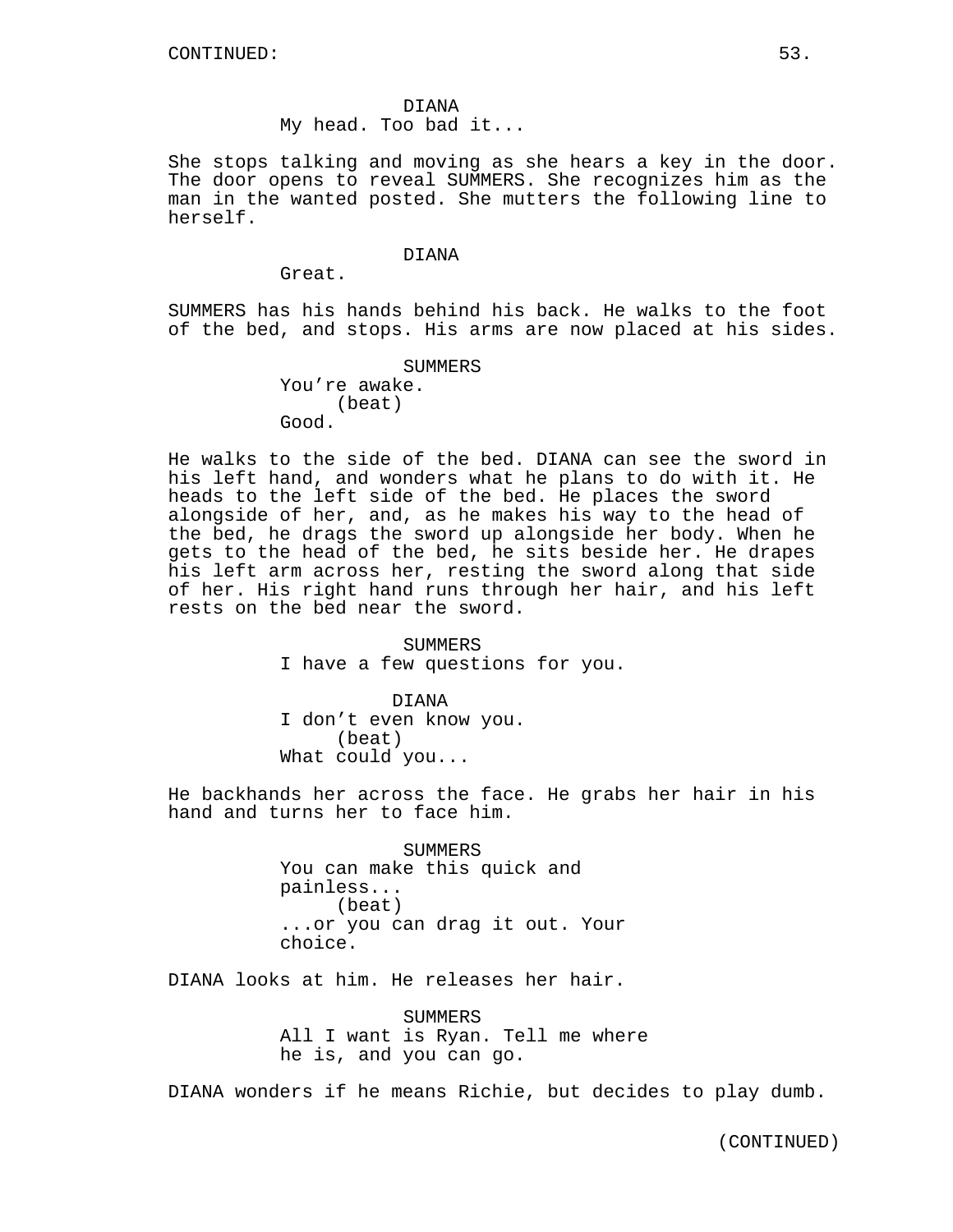DIANA Ryan? Who's Ryan? I don't know...

He slaps her again.

SUMMERS Don't lie to me. I know you know him.

DIANA I'm not lie...

SUMMERS Dammit! He killed my wife! And if I have to kill his woman, I will.

DIANA looks at him with raised eyebrows.

DIANA

His woman? (beat) Listen mister, if you think I'm his woman, you're way off. (beat) I don't belong to anyone, certainly not Richie Ryan! I don't even know him, I...

SUMMERS flashes an evil smile. DIANA just admitted to knowing Ryan, and he can't wait to call her on it.

> SUMMERS If you really don't know him, then how did you know that Ryan was his last name?

DIANA gets a look on her face. She can't believe she messed up so soon.

DIANA

What?

SUMMERS You just called him Richie Ryan. That means you know him.

DIANA

I...

SUMMERS moves his hand to slap her again. DIANA gives in.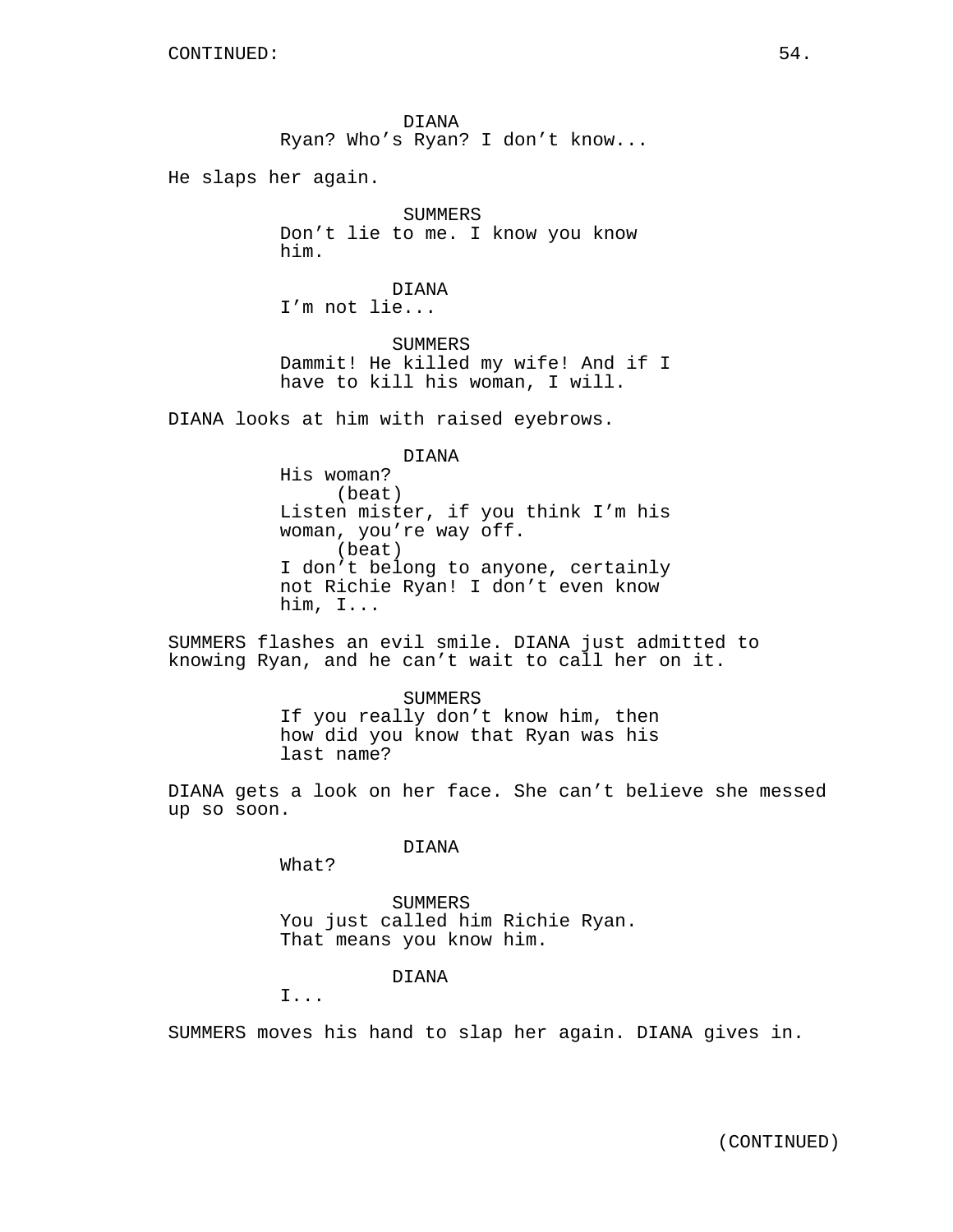DIANA Okay. (beat) So I know him. (beat) But we're only friends. (beat) I'm not his woman. I never was.

SUMMERS looks at her unbelievingly.

SUMMERS I don't believe you. (beat) A hot number like yourself. (beat) A man would have to be crazy not to want to ride...

DIANA tries to make SUMMERS believe her, and says the first thing she can think of.

> DIANA If Richie and I were lovers, why would I have been making love to Vince Black when you...

At the mention of Vince's name, SUMMERS cocks an eyebrow.

SUMMERS

Vince Black?

DIANA Yeah, the guy you KO'd in the park.

SUMMERS Black is here?!

DIANA realizes she might have made a mistake in bringing up Vince's name.

> SUMMERS Damn! I wonder what he wants?

> > DIANA

You.

SUMMERS gives her a look.

DIANA

I think.

SUMMERS stares at her, really stares at her.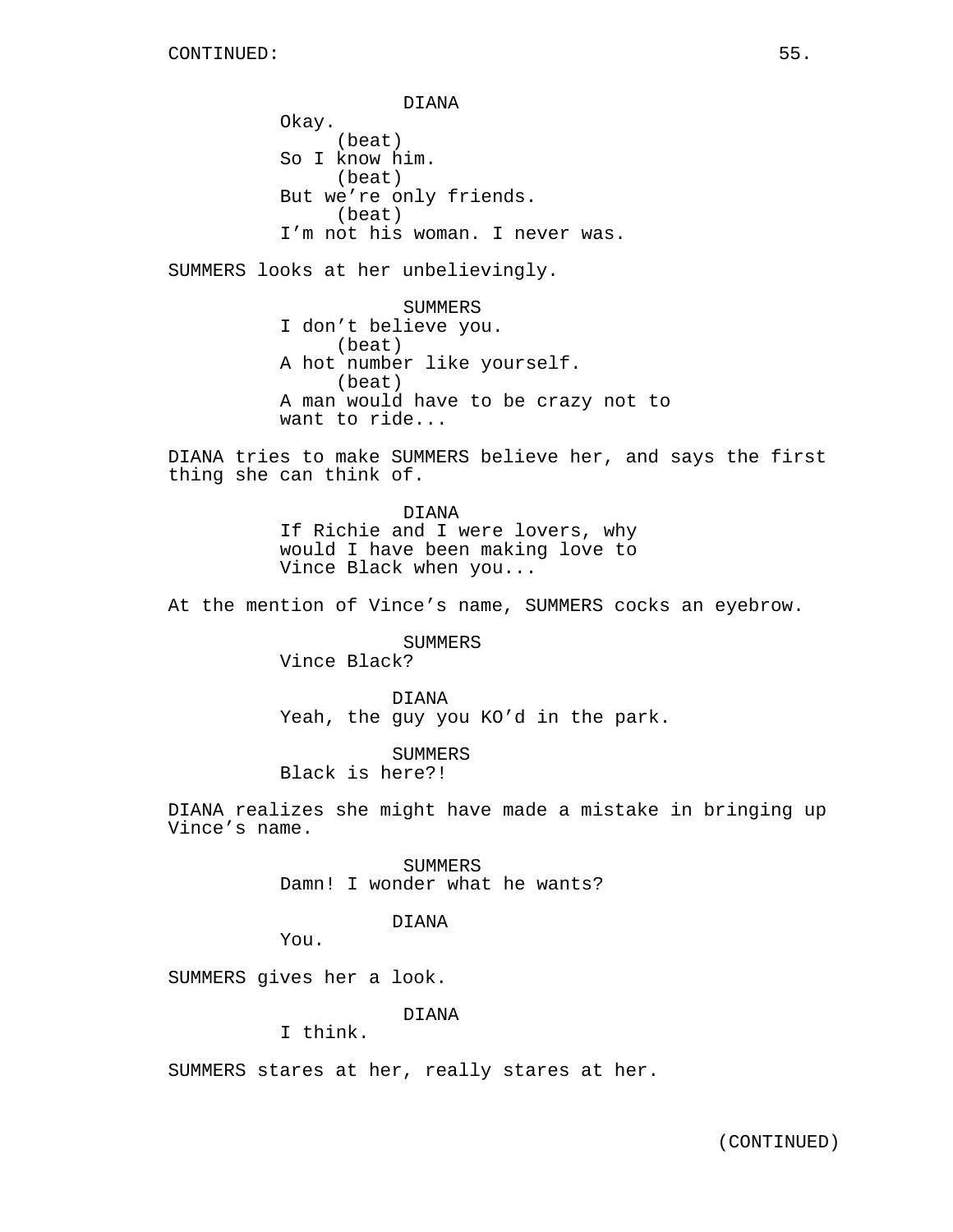SUMMERS So, about Ryan... (beat) Where can I find him?

DIANA You don't need me to find him.

SUMMERS I'll ask you, nicely, one more time. Where is...

DIANA looks at him with fire in her eyes.

DIANA

Go to hell.

#### SUMMERS

As you wish.

He slaps her again. He places his hand in his pocket, and pulls out a syringe and a vial of some clear liquid - the liquid is a hallucinogen -- a drug that'll make the injected person see only what they want to see, and then later have absolutely no memory of the events that transpired when under the influence of the drug. The liquid also contains an aphrodisiastical enhancement. He places the syringe in the bottle and fills it.

> **SUMMERS** If it's games you want to play, it's games we will play. (beat) I can have a lot of fun with you.

#### DIANA

I...

He picks up the sword and places it against her neck.

SUMMERS Uh-uh. You had your chance. (beat) Now you will wait until I say you can speak, or...

He gently slides the sword across her neck. Careful not to hurt her.

> SUMMERS ...I shall have a nice trophy to give to Ryan when I finally get him.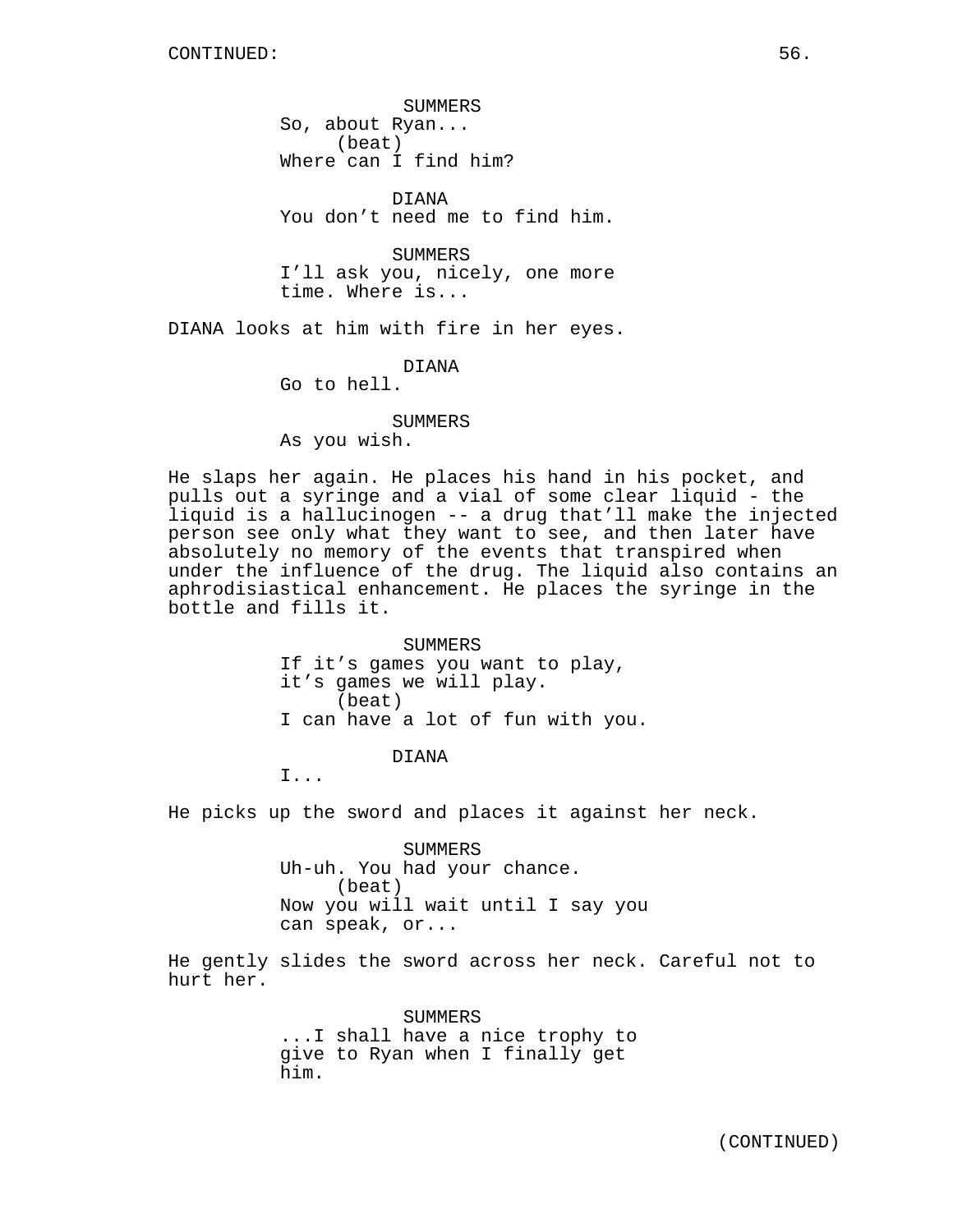He takes the syringe and sticks it in her arm. He injects the complete amount into her. She doesn't flinch. He picks up his sword and runs it down her throat to her waist snapping the buttons on her blouse on the way down. He then opens the blouse up with the sword. Next, he slides the sword up her body, bringing the blade under her bra. He pulls the sword up, snapping the bra. He continues sliding the sword up her body. The cold metal against her body, makes her gasp. He cuts the straps of the bra with the blade of the sword, and removes the pieces of fabric from her body. He stares at her naked, revealed, breasts, and smiles. The drug is starting to take effect. He can feel her body surrendering. He straddles her, and runs his hands up along her sides. He grabs the blouse as he is going up, and brings it right up to her head. He doesn't remove the blouse fabric. He stares down at her completely naked upper torso. He starts to caress her upper body. He cups and fondles her breasts. He feels her body moving under him. Something is making her fight the drug. He feels her body tense, and he squeezes her breasts, hard, causing her to gasp. He runs his hands alongside of her body and decides he wants more, now. He looks at her, the drug seems to be taking effect. He doesn't think her body will reject him. In fact, he hopes it will accept him willingly. He brings his right hand up, and presses the button on the wall. The bed rises. He drapes his legs over the sides of the bed, so that his feet are planted firmly on the ground. He is now in a standing position. With one hand, he undoes the button holding her skirt, and with the other, he brings the sword down. Since the skirt is a warp around, once the button is undone, the fabric is easily removed. He picks it up, and throws it over his shoulder. He uses the sword to rip her panties. He then discards them too. He looks at her naked body in front, and under him. He smiles a wicked smile and brings one hand to rest between her thighs. He touches her. She is wet and moist.

> SUMMERS Oh yeah. I'm gonna enjoy riding you, lady. (beat) It's been so long.

He undoes his pants with one hand, while the other starts to fondle her.

> SUMMERS Oh yeah, girl. You are wet already. (smile) I guess ole Vincey boy didn't finish what he started. (beat) You are so ready, I won't have to do much, will I?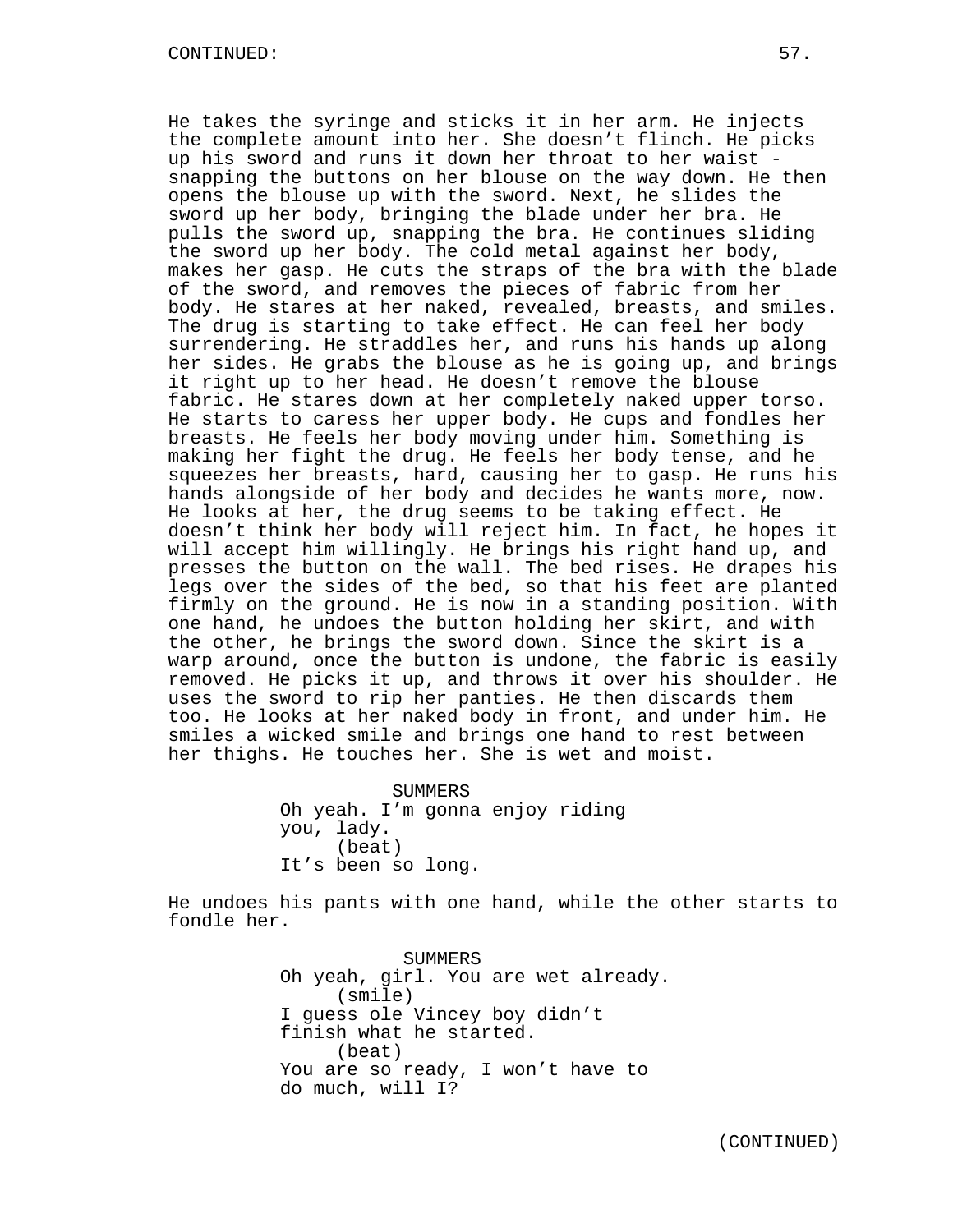(beat) I'm gonna make you wetter, honey. Would you like that?

DIANA moans. SUMMERS smiles.

SUMMERS I'll take that as a yes.

SUMMERS lets his fingers probe inside of her, preparing her for his entry. He feels her body throbbing, waiting, wanting, him. Wanting him inside of her. Wanting him riding her.

> SUMMERS I knew you were a wild one. (beat) You're cumin already. (beat) Oh yeah, baby. I'm gonna enjoy this ride.

After a few more moments, he is ready to take her. He pulls her open with his fingers. She cries out. He holds her open.

> SUMMERS Ready or not, here I come.

He plunges into her, hard. She gasps. She arches her back. His hands, now free, caress her body. He grabs her breasts and squeezes then as he pushes his way, deeper and deeper inside of her. She is completely under the drug's influence. The only sounds that come from her lips, are sighs, or moans, or gasps. No words. In her mind, she is making love with Hercules. Then the man changes to Vince. Then he changes to Duncan. Then back to Hercules, and so on. The image keeps changing. At one point the man changes to Ares. SUMMERS rides her. He rides her hard and fast. He causes her to cum for him numerous times. SUMMERS is enjoying himself. He doesn't want this to end. He wants to do her all night. But, he can sense the moment is coming. The moment he will explode. After a few more moments, the moment has arrived. DIANA gasps as he thrusts in so hard that he explodes within her. She feels him flowing between her legs, his juices mixing with hers. He really doesn't want this to end, and takes her over and over again. After every climactic encounter, he caresses her as he rebuilds his strength. Then he starts over. Less and less foreplay every time. He spends hours and hours with her. Getting his fill of her. After several hours and several very satisfying conquests, he exits her. As he exits her for that last time, she passes out. He does up his pants, and looks at her.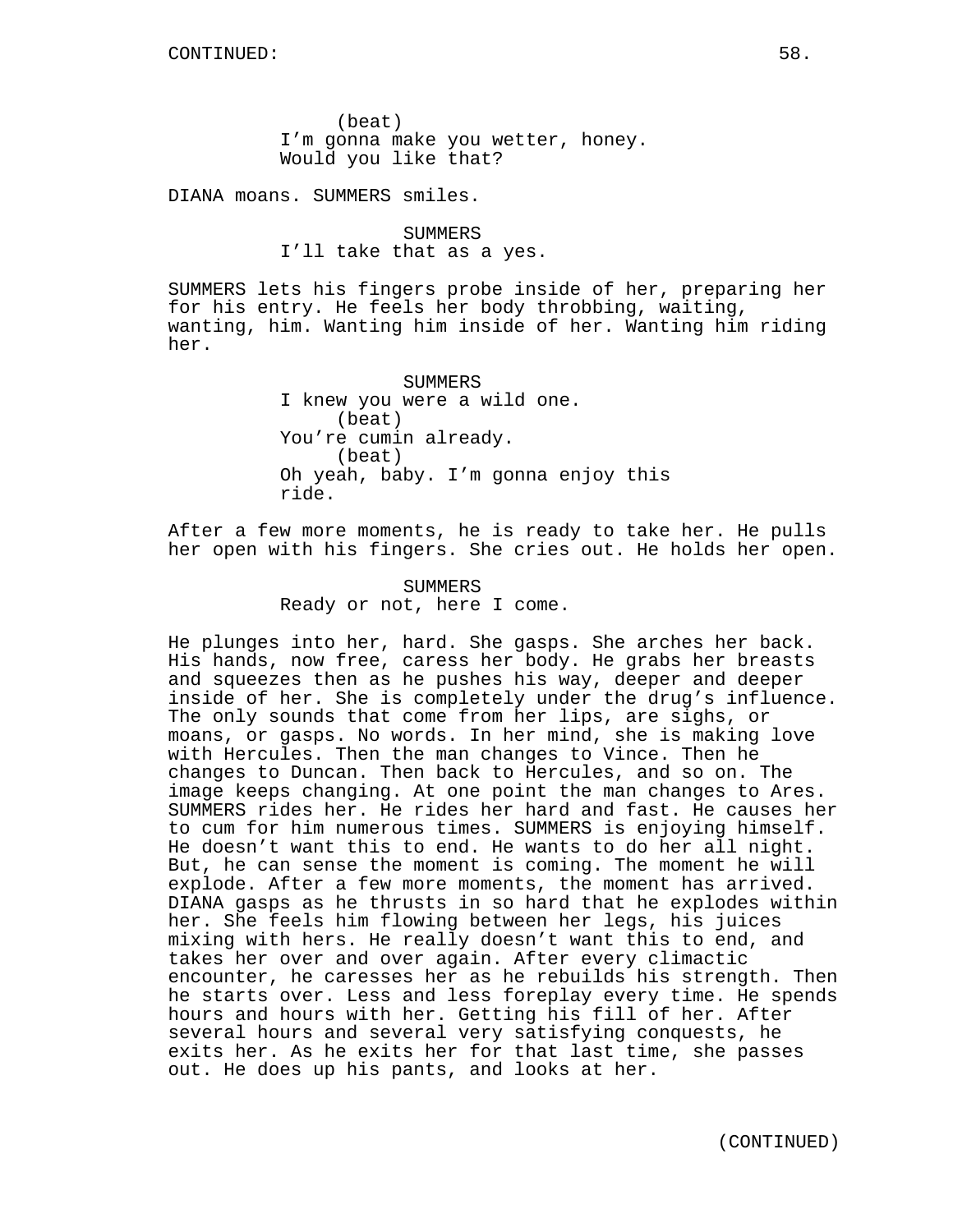SUMMERS Pleasant dreams, baby.

Momentary pause. SUMMERS looks her over one more time.

SUMMERS Too bad you won't remember this, but I wouldn't want Ryan to get too jealous. Now that you know what a real man can do to you. (beat) And you were really great.

SUMMERS picks up his sword as he unstraddles her. He lowers the bed and heads out of the room.

JUMP TO:

## **THURSDAY OCTOBER 2nd 2003**

46 INT: LIVING ROOM (2:00PM) 46

SUMMERS is pouring a drink, when the vidphone rings. He answers it. It's ARES.

> SUMMERS Sanchez. What can I do for you today?

ARES You seem awfully chipper. What's gotten into you?

SUMMERS smiles, remembering all the fun he had last night. Remembering how good it felt to have a woman under him again. How good she felt. How easily she accepted him. He smiles, knowing that he will be able to enjoy her again, soon. Real soon. He laughs as he answers ARES.

> SUMMERS It's more like who I've gotten in to.

ARES cocks an eyebrow. SUMMERS explains.

SUMMERS Last night I decided I'd take Ryan's woman.

ARES

Take?

SUMMERS smiles a wicked smile.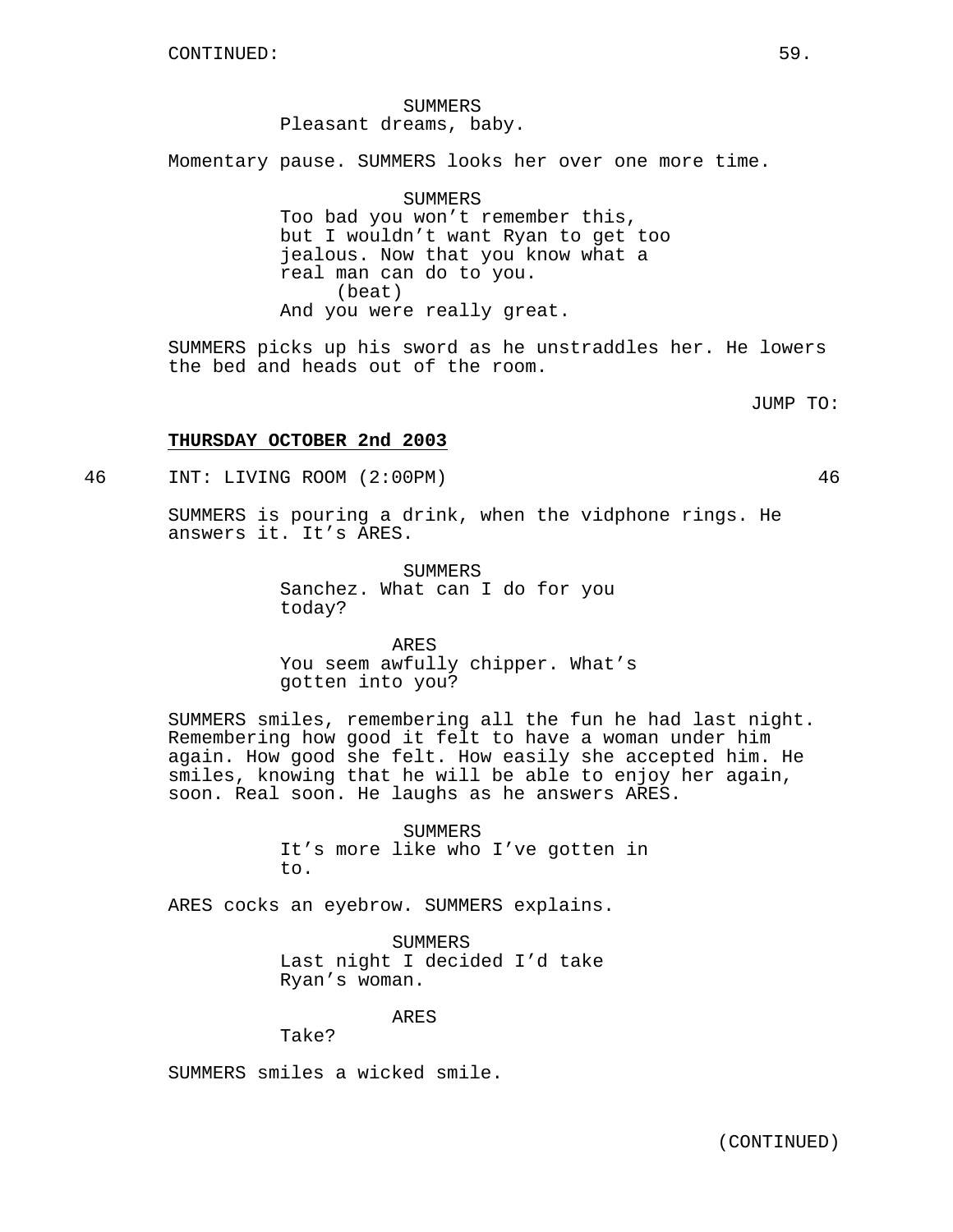SUMMERS You've got to see this chick, man. I mean she's got these big...

ARES doesn't really care.

ARES Summers, I thought you'd...

SUMMERS isn't listening.

SUMMERS And boy, what a ride! I haven't ridden like that since... since...

ARES

Summers, I...

#### SUMMERS

She is great, man. One look at her and all you want to do is devour her. Oh, I'm getting hot just thinking of her. She doesn't take long to get ready, either. If you know what I mean. I can't wait to...

ARES has had it.

ARES

STOP!!!! (beat) Are you going to spend forever banging his woman, or are you going to do like you said, and take his head!!!

SUMMERS Oh, I'll take his head, all right!

Momentary pause. SUMMERS smiles.

SUMMERS

Eventually. (beat) Right now there is a carnival ride waiting to be ridden. And I'm gonna go for a loooong ride, and...

SUMMERS just isn't getting the point. ARES doesn't care about the girl (although he would if he knew who it was). ARES only needs SUMMERS to do one thing. And if SUMMERS isn't up for the job, then ARES'll have to kill him.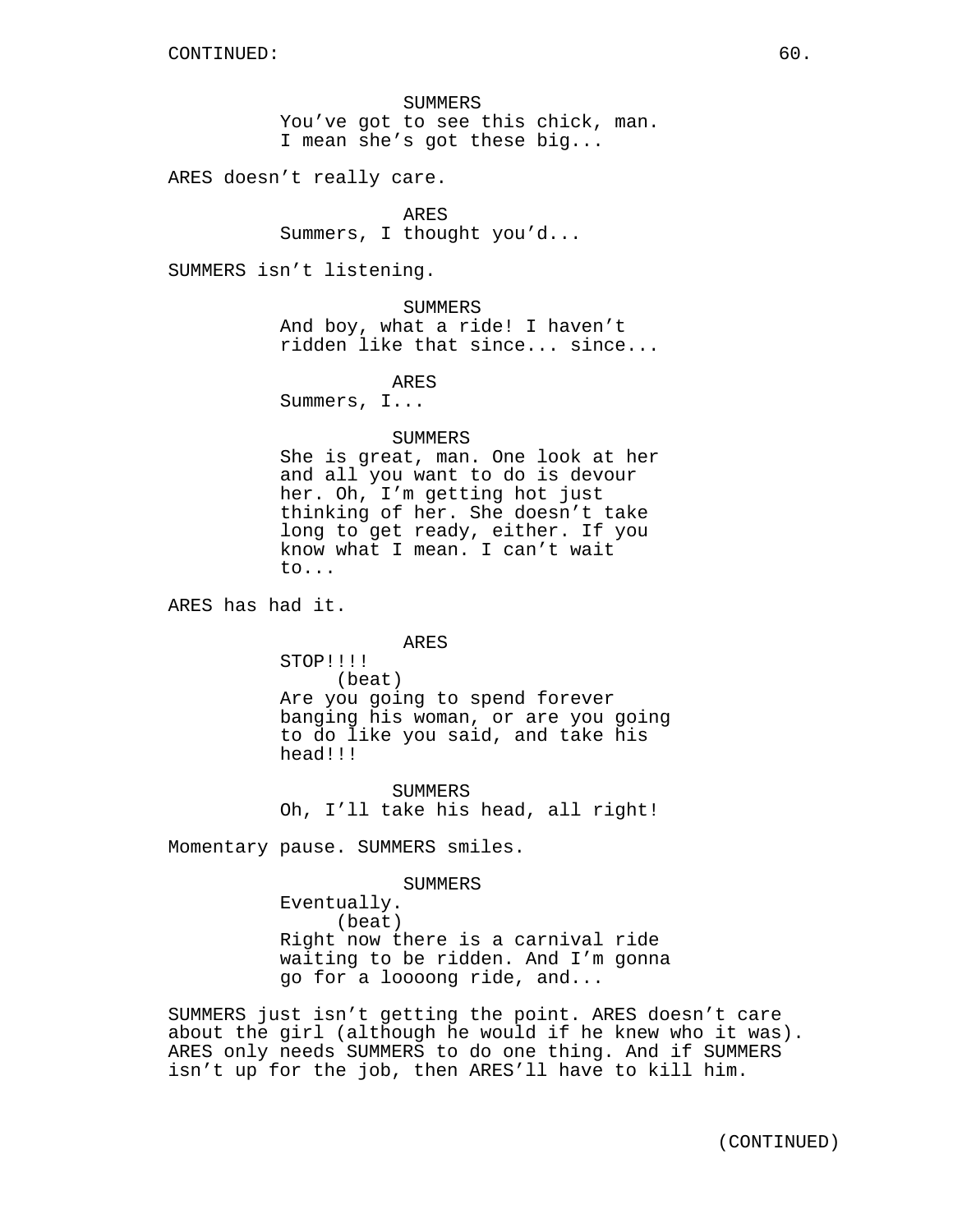ARES Do I have to come out there? (beat) Either you do it, or I'll do it. But so help me, if I do it, I'll be coming for yours too. SUMMERS gives ARES a look. SUMMERS Chill out. What's a few more days when you've waited six years?!?!?! ARES gives him an icy stares. If looks could kill, SUMMERS would be dead. SUMMERS Okay. Okay. (beat) First thing tomorrow I'll... ARES Tonight. It has to be tonight. SUMMERS is about to ask why, but decides against it. SUMMERS Right. Tonight. That's what I meant. ARES Good. ARES disconnects. SUMMERS That guy is strange. Always in a hurry. (beat) I don't see what his big hurry is. I mean it's not like time is running out. (beat) I wonder how long it's been since he's been laid. That's what he needs. A good bang, with a good woman.

SUMMERS heads to the kitchen.

CONTINUE TO: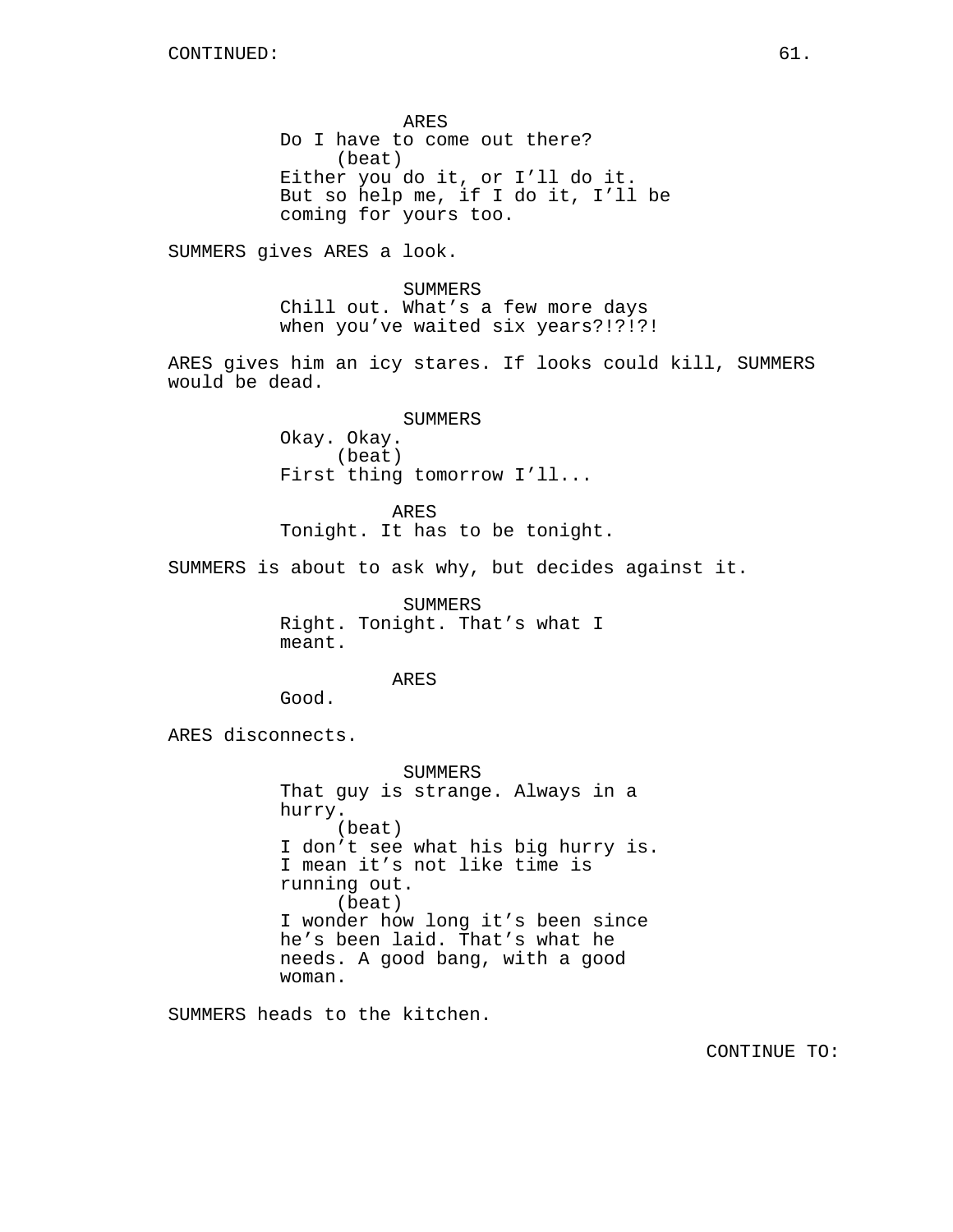47 KITCHEN 47

SUMMERS walks over to the table, and picks up the photos of Richie and Diana taken outside the Dojo. He picks a red marker and circles Diana's head in one picture. He picks up another picture. In this picture, Richie is sitting on the motorcycle, and Diana is getting on behind him.

#### SUMMERS

Perfect. (beat) Only one thing wrong with it. Ryan is straddling the wrong lady.

SUMMERS licks his lips, remembering what it felt like to ride Diana. He touches the picture.

> SUMMERS I wonder, does she heat up for you the way she did for me? (beat) Can you make her cum like I did? (beat) Oh what a ride she is. I bet she'd make Sanchez loosen up.

SUMMERS turns the photo over, and writes a note.

NOTE

Ryan,

It's been so long since you took my Sarah from me. I thought it was about time I returned the favor. I have your woman. Even though she claims you're just friends. If that is true, let me tell you she is a bundle of fun. I enjoyed her company last night. We spent hours and hours together. I don't think she ever had it so good, or so many times in one night. Sad thing is though, she won't remember any of it. Maybe I'll refresh her memory tonight. Scratch that. I will refresh her memory tonight, if you don't show up. You want her back, meet me. You will find hints of my location all around you. If that fails, a package will be left for you in the park. Follow the instructions. I'll be waiting. And hoping you don't show up. She (MORE)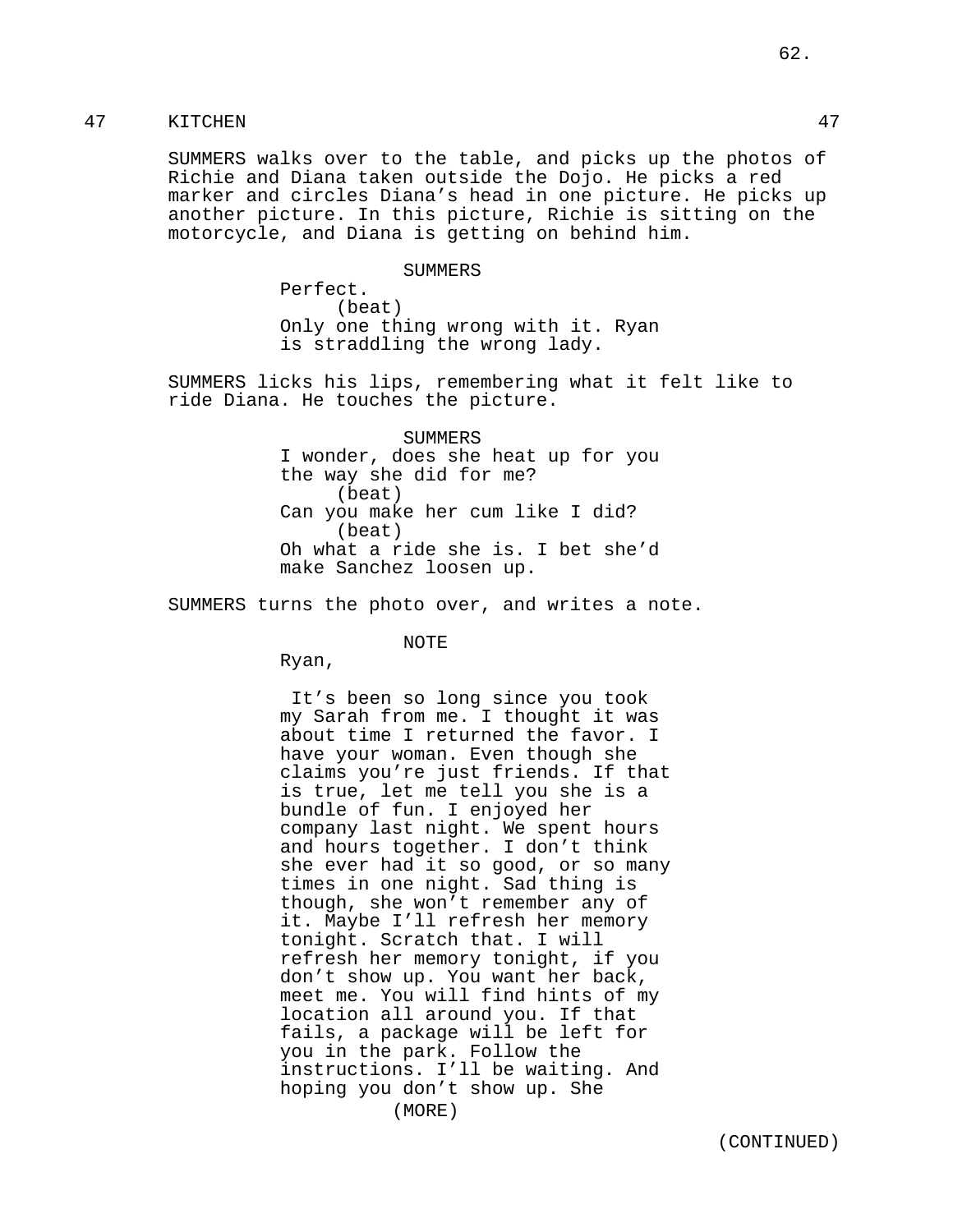NOTE (cont'd) really is a lot of fun and I can't wait to play with her some more. Pity. I never caught her name. Oh well, it doesn't really matter now, does it. Ciao, JS.

SUMMERS picks up a manila envelope, and writes "Richie Ryan. c/o Joe's" on the front. Then he slips the photos into the envelope. He picks up the regular phone and dials a number. The phone rings 5 times, then a man answers.

> MAN (VO) Hello. SUMMERS Where were you? MAN (VO) Sorry boss, I... SUMMERS Never mind. (beat)(smile) I have a package I want you to deliver. I'll leave it in the mailbox.

MAN (VO) The mailbox?

SUMMERS smiles a wicked smile.

SUMMERS Yeah. I have important business to take care of. And might be occupied when you arrive.

MAN (VO) Okay. I'm on my way.

SUMMERS hangs up the phone. He picks up the envelope and exits the kitchen.

CONTINUE TO:

48 HALLWAY 48

SUMMERS walks down the hallway to the front door.

CONTINUE TO: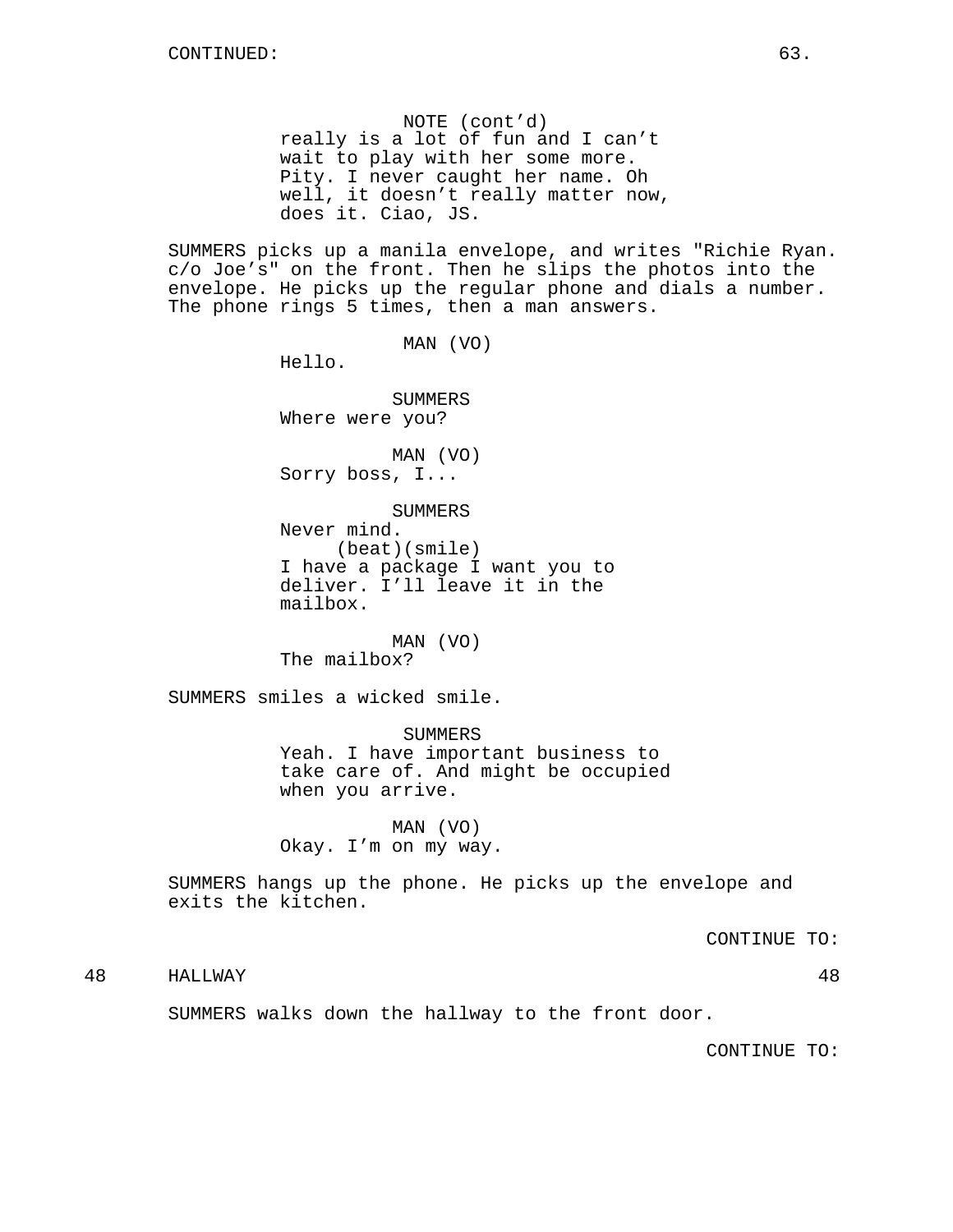49 FRONT DOOR 49 SUMMERS opens the door. CONTINUE TO: 50 EXT: FRONT PORCH 50 The mailbox is on the wall beside the door. The door opens. SUMMERS opens the mailbox, places the envelope in the mailbox, then closes the mailbox. CONTINUE TO: 51 INT: FRONT DOOR 51

SUMMERS closes the door.

CONTINUE TO:

52 HALLWAY 52

SUMMERS walks down the hallway. He stops, and stares at the bedroom door.

> SUMMERS Now, on to the more important business.

He smiles a wicked smile.

SUMMERS She is waiting for me. And I'm gonna take full advantage of every moment till Ryan arrives.

SUMMERS gets a very aroused look on his face.

# SUMMERS

She's like a gift from the gods. She never gets tired, and I want to wear her out. Oh how she makes me feel. I'm aching for her already.

He heads to the bedroom.

CONTINUE TO: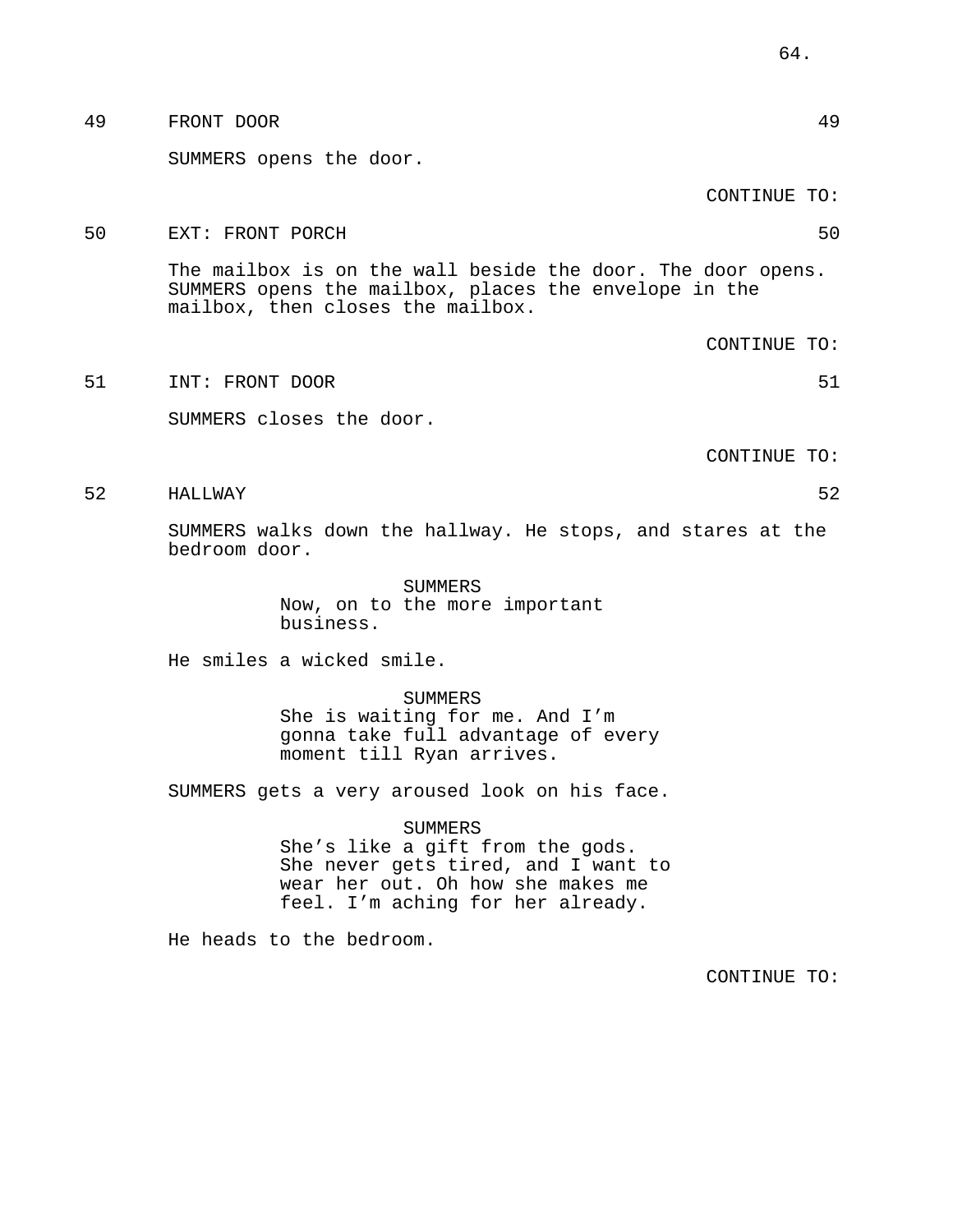## 53 HALLWAY - OUTSIDE BEDROOM 53

There is a table in the hall just outside the door. He opens the drawer in the table. In the drawer, are a group of vials. Each vial contains a different clear liquid drug. Each vial is labeled.

## **SUMMERS**

But first, I must mix the perfect aphrodisiac. The perfect love potion.

He looks through the vials, selecting the ones he wants. He also picks up an empty vial to store the completed potion in. The empty vial is bigger then the other ones. Once he has the five vials that he needs, he closes the drawer, and looks at the door.

> SUMMERS I will be back soon. Don't start without me.

He heads to the kitchen.

CONTINUE TO:

# 54 KITCHEN 54

He places the vials on the table, and looks at them.

SUMMERS Now, how strong do I want this to be?

Momentary pause as he thinks.

SUMMERS How much can she take?

Momentary pause. He laughs.

#### SUMMERS

Who cares. What I really want to know, is... How much do I want her to give me?

He laughs again.

SUMMERS Yeah. That's right.

Momentary pause as he thinks.

65.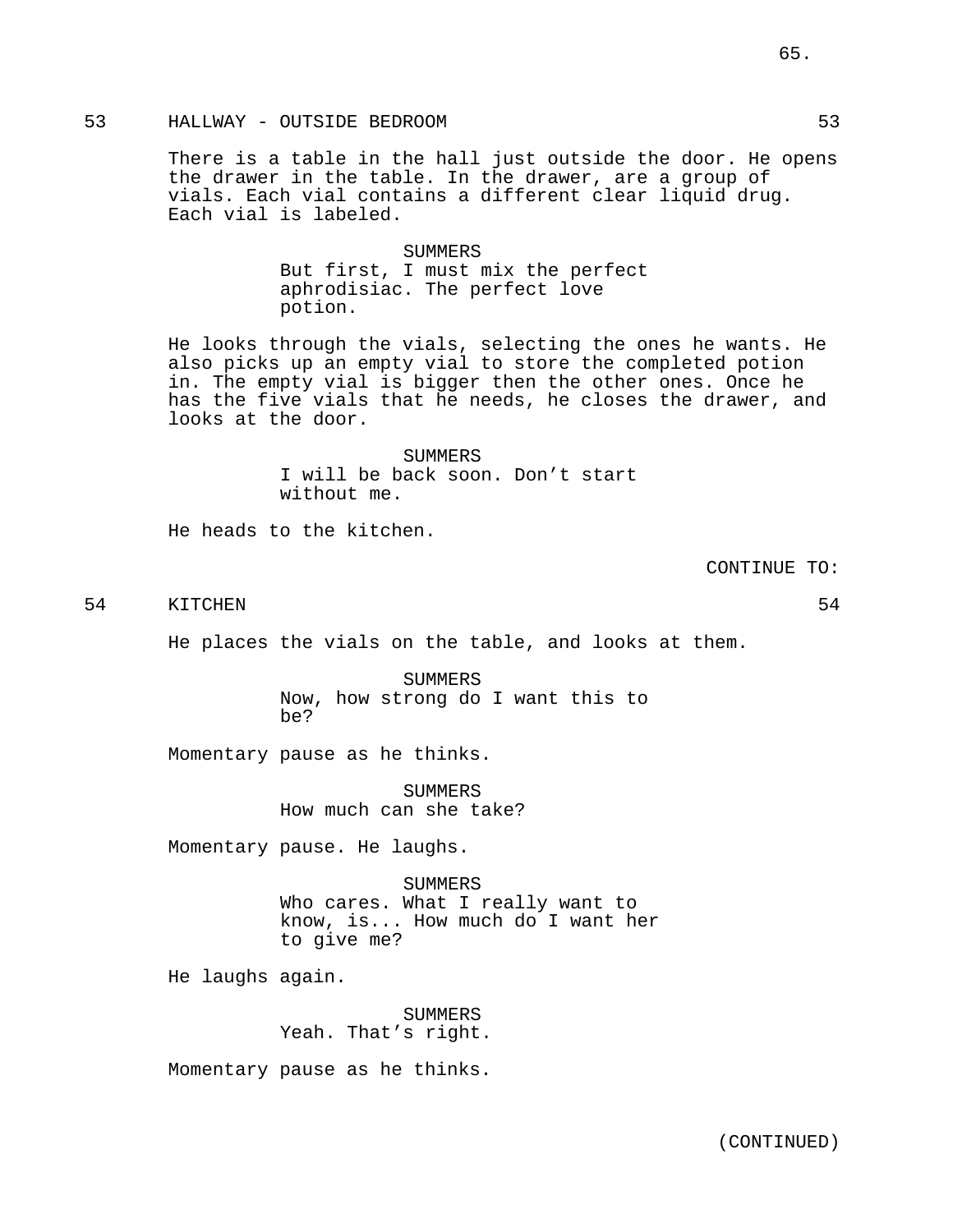SUMMERS Should I be greedy? (beat) Of course I should. I want it all. I want her to give me everything. I want to rock her. I want to rock her so long and so hard. He licks his lips. SUMMERS Oh yeah. He looks at the vials. SUMMERS  $SO<sub>1</sub>$ . Momentary pause. Picks up first vial. Reads label. SUMMERS I think I'll put in twice as much of this one. He picks up the second vial, reads label, and smiles. SUMMERS Three times as much, definitely, triple it. He picks up the third vial and reads label. SUMMERS A little more of this one, but not too much more. He picks up the fourth vial and reads label. SUMMERS I guess I'll double this one. He picks up the last vial and reads labels. SUMMERS And the same amount of this one.

He starts to mix the drugs. He starts to picture all the fun he is about to have.

> SUMMERS Yeah. Oh yeah. This mix will have the bed rocking. She'll be screaming for more. She'll be (MORE)

> > (CONTINUED)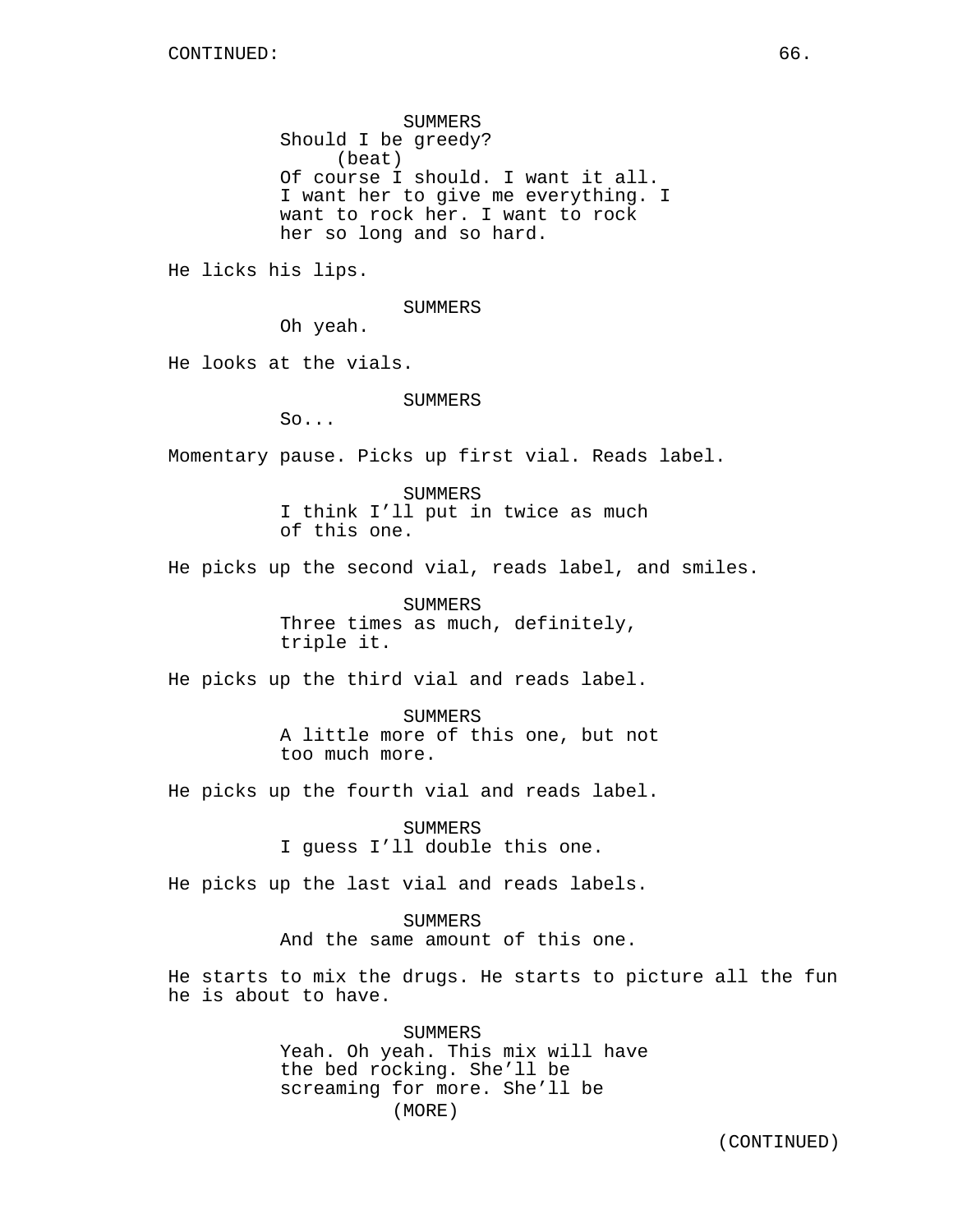SUMMERS (cont'd) begging for it. She won't want me to stop til she has reached her limit. Even then, she'll be begging me for more. (beat) Oh babe, are we gonna have fun. I'm gonna do her like she's never been done. I'm gonna do her so hard. (beat) Oh, I can't wait. She is gonna have the time of her life. She'll be cumin so much I could make soup. Yeah, I could save it all and drink it up later. Or...

SUMMERS smiles and evil smile.

SUMMERS I could give it to Mr. Do it now Sanchez. Let him have a taste of my prize. Yeah. Oh yeah.

SUMMERS continues mixing his ingredients, flashing that evil smile of his.

55 INT: JOE'S BAR (3:00PM) 55

DUNCAN and RENO are sitting at a table near the bar, talking. RICHIE enters and comes over.

> RICHIE Mac, have you seen Diana? She was supposed to come...

RICHIE notices the grim expression on DUNCAN's face. The man with him, has the same look. RICHIE sits as he says next line.

#### RICHIE

What's wrong?

DUNCAN wonders if he should tell RICHIE. He decides to tell him.

> DUNCAN It's Diana. She's...

DUNCAN pauses. He can't finish the sentence. RICHIE is worried.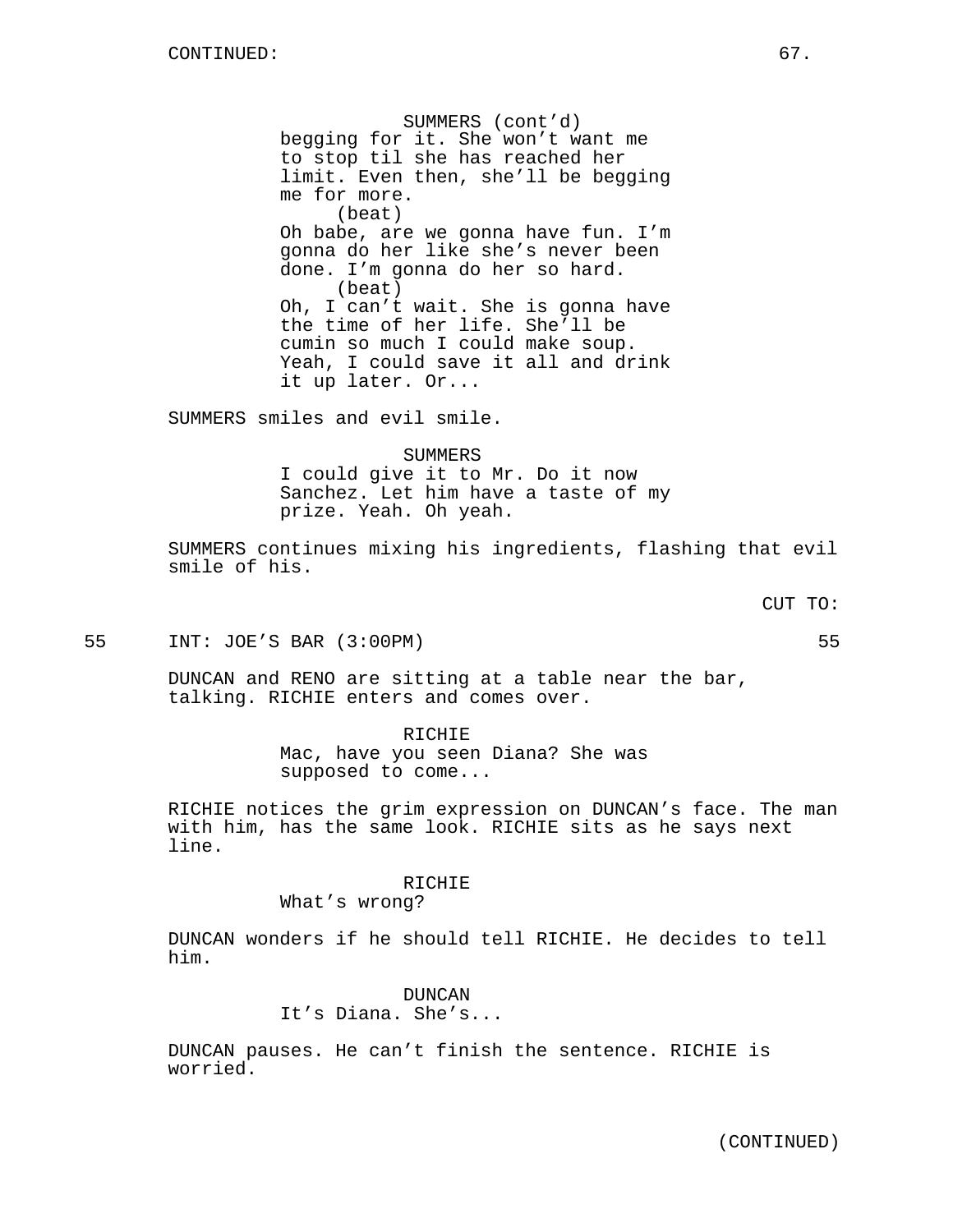RICHIE She's what, Mac?

DUNCAN doesn't answer. RENO does.

RENO She was taken last night.

RICHIE is very concerned.

RICHIE Taken? Where? By who?

RENO We don't know yet.

RICHIE looks to DUNCAN.

RICHIE How did it happen, Mac? I...

RENO's not sure who this kid is, but figures he must be a friend, so he starts to tell him what happened.

> RENO We were together last night. At the park. One minute we were...

RICHIE looks at RENO. He wonders who this guy is, and why he was with DIANA.

> RICHIE You were with Diana?

Momentary pause. RICHIE looks at DUNCAN, then back at RENO.

RENO

Yes.

RICHIE gives RENO a look.

RICHIE

Who are you?

RENO Vince Black. I'm a bounty hunter. And you are?

RICHIE Richie. Richie Ryan.

As RICHIE says his name, RENO raises an eyebrow.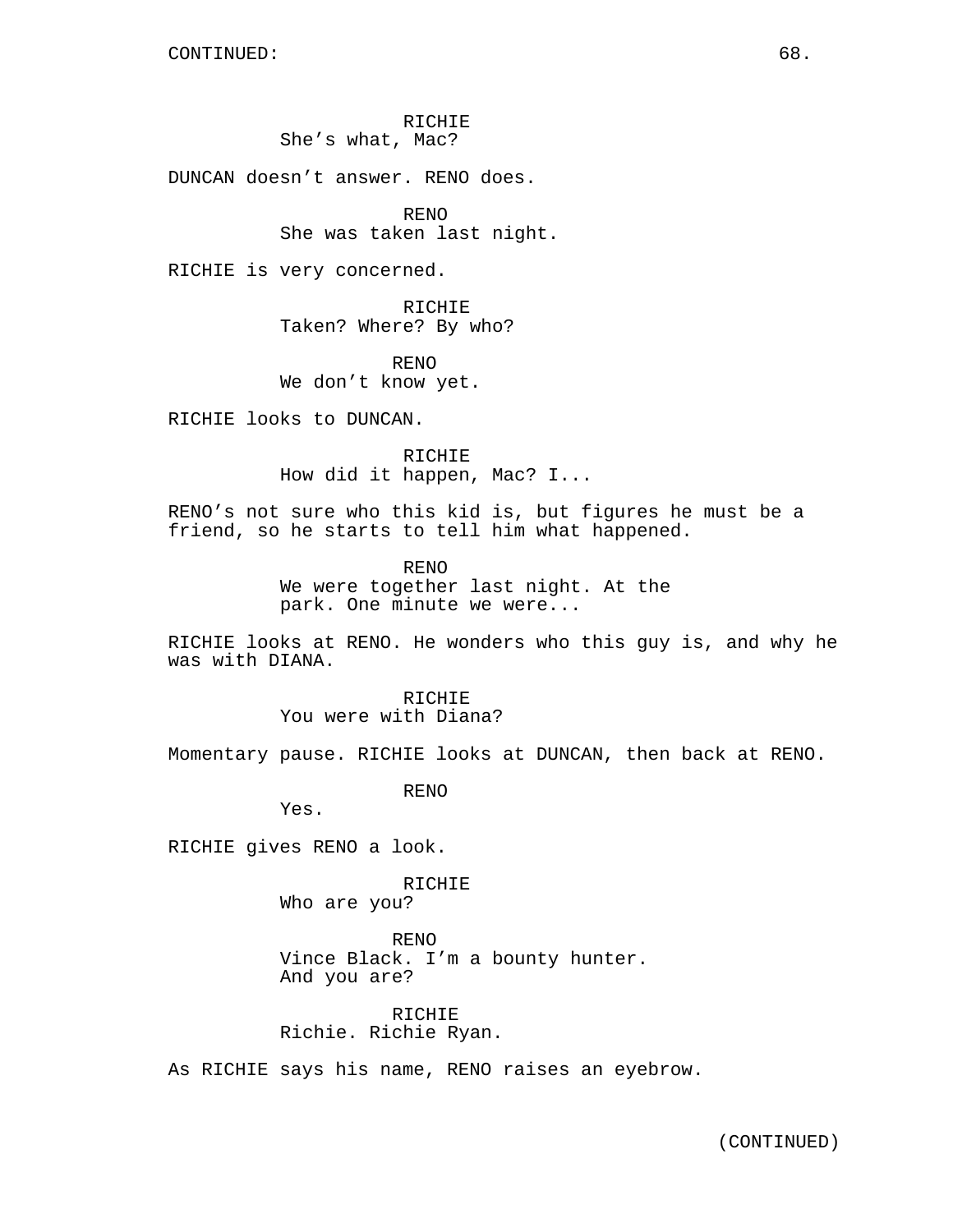RICHIE No idea. I've never seen you before this...

RICHIE's line is interrupted when JOE comes over with an envelope. He holds it out to RICHIE.

> JOE This just arrived for you.

RICHIE looks at JOE.

#### RICHIE

Thanks.

RICHIE takes the envelope from JOE, and JOE leaves. RICHIE looks at the envelope.

> RICHIE Who would send something to me here?

DUNCAN gives RICHIE a look.

DUNCAN One way to find out.

## RICHIE

Right.

RICHIE opens the envelope. The photos slide out. Face up. The top photo is the one with DIANA's head circled.

#### RICHIE

Oh man.

RICHIE looks at DUNCAN, who picks up the photo with DIANA's head circled, revealing the other photo.

#### RICHIE

He has Diana. (beat) Whoever's been following me, has Diana!!

RENO Someone's been following you?

DUNCAN and RICHIE ignore RENO's comment.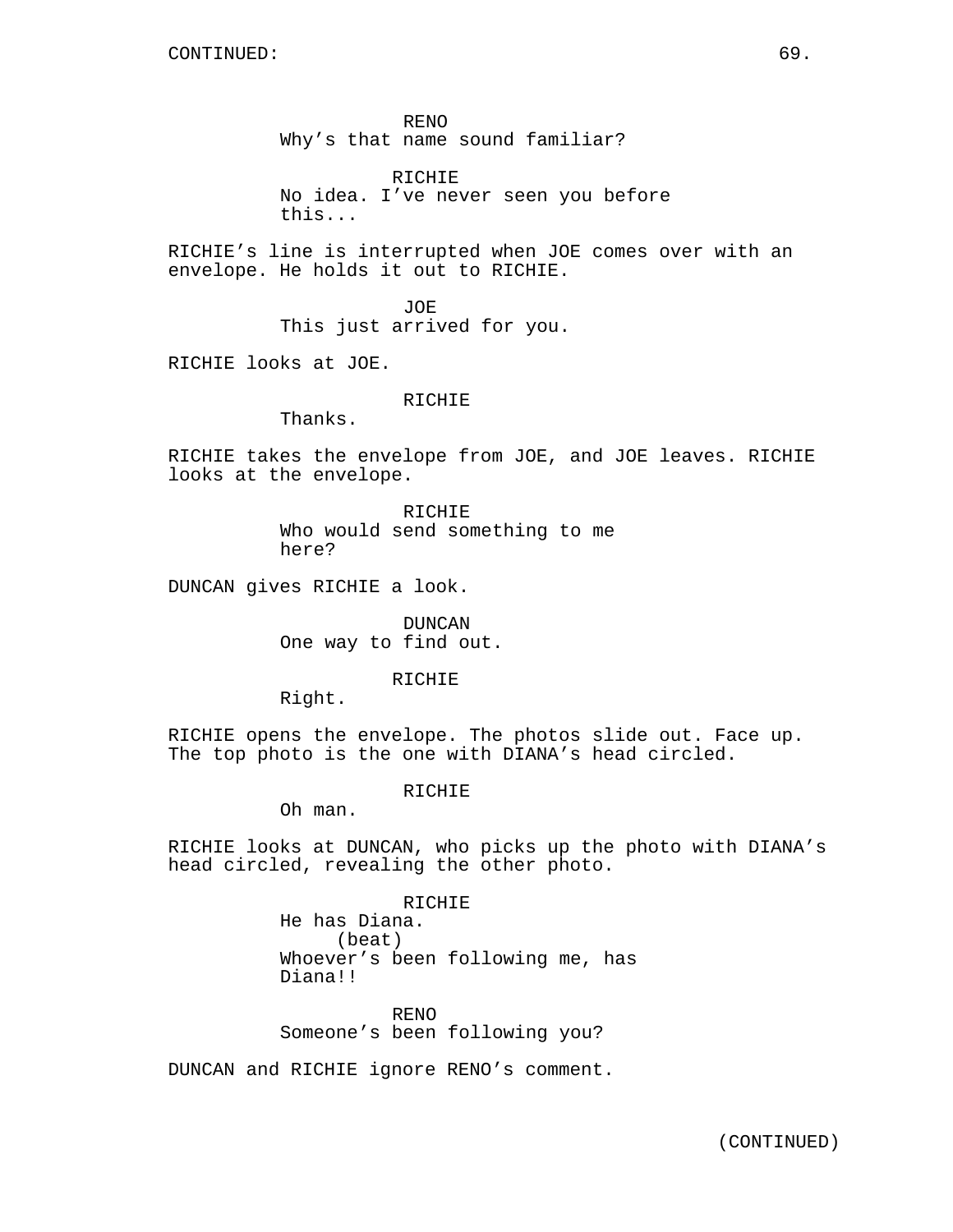RICHIE cuts DUNCAN off, and points at the pictures.

RICHIE These were taken outside the Dojo, Mac.

RICHIE starts to look upset. He glares at DUNCAN.

RICHIE I knew I was being followed. I knew it. (beat) Now he has Diana.

DUNCAN

Rich...

RENO picks up the other photo. RICHIE sees the note on the back and snatches the photo. DUNCAN and RENO stare at RICHIE. RICHIE reads the note to himself.

NOTE

Ryan,

It's been so long since you took my Sarah from me. I thought it was about time I returned the favor. I have your woman. Even though she claims you're just friends. If that is true, let me tell you she is a bundle of fun. I enjoyed her company last night. We spent hours and hours together. I don't think she ever had it so good, or so many times in one night. Sad thing is though, she won't remember any of it. Maybe I'll refresh her memory tonight. Scratch that. I will refresh her memory tonight, if you don't show up. You want her back, meet me. You will find hints of my location all around you. If that fails, a package will be left for you in the park. Follow the instructions. I'll be waiting. And hoping you don't show up. She really is a lot of fun and I can't wait to play with her some more. Pity. I never caught her name. Oh (MORE)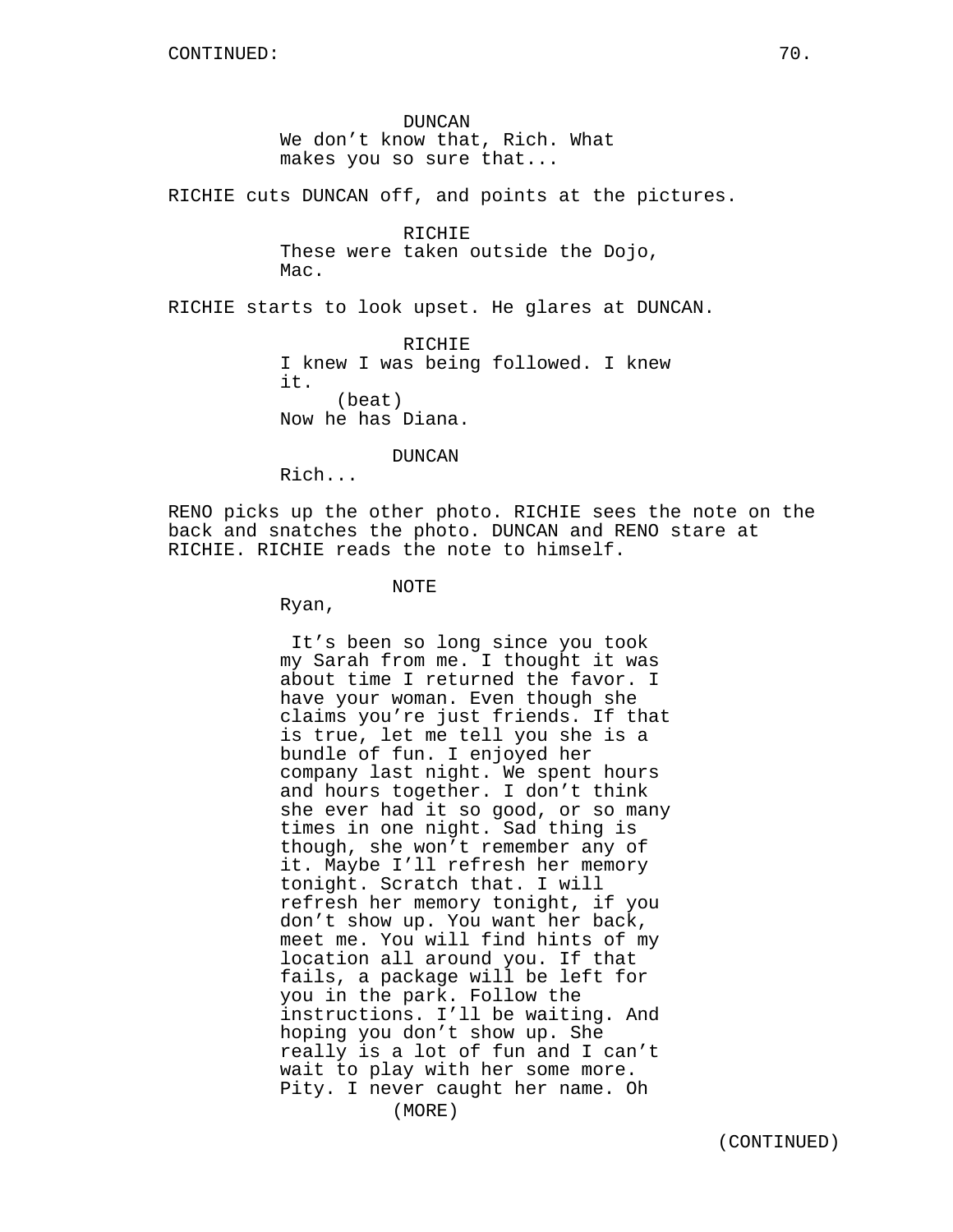NOTE (cont'd) well, it doesn't really matter now, does it. Ciao, JS.

RICHIE looks at DUNCAN.

RICHIE Uh... I just remembered something. I, uh, I have to go.

RICHIE gets up from the table and runs out holding the photo. DUNCAN stands and yells after him.

> DUNCAN Richie!!! Richie!!!

RICHIE exits. DUNCAN sits back down.

RENO Should we follow him?

DUNCAN No. I can find him if we have too.

RENO cocks an eyebrow not understanding. He is about to ask DUNCAN to explain, when the cell phone rings. He answers it.

RENO

Hello?

BOBBY (VO) It's me. It took some digging, but I think I've found Summers' new location. Got a pen?

RENO

Hang on.

RENO looks to DUNCAN.

RENO

Pen?

DUNCAN grabs one from the bar and hands it to RENO. RENO grabs a napkin.

> RENO Okay, Bobby. Shoot.

BOBBY (VO) 1313 Mount Olympus Court.

RENO writes it down as BOBBY says it. Then repeats it when BOBBY finishes it.

(CONTINUED)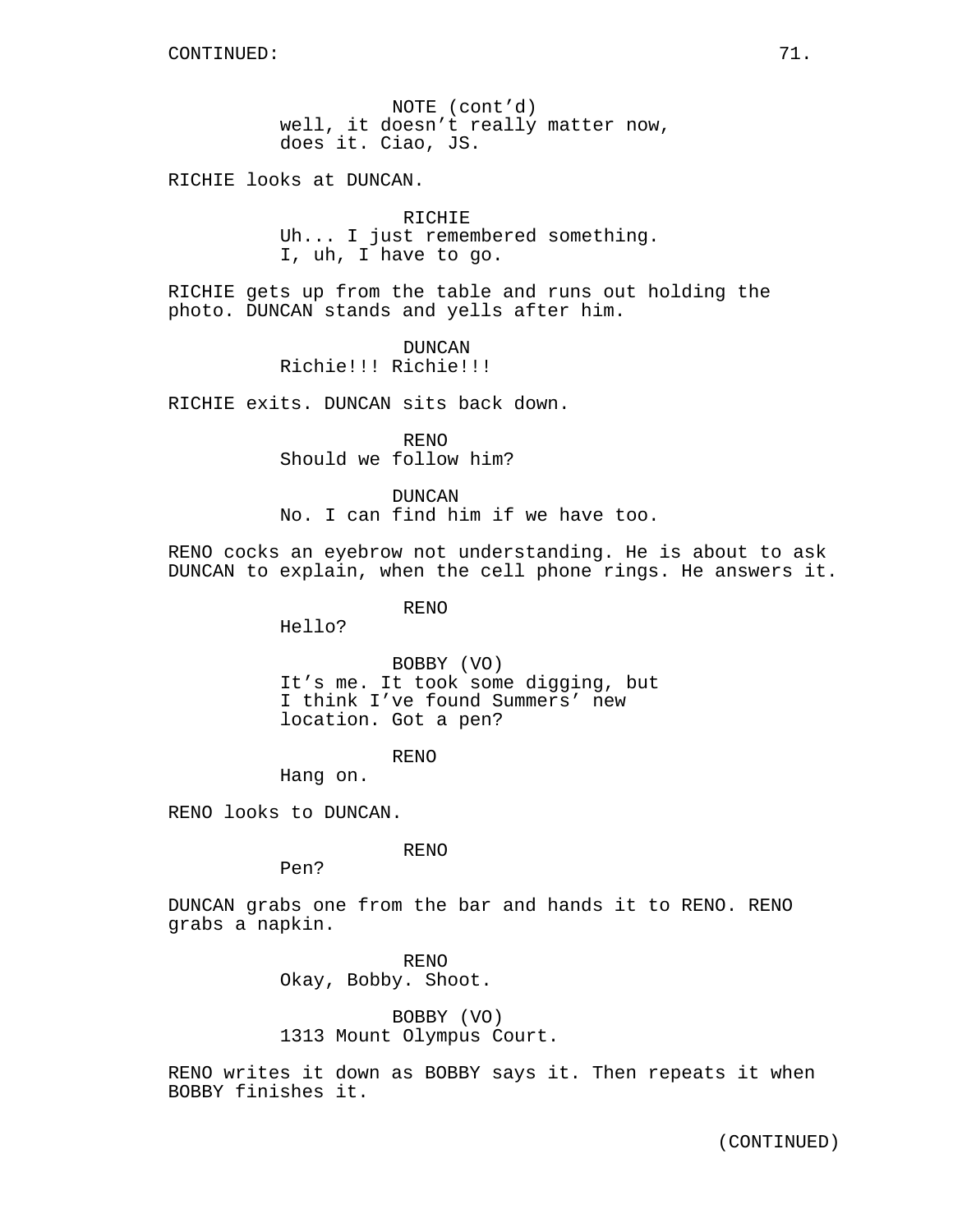RENO 1313 Mount Olympus Court. Got it. Thanks. Bye Bobby.

RENO hangs up the phone and turns to DUNCAN.

RENO You know where it is?

## DUNCAN

(nod) It's up in the mountains. Pretty isolated. Can't miss it though. Why?

RENO That's where Summers is.

DUNCAN I'm coming with you.

### RENO

Look, I know she's your friend and all, but I don't think you should get involved with this. Just tell me how to get there.

DUNCAN decides to let RENO think he's won. He takes the pen a draws a map. He gives RENO the long way route - hoping he can get there first and take out SUMMERS. RENO takes the map and looks at DUNCAN.

RENO

Thanks.

# DUNCAN

No problem.

RENO gets up and exits the bar. DUNCAN rises and says next line to himself.

> DUNCAN See you there, Reno.

DUNCAN heads out of the bar.

CUT TO: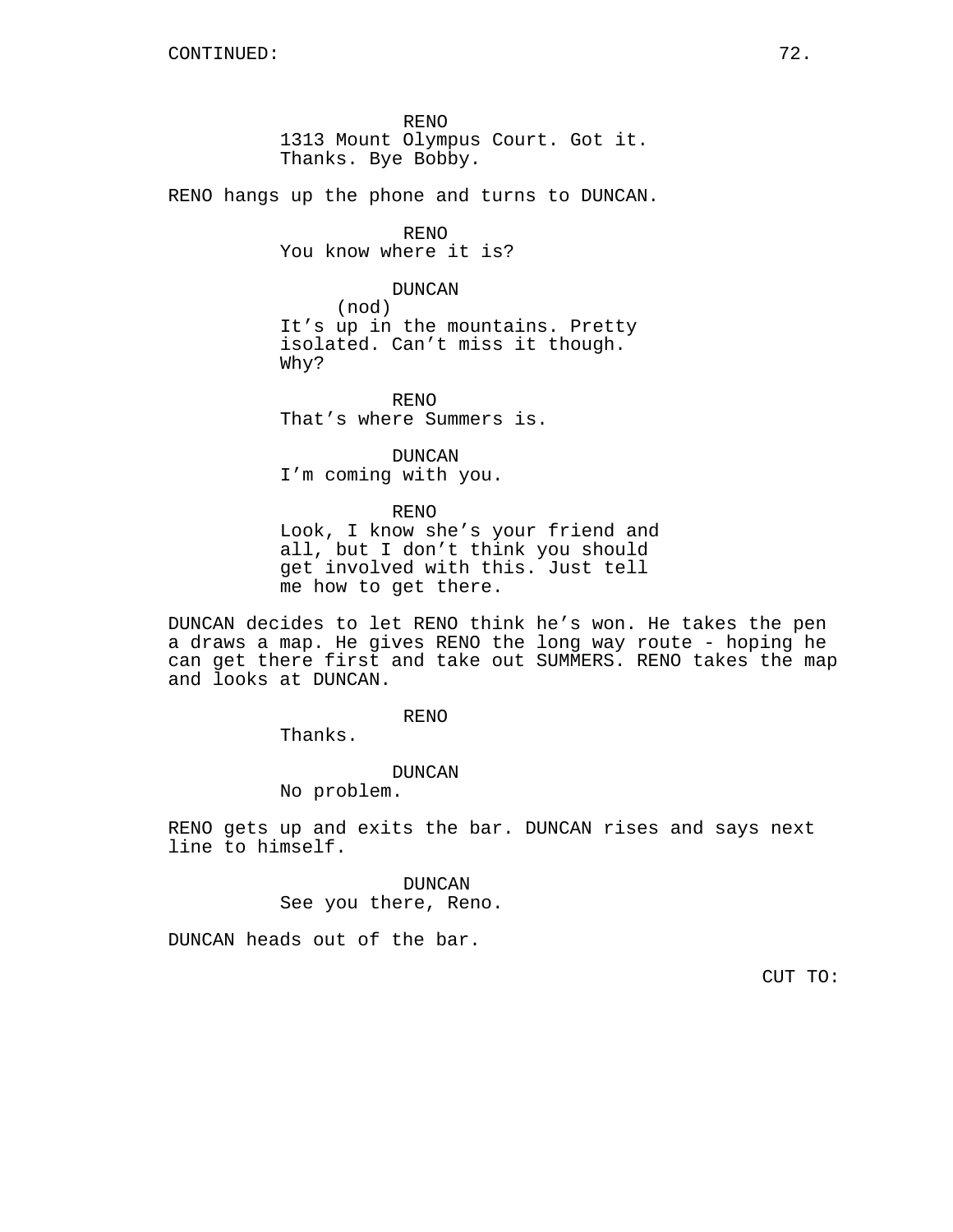SUMMERS enters. He sits on the side of the bed and looks at DIANA. She has a bruise on her face from where he hit her last night. He takes the vial that contains the mixed aphrodisiac out of his pocket and shows it to her.

### DIANA

Please... I...

### SUMMERS

This won't hurt. Honest.

He picks up the syringe from the nightstand, and sticks it into the lid of the vial - filling it up. He then places the bottle on the nightstand and brings the syringe to her arm. He sticks the syringe in her arm. This time she flinches as the needle goes in. He completely empties it in her, then takes it out, and places it on the table beside the vial. He looks at her. (Note: Vial is still 1/2 full.)

> SUMMERS We had so much fun last night.

Momentary pause. He pushes the red button on the wall. The bed rises.

> SUMMERS But I want some more. You really turn me on.

He smiles a wicked smile at her as he eyes her naked body hungrily.

> SUMMERS You make me so hot. (beat) I want you so bad. (beat) Can you give me some more? Can you make me feel as good as you made me feel last night?

He runs his hands along her body. One stops and rests between her thighs, and the other grabs a breast. The hand between her thighs massages and probes. He inserts his fingers and probes inside her. He gives a sigh of pleasure.

> SUMMERS Oh yes. You will give yourself to me. (beat) You want me already.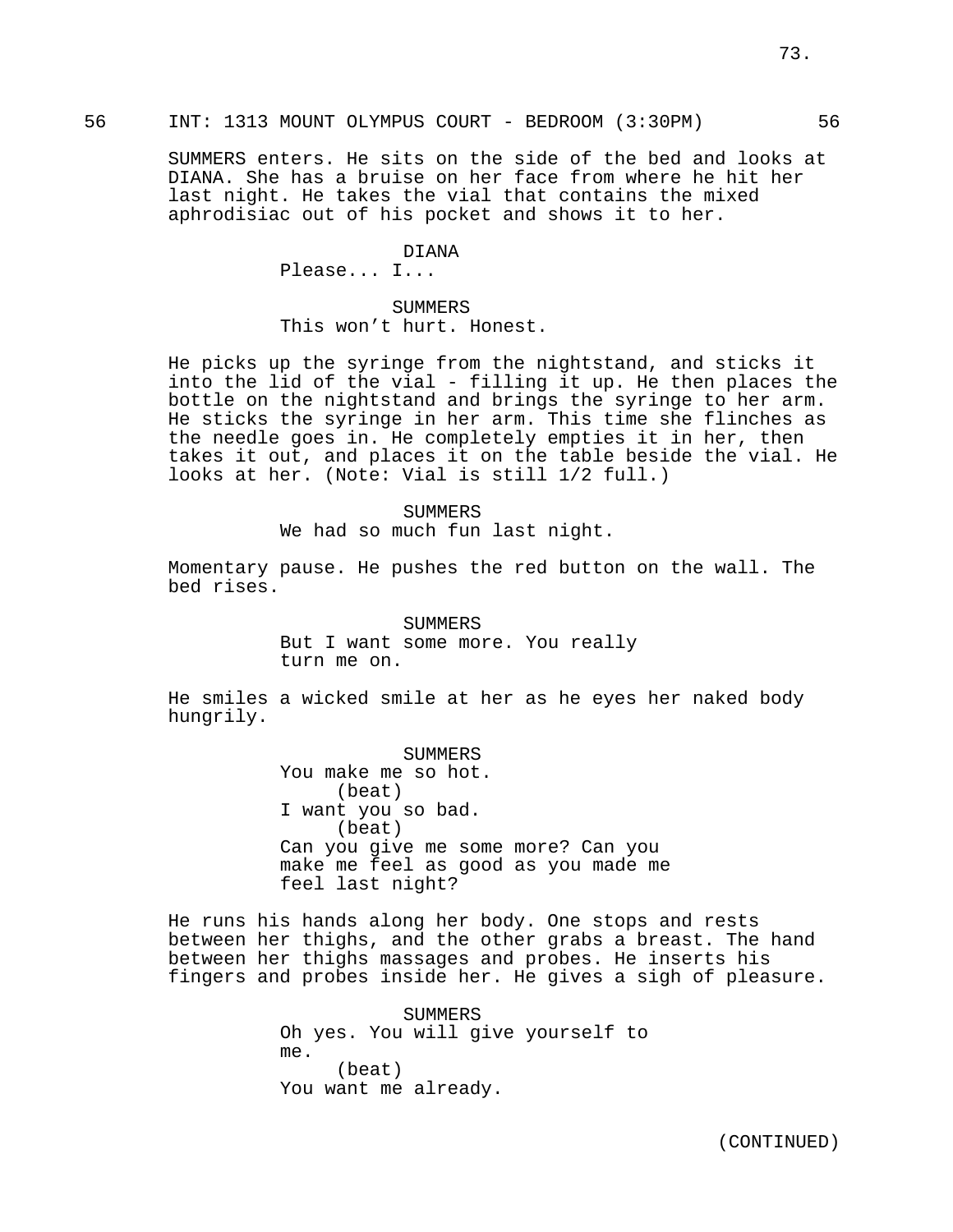(beat)(smile) I can feel your juices flowing. You're getting moist. (beat) Soon I will ride you again. Soon.

He squeezes her breast hard, causing her to get a little wetter down below. She gasps. He smiles. He continues talking to her as he feels her up. One hand working inside her, the other working outside. Her breathing is starting to get heavy. She gasps and moans a lot. Her responses are said breathlessly.

> SUMMERS I sent Ryan a message. (beat) If you mean anything to him, he should be on his way. (beat) I really hope he doesn't show though, because...

DIANA You're... gonna kill him, aren't you... Take... his head?

SUMMERS So, you know what he is?

DIANA

Yes. ... I've... I've known for years. ... We met ... 10 years ago ... When.... when he was... mortal.

DIANA is completely under the drug's influence now. Her body is relaxing. He can tell she is almost ready. He is thoroughly enjoying himself. His fingers have started to make love to her. He can feel her body getting ready for him.

### SUMMERS

Almost ready. A few more minutes.

He looks at her breasts. She is breathing heavily now. He watches her breasts rise and fall with each breath. They look so inviting. They are calling to him. He squeezes one real hard in his free hand. She moans. He clamps down on it, like a vampire on a victim. He suckles hard. His fingers inside her, probe real fast. She gasps in pleasure and cums on his fingers. He fingers her faster, making her cum again. He keeps suckling on her breast. She gasps and moans. He gets a mouthful of breast milk. Hot milk. He drinks it. He drinks from her as her juices flow from below. When he has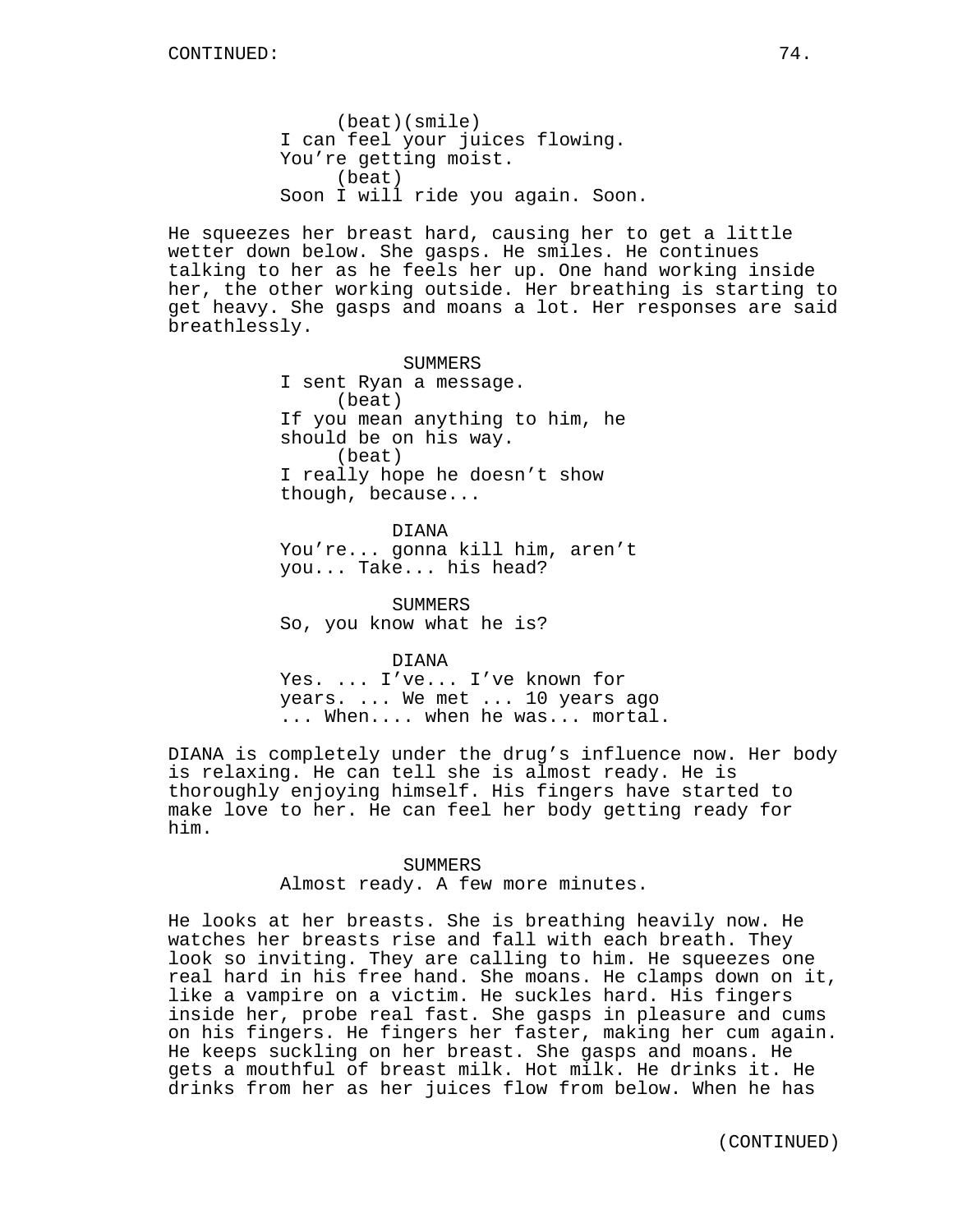had his fill of 'milk', he releases the breast. She sighs. He thinks about going for the other breast, but he is longing to enter her. His body is so ready for her. So ready to take her.

> SUMMERS I want you to get into it more this time. I'm gonna make you enjoy it more.

> > DIANA

I...

He removes his hand from her. It is covered in her juices. He licks his fingers, cleaning her sweet tasting nectar from them. When he is finished, he picks up the bottle and the syringe again. She moans. He smiles as he fills the syringe with the liquid from the bottle. He injects half of the contents of the syringe into her.

**SUMMERS** 

1/2 now. 1/2 later.

He places the bottle on the table. Then he presses a small blue button on the side of the bed. A small hole appears in the mattress. He places the syringe in the hole - needle pointing up. Then presses the button again. The hole closes, and the needle is sticking out. The slightest pressure on the needle, and the device will open, causing the syringe to be released, He goes to the foot of the bed, and stares at her. He removes his pants and straddles her. He returns to working her body. She is in a state of ecstasy now, and is responding to his every touch. She moans as he fondles her breasts. She gasps as he squeezes them. He suckles hard on the other one. She cries out in pleasure. He releases the breast, and looks at her.

SUMMERS

Ah yes. You are gonna be a wild ride. You are gonna let me ride ya till I'm worn out, aren't you?

DIANA

Yes.

He runs his hands down her body and rests them between her thighs. He inserts his fingers and fondles her.

> SUMMERS You are so wet in there. I can tell you want me. You do want me, don't you?

(CONTINUED)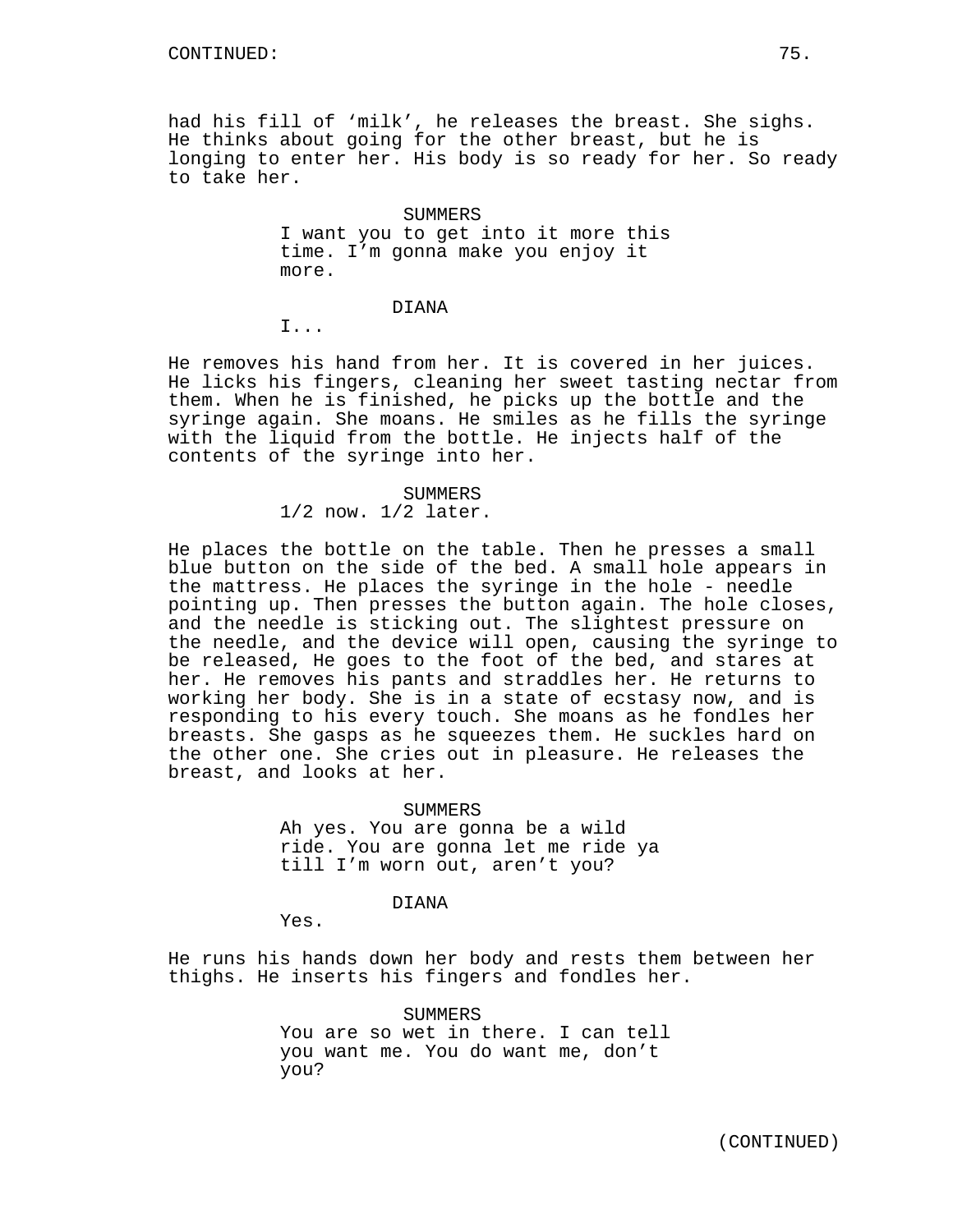DIANA

Yes.

SUMMERS You want me in you.

DIANA

Yes.

SUMMERS You're gonna cum for me, aren't you?

### DIANA

Yes.

He starts to work her up. He fondles her. His fingers probing, and pushing. He is working her up, making love to her with his fingers. He plays with her for a while. He feels himself getting harder and harder. He wants her. He wants her bad. She gasps, and moans, and cums for him. This is it. She is ready. And so is he. Oh how ready he is. He brings his other hand over. He inserts two fingers from each hand, and pulls her walls apart. She gasps. He holds them apart for as long as he can. She is gasping and moaning. He can feel her walls throbbing. They want something to clamp on to. They need something to hold on to. She starts bucking, rocking, as if someone were in fact pumping her up. He continues to hold her open. He stares at her. Watching her. He can tell she is about to cum, and watches as she does.

> SUMMERS Oh yes. Cum girl. Cum.

She cums. She cums fast. Her juices freely flowing out because nothing is it its way.

> SUMMERS That's it. Yes. You are so fine. I am aching for you, and your body wants me in you. Shall I ride you?

> > DIANA

Yes. Yes.

SUMMERS Say it. Say "take me".

DIANA

Take me.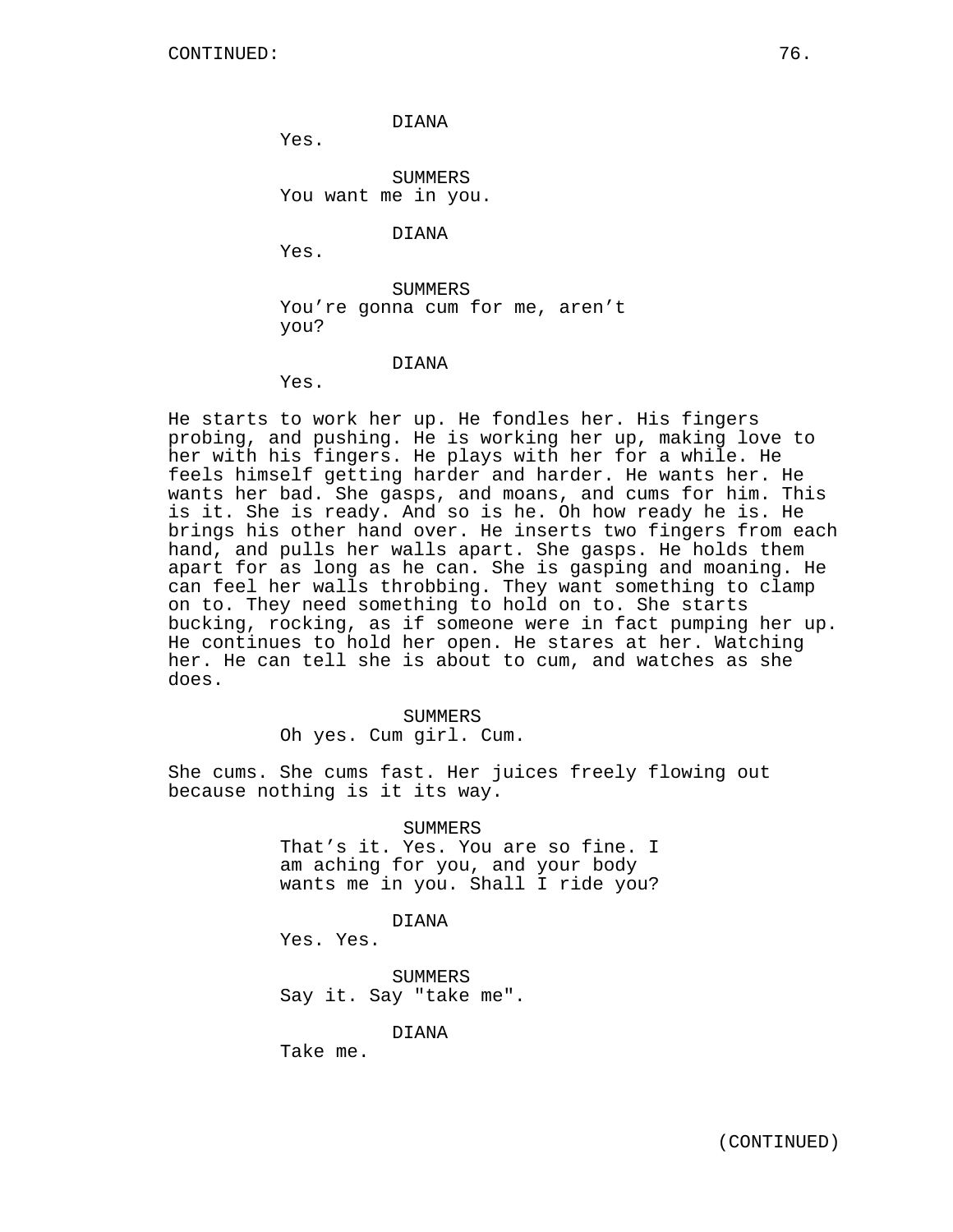SUMMERS Say "I want you!"

DIANA I want you. By the gods how I want you.

SUMMERS (smile) You want me flowing inside of you.

DIANA Yes. Yes. Flowing inside me. I want you. I want you. Ah...

She cums again, releasing more juices.

SUMMERS Good. Then, since you have asked so nicely... I will take you.

DIANA Yes. Take me. Take me now. Please. I...

Still holding her walls open, he thrusts himself inside of her, hard. He is so hard and thick right now, that it is a tight fight. She arches her back and moans as he thrusts into her. He pushes hard, forcing his whole self inside. She moans again. He rides her, like a cowboy on a bucking bronco. He forcefully pushes himself deeper and deeper inside her. Causing her to cum over and over. Her juices feel so good flowing over him. He is in heaven. He pumps her up, he pumps her fast, real fast. She gasps as he pumps her, and moans when he pushes into her. He rams himself in and out, so hard, and so many times. She gasps. He is enjoying himself. He is enjoying the ride. He pumps her real hard, and real fast. He starts getting rough. She is in pure ecstasy. She cums over and over. He is ramming himself into her, over and over, faster and faster. He starts to moan with each ram thrust into her. He can sense he is about to erupt. He starts pumping her real fast. She is gasping as he rocks her so hard. As he is about to peak, he grabs a breast in each hand and squeezes them. She moans. He rams himself in one last time, and pushes so hard that she arches her back. As he is pushing himself into her, he brings his mouth to one breast and suckles hard. He erupts inside her, as he tastes the liquid from her breast flowing into his mouth, He releases the breast, and looks at her. He can still feel her walls throbbing against him, gripping him tightly. He does not withdraw from her. Not yet. He feels so good inside of her. He waits for a few moments.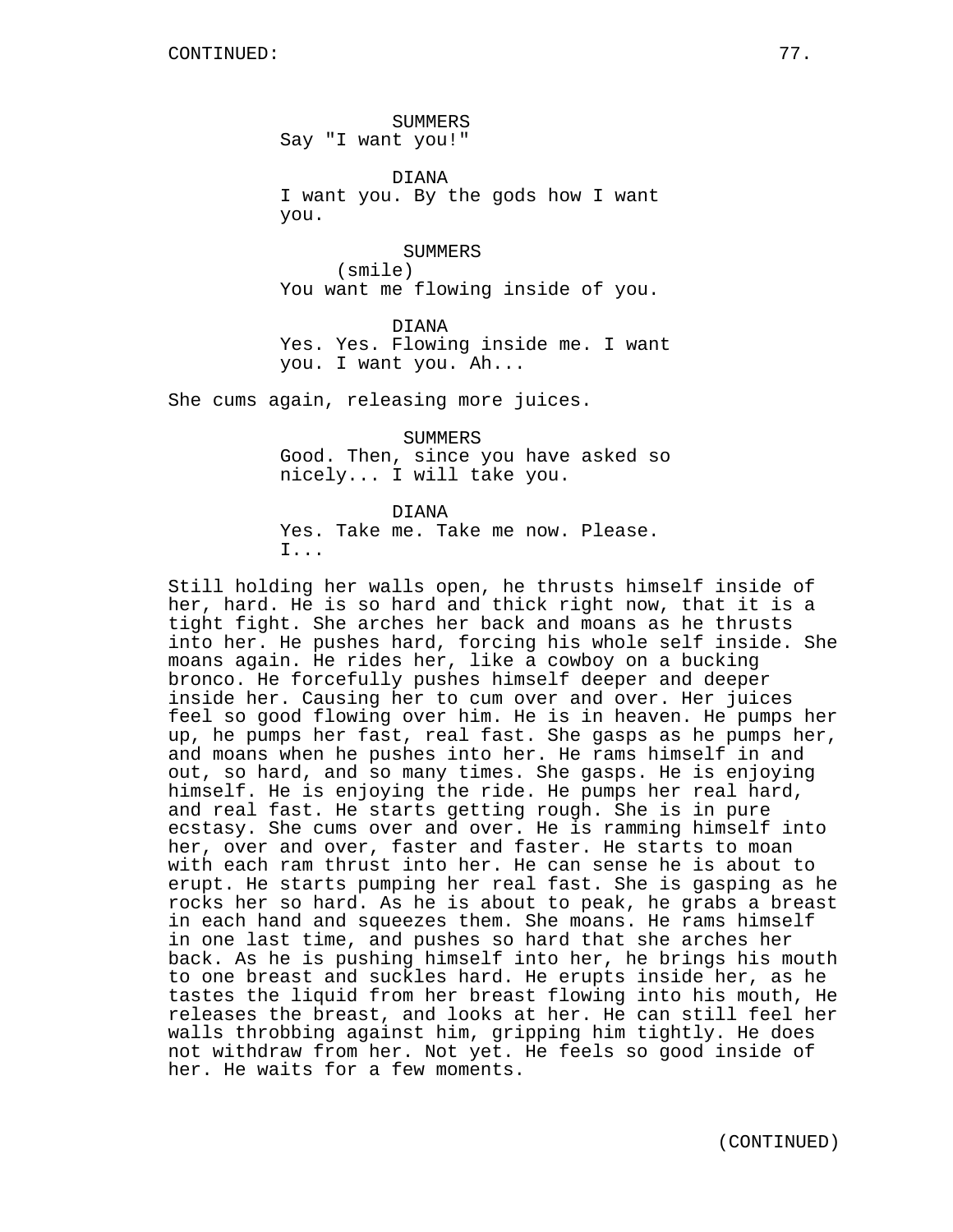SUMMERS Whoa, baby. You are good. Real good. And you taste good too.

He withdraws from her.

SUMMERS

I loved the ride, and in a few moments, I'll take you for another spin. Would you like that?

DIANA

Yes.

SUMMERS

Good. (beat) Now, while we wait...

He plays with her breasts.

SUMMERS I could get used to this. Real used to it.

He brings one of his hands down to the area between her thighs.

> SUMMERS I love the way you feel. I love feeling you up.

He inserts his fingers into her. He closes his eyes and moans as his fingers push into her. He is surprised that she cums for him almost immediately.

> SUMMERS Oh yes. That feels so good. You've cum for me already. I want you to cum again. I want to feel you all over my fingers. I want to...

As he says his line, he lets his fingers make love to her again. As he finishes the line, she cums for him again. She cums hard and fast.

> SUMMERS Oh yes. Yes baby. Yes. That feels so good.

He starts to speed up. He fingers her faster and faster. She cums again. He sighs as she releases herself onto his fingers. After a few moments he removes his fingers. He licks them clean.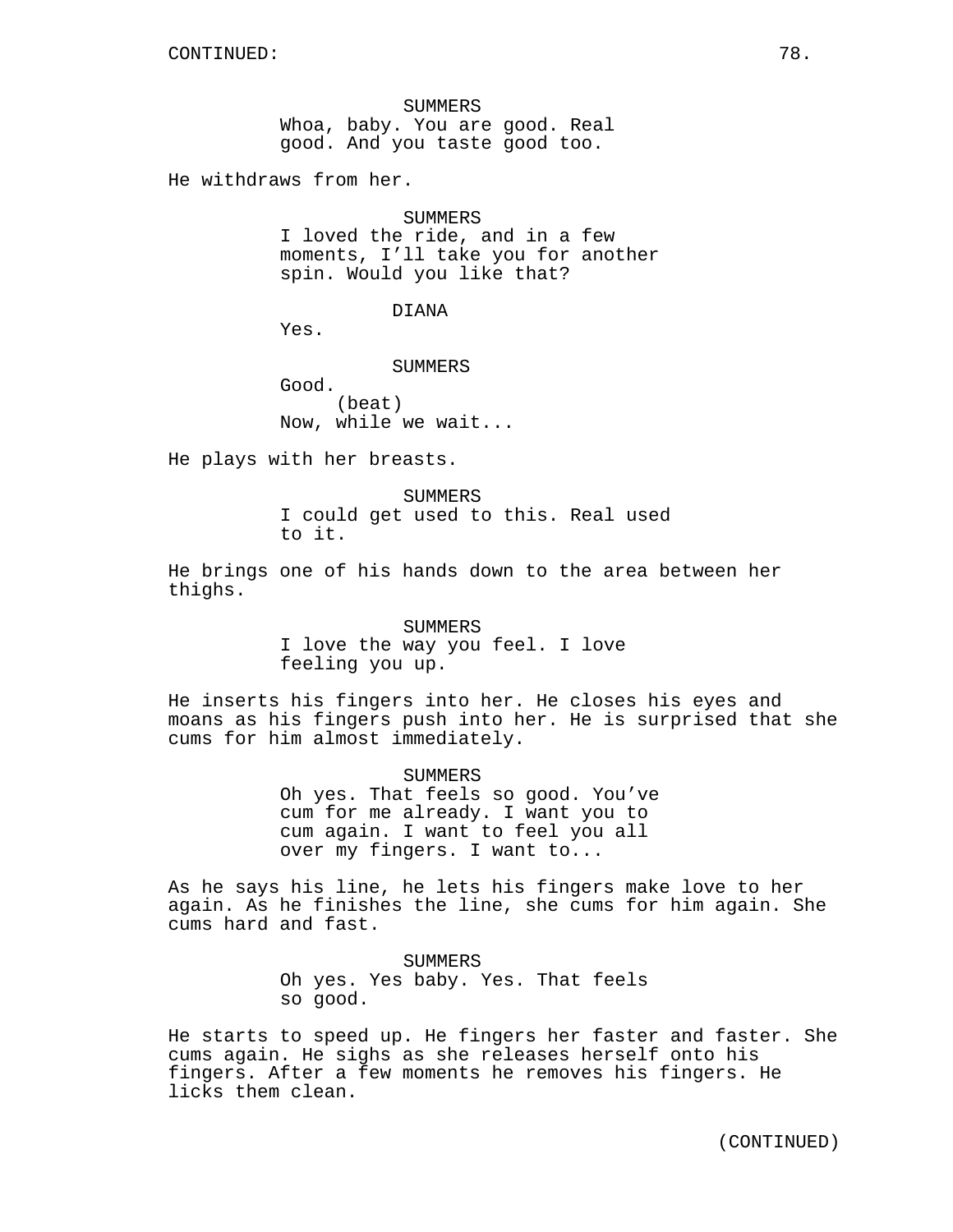SUMMERS I've never had a woman who was so, so... Mmmm. Too bad I can't keep you.

Momentary pause. He smiles at himself.

SUMMERS

Then again...

He pushes his fingers into her again, smiling to himself. He works her up for a few minutes then withdraws his fingers and licks them clean again.

> SUMMERS Maybe I will keep you. You taste soooo good.

Once he has finished cleaning his fingers, he inserts them into her again. He works her good, getting his fingers nice and wet once more. He smiles to himself as he pulls out his soaking wet fingers and licks them clean yet again.

> SUMMERS Finger licken good. Mmm.

He examines her body. He feels himself stirring, wanting in. He knows her body is ready and he prepares to take her.

> SUMMERS Oh babe. I'm ready to ride you again. You want me to ride you again?

DIANA Yes. Yes... I want you... I want you... Take me... Please...

He inserts two fingers from each of his hands into her, and pulls her walls apart. He looks at her opening. He readies himself to take her.

> SUMMERS Ready or not, here I come.

On the word come, he thrusts into her.

SUMMERS Oh. This is gonna be so good.

He starts to pump her up. He is getting a great rhythm going.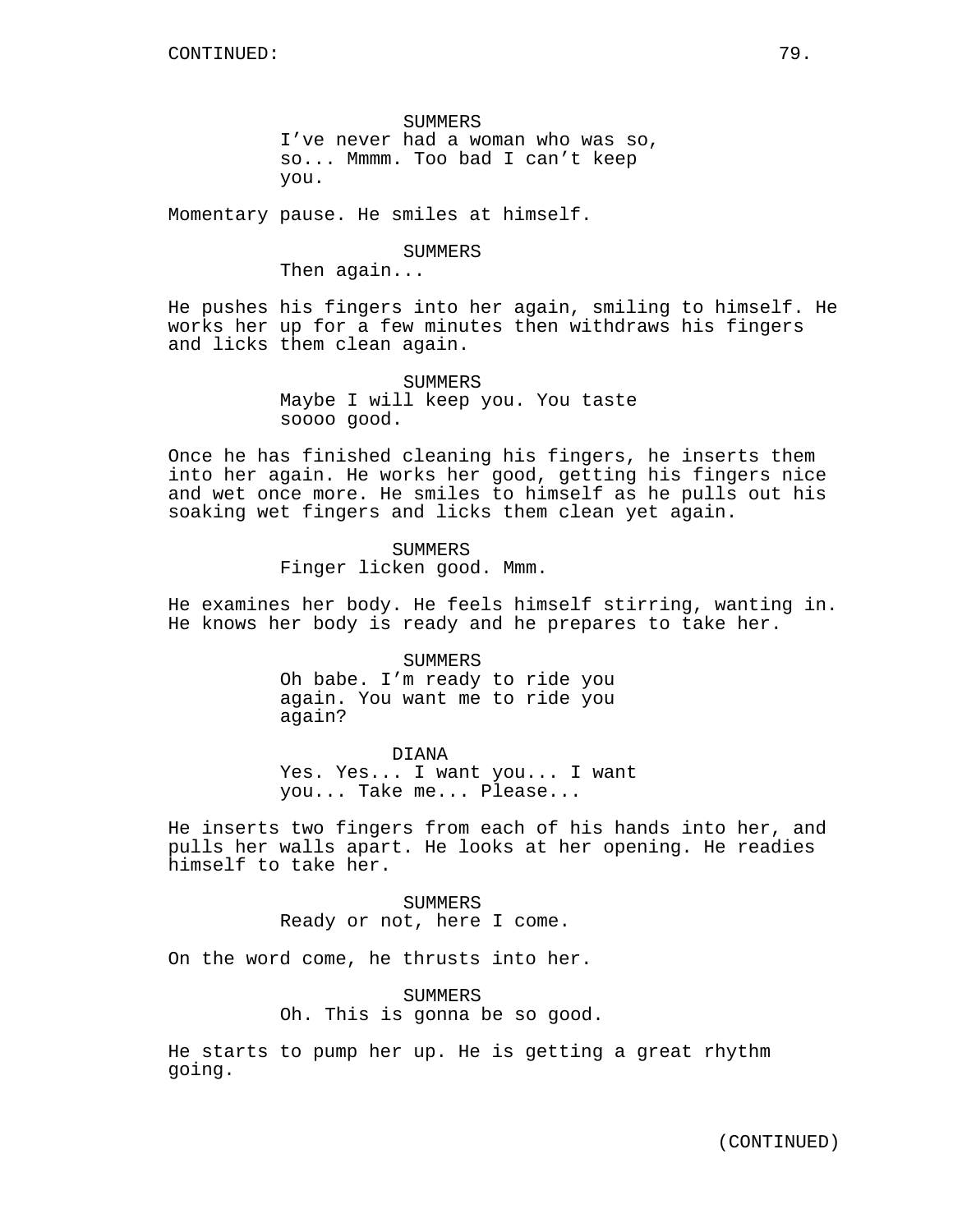SUMMERS I can feel you on me already. I want you to soak me babe. Make me wet. Cover me in your juices.

She cums on him.

## SUMMERS

Oh yes.

SUMMERS starts to lose himself in her again. He starts to pump her harder and faster. He is almost in a state of ecstasy himself.

> SUMMERS You make me feel so good. I love the way you feel on me. I'm almost ready to erupt again.

He starts ramming himself into her. Harder, faster, in and out, in and out. He is almost at his peak. He is about to erupt.

> SUMMERS Oh. Oh. I...

He knows that the next thrust in will be the one. It will the one to make him erupt. He thrusts in hard and fast and his six sense issues an alert.

> SUMMERS Dammit. Not now. I...

SUMMERS withdraws from her.

DIANA Why... why are you...

SUMMERS gets off of her.

SUMMERS Don't worry. I'll be back. I promise. I'm not done with you yet. There is still so much...

He puts on his pants as he says the above line, and heads for the door as he says the next line.

> SUMMERS I just have a little problem to get rid of.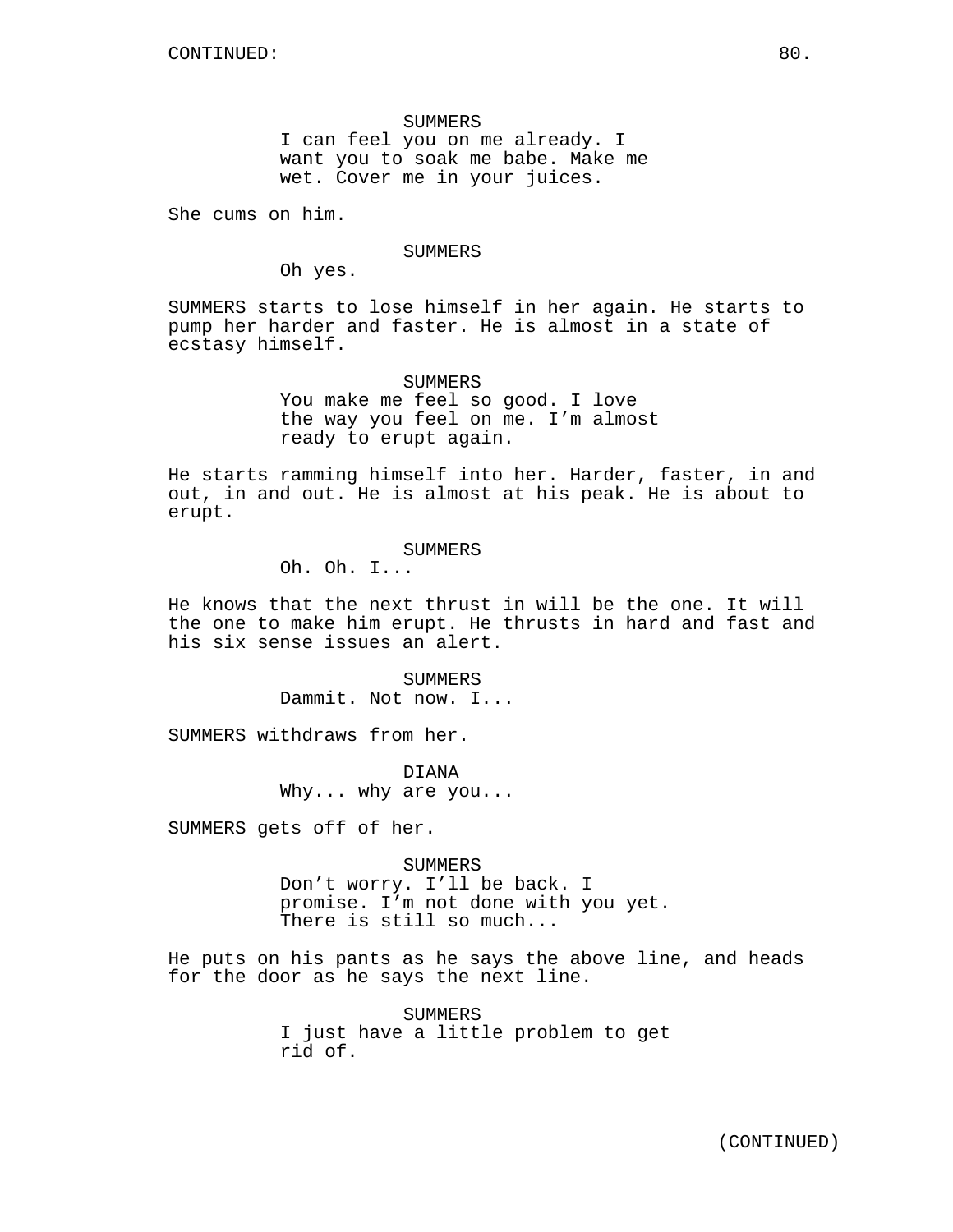## DIANA

Hurry. I...

SUMMERS

Oh, I'll hurry all right. Once I've taken his head, I'll came back and we can celebrate. Really celebrate. And, while you're waiting for me, close your eyes... (beat) ...let your imagination take you.

He watches as she closes her eyes and starts to respond to an imaginary lover. He licks his lips, pauses for a few moments, then turns and opens the door. She is completely under the drug now. She starts hallucinating. He can't make out what she is saying. She quietly mutters the following line as SUMMERS exits the room.

## DIANA

(mutter) Oh Herc... Vince... Mac... Ares.

CONTINUE TO:

57 HALLWAY (6:00PM) 57

SUMMERS closes the bedroom door, locks it, and draws his sword. He sarcastically mutters the following line.

> SUMMERS Perfect timing, Ryan. (beat) Now I'll have to start...

The front door opens. It's ARES.

SUMMERS

You.

He lowers his sword and heads to the living room. ARES follows.

CONTINUE TO:

# 58 LIVING ROOM 58

SUMMERS goes to the liquor cabinet.

SUMMERS What are you doing here?

SUMMERS pours himself a drink.

(CONTINUED)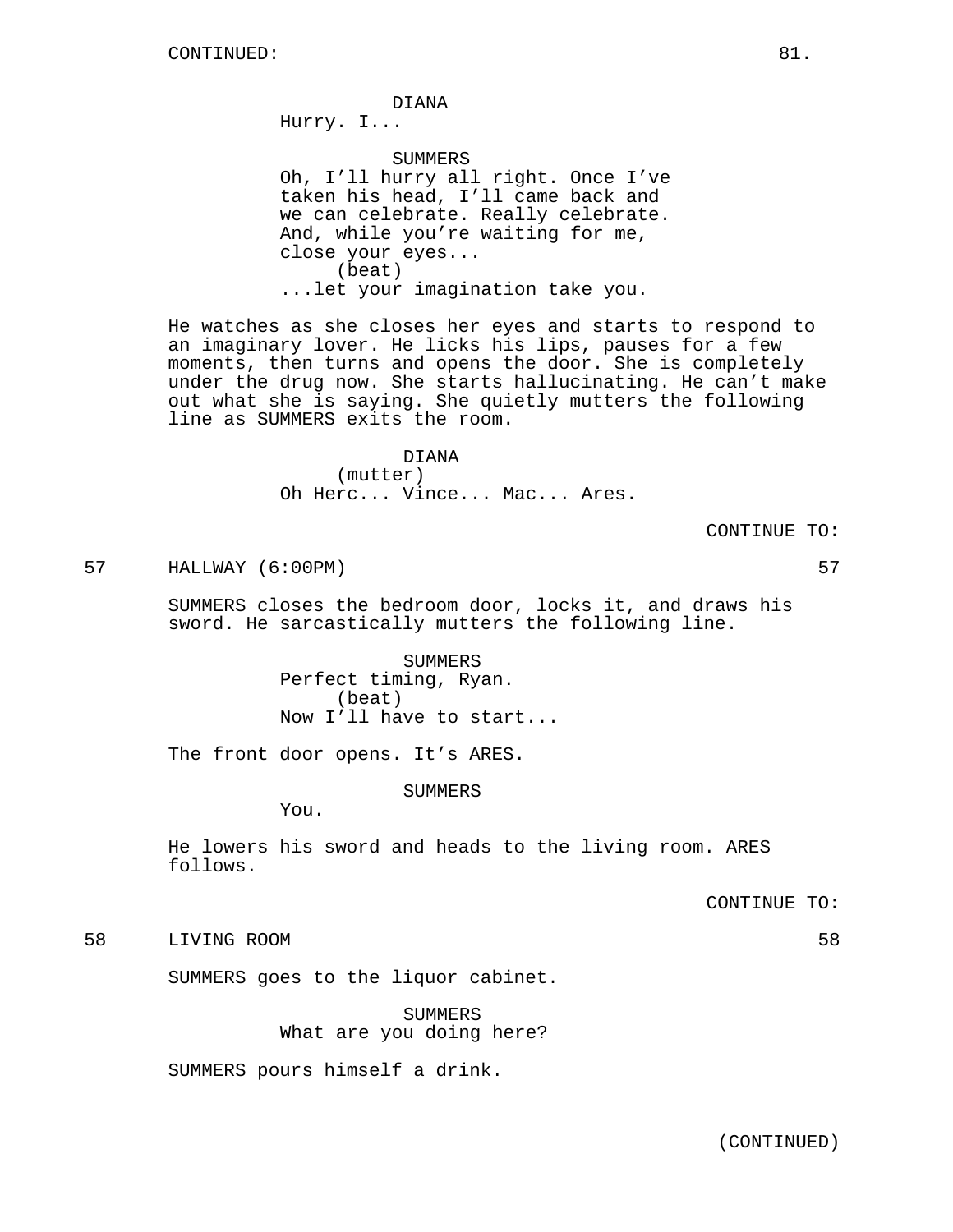ARES I wanted to make sure you kept your end of the bargain.

SUMMERS downs his drink.

SUMMERS

I did.

ARES Ryan is dead then?

SUMMERS

He will be.

ARES

Will be?

SUMMERS He's on his way here as we speak. Once he is here...

ARES looks around the place. He appears to be looking for something.

> ARES So... Where is this hot little number that you've got? I think I'd like to give her a try.

> > SUMMERS

You can't.

ARES gives him an icy stare.

ARES

Can't?

SUMMERS I mean... You can't right now. You see, she's... asleep.

ARES Asleep? So wake her?

SUMMERS No can do. I thought you were Ryan, so I... drugged her so she couldn't...

ARES grabs him by the collar and slams him against the wall.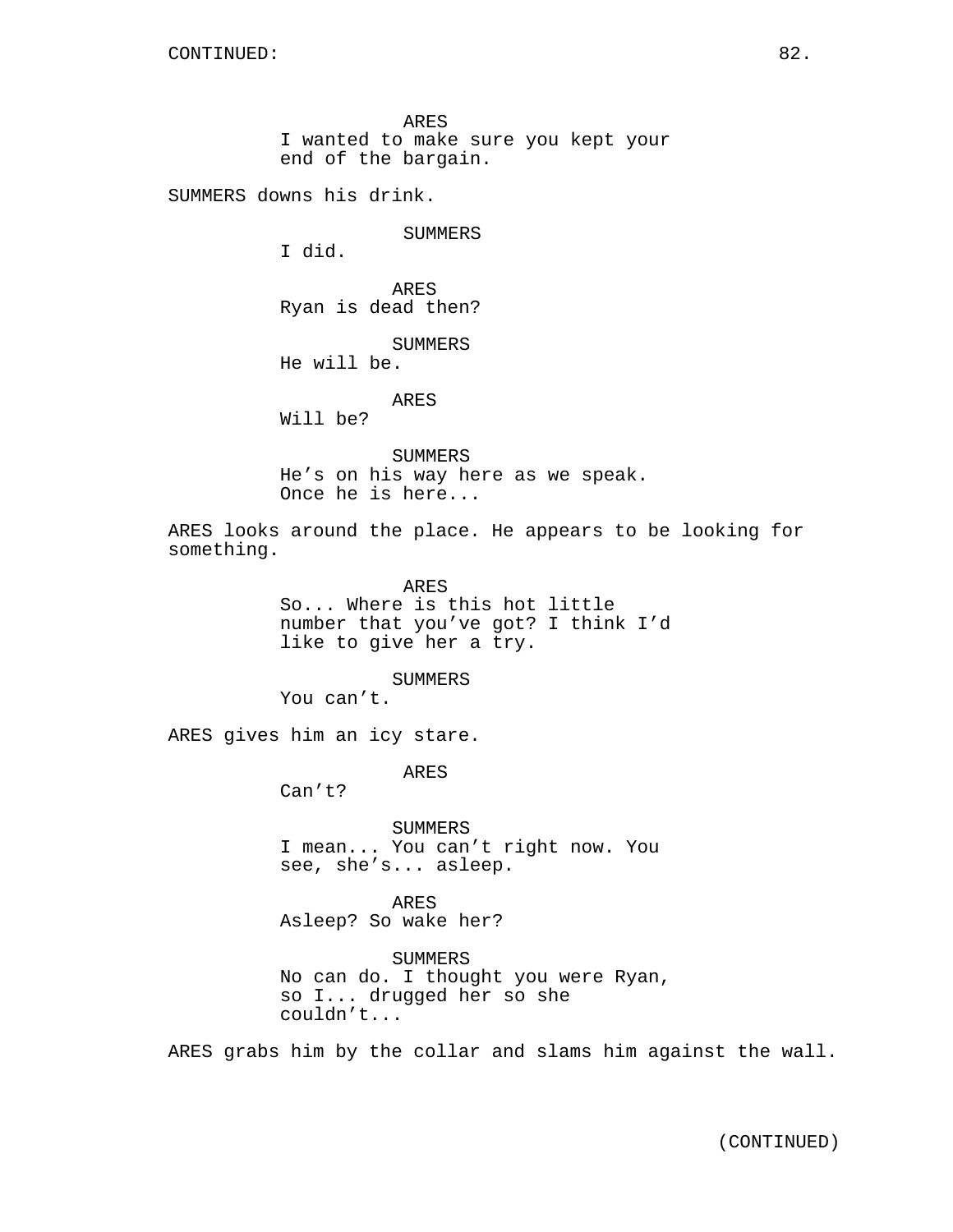ARES Are you really that stupid?

SUMMERS What do you mean?

ARES brings his sword to SUMMERS neck.

ARES I ought to take your head right now. You...

SUMMERS No, don't. Sanchez, I...

ARES looks at him.

ARES Give me one good reason.

SUMMERS tries to think of a reason.

SUMMERS

Ah... Ah...

Momentary pause. SUMMERS thinks of a reason.

SUMMERS Once Ryan and MacLeod are dead, we can both party with her, okay?

SUMMERS notices the new look in ARES' eye. A look that says "go on".

> SUMMERS Hey, there's more than enough of her to go around, believe me, I know. She kept me entertained for hours. Tell you what, you can have her first okay?

ARES gives him that death look again.

SUMMERS

Or, better yet. I'll give her to you. Yeah. You can have her all to yourself. You'll get a real kick out of her. She'll make you feel so good. Just looking at her makes you hot. She'll give you a helluva ride. She never gets tired. She'll go all night. She'll make you fell like a god! She...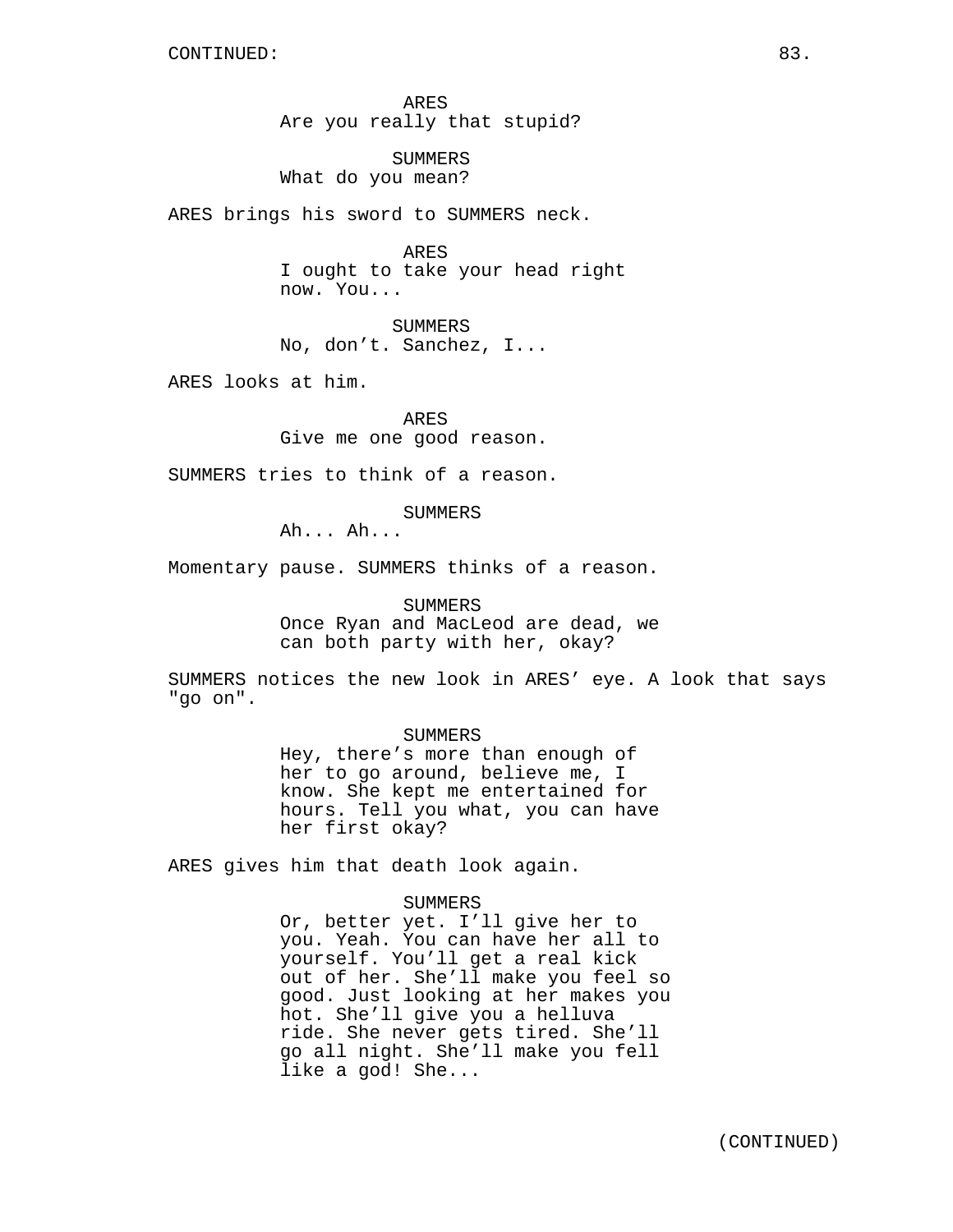ARES

A god?

# SUMMERS

Oh yeah. She...

ARES is about to interrupt when they sense someone.

# SUMMERS That would be Ryan.

ARES lets him go, and turns to leave.

### ARES

Lucky you. I'll be back later.

ARES smiles a wicked smile.

## ARES

To enjoy my present. And, if she is all you claim she is, and if you're lucky, maybe I'll share her with you. We could have a little competition. See who the better man is. (beat) See who can hold out the longest. See who can bring her to the highest high. (beat) It's been so long since I've felt like a god.

ARES laughs and leaves.

## SUMMERS

Or maybe I'll just take your head while you're doing her. You'll be so consumed in your own pleasure you won't know what hit you. She'll be your last woman.

SUMMERS smiles an evil smile.

### SUMMERS

While you have one head enjoying the view from inside her, being covered in her juices, I'll remove your other head. Oh yeah. As you release yourself inside of her, and are enjoying the feeling of your juices flowing from your head into her, my sword will be making your other head flow too.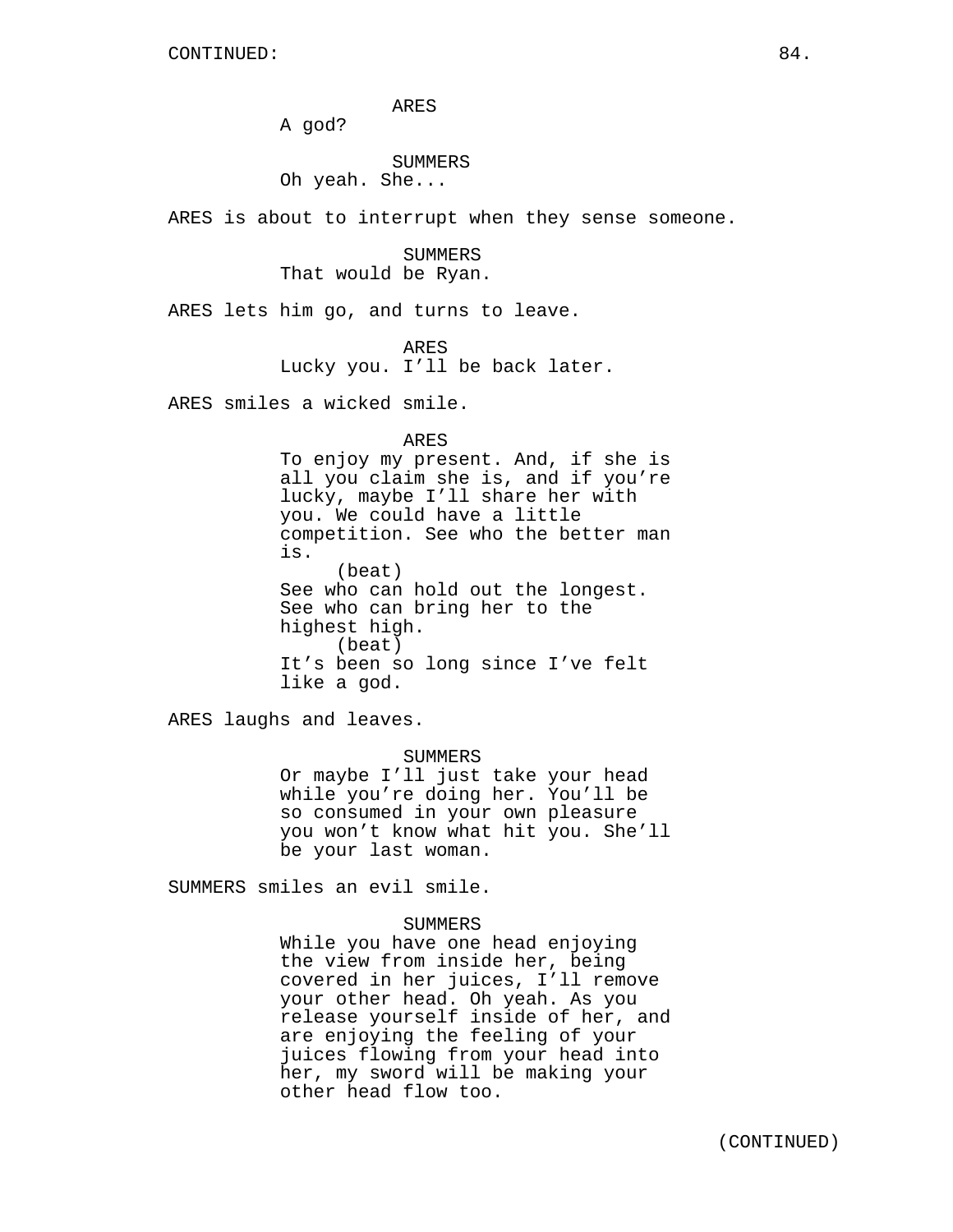59 EXT: BACKYARD 59

SUMMERS exits the house, looking around. He can sense the presence of someone.

> SUMMERS Ryan? Come out, come out, wherever you are? I know you're here. (beat) Ryan?

DUNCAN appears behind him - Katana at his side. SUMMERS spins around at the sound of DUNCAN's voice.

> DUNCAN I'm afraid Richie couldn't make it. I'll have to do.

> > **SUMMERS**

MacLeod? What...

DUNCAN starts to circle him - waving the Katana. SUMMERS looks nervous - he was expecting Richie.

> DUNCAN Where's Diana?

### SUMMERS

Who?

DUNCAN gives him a "don't be stupid" look.

DUNCAN The woman, Summers, where is she?

SUMMERS is taken aback as he realizes that she really wasn't Ryan's woman after all.

> SUMMERS Oh bloody hell. She's your woman. I...

> DUNCAN She's not my woman. But she is my friend.

SUMMERS doesn't believe him.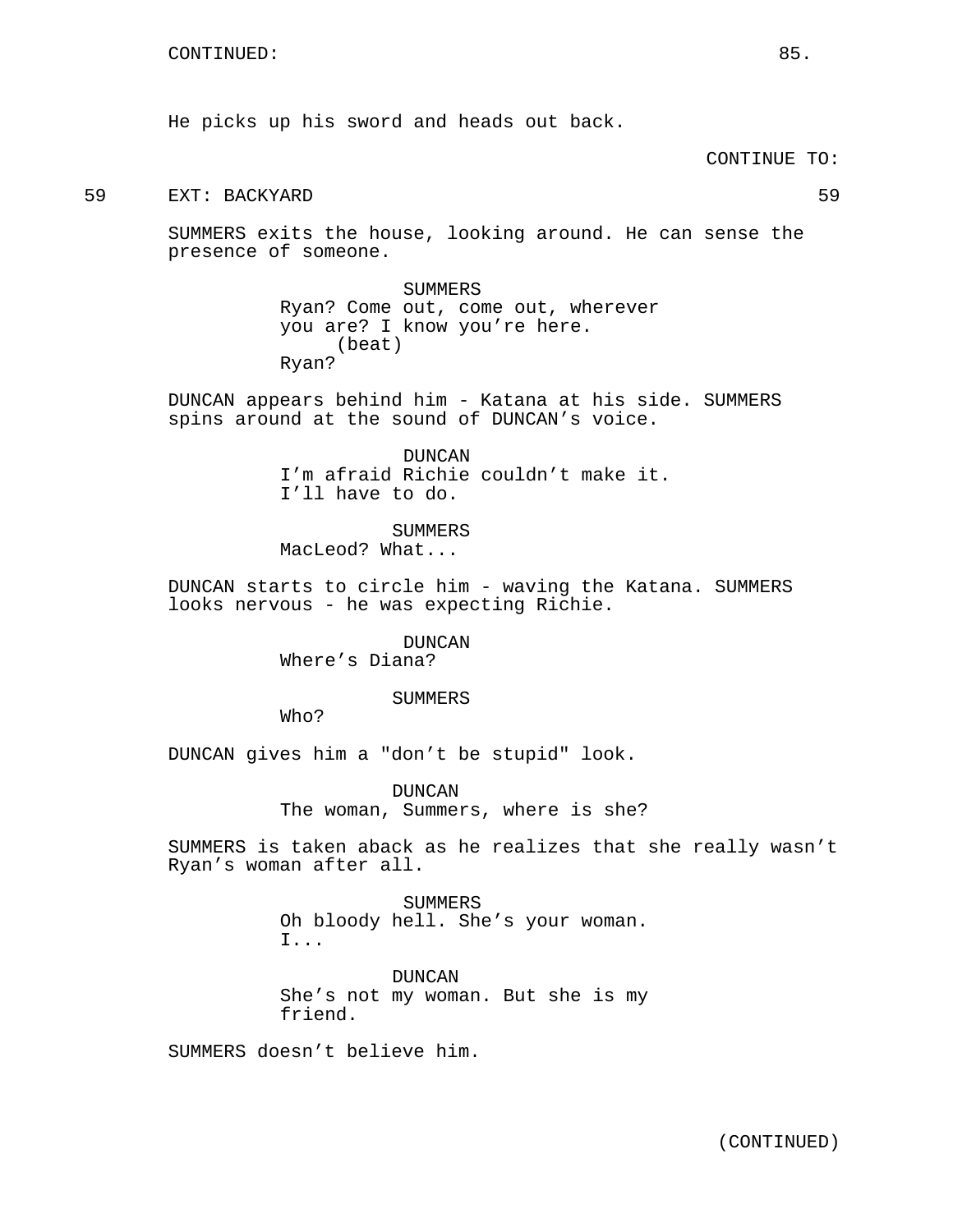SUMMERS Friend? Have you looked at her? (beat) She is so hot. How can you not want to take her, hunh?

SUMMERS smiles a wicked smile.

SUMMERS She gives one helluva good ride. (beat) I should know. I took her for a few spins myself. She made me so...

SUMMERS takes one look at the look on DUNCAN's face and realizes that, that was the wrong thing to say. But it's too late. DUNCAN is getting mad. DUNCAN raises the Katana. SUMMERS lunges at him. As the fight starts, we move to the front of the house.

PAN TO:

60 FRONT YARD / DRIVEWAY 60

The sky looks like it is about to pour at any second. RENO's Harley pulls in. He can't hear the sword fight out back because the wind is blowing the sound away from the house. RENO gets off the bike and walks to the front door.

CONTINUE TO:

61 FRONT PORCH 61

RENO reaches the porch.

RENO If Summers knows what's good for him, Diana will be in one piece. Because so help me if one hair on her head is out of place...

RENO draws his gun and kicks in the front door.

CONTINUE TO:

62 FRONT HALL 62

The door flies open. RENO enters. It is quiet. Too quiet. RENO makes his way into the house. He hears moaning and gasping coming from a room down the hall. He rushes to it.

CONTINUE TO: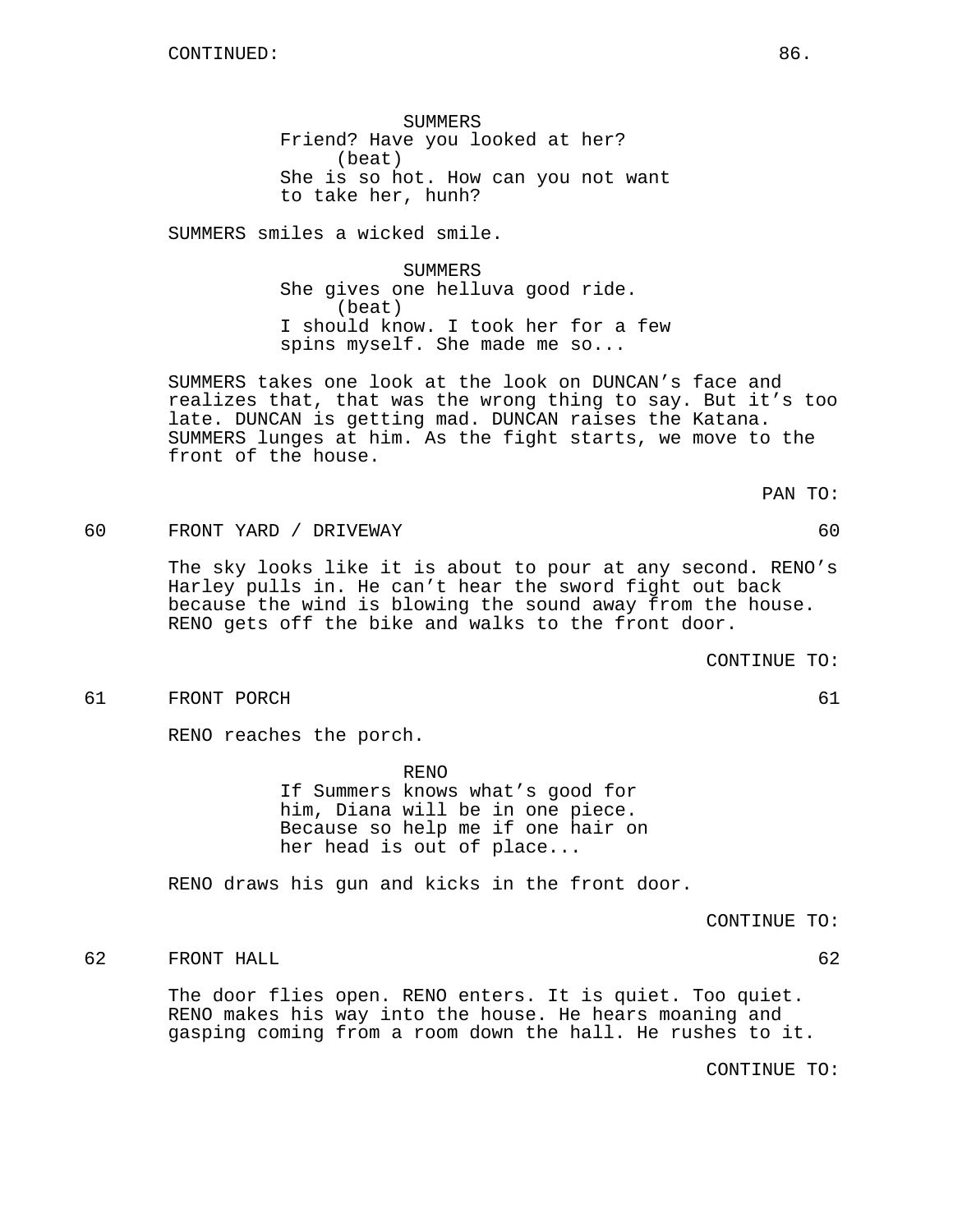# 63 HALLWAY - OUTSIDE BEDROOM 63

He goes to open the door, but it is locked. The moaning is getting louder -- more breathy. He kicks in the door.

# CONTINUE TO:

# 64 BEDROOM 64

He stands in the doorway, gun drawn. He sees DIANA cuffed/chained to the bed - naked - and apparently having a very erotic dream. He puts his gun away. Her lines are still breathy. She is gasping though her sentences.

RENO

Diana?

# DIANA

Vince?

She turns to him. She's not sure if he's really there, or if he is just a hallucination. But at the moment, she doesn't really care. She wants him. She says her line very seductively.

#### DIANA

What... are you doing... over there? Come... here. I... want you. I... need you.

Her lines are all said very seductively and enticingly. RENO heads to her, examining her on the way. He sits on the side of the bed and looks her in the eye. Something pokes him in the butt. He sat on the syringe.

RENO

Ow.

The second he sits on the needle, the device opens and releases its hold on the syringe. He gets up to see what he sat on, but can't see anything as it is sticking in his butt. When he sits back down, he manages to inject himself with the remaining contents of the syringe.

RENO

Damn.

RENO gets up again and removes the syringe from his butt.

# RENO What was in this thing?

DIANA looks at him, and almost purrs her line.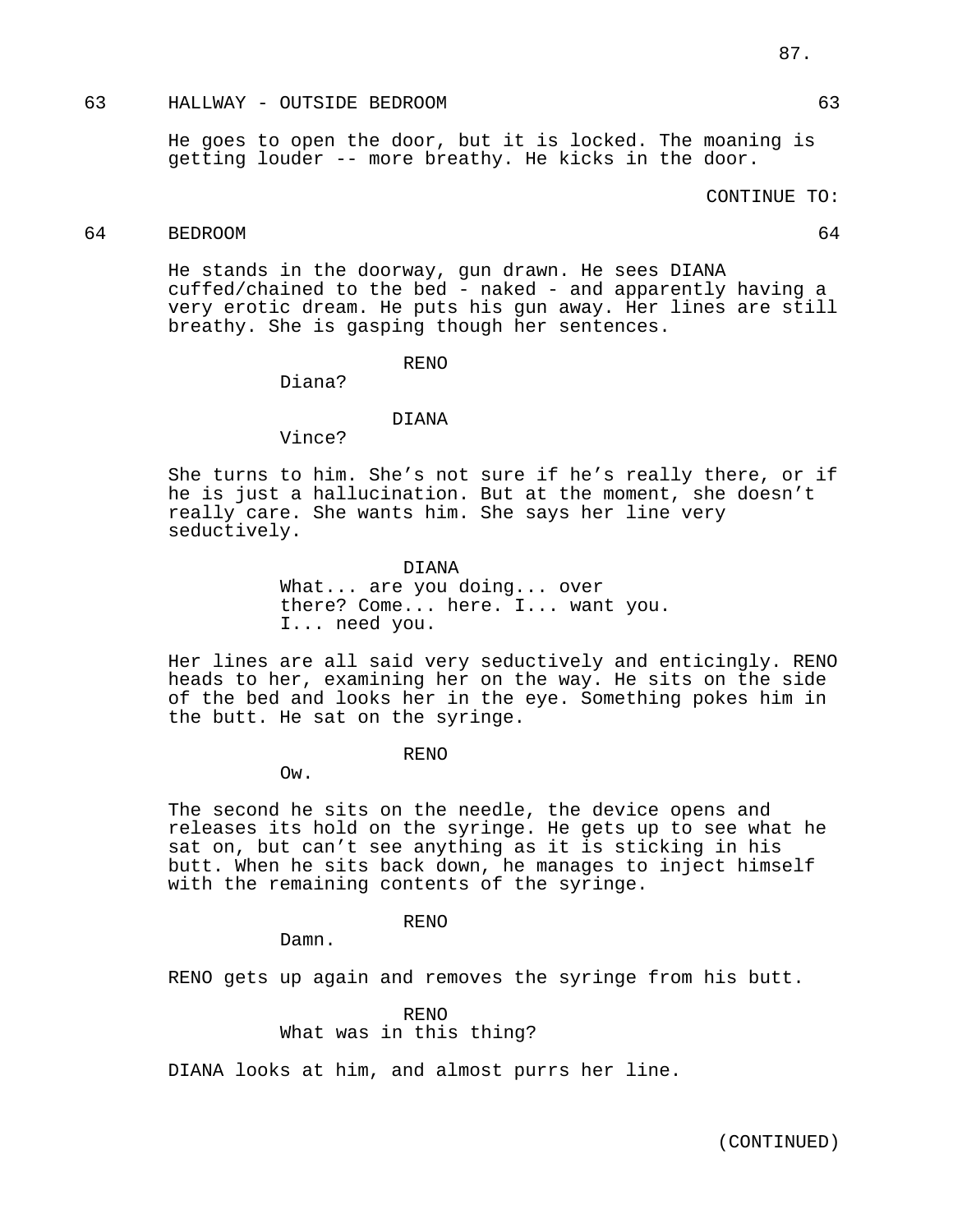DIANA Don't know. But I feel soooo good.

RENO places the syringe on the table and picks up the vial. There is no label on it.

> RENO Great. No label.

RENO looks at DIANA.

RENO Are you all right?

DIANA I told you. I'm fine. Never better. Make love to me Vince. I need you. I want you so bad I can...

RENO stares at her. Her body is so inviting. He'd love to. He shakes his head and looks at the cuffs. Seeing that they are standard issue, he takes the keys for his cuffs out of his pocket, and undoes her wrists. Once the cuffs are off, she throws her arms around his neck and kisses him. She pulls him close. Pressing her hot, naked body against him. He breaks the kiss. She kisses his neck, while her hands start to undo his shirt.

> RENO Diana. (beat) Diana.

RENO grabs her hands and holds them.

RENO

Stop.

DIANA Oh, Vince. That's not what you said last night. (beat) We had so much fun. Let's do it again. (beat) I want you. I need you. (beat) I need to feel you in me. I want to feel you flowing inside me. (beat) Take me Vince. Take me.

DIANA kisses him again. He breaks the kiss. He turns to get up.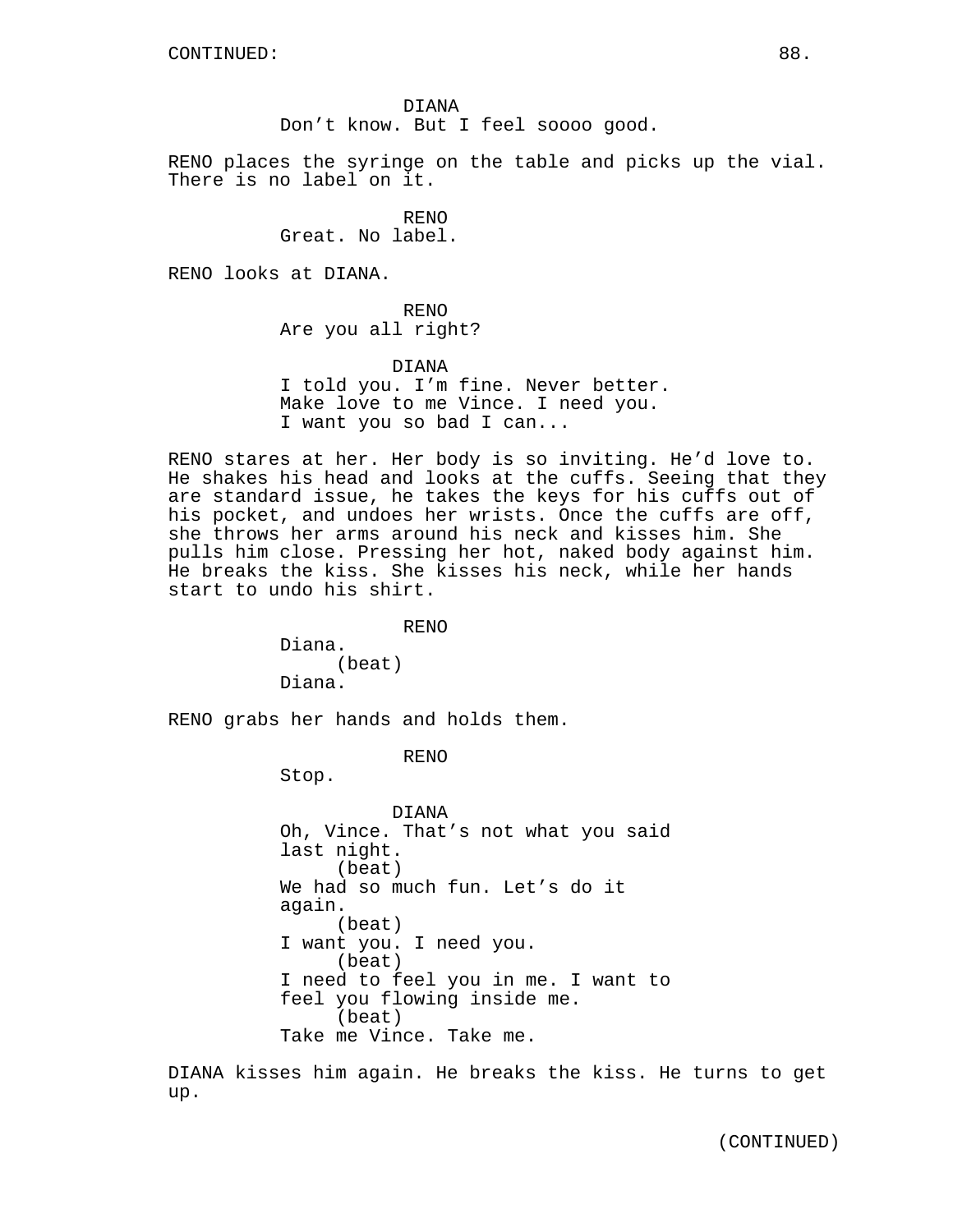# DIANA

# Where are you going?

RENO stands, and feels faint. He looks at her again. His vision is getting blurry. The drug has hit him. He shakes his head. His vision clears. He looks back at her. So inviting. He sees her naked body, wanting him, calling him. He feels his body starting to respond to her. He removes his jacket and shirt and returns to the bed. She smiles.

### DIANA

Yes. Come to me, Vince. Take me.

He lays on her and starts to kiss her body. His hands exploring, probing every inch of her. Her arms wrap around him, pulling him to her. He nuzzles her neck. His hands roam down her body and rest between her thighs. He inserts his fingers probing inside of her. She starts moaning as he works her up.

> DIANA Oh Vince. Take me. Take me. Now.

RENO gets up off of her and starts to remove his pants. He stares down at her while he does so. She looks at him. Her eyes begging him to hurry, begging him to make love to her.

> DIANA Vince. I want you. Hurry. (beat) I want... I need you in me. (beat) I want us to come together. I...

RENO removes his pants, and gets back on her. He kisses her, hard, and thrusts himself into her. She moans as he enters her and pulls his body close to her. They make love for almost an hour. She cums almost instantly, and he brings her to a few more climaxes before he reaches his peak. He releases himself inside her. She gasps in ecstasy as his hot liquid flows between her thighs. He slowly withdraws from her, and starts to cover her body in kisses. The drug starts to release its hold on RENO. DIANA sighs as his hands explore her body. He is suckling on a breast, when the drug wears off. He stops, and slowly starts to get off of her. The more he tries to get off of her, the more she tries to keep him on her. Since one of the side effects of the drug mixture is memory loss, RENO doesn't know what happened. He's now sure how long he's been there, or how far things might have gone.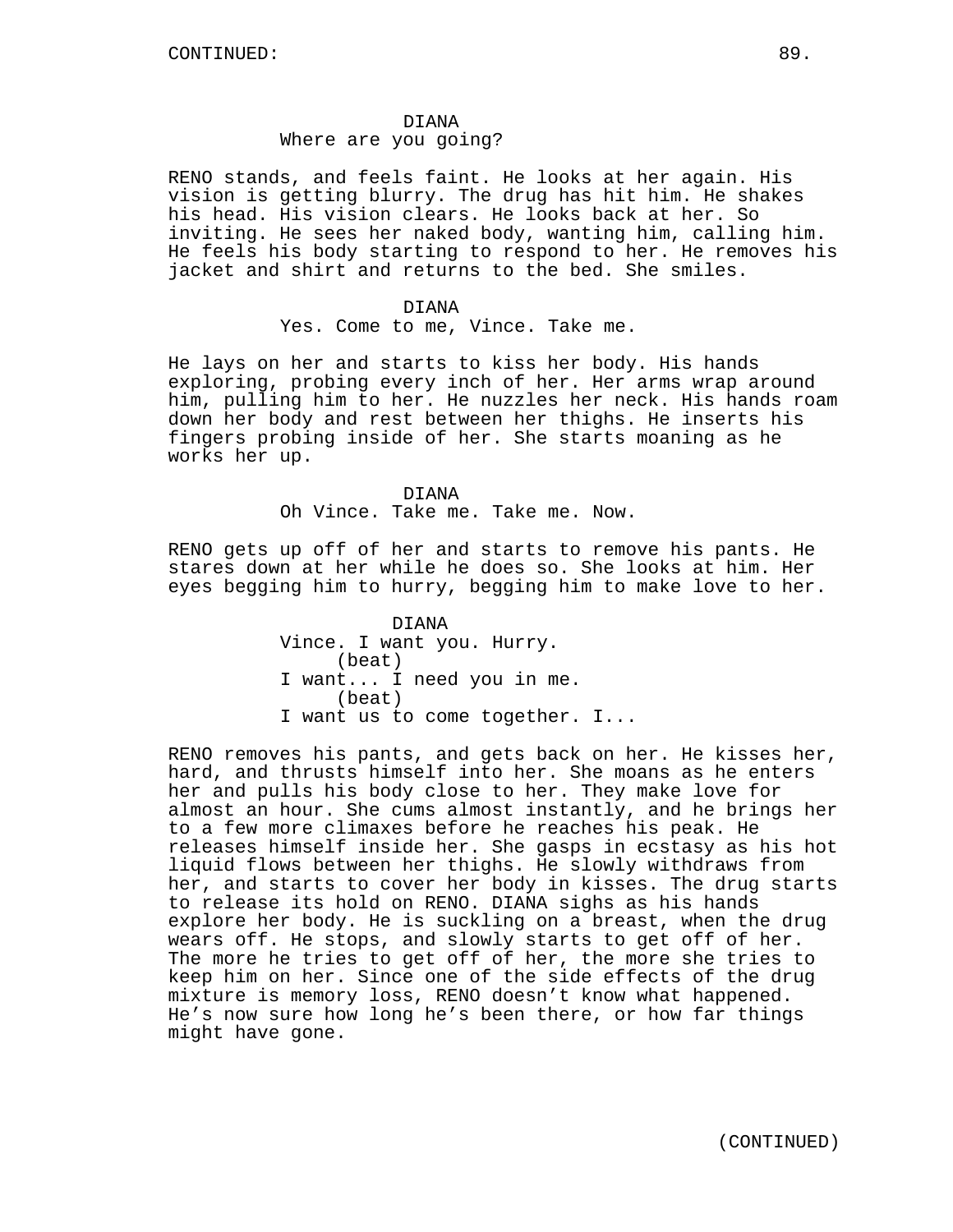RENO What's hap... How did...

DIANA Don't stop Vince.

RENO looks at DIANA.

DIANA Please. Don't stop. I need you. Take me. I want you to...

Momentary pause.

RENO Don't stop? Did I... (beat) Was I going to... (beat) What just...

DIANA I need you. I want you. Vince, please, take me. I need you. I...

RENO is shocked to find himself in the position he is in.

# RENO

I don't remember getting...

He looks at the table and sees the syringe. The last thing he remembers is sitting on it.

> RENO Oh god. What was in that thing?

He looks at her. He gets off of her and puts his pants back on.

> DIANA Vince. Please. Don't sop. (beat) Come back. I...

RENO gets off the bed and throws on his clothes. By now DIANA has returned to her hallucination. Her body continues to move as if he were there.

> DIANA Vince. Oh Vince. Yes. Yes.

Her body is rocking to an imaginary lover. RENO and DIANA's lines are said almost simultaneously.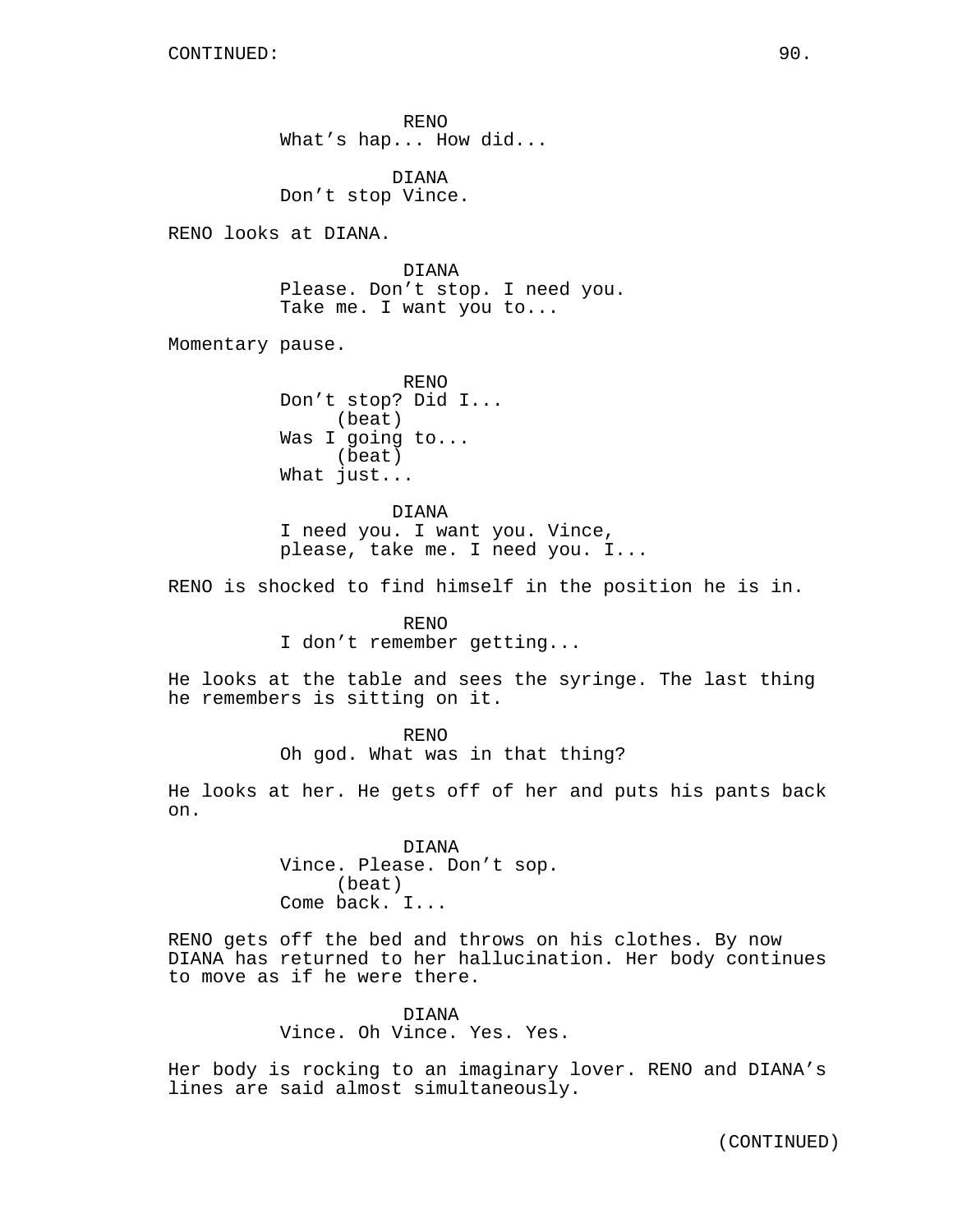DIANA Faster. Faster. (beat) Push it. (beat) Harder. Harder. (beat) Deeper, Vince. Push it deeper. (beat) Oh yes. Yes, babe. Yes. RENO How much of that stuff is in her? (beat) I'll be right back, Diana. (beat) Hold that... (beat) Ah forget it. She's gone. She doesn't need...

He stares at her body for a few moments, he is amazed at how she is responding to nothing.

> RENO Must be one helluva fantasy you've slipped into.

RENO exits the room. DIANA continues her fantasy. In a few moments, RENO is back, with two buckets of ice-cold water. On the way over to her, he picks up her skirt. He reaches her, and looks at her.

> RENO Well, here goes nothing. (beat) Sorry, Diana. But this is gonna hurt me a lot more than it will hurt you. Trust me. Every guy I know would tell me I'm crazy to try and snap you out of this. God. Just looking at you makes me want to... (beat) No. Not like this. I have no idea how far things just went, but I... (beat) Forgive me, Diana.

He dumps one bucket on her face, and pours the other one over her body. DIANA's in the heat of passion, but as soon as the ice cold water hits her, she snaps out of it. She sits up.

DIANA

What the...

She sees RENO standing beside her.

DIANA Vince? I...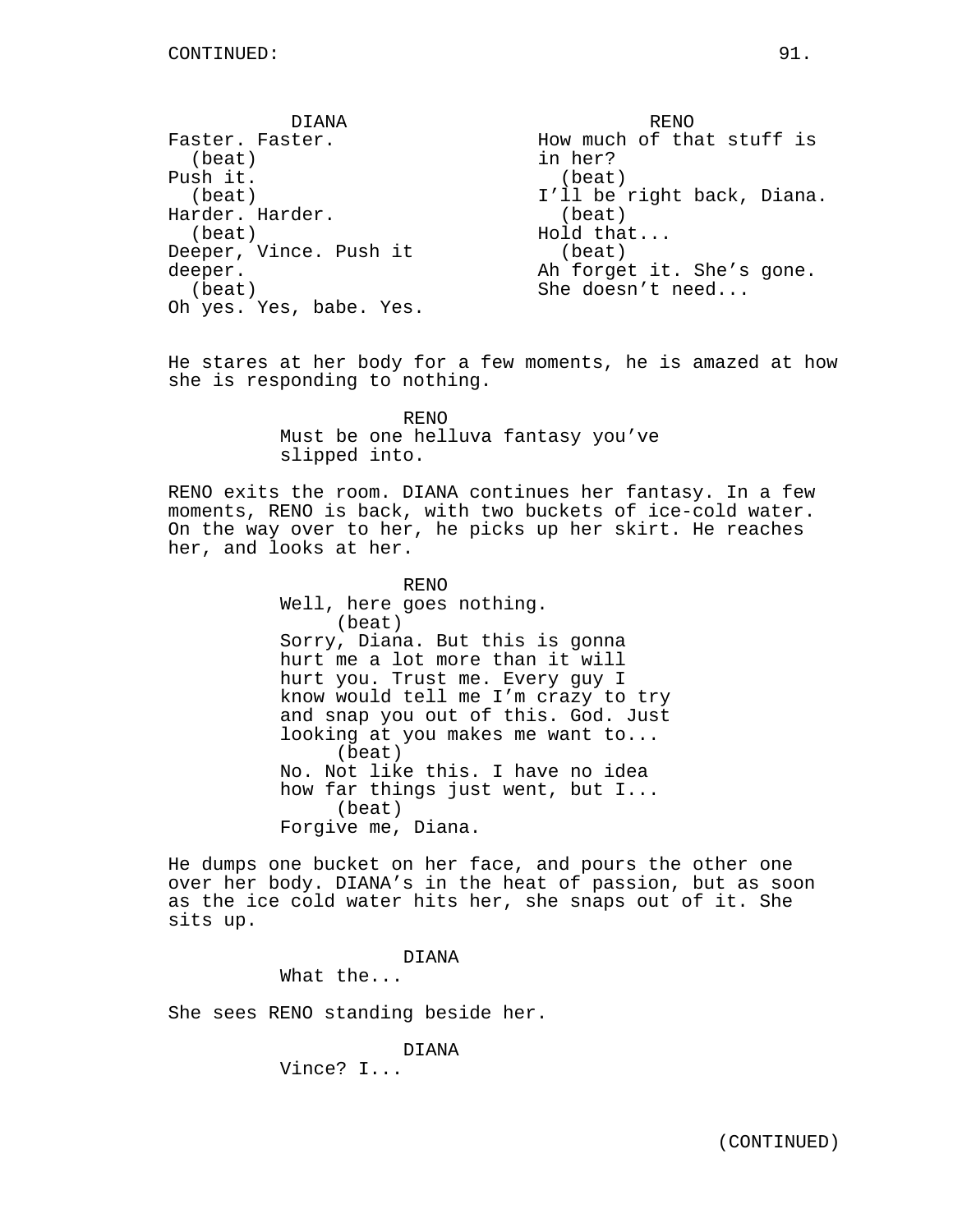She notices she is naked. She grabs her ripped blouse. While she is tying it across her chest like a halter-top, RENO undoes the cuffs on her ankles. Then, he looks at her, and hands her her skirt.

# RENO

Here.

## DIANA

Thanks.

She gets off the bed, and nearly falls. Her legs almost buckle under her.

## DIANA

Whoa.

She rests one hand on the bed for support. RENO also offers her support.

### RENO

Easy.

# DIANA

Thanks.

She slowly manages to stand, and wraps the skirt around her. She can't seem to remember much of anything. The last thing she clearly remembers, is waking up here after Summers took her from the park. But everything after that first injection is a blank. Lucky her. She won't remember what Summers did to her.

> DIANA Where am I? Why was I...

RENO Where's Summers?

DIANA

Who?

RENO The guy who grabbed you?

DIANA Oh, him. I...

Momentary pause. DIANA thinks.

DIANA I... I don't know.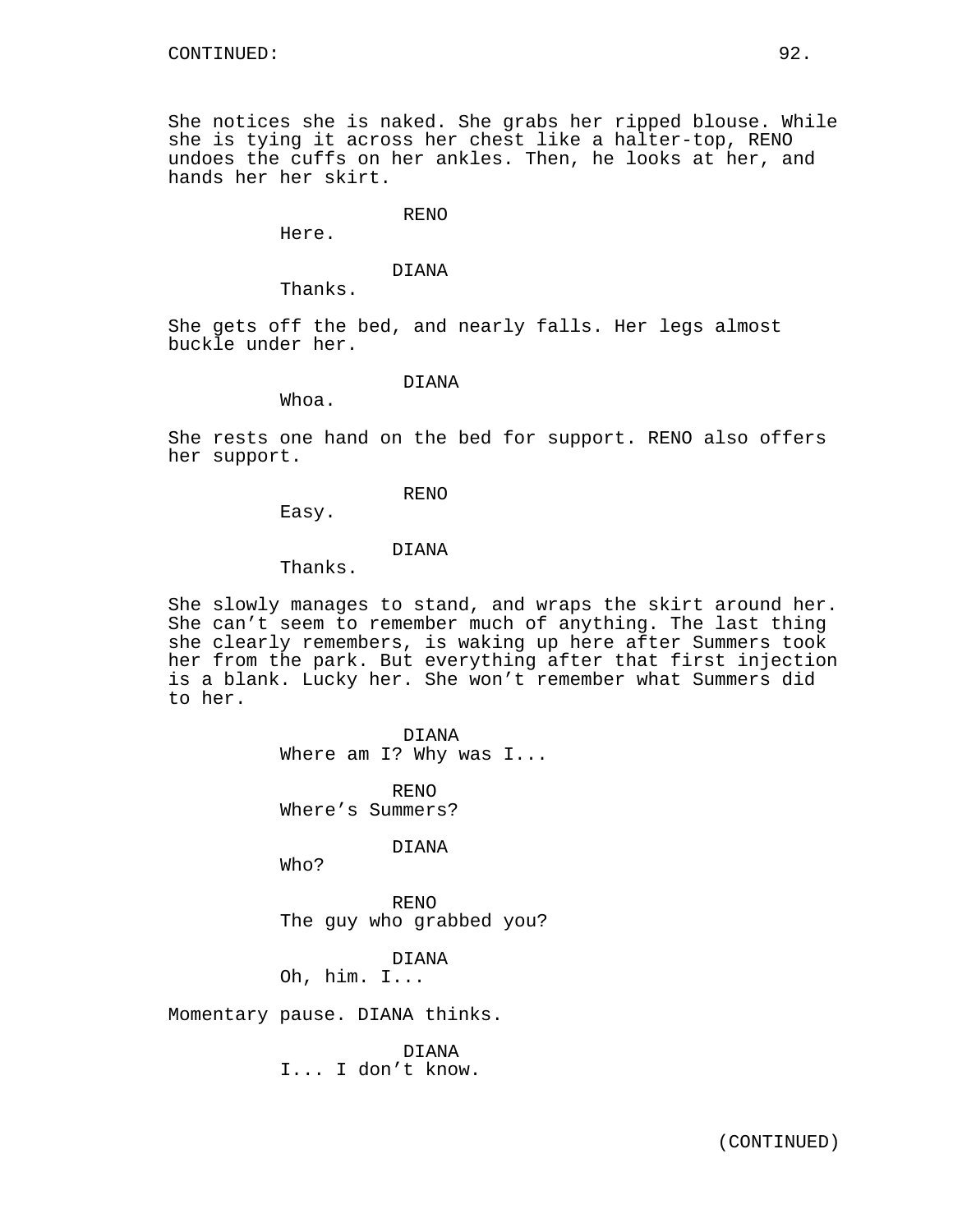RENO Is he still here?

Momentary pause.

DIANA No, I... I don't think so. (beat) I think he left. I...

RENO offers her his hand.

RENO Come on, let's get out of here.

She takes his hand and they exit the room.

CUT TO:

65 EXT: FRONT YARD (8:30PM) 65

The sky is getting darker. RENO and DIANA are exiting the house, as a Quickening starts out back. The Quickening gets RENO's attention.

> RENO What the hell is that?

DIANA (lie) I don't know. A freak storm. (beat) Let's just get out of here, okay?

RENO You wait here. I'm going to check it out.

DIANA

Vince, I...

Momentary pause. He prompts her to continue.

RENO

What?

DIANA Be careful, okay?

He flashes her a smile.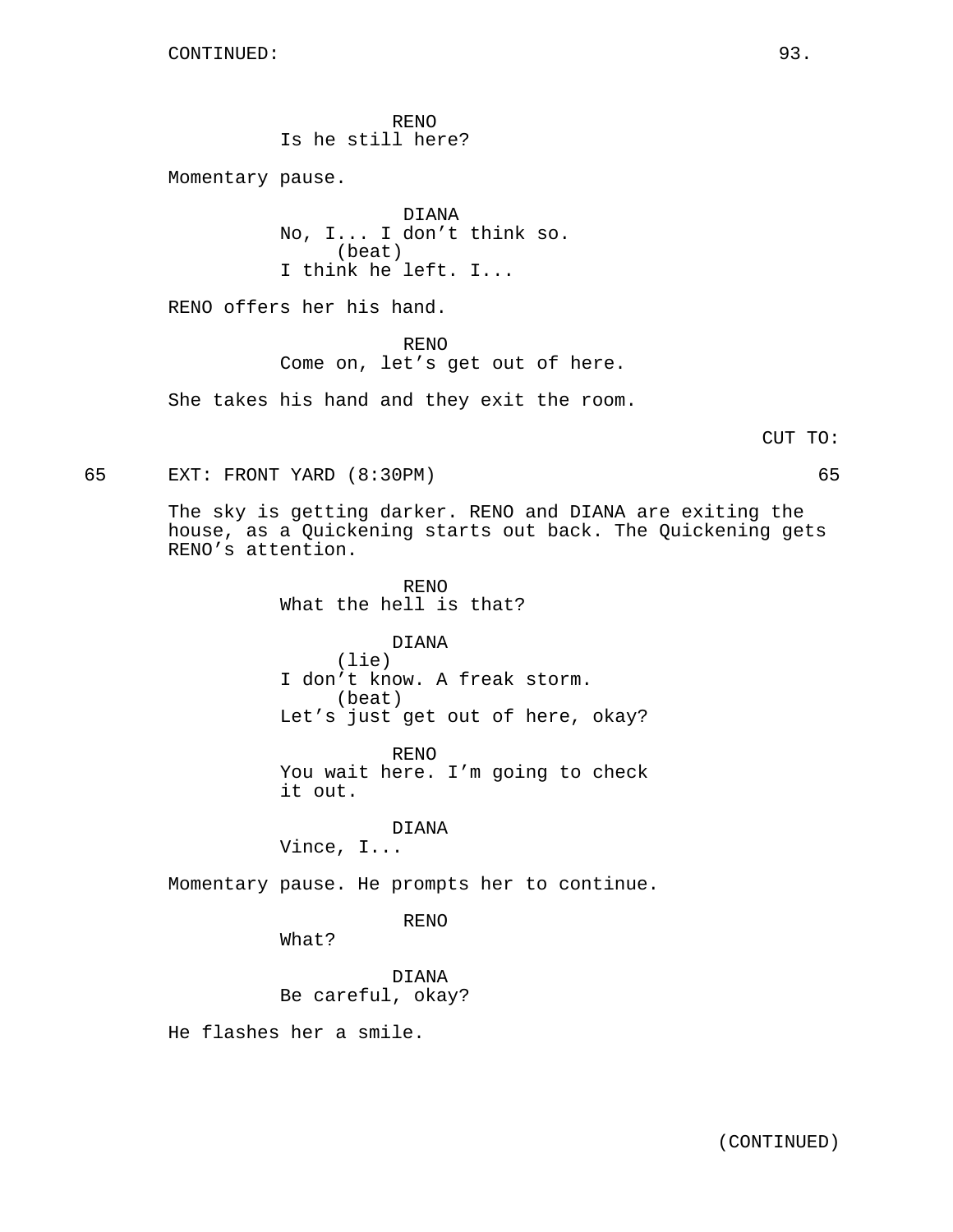RENO

Always.

He places a hand under her chin, and kisses her. The Quickening stops. RENO runs off.

> DIANA I wonder who was fighting. (beat) I think I remember Summers saying something about wanting Richie. (beat) Could that fight have been between Summers and Richie? If so, I really hope Richie won.

A few moments later, she sees DUNCAN and runs to him. She hugs him tightly, then lets go.

> DIANA Are you okay?

> DUNCAN Fine. And you?

DIANA Besides a case of amnesia? Fine.

DUNCAN looks as her with a raised eyebrow.

DUNCAN

You don't remember anything that hap...

DIANA

Nothing. (beat) I remember waking up tied to a bed, and Summers asking questions about Richie, but everything after that is a blank. (beat) Everything until walking up to find Vince standing over me, and...

DUNCAN Speaking of... Where is Reno?

Momentary pause. DIANA is a little confused. What does Reno have to do with anything?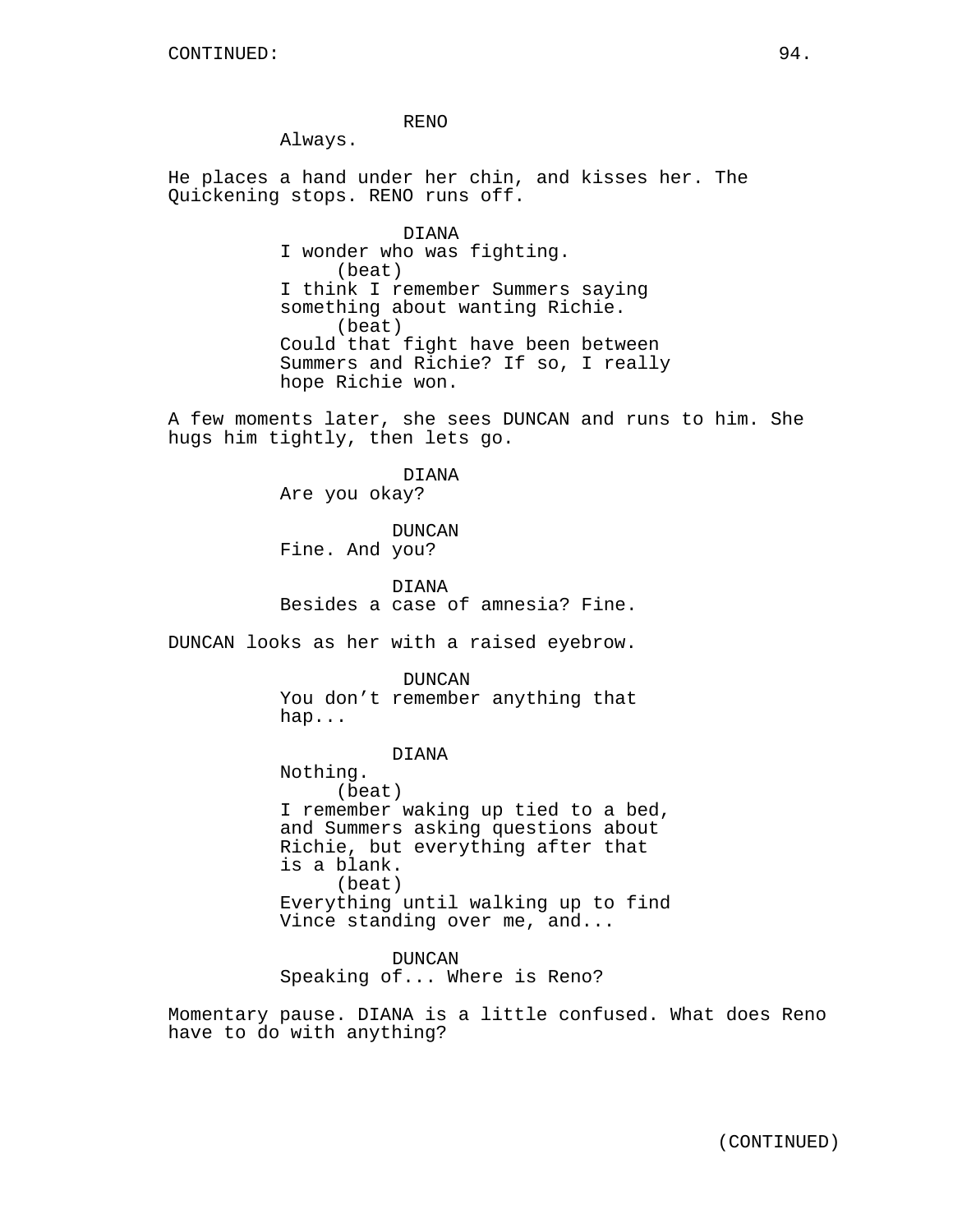DIANA Last time I checked it was in Nevada. Why? What...

DUNCAN No. Not the city. I mean Vince. Where's Vince?

Momentary pause. DIANA is still confused. What does Reno have to do with Vince?

DIANA

Vince?

DUNCAN

Yeah.

Momentary pause.

DIANA He went around back to see what all that... that... you know...

DUNCAN

Oh.

Momentary pause.

DIANA What does Reno have to do with Vince?

DUNCAN Nothing. Never mind.

Momentary pause. DIANA can tell from the look on DUNCAN's face that something is up.

> DIANA Mac, I know you too well. What is it?

Momentary pause. DUNCAN wonders if he should tell her.

DIANA

Mac?

DUNCAN reluctantly agrees to tell her.

DUNCAN A US Marshall came to the bar looking for a man named Reno Raines.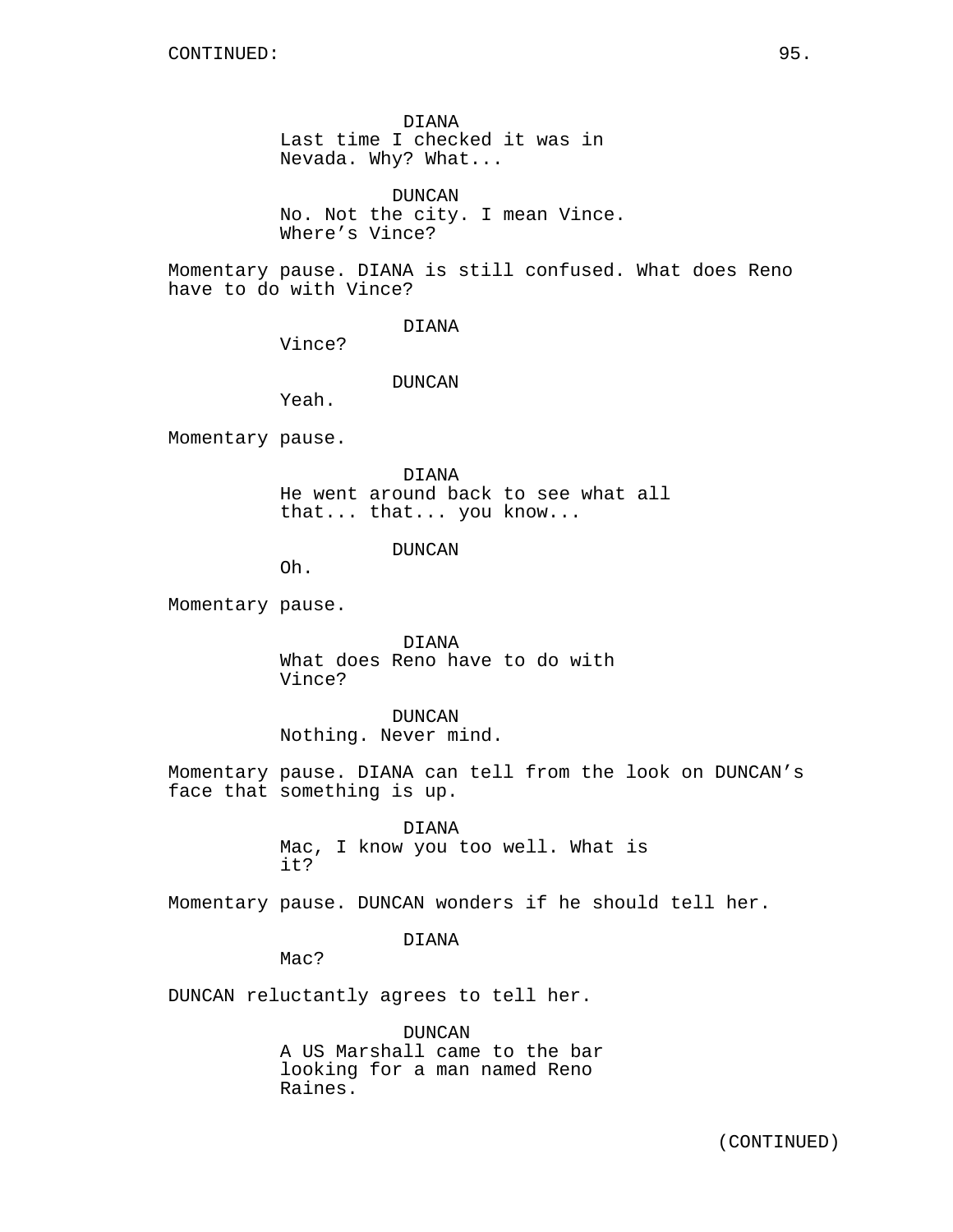DIANA looks at DUNCAN questioningly.

DIANA

Yeah, so.

Momentary pause.

DUNCAN He showed me and Joe a wanted poster.

# DIANA

A wanted poster?

DUNCAN Yeah. This, Reno guy is wanted for murder.

DIANA still does not see what the connection is.

DIANA What does this have to do with Vin...

DUNCAN Vince Black is Reno Raines, D.

DIANA What? You mean Vince is a killer?

DUNCAN He claims he was set up, and that he is innocent, but...

DIANA My god. I...

DIANA notices the way that DUNCAN is looking at her.

DIANA

What? (beat) What is it? (beat) Why are you looking at me like that?

DUNCAN I finally realized something tonight. Something I've been denying for years.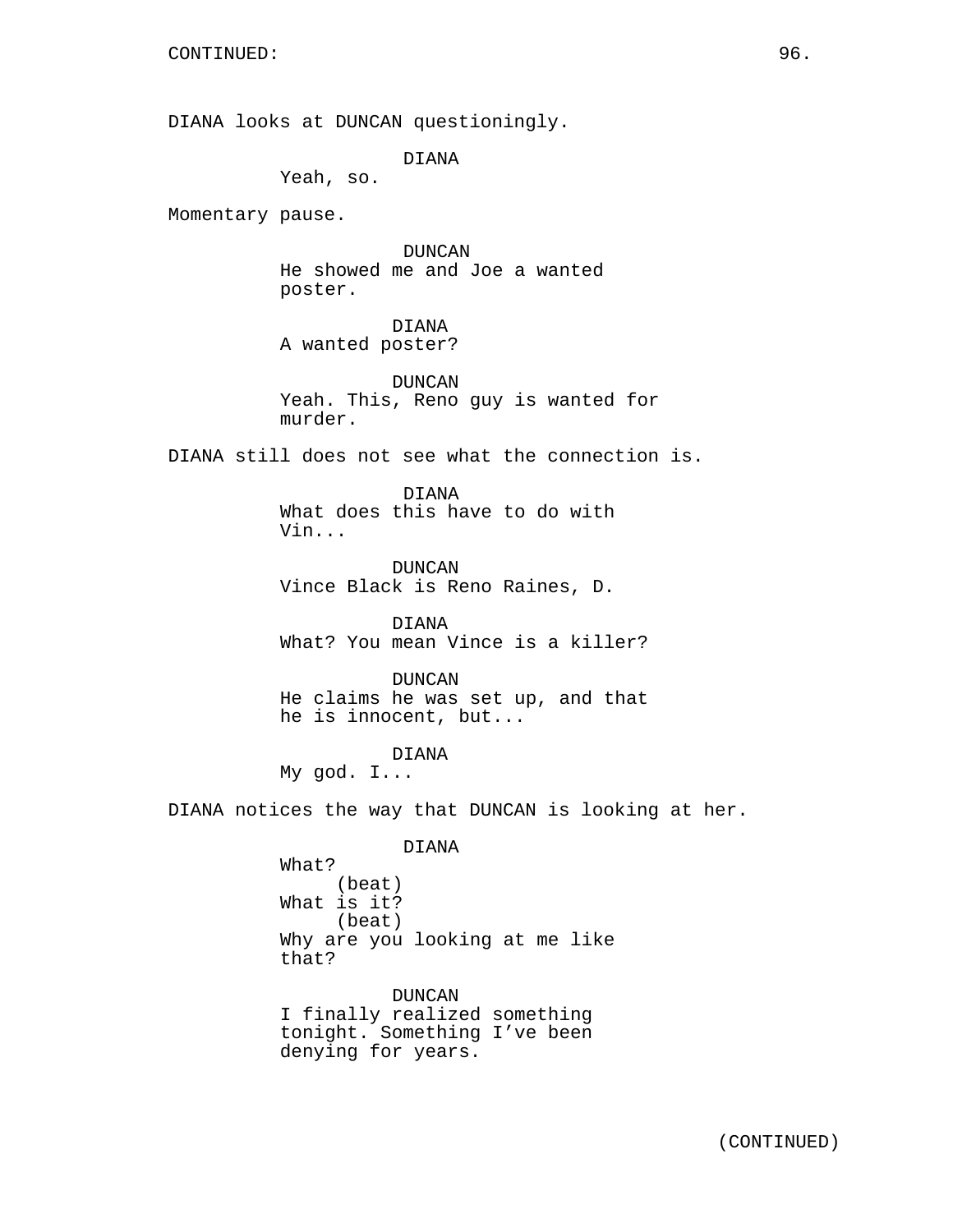DIANA Oh. And what might that be.

DUNCAN gets real close to her. He raises his hand to her chin and looks her in the eye.

> DUNCAN I love you, D. (beat) I never thought I'd say that again. Not after...

DIANA flashes him a smile.

DIANA I love you too, Mac. I always have. Ever since that day in the Antiques store when...

DUNCAN kisses her. She wraps her arms around his neck and returns the kiss. He wraps his arms around her. He is still holding the Katana. They break the kiss after a few moments.

> DIANA Look, you, um... You better get going before he gets back. (beat) He'll, um, be full of questions and, um, you standing there with a, um, bloody sword in your hand, will only make matters worse.

DUNCAN Yeah. Right.

DIANA We'll talk at home.

DUNCAN flashes her a smile and heads to the T-Bird. She wraps her arms around herself and smiles.

DIANA

Home.

She watches DUNCAN run off. After a few moments she hears the T-bird drive off. A few moments after that, RENO shows up.

DIANA

Well?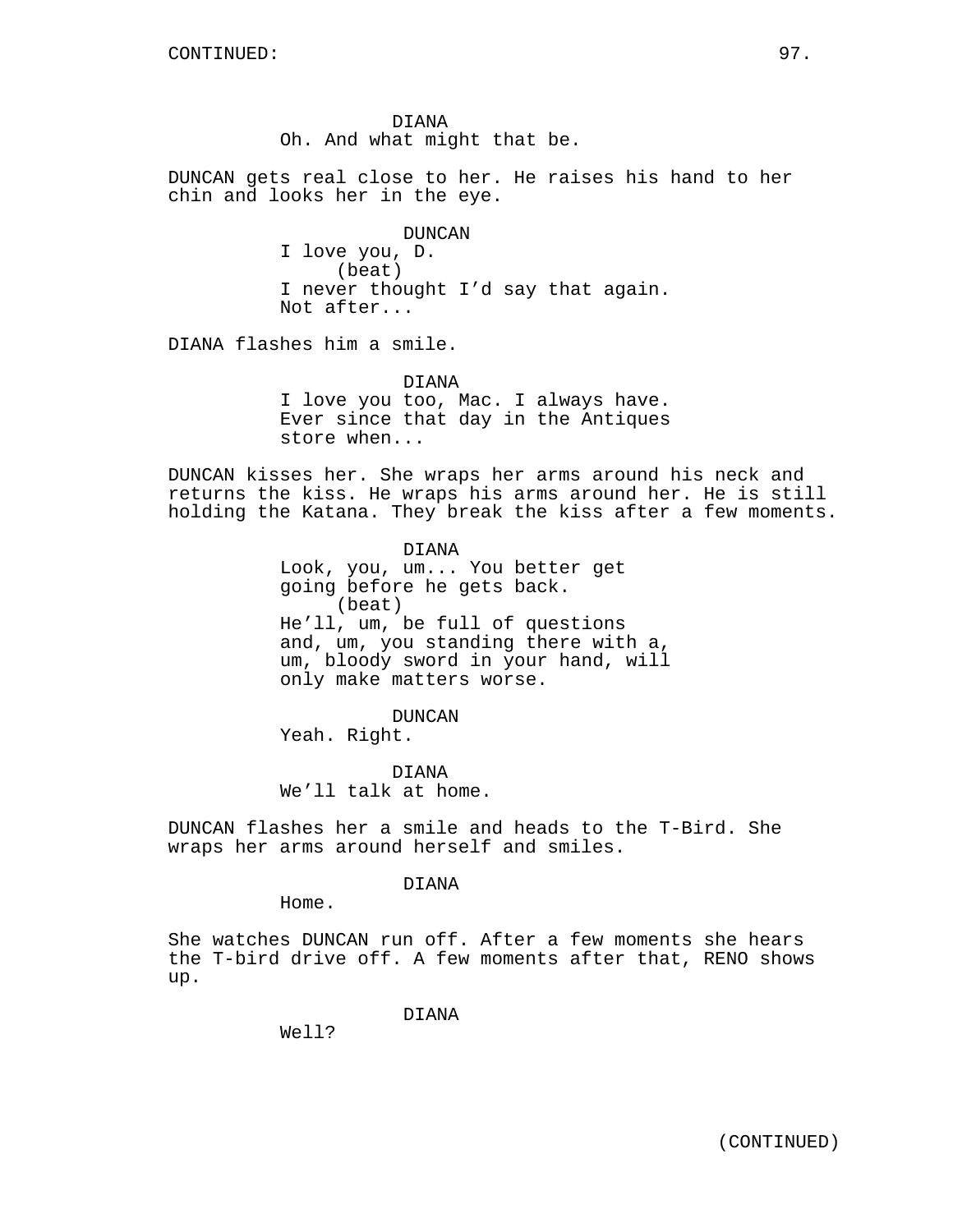RENO Unbelievable!!

DIANA

What?

RENO Somebody cut off his head?!

DIANA Who's head?

RENO Summers. Strange, hunh?

DIANA

Yeah.

DIANA looks kinda sad.

DIANA I guess that means you won't be collecting your bounty.

RENO The bounty stated "Dead or Alive". I've just never brought in a bounty whose head had been removed from its body before.

DIANA's not sure how to react to the news that RENO will be leaving. Part of her is sad - she really liked him, and part of her is relieved - knowing that Duncan is waiting for her at home, finally.

# DIANA

Oh.

DIANA looks at him. He can tell something is on her mind.

RENO What is it? What's wrong?

DIANA Nothing. I... (beat) I guess you'll be leaving soon.

DIANA stares at the ground. RENO raises his hand to her chin and lifts her head up. He looks at her.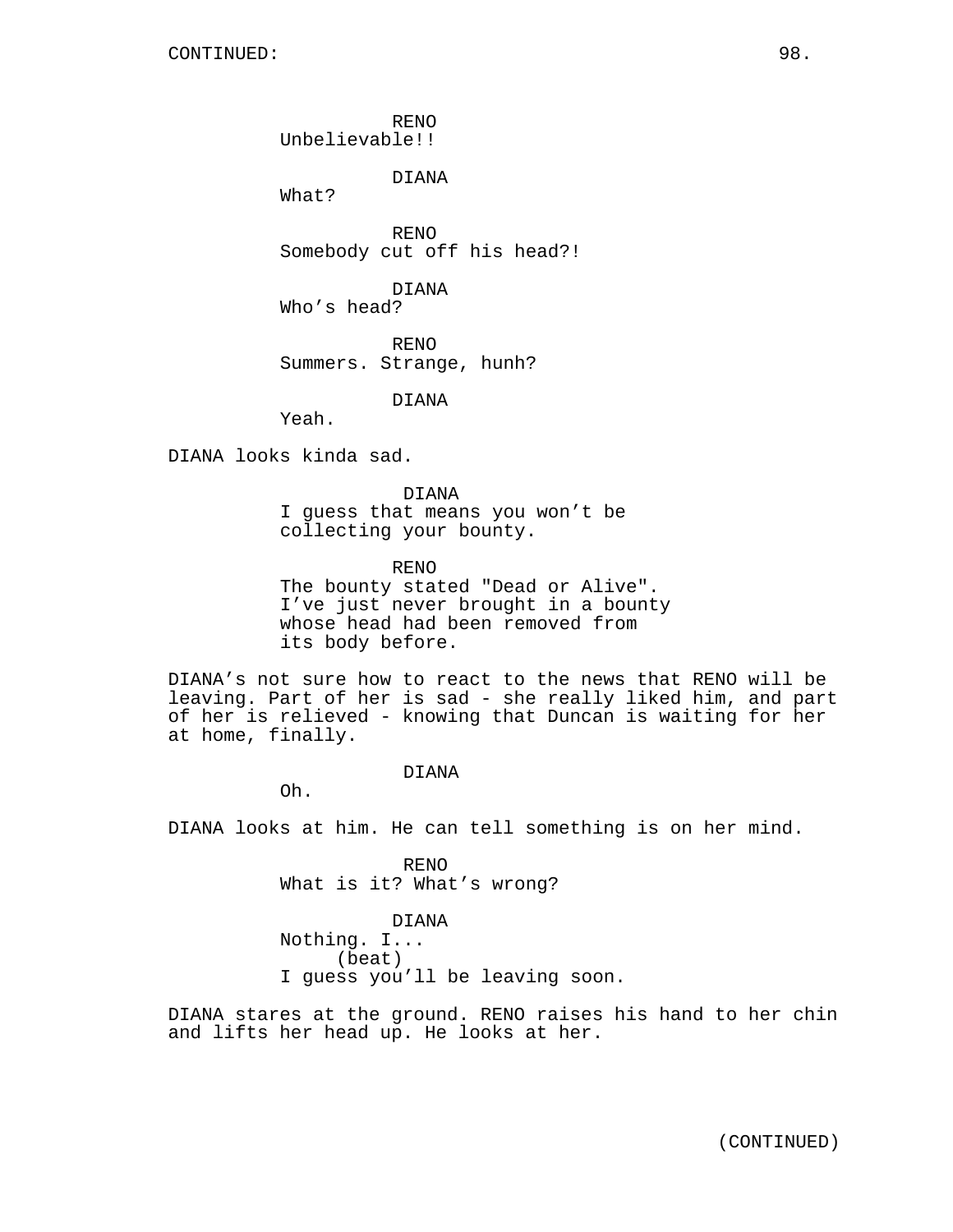RENO Come with me.

DIANA is stunned. She wasn't expecting that.

DIANA

What?

RENO You heard me. Come with me.

DIANA I... I... I can't.

RENO Why? What's stopping you?

DIANA is silent.

RENO

Diana?

Momentary pause.

DIANA This is the only home Clark has ever known. I can't just...

RENO

Clark?

DIANA

My son.

RENO raises an eyebrow.

No.

RENO You have a son?

DIANA Yes. He's  $5$  and  $1/2$ .

Momentary pause.

RENO Is, um, Duncan his father?

DIANA

(beat) At least, not biologically. Clark's father died before he was born. But Duncan has always been there, as a father figure for him.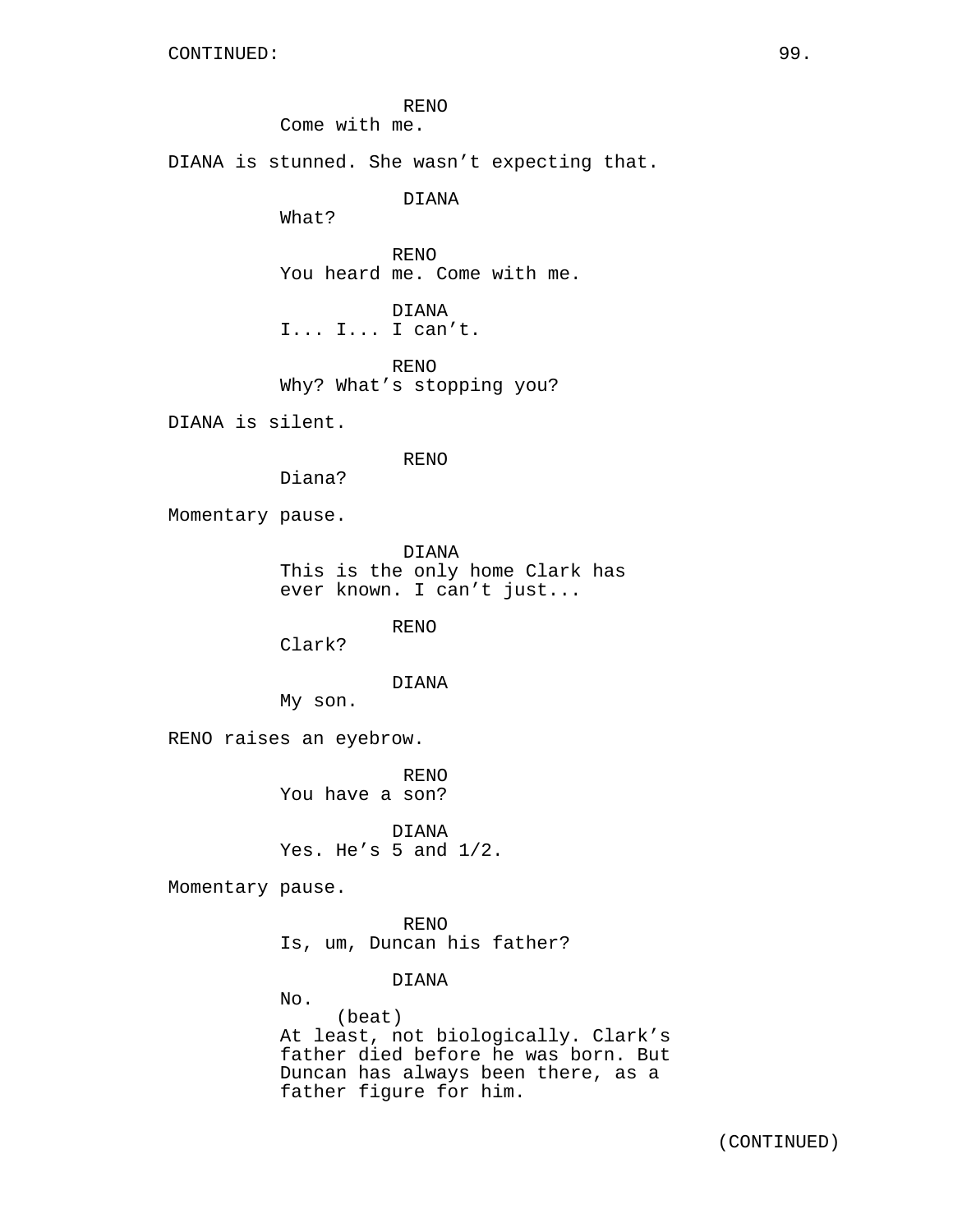Momentary pause as RENO tries to sort out his feelings.

RENO You love him, don't you?

DIANA

Who?

RENO

Duncan.

DIANA Yeah, but... Mac has always wanted to be just friends.

RENO Now that's changed, right?

DIANA

I'm sorry Vince. I like you. A lot. You're the first guy since H... Clark's father, that I've let in. (beat) I wish things could have been different, but...

RENO takes DIANA's hand in his.

RENO It's okay, Diana.

DIANA No. It's not. I...

RENO kisses her. After a few seconds, he breaks the kiss.

RENO Come on. I'll take you home.

They head to the Harley.

CONTINUE TO:

66 DRIVEWAY 66

They get on the bike and ride off.

CUT TO: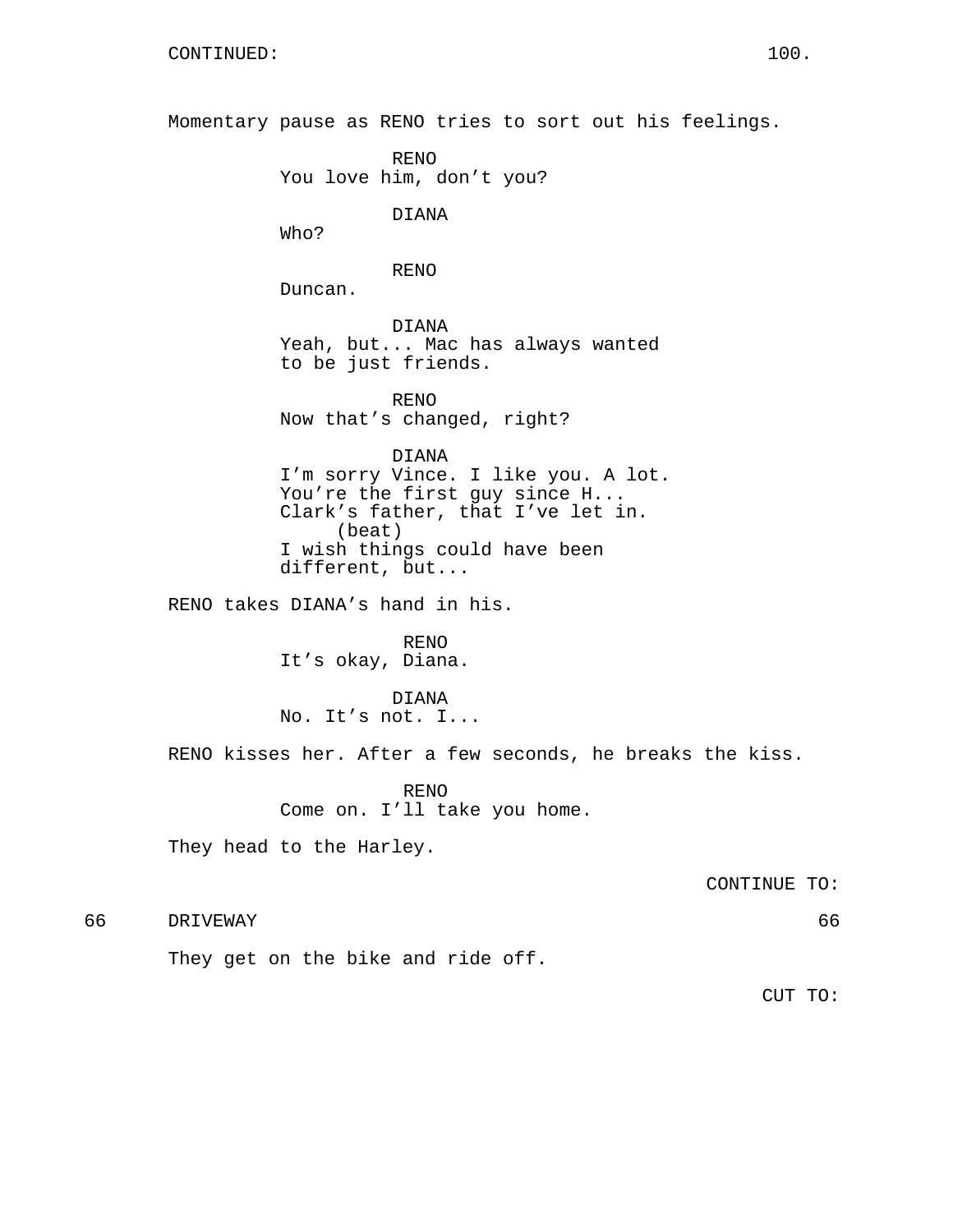67 INT: THE LOFT - MAIN ROOM (9:30PM) 67

DUNCAN has the loft all romantic. He has candles lit, soft music playing, and a bottle of champagne on the coffee table beside two glasses. He is standing by the window, looking out.

CONTINUE TO:

# 68 LOFT - VIEW FROM THE WINDOW (EXT: THE DOJO) 68

RENO's bike pulls up in front of the Dojo. DIANA gets off the bike. RENO kisses her goodbye and rides off. DIANA watches him go, then turns and enters the Dojo.

CONTINUE TO:

## 69 MAIN ROOM 69

DUNCAN sits on the sofa and watches the elevator. The door opens. DIANA exits the elevator and enters the main room. She looks around, and heads to the sofa. She sits beside DUNCAN, who has just finished pouring two glasses of champagne.

> DIANA Where's Clark?

DUNCAN hands her a glass.

DUNCAN He's spending the night at Joe's.

DIANA laughs as she takes the glass.

DIANA You think he can handle him?

DUNCAN

He'll try.

DUNCAN and DIANA take a drink. Then, they put their glasses on the table. He kisses her. She falls back on the sofa. He lays down on her. They make love.

CUT TO: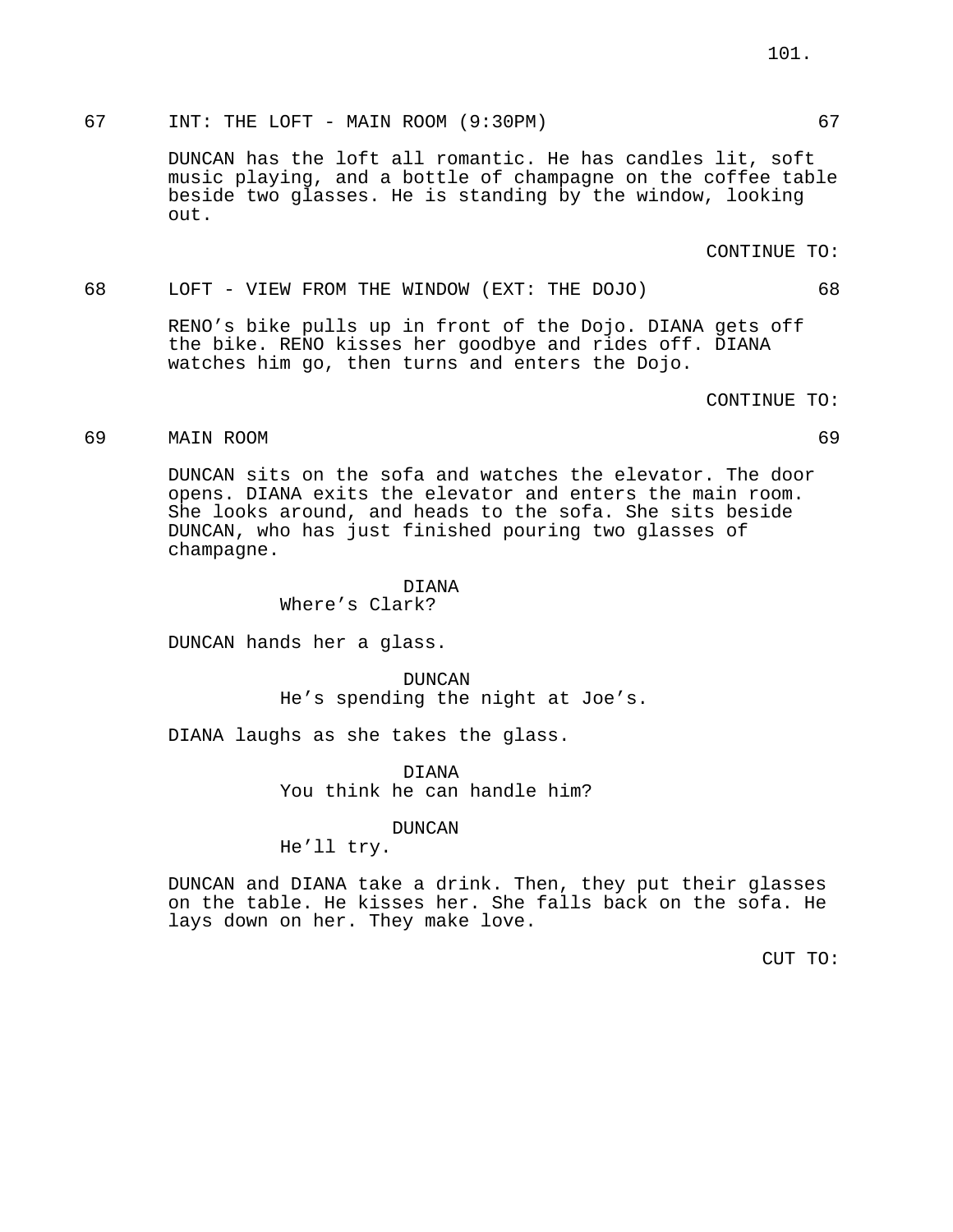70 MAIN ROOM (10:30PM) 70

DUNCAN and DIANA are kissing, basking in the afterglow, when his sixth sense issues a red alert. DUNCAN tenses. The "sensation" of the approaching Immortal is strong.

DIANA

What is it?

DUNCAN Someone's coming.

DIANA

Who?

DUNCAN I don't know. Go in the bedroom.

DUNCAN gets off the sofa and starts to put on his pants.

DIANA But, Duncan, I...

DUNCAN Just do it, D. Now!!!

DIANA picks up her glass and runs to the bedroom. DUNCAN sits on the sofa, and is just about to pull his sword out from under it, when the elevator opens. A man with a sword is standing there. DUNCAN looks at him, and the buzzing stops.

> ARES So, MacLeod, we finally meet.

DUNCAN Should I know you?

ARES advances into the room - sword at his side. CAMERA pans to the bedroom.

PAN TO:

71 BEDROOM 71

DIANA, standing in the bedroom door, recognizes the man. She drops her glass in shock. The glass shatters. The man looks in her direction. She collects herself and exits the room.

CONTINUE TO: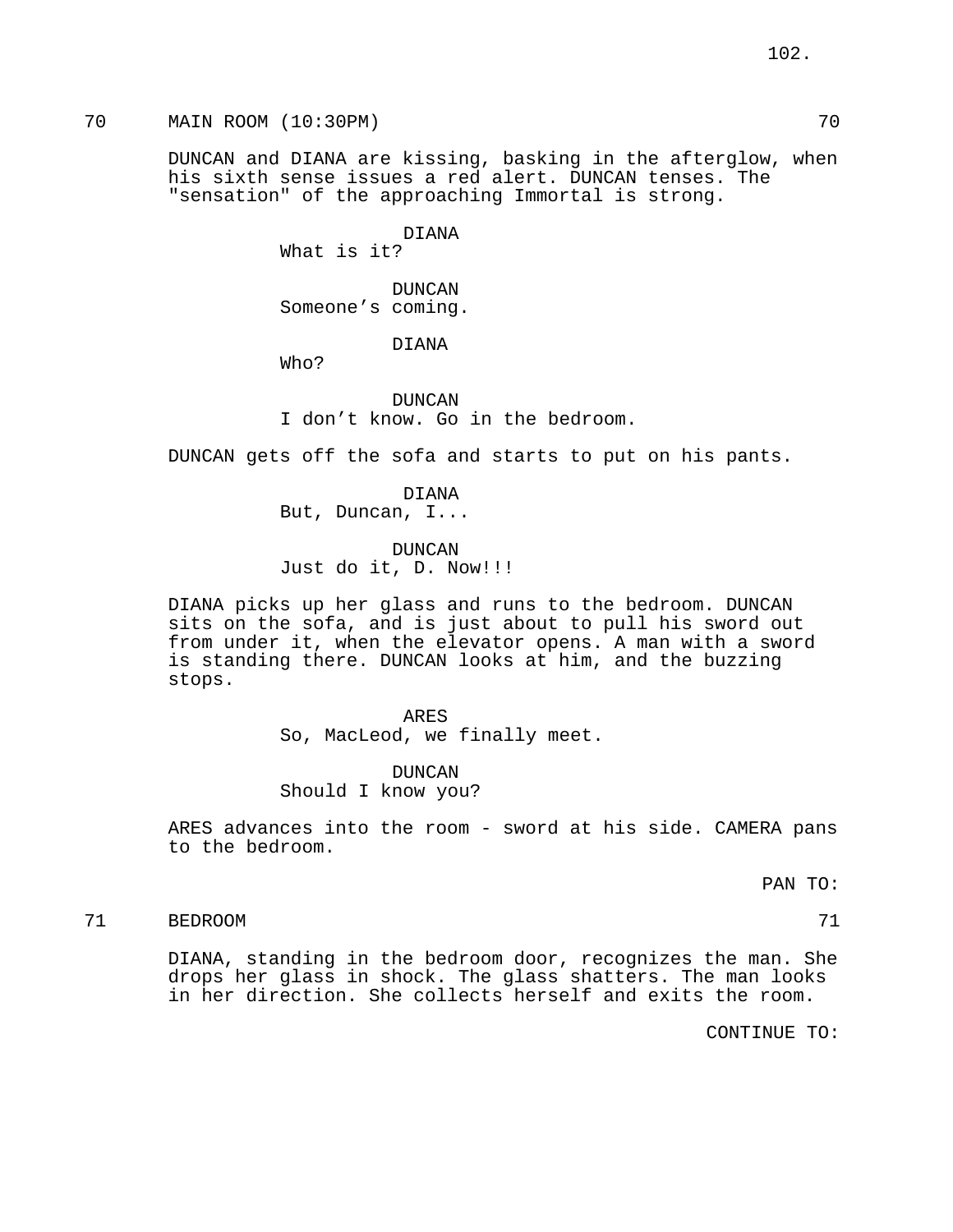# 72 MAIN ROOM 72

ARES is surprised to see DIANA.

ARES Diana! This is a nice surprise. It's been a long time.

# DIANA Not long enough, Ares!

DUNCAN is surprised. If this is Ares why was the "sensation" not as overpowering as it was with Aphrodite? It was a strong sense, yes, but it wasn't anywhere near the way it was with her. And why did it stop once Ares entered the room?

# DUNCAN

Ares?

ARES is still looking at DIANA.

ARES I told you we'd meet again, Diana.

DUNCAN uses ARES' distraction to pull his sword. ARES quickly turns to DUNCAN, pointing his sword at him.

> ARES Are you challenging me, MacLeod? (beat) You'll lose, you know. They all do. (beat) Tell him, Diana. (beat) Tell him how good I am. Tell him, he'll lose. (beat) Then again, if I kill you, all you have will be mine. Including Diana. (beat) I won't be as easy to kill as my sister.

DIANA addresses ARES.

DIANA I see you haven't changed much since the last time we met.

ARES turns his head to her, keeping the sword pointed at DUNCAN.

(CONTINUED)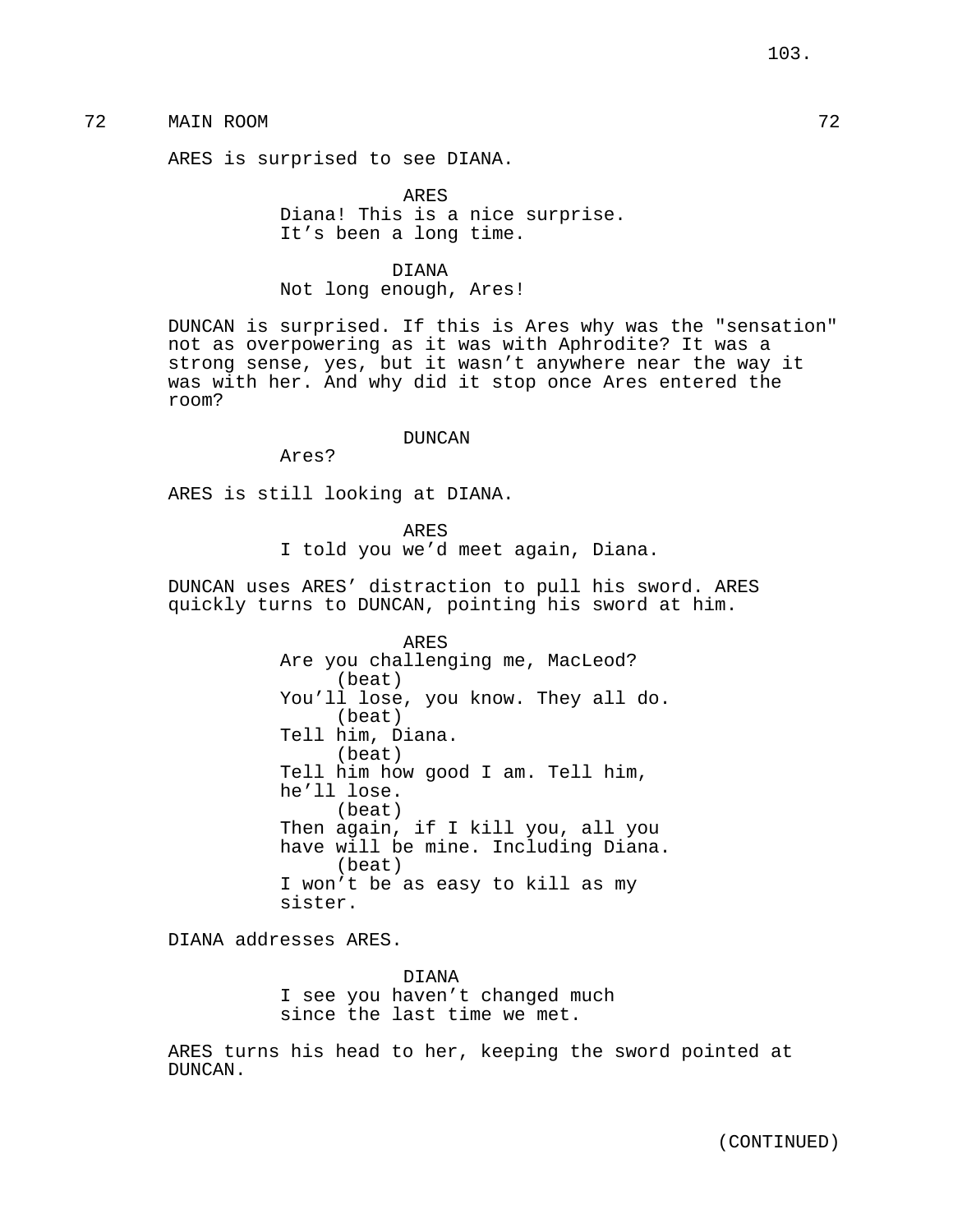ARES You're all I've thought about for over 3000 years. (beat) I told you then that I loved you, and that one day we would be together. (beat) No woman has ever been able to replace you. DIANA gives ARES an "oh, please" look. DIANA You might have had a few millennia to build a fantasy, Ares, but... (beat) I only left six years ago and... ARES' attention is drawn to the photo of DUNCAN, DIANA, and CLARK. ARES circles the room. ARES The boy in this picture... Momentary pause. ARES points to the picture. ARES He's your son. DIANA wonders how ARES could have known that. ARES is staring at the photo. DIANA Yes. But... ARES continues to circle the room. ARES That would make him my nephew. DIANA What makes you... ARES Well, he... ARES points to DUNCAN. ARES ...sure isn't the boy's father. And the kid looks about 5 or 6.

(beat)

(MORE)

(CONTINUED)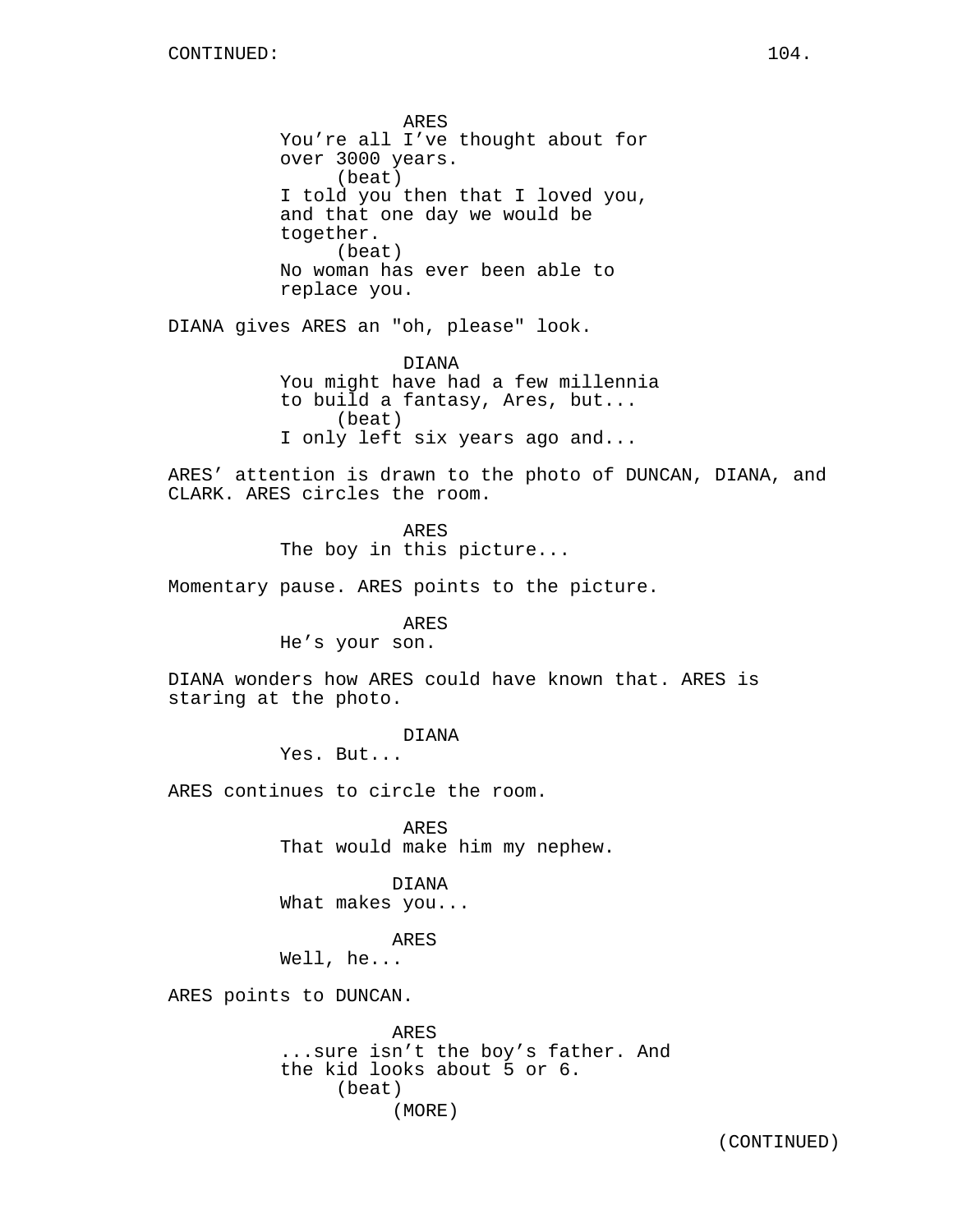ARES (cont'd) So, my little brother has to be his father. (beat) The son of Hercules. (beat) So, how is the little guy? Does he know who his father is? Or should I was, was? Does he know he is the grandson of Zeus? (beat) Where is he anyway? I can't wait to meet him. I bet he's just like Herc. (beat) What's his name?

DIANA

Clark.

ARES is now behind DIANA. ARES says line while leaning over her shoulder, whispering in her ear. DIANA does not like what the closeness of ARES is doing to her.

> ARES Clark? You named him Clark? Why

would you... Of course. Clark Kent aka Superman. Right?

DIANA is about to say something, when ARES notices the bruise on her cheek. He turns her face toward him to get a better look.

> ARES Where did you get this?

DIANA doesn't answer. ARES looks from DUNCAN to DIANA.

ARES Did he do that?

DIANA

No. Just some jerk who... who thought I was someone else.

ARES gets a sudden burst of enlightenment.

ARES

Summers?

DIANA and DUNCAN are surprised.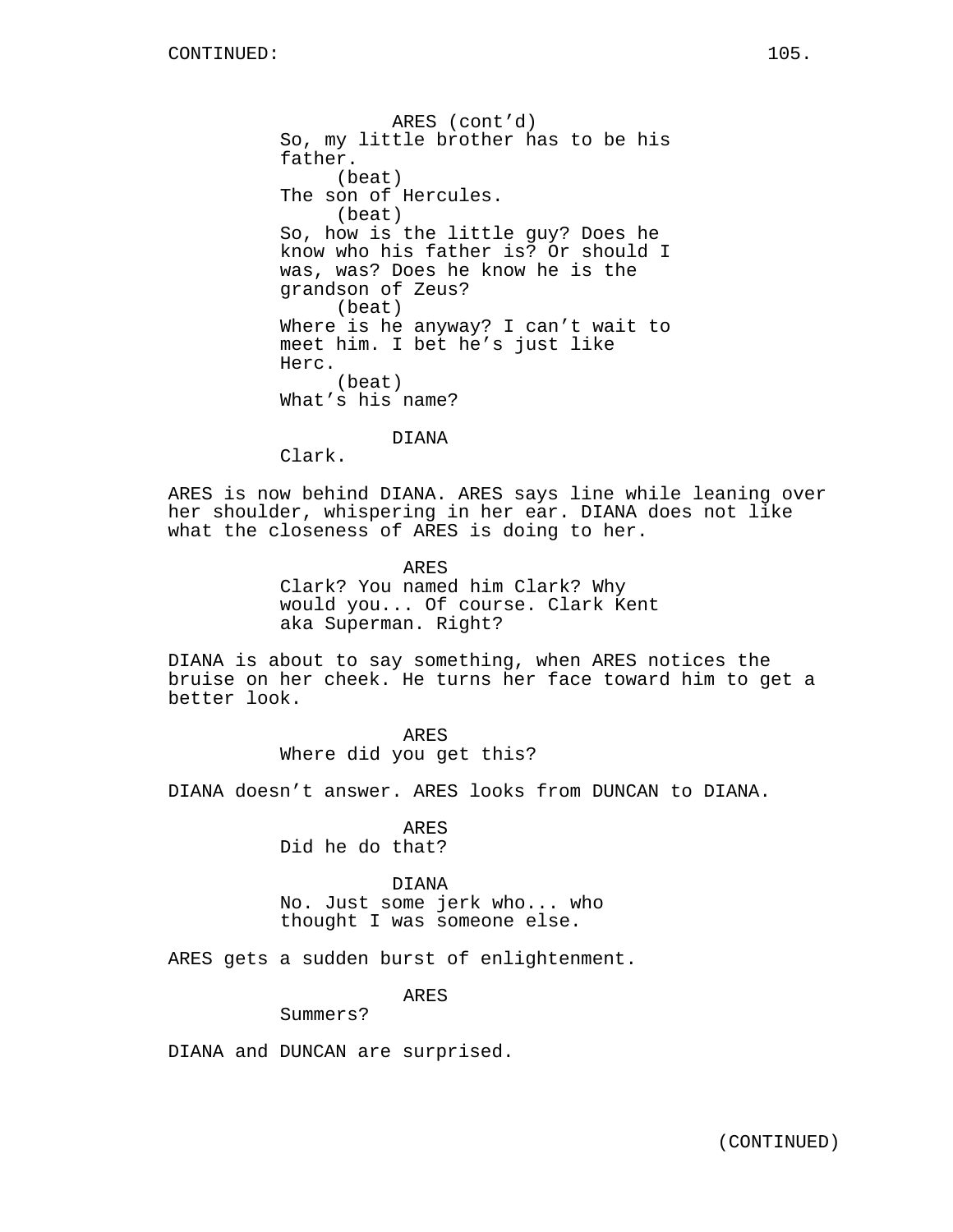DIANA You know him? Why am I not surprised! You probably had the whole thing set up!

ARES No. Believe me. When I get my hands on that idiot, I'll kill him.

DUNCAN I all ready did that.

ARES looks to DUNCAN.

ARES I guess I should thank you.

DUNCAN No need to thank me, Ares. Diana means a lot to me.

ARES looks into DIANA's eyes.

ARES

Believe me, Diana. I didn't know.

DIANA gives ARES a "didn't know?" look. ARES runs his hand alongside her face, caressing it. He starts to think about all the things Summers said he did to her, and all the things he probably didn't say he did to her.

ARES

If I'd've known he was talking about you, I would have... You've got to believe me, Diana. I'd never let anyone hurt you. (beat) I kept your secret for years. I kept my word. Mother didn't hear it from me.

DIANA looks at him. She can tell he is being sincere.

DIANA For what it's worth, Ares... I do believe you.

ARES

(smile) Thank you.

ARES looks at her. After a few moments, DUNCAN clears his throat. He can't believe these two. They are carrying on as if he wasn't there.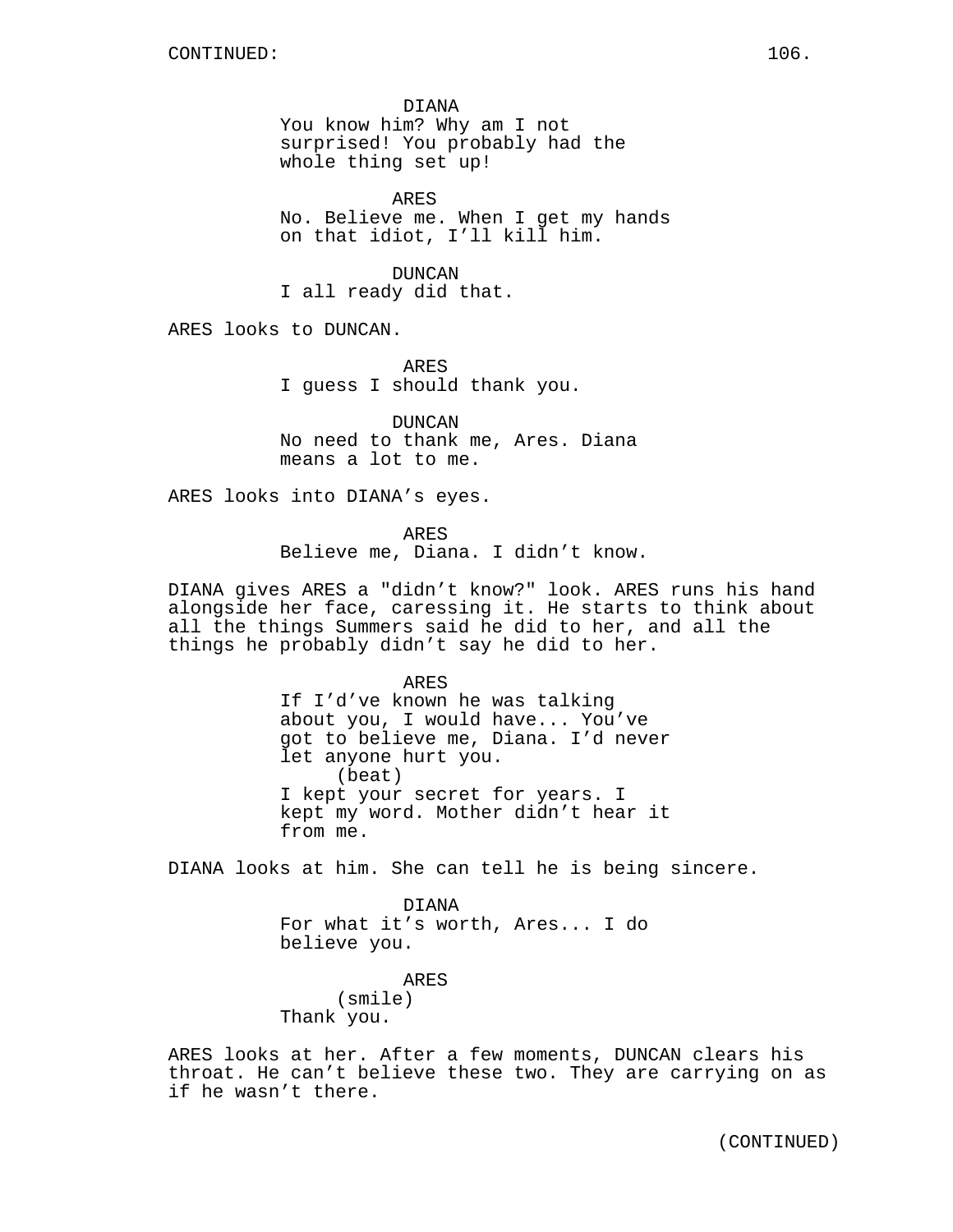ARES You still here, MacLeod?

DUNCAN I live here, Ares, remember?

ARES Oh. Right. So you do.

ARES turns his attention back to DIANA.

ARES Are you all right?

DIANA raises an eyebrow in curiosity.

DIANA Why wouldn't I be?

ARES is confused.

ARES After what Summers did...

DIANA Did? What are you talking about?

ARES is still confused. He is about to say something, when DUNCAN cuts him off.

> DUNCAN She doesn't remember, Ares.

ARES turns to DUNCAN.

ARES

What?

DUNCAN He drugged her. She has no memory of...

ARES turns to DIANA.

# ARES

Is that true?

DIANA

I guess. I mean, I remember waking up in that house and being quizzed about my relationship with Richie. But then Summers injected something into me. I thought it was a truth (MORE)

(CONTINUED)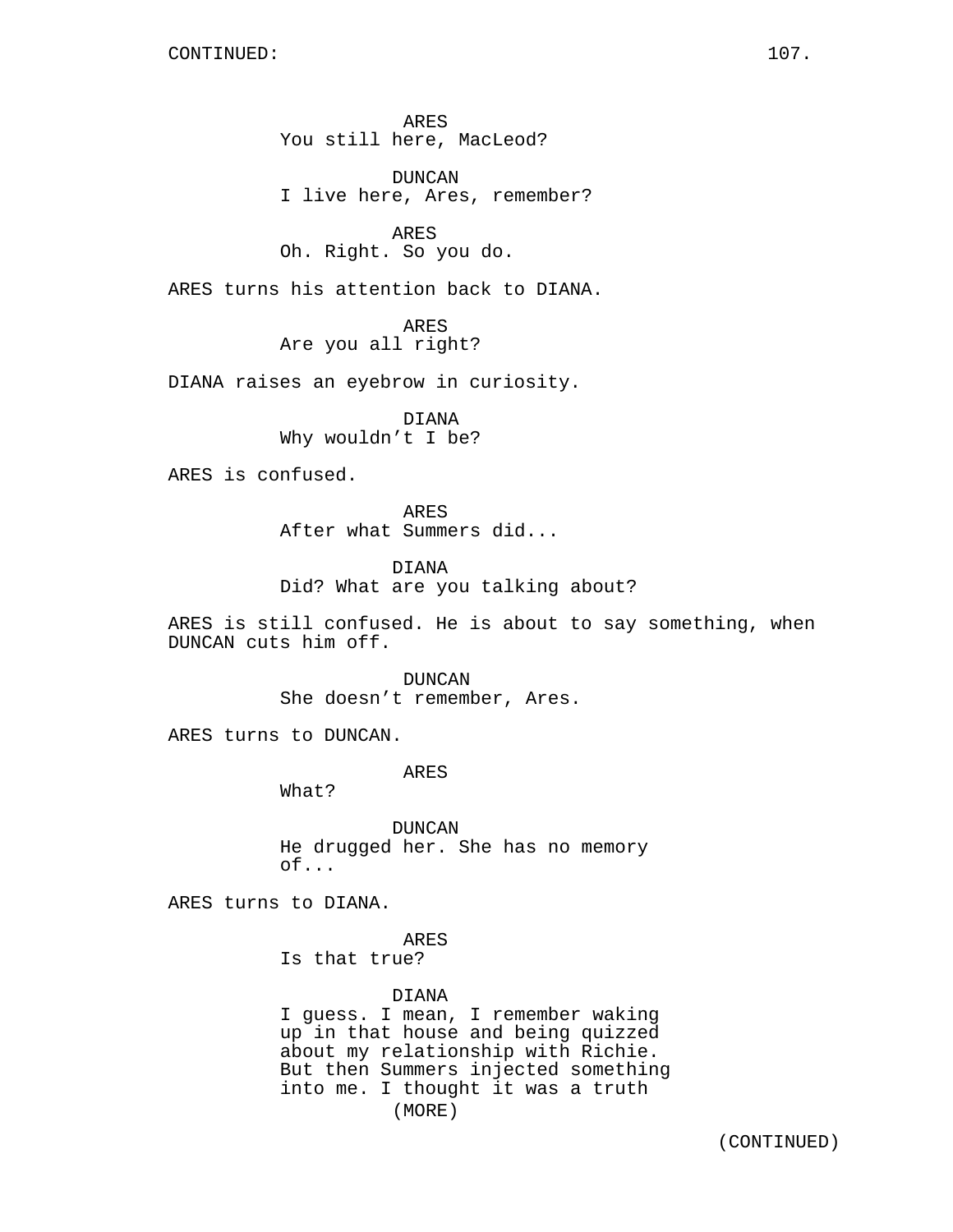DIANA (cont'd) serum. I... Anyway, the next thing I remember, Vince standing over me and...

ARES Vince? Who's...

## DIANA

Doesn't matter. You said Summers did something to me. What did you mean? Do you know what happened?

DUNCAN gets the feeling that ARES wishes that he was alone with DIANA. DUNCAN raises his sword.

> DUNCAN That's enough. Leave her alone, Ares. It's me you came for.

ARES turns to DUNCAN.

ARES You really want a fight? Okay. You'll get one.

ARES turns back to DIANA, looks at her, and flashes a smile.

ARES

This will only take a minute.

ARES turns and starts to walk toward DUNCAN. DIANA yells.

DIANA

Ares, wait!!

ARES turns. DIANA looks at him - pleadingly.

DIANA Don't do it. Don't fight him. Please. I...

ARES He killed Aphrodite. I...

DIANA He was tricked into killing her.

ARES looks at her questioningly.

ARES

What?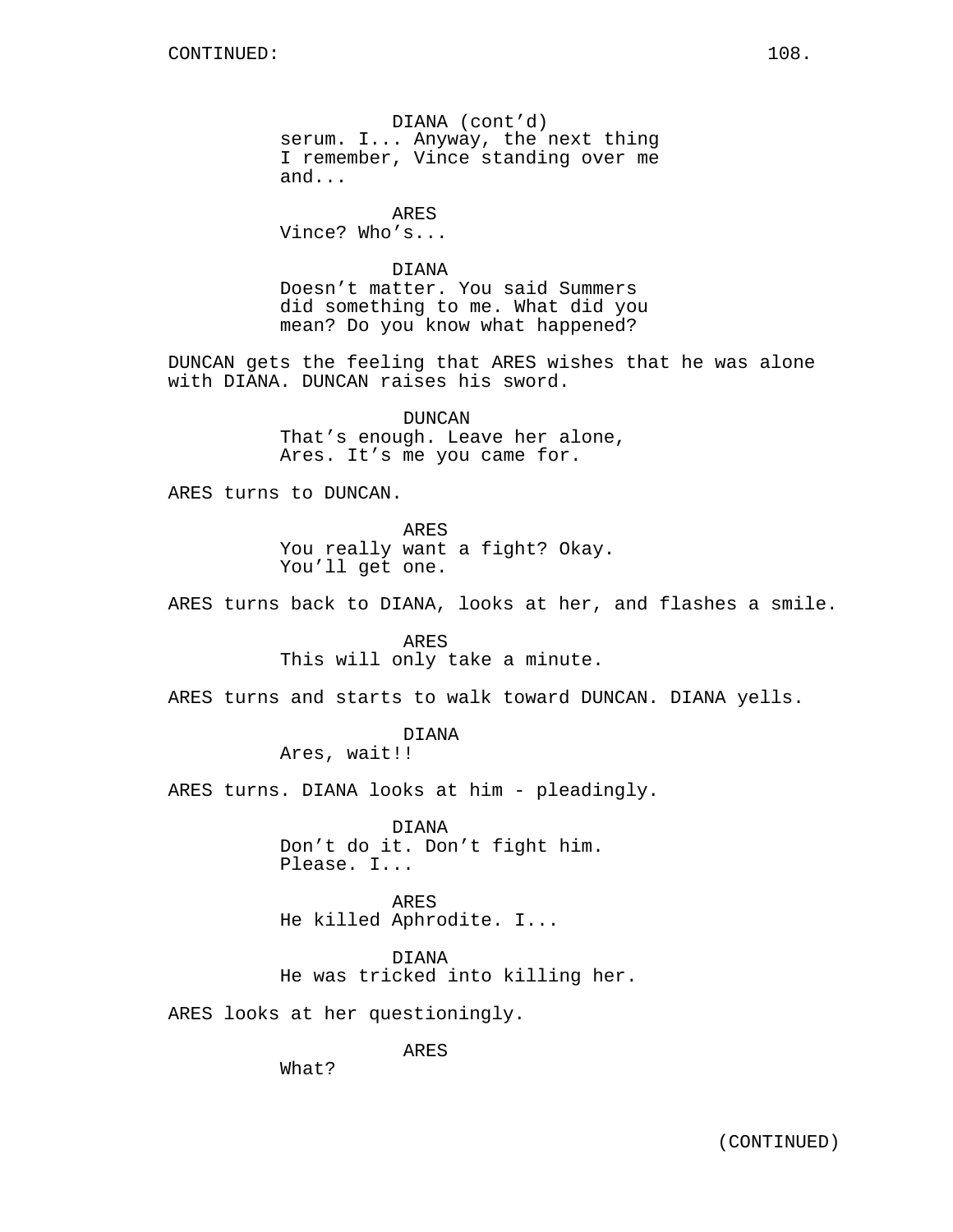DIANA That night, when she came to ask him to kill her. She showed him a sword. (beat) It wasn't just any sword, Ares. It was one of Hephaestus' swords. The Sword of Obedience. (beat) When she offered it to him, he...

ARES ...touched it while she was holding it, casting the spell. Oh, very clever, Sis.

DIANA Mac never would have killed her. She knew that. She needed something to guarantee that he would do it. It was the sword, Ares.

ARES looks at DUNCAN.

ARES Is this true?

## DUNCAN

Yes.

DIANA If you kill him, Ares. I'll never forgive you. Never. If you really do love me...

ARES returns to her side and looks deep into her eyes. His hand cups the side of her face.

> ARES Of course I love you. Don't ever doubt that.

DIANA And I love Duncan.

ARES strokes her hair as he says his line. When he finishes his line, his hand is resting under her chin.

> ARES It was Herc then. And him now. But... my love for you will last forever, D. Forever.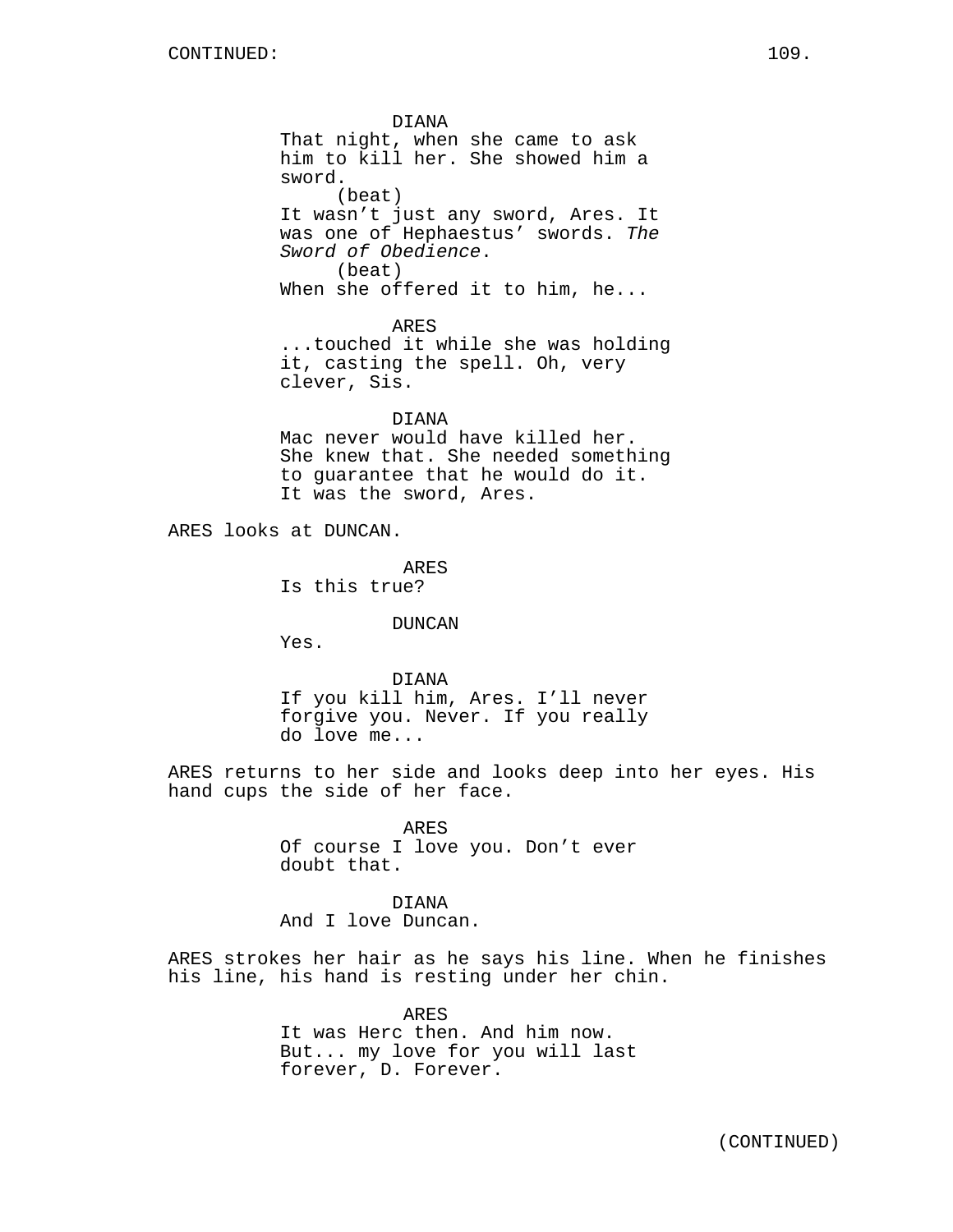DUNCAN raises an eyebrow when ARES calls her "D". ARES brings her lips to his and kisses her. Deeply. She doesn't seem to resist. After a few moments, he breaks the kiss.

> ARES All right. I'll let him live. For you.

ARES turns to DUNCAN.

ARES You can put away the sword. You won't be needing it.

DUNCAN puts down the sword.

ARES Take care of her, Highlander. If anything, and I mean anything, happens to her... (beat) You'll answer to me.

ARES walks over to the elevator. DUNCAN goes behind DIANA, and drapes his arms around her shoulders. She leans back onto his chest. As ARES opens the elevator door, DIANA calls to him.

DIANA

Ares!

ARES turns.

DIANA

Thank you.

ARES smiles.

DIANA We can all be friends, can't we?

ARES

I'd like that.

DIANA

(smile)

You know, Clark might like to get to know his real Uncle. After all, you are his only living blood relative. Even if I haven't told him who his father really is... was... yet. What do you say?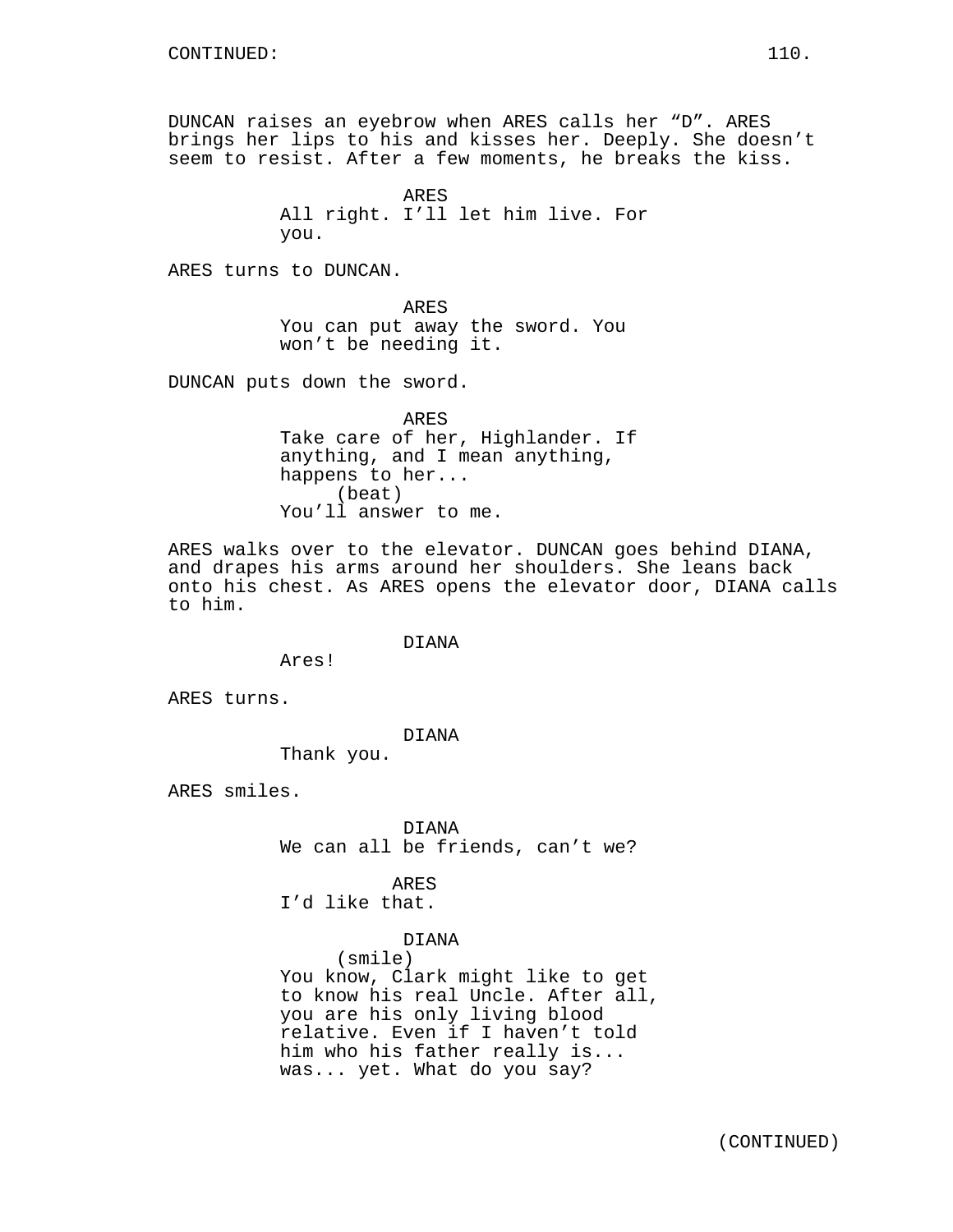ARES (smiles) I'd like that, too.

ARES looks at her for a few more seconds.

ARES

Bye, Diana.

# DIANA

Later, Ares.

ARES closes the elevator door. The elevator leaves. DUNCAN turns DIANA around in his arms, and notices tears in her eyes.

> DUNCAN What did you do that for?

> > DIANA

What?

DUNCAN You gave him the impression that he still has a chance.

DIANA doesn't answer that statement. Momentary pause.

DUNCAN

D?

DIANA moves away from him and mutters the following line more to herself than to DUNCAN.

> DIANA (mutter) Maybe he does.

DUNCAN goes to her.

DUNCAN What was that?

DIANA Don't ask me to explain it, Mac. Because I can't.

DUNCAN

Well try.

# DIANA

He's changed.

DUNCAN raises an eyebrow in curiosity.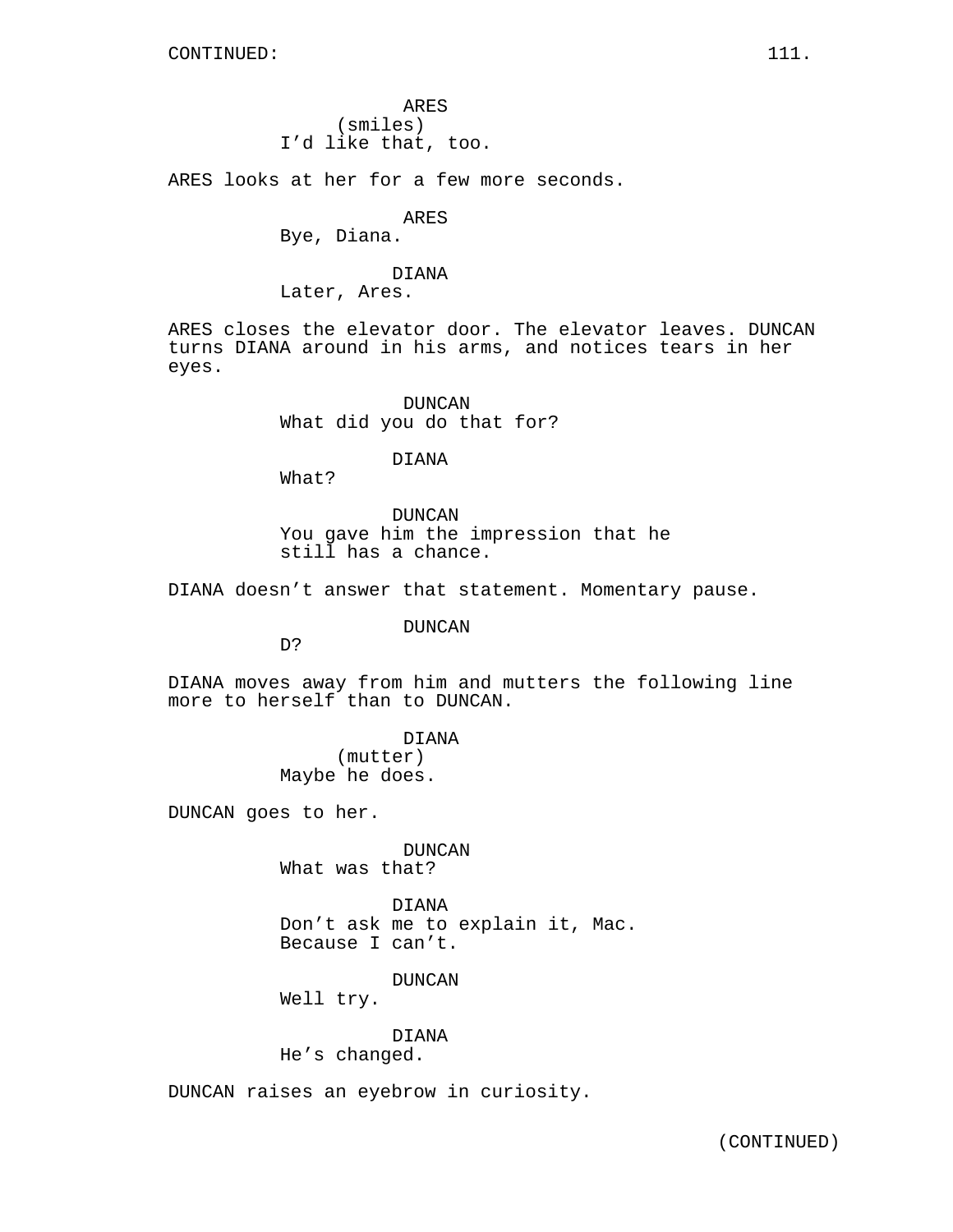DUNCAN

Changed?

DIANA Yes. I don't know how. It's nothing I can put my finger on. He's just... (beat) ...not the same Ares I knew then.

DUNCAN He's a man now, not a God. That's all that's changed.

DIANA Maybe. Maybe not.

#### DUNCAN

Diana, I...

## DIANA

There's something else I realized. Something that I denied was present then. Something I've been trying to deny for years.

DUNCAN Oh, and what might that be?

### DIANA

(beat) I'm afraid he's right.

DUNCAN Right? About what?

Momentary pause.

## DIANA

I felt it when he kissed me. I believe what he says is true. That one day... we will be together.

## DUNCAN

Diana, I...

DIANA places a finger on his lips, and presses up real close to him.

> DIANA But that day is not today. And it is not in the foreseeable future.

DIANA flashes him a smile.